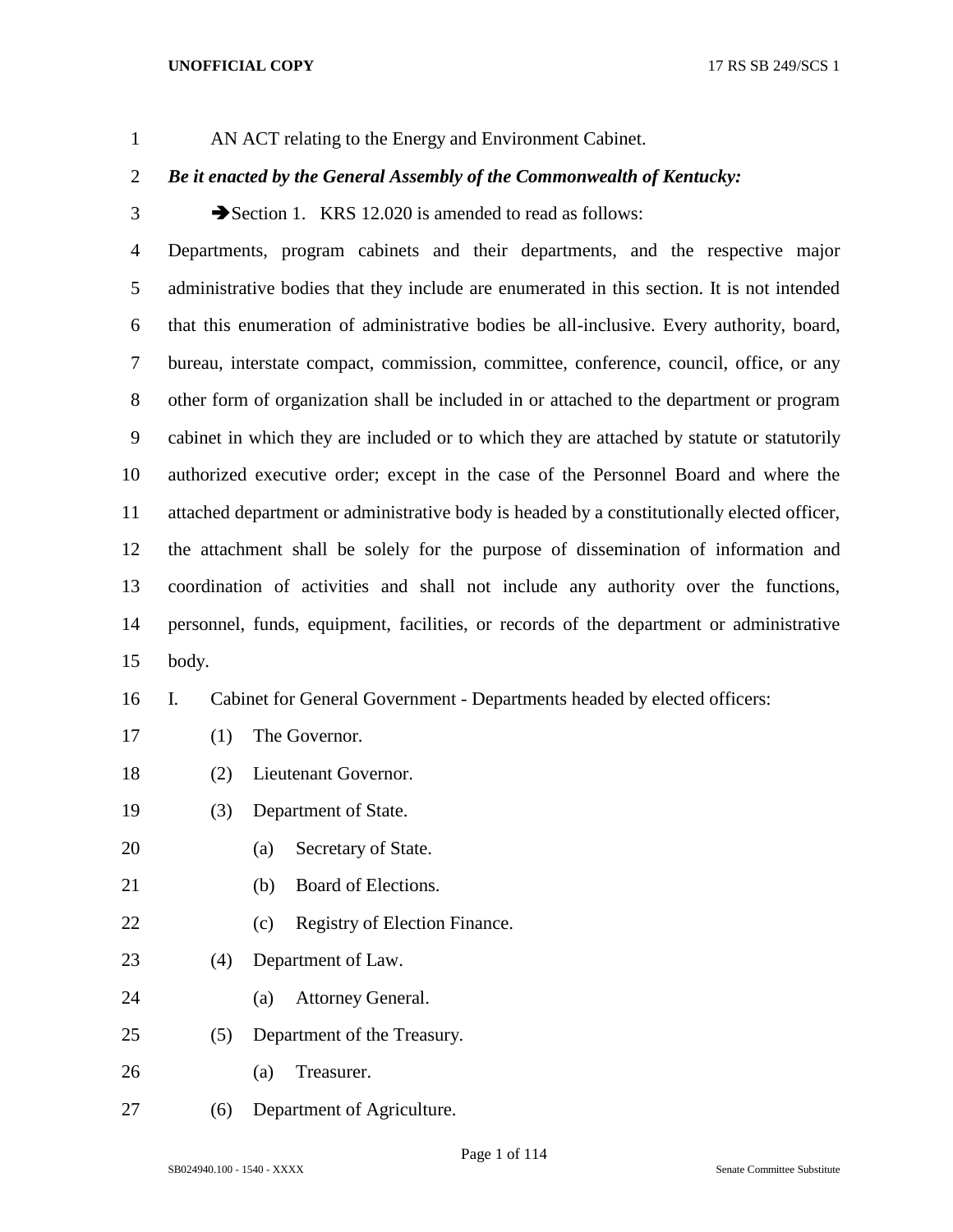| $\mathbf{1}$   |    |     | (a) | Commissioner of Agriculture.                          |
|----------------|----|-----|-----|-------------------------------------------------------|
| $\overline{2}$ |    |     | (b) | Kentucky Council on Agriculture.                      |
| 3              |    | (7) |     | Auditor of Public Accounts.                           |
| 4              | П. |     |     | Program cabinets headed by appointed officers:        |
| 5              |    | (1) |     | Justice and Public Safety Cabinet:                    |
| 6              |    |     | (a) | Department of Kentucky State Police.                  |
| 7              |    |     | (b) | Department of Criminal Justice Training.              |
| 8              |    |     | (c) | Department of Corrections.                            |
| 9              |    |     | (d) | Department of Juvenile Justice.                       |
| 10             |    |     | (e) | Office of the Secretary.                              |
| 11             |    |     | (f) | Office of Drug Control Policy.                        |
| 12             |    |     | (g) | Office of Legal Services.                             |
| 13             |    |     | (h) | Office of the Kentucky State Medical Examiner.        |
| 14             |    |     | (i) | Parole Board.                                         |
| 15             |    |     | (i) | Kentucky State Corrections Commission.                |
| 16             |    |     | (k) | Office of Legislative and Intergovernmental Services. |
| 17             |    |     | (1) | Office of Management and Administrative Services.     |
| 18             |    |     | (m) | Department for Public Advocacy.                       |
| 19             |    | (2) |     | <b>Education and Workforce Development Cabinet:</b>   |
| 20             |    |     | (a) | Office of the Secretary.                              |
| 21             |    |     |     | Governor's Scholars Program.<br>1.                    |
| 22             |    |     |     | 2.<br>Governor's School for Entrepreneurs Program.    |
| 23             |    |     | (b) | Office of Legal and Legislative Services.             |
| 24             |    |     |     | <b>Client Assistance Program.</b><br>1.               |
| 25             |    |     | (c) | Office of Communication.                              |
| 26             |    |     | (d) | Office of Budget and Administration.                  |
| 27             |    |     |     | Division of Human Resources.<br>1.                    |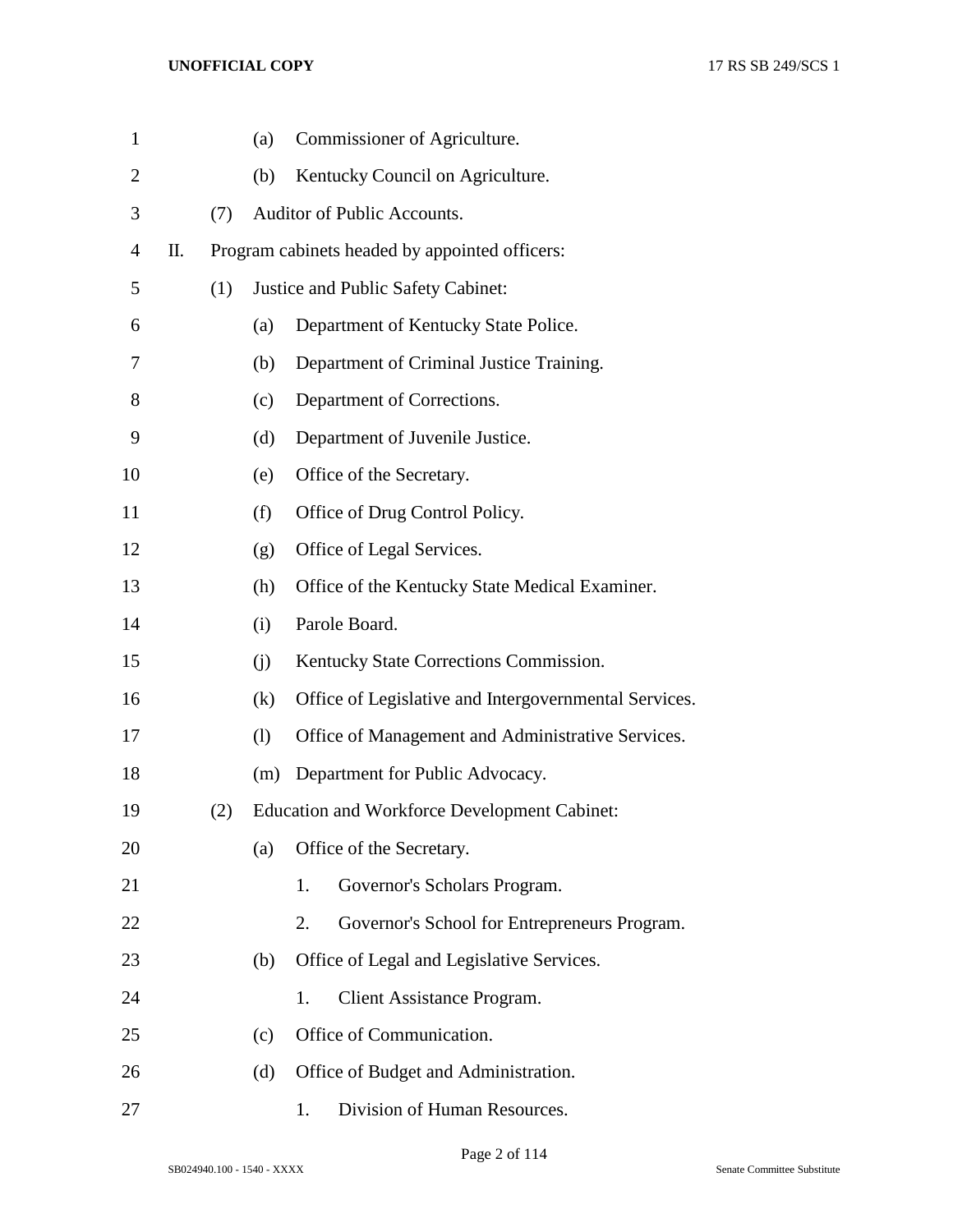| $\mathbf{1}$   |     | Division of Administrative Services.<br>2.                           |
|----------------|-----|----------------------------------------------------------------------|
| $\overline{2}$ | (e) | Office of Technology Services.                                       |
| 3              | (f) | Office of Educational Programs.                                      |
| 4              | (g) | Office for Education and Workforce Statistics.                       |
| 5              | (h) | Board of the Kentucky Center for Education and Workforce Statistics. |
| 6              | (i) | Board of Directors for the Center for School Safety.                 |
| 7              | (i) | Department of Education.                                             |
| 8              |     | Kentucky Board of Education.<br>1.                                   |
| 9              |     | Kentucky Technical Education Personnel Board.<br>2.                  |
| 10             | (k) | Department for Libraries and Archives.                               |
| 11             | (1) | Department of Workforce Investment.                                  |
| 12             |     | Office for the Blind.<br>1.                                          |
| 13             |     | Office of Vocational Rehabilitation.<br>2.                           |
| 14             |     | Office of Employment and Training.<br>3.                             |
| 15             |     | Division of Grant Management and Support.<br>a.                      |
| 16             |     | Division of Workforce and Employment Services.<br>$\mathbf b$ .      |
| 17             |     | Division of Unemployment Insurance.<br>c.                            |
| 18             | (m) | Foundation for Workforce Development.                                |
| 19             | (n) | Kentucky Office for the Blind State Rehabilitation Council.          |
| 20             | (0) | Kentucky Workforce Investment Board.                                 |
| 21             | (p) | Statewide Council for Vocational Rehabilitation.                     |
| 22             | (q) | Unemployment Insurance Commission.                                   |
| 23             | (r) | <b>Education Professional Standards Board.</b>                       |
| 24             |     | Division of Educator Preparation.<br>1.                              |
| 25             |     | Division of Certification.<br>2.                                     |
| 26             |     | Division of Professional Learning and Assessment.<br>3.              |
| 27             |     | Division of Legal Services.<br>4.                                    |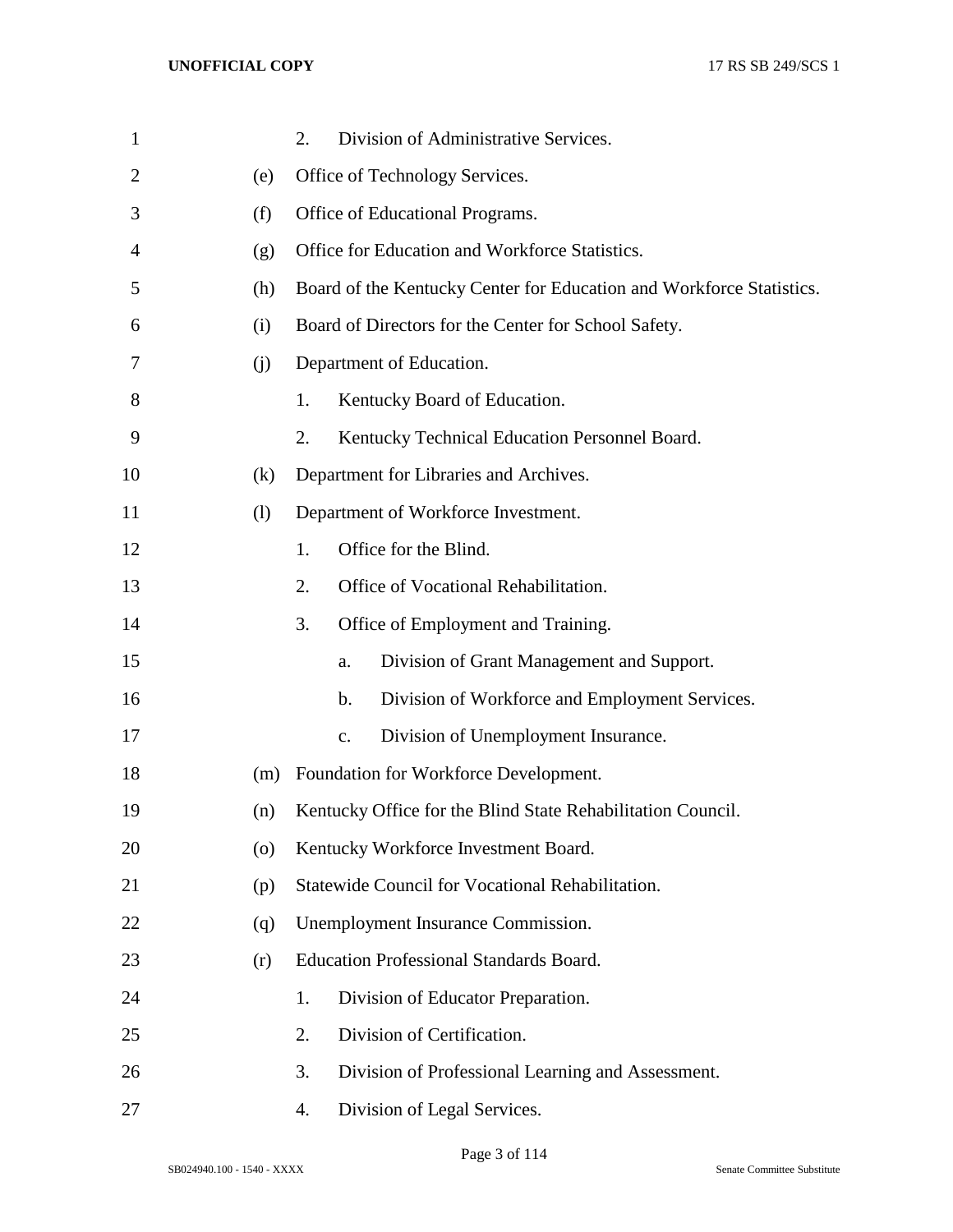| $\mathbf{1}$   |     | (s) |      | Kentucky Commission on the Deaf and Hard of Hearing. |
|----------------|-----|-----|------|------------------------------------------------------|
| $\overline{2}$ |     | (t) |      | Kentucky Educational Television.                     |
| 3              |     | (u) |      | Kentucky Environmental Education Council.            |
| 4              | (3) |     |      | <b>Energy and Environment Cabinet:</b>               |
| 5              |     | (a) |      | Office of the Secretary.                             |
| 6              |     |     | 1.   | Office of Legislative and Intergovernmental Affairs. |
| 7              |     |     | 2.   | Office of General Counsel.                           |
| 8              |     |     | 3.   | Office of Administrative Hearings.                   |
| 9              |     |     | 4.   | Mine Safety Review Commission.                       |
| 10             |     |     | 5.   | Kentucky State Nature Preserves Commission.          |
| 11             |     |     | 6.   | [Kentucky Environmental Quality Commission.          |
| 12             |     |     | $7+$ | Kentucky Public Service Commission.                  |
| 13             |     | (b) |      | Department for Environmental Protection.             |
| 14             |     |     | 1.   | Office of the Commissioner.                          |
| 15             |     |     | 2.   | Division for Air Quality.                            |
| 16             |     |     | 3.   | Division of Water.                                   |
| 17             |     |     | 4.   | Division of Environmental Program Support.           |
| 18             |     |     | 5.   | Division of Waste Management.                        |
| 19             |     |     | 6.   | Division of Enforcement.                             |
| 20             |     |     | 7.   | Division of Compliance Assistance.                   |
| 21             |     | (c) |      | Department for Natural Resources.                    |
| 22             |     |     | 1.   | Office of the Commissioner.                          |
| 23             |     |     | 2.   | Division of Technical and Administrative Support.    |
| 24             |     |     | 3.   | Division of Mine Permits.                            |
| 25             |     |     | 4.   | Division of Mine Reclamation and Enforcement.        |
| 26             |     |     | 5.   | Division of Abandoned Mine Lands.                    |
| 27             |     |     | 6.   | Division of Oil and Gas.                             |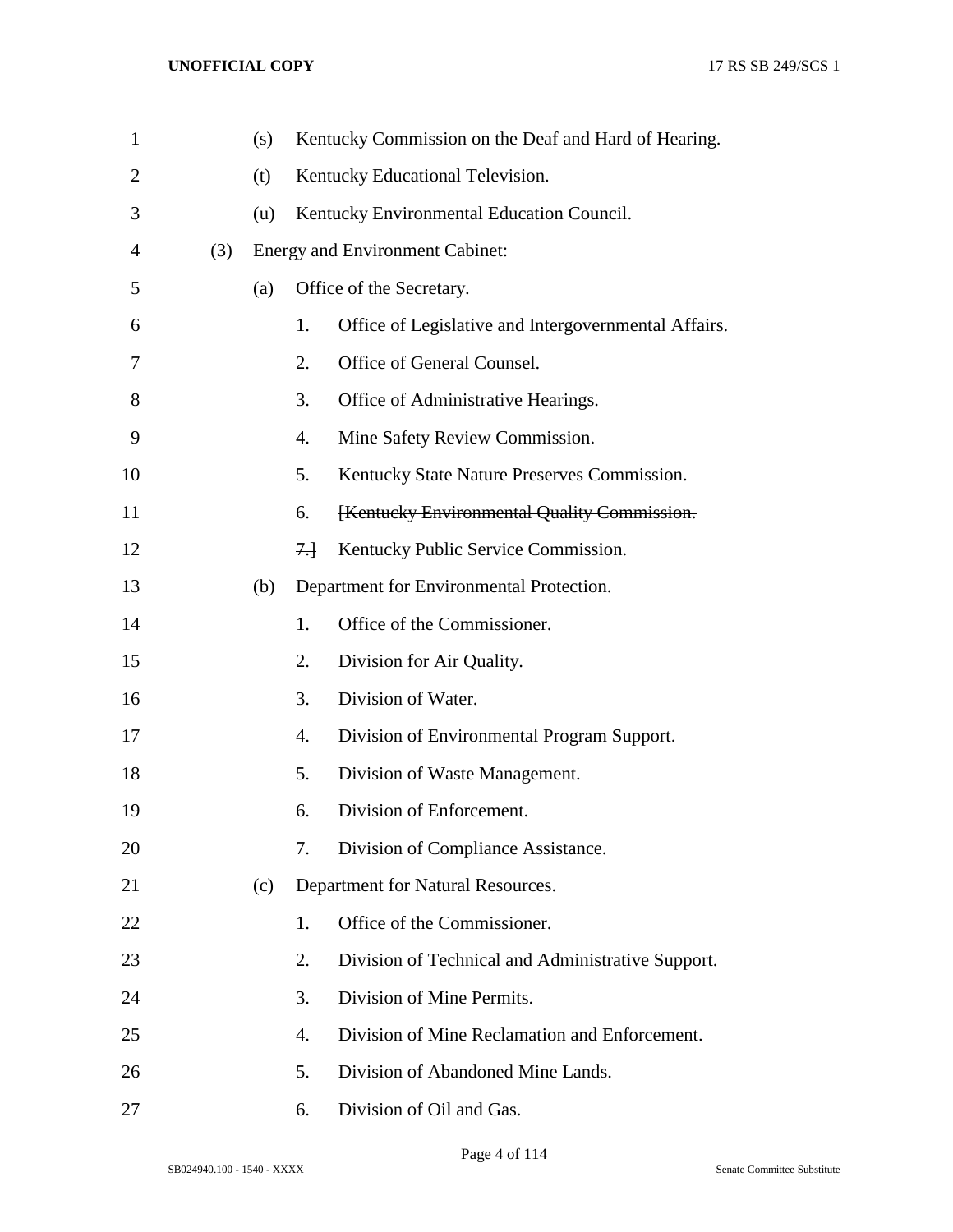| $\mathbf{1}$   |     |     | 7.  |               | Division of Mine Safety.                                     |
|----------------|-----|-----|-----|---------------|--------------------------------------------------------------|
| $\overline{2}$ |     |     | 8.  |               | Division of Forestry.                                        |
| 3              |     |     | 9.  |               | Division of Conservation.                                    |
| 4              |     |     | 10. |               | Office of the Reclamation Guaranty Fund.                     |
| 5              |     |     |     |               | [11. Kentucky Mining Board.]                                 |
| 6              |     | (d) |     |               | Department for Energy Development and Independence.          |
| 7              |     |     | 1.  |               | Division of Efficiency and Conservation.                     |
| 8              |     |     | 2.  |               | Division of Renewable Energy.                                |
| 9              |     |     | 3.  |               | Division of Biofuels.                                        |
| 10             |     |     | 4.  |               | Division of Energy Generation Transmission and Distribution. |
| 11             |     |     | 5.  |               | Division of Carbon Management.                               |
| 12             |     |     | 6.  |               | Division of Fossil Energy Development.                       |
| 13             | (4) |     |     |               | <b>Public Protection Cabinet.</b>                            |
| 14             |     | (a) |     |               | Office of the Secretary.                                     |
| 15             |     |     | 1.  |               | Office of Communications and Public Outreach.                |
| 16             |     |     | 2.  |               | Office of Legal Services.                                    |
| 17             |     |     |     | a.            | Insurance Legal Division.                                    |
| 18             |     |     |     | $\mathbf b$ . | Charitable Gaming Legal Division.                            |
| 19             |     |     |     | c.            | Alcoholic Beverage Control Legal Division.                   |
| 20             |     |     |     | d.            | Housing, Buildings and Construction Legal Division.          |
| 21             |     |     |     | e.            | Financial Institutions Legal Division.                       |
| 22             |     | (b) |     |               | Crime Victims Compensation Board.                            |
| 23             |     | (c) |     |               | Board of Claims.                                             |
| 24             |     | (d) |     |               | Kentucky Board of Tax Appeals.                               |
| 25             |     | (e) |     |               | Kentucky Boxing and Wrestling Authority.                     |
| 26             |     | (f) |     |               | Kentucky Horse Racing Commission.                            |
| 27             |     |     | 1.  |               | Division of Licensing.                                       |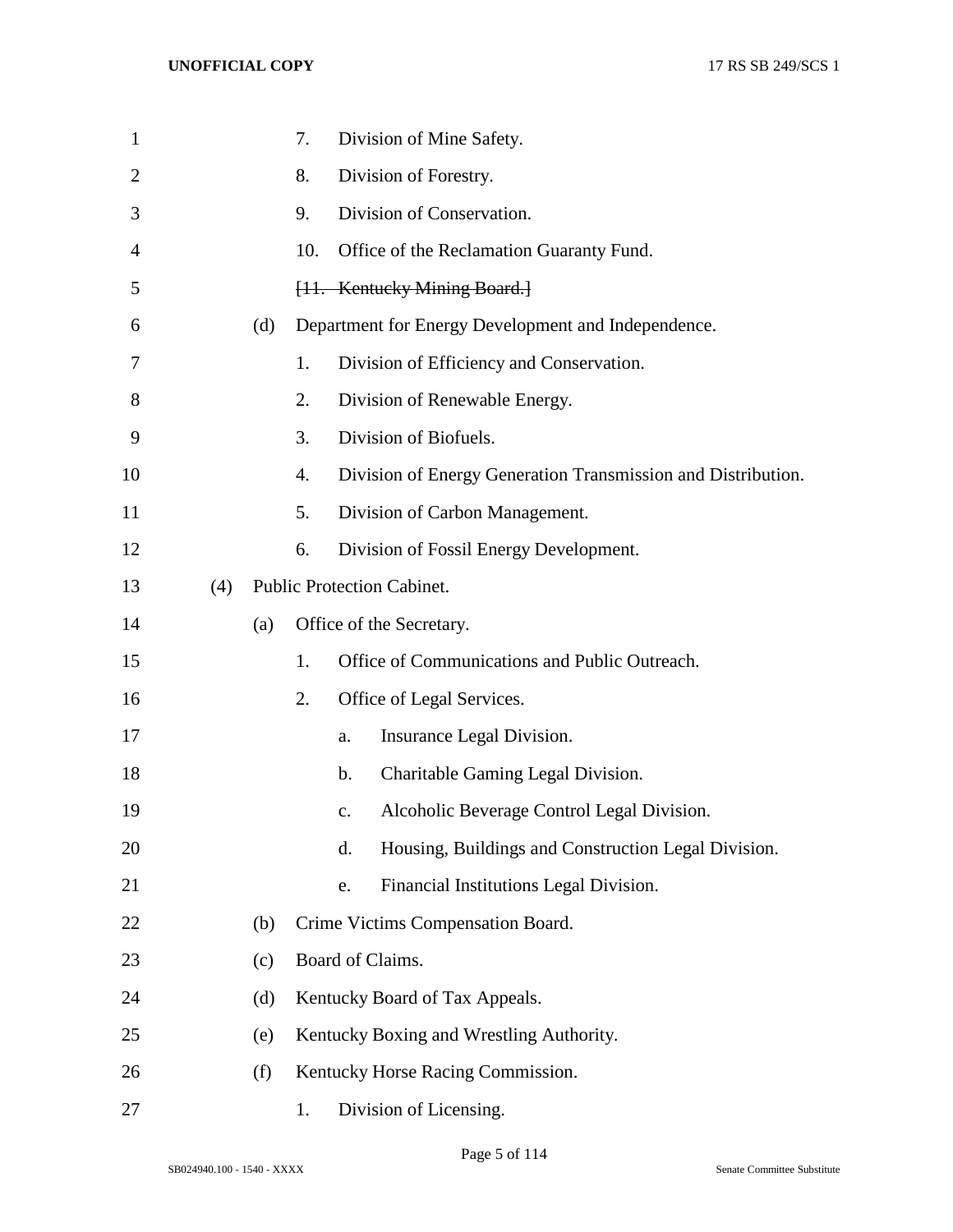| $\mathbf{1}$   |     | 2. | Division of Incentives and Development.                 |
|----------------|-----|----|---------------------------------------------------------|
| $\overline{2}$ |     | 3. | Division of Veterinary Services.                        |
| 3              |     | 4. | Division of Security and Enforcement.                   |
| $\overline{4}$ | (g) |    | Department of Alcoholic Beverage Control.               |
| 5              |     | 1. | Division of Distilled Spirits.                          |
| 6              |     | 2. | Division of Malt Beverages.                             |
| 7              |     | 3. | Division of Enforcement.                                |
| 8              | (h) |    | Department of Charitable Gaming.                        |
| 9              |     | 1. | Division of Licensing and Compliance.                   |
| 10             |     | 2. | Division of Enforcement.                                |
| 11             | (i) |    | Department of Financial Institutions.                   |
| 12             |     | 1. | Division of Depository Institutions.                    |
| 13             |     | 2. | Division of Non-Depository Institutions.                |
| 14             |     | 3. | Division of Securities.                                 |
| 15             | (j) |    | Department of Housing, Buildings and Construction.      |
| 16             |     | 1. | Division of Fire Prevention.                            |
| 17             |     | 2. | Division of Plumbing.                                   |
| 18             |     | 3. | Division of Heating, Ventilation, and Air Conditioning. |
| 19             |     | 4. | Division of Building Code Enforcement.                  |
| 20             | (k) |    | Department of Insurance.                                |
| 21             |     | 1. | Property and Casualty Division.                         |
| 22             |     | 2. | Health and Life Division.                               |
| 23             |     | 3. | Division of Financial Standards and Examination.        |
| 24             |     | 4. | Division of Agent Licensing.                            |
| 25             |     | 5. | Division of Insurance Fraud Investigation.              |
| 26             |     | 6. | <b>Consumer Protection Division.</b>                    |
| 27             |     | 7. | Division of Kentucky Access.                            |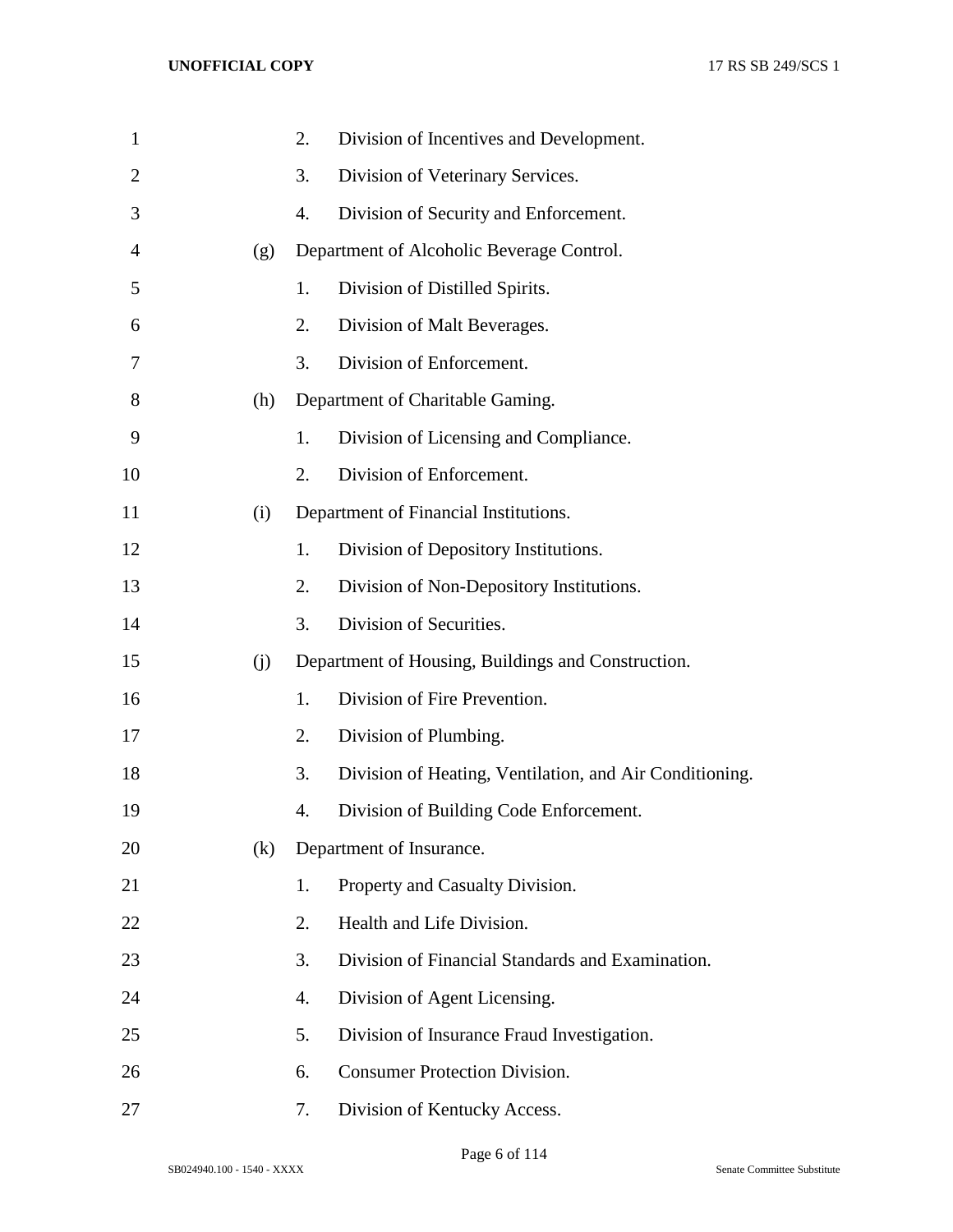| $\mathbf{1}$ |     | (1) | Office of Occupations and Professions.                           |     |
|--------------|-----|-----|------------------------------------------------------------------|-----|
| 2            | (5) |     | Labor Cabinet.                                                   |     |
| 3            |     | (a) | Office of the Secretary.                                         |     |
| 4            |     |     | Division of Management Services.<br>1.                           |     |
| 5            |     |     | 2.<br>Office of General Counsel.                                 |     |
| 6            |     | (b) | Office of General Administration and Program Support for Shared  |     |
| 7            |     |     | Services.                                                        |     |
| 8            |     |     | 1.<br>Division of Human Resource Management.                     |     |
| 9            |     |     | 2.<br>Division of Fiscal Management.                             |     |
| 10           |     |     | 3.<br>Division of Budgets.                                       |     |
| 11           |     |     | 4.<br>Division of Information Services.                          |     |
| 12           |     | (c) | Office of Inspector General for Shared Services.                 |     |
| 13           |     | (d) | Department of Workplace Standards.                               |     |
| 14           |     |     | 1.<br>Division<br>of<br>Employment Standards, Apprenticeship,    | and |
| 15           |     |     | Mediation.                                                       |     |
| 16           |     |     | 2.<br>Division of Occupational Safety and Health Compliance.     |     |
| 17           |     |     | 3.<br>Division of Occupational Safety and Health Education and   |     |
| 18           |     |     | Training.                                                        |     |
| 19           |     |     | 4.<br>Division of Workers' Compensation Funds.                   |     |
| 20           |     | (e) | Department of Workers' Claims.                                   |     |
| 21           |     |     | Office of General Counsel for Workers' Claims.<br>1.             |     |
| 22           |     |     | 2.<br>Office of Administrative Law Judges.                       |     |
| 23           |     |     | 3.<br>Division of Claims Processing.                             |     |
| 24           |     |     | Division of Security and Compliance.<br>4.                       |     |
| 25           |     |     | Division of Information and Research.<br>5.                      |     |
| 26           |     |     | 6.<br>Division of Ombudsman and Workers' Compensation Specialist |     |
| 27           |     |     | Services.                                                        |     |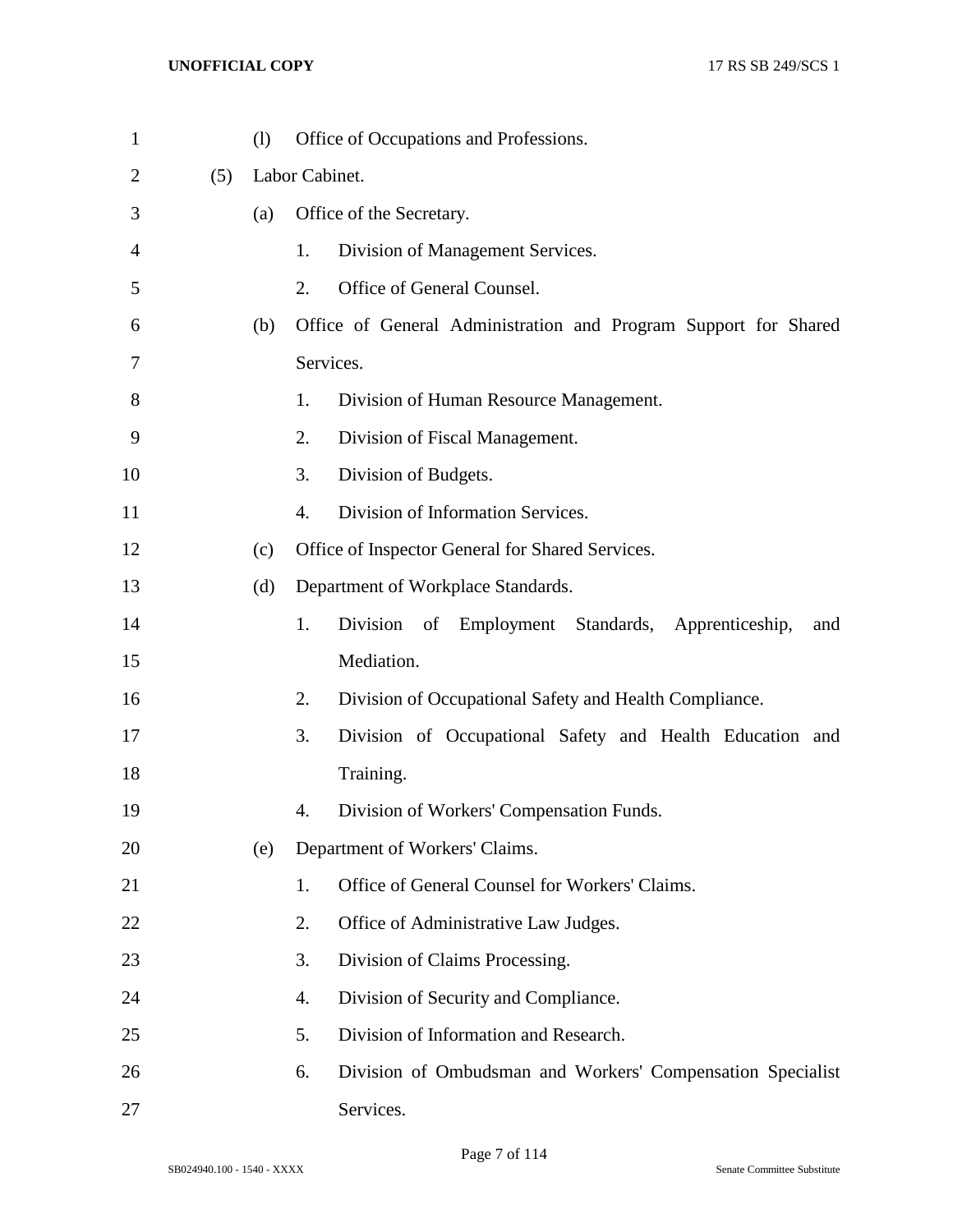| $\mathbf{1}$   |     |     | 7. | Workers' Compensation Board.                               |
|----------------|-----|-----|----|------------------------------------------------------------|
| $\overline{2}$ |     |     | 8. | Workers' Compensation Advisory Council.                    |
| 3              |     |     | 9. | Workers' Compensation Nominating Commission.               |
| 4              |     | (f) |    | Workers' Compensation Funding Commission.                  |
| 5              |     | (g) |    | Kentucky Labor-Management Advisory Council.                |
| 6              |     | (h) |    | Occupational Safety and Health Standards Board.            |
| 7              |     | (i) |    | Prevailing Wage Review Board.                              |
| 8              |     | (i) |    | Apprenticeship and Training Council.                       |
| 9              |     | (k) |    | <b>State Labor Relations Board.</b>                        |
| 10             |     | (1) |    | Employers' Mutual Insurance Authority.                     |
| 11             |     | (m) |    | Kentucky Occupational Safety and Health Review Commission. |
| 12             | (6) |     |    | <b>Transportation Cabinet:</b>                             |
| 13             |     | (a) |    | Department of Highways.                                    |
| 14             |     |     | 1. | Office of Project Development.                             |
| 15             |     |     | 2. | Office of Project Delivery and Preservation.               |
| 16             |     |     | 3. | Office of Highway Safety.                                  |
| 17             |     |     | 4. | Highway District Offices One through Twelve.               |
| 18             |     | (b) |    | Department of Vehicle Regulation.                          |
| 19             |     | (c) |    | Department of Aviation.                                    |
| 20             |     | (d) |    | Department of Rural and Municipal Aid.                     |
| 21             |     |     | 1. | Office of Local Programs.                                  |
| 22             |     |     | 2. | Office of Rural and Secondary Roads.                       |
| 23             |     | (e) |    | Office of the Secretary.                                   |
| 24             |     |     | 1. | Office of Public Affairs.                                  |
| 25             |     |     | 2. | Office for Civil Rights and Small Business Development.    |
| 26             |     |     | 3. | Office of Budget and Fiscal Management.                    |
| 27             |     |     | 4. | Office of Inspector General.                               |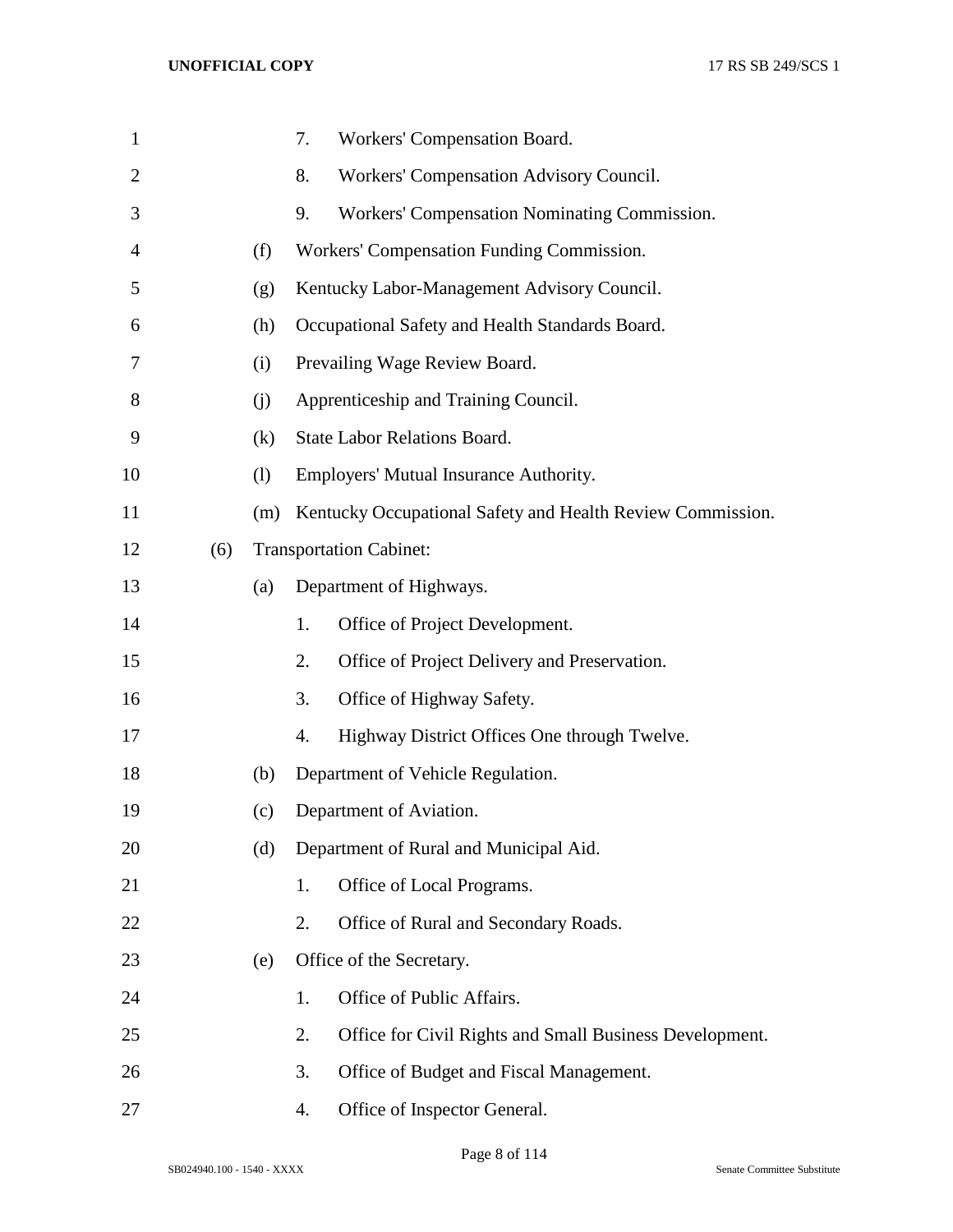| 1  |     | (f) |    |               | Office of Support Services.                              |
|----|-----|-----|----|---------------|----------------------------------------------------------|
| 2  |     | (g) |    |               | Office of Transportation Delivery.                       |
| 3  |     | (h) |    |               | Office of Audits.                                        |
| 4  |     | (i) |    |               | Office of Human Resource Management.                     |
| 5  |     | (i) |    |               | Office of Information Technology.                        |
| 6  |     | (k) |    |               | Office of Legal Services.                                |
| 7  | (7) |     |    |               | <b>Cabinet for Economic Development:</b>                 |
| 8  |     | (a) |    |               | Office of the Secretary.                                 |
| 9  |     |     | 1. |               | Office of Legal Services.                                |
| 10 |     |     | 2. |               | Department for Business Development.                     |
| 11 |     |     |    | a.            | Office of Entrepreneurship.                              |
| 12 |     |     |    |               | Commission on Small Business Advocacy.<br>$\mathbf{i}$ . |
| 13 |     |     |    | $\mathbf b$ . | Office of Research and Public Affairs.                   |
| 14 |     |     |    | $C_{\bullet}$ | Bluegrass State Skills Corporation.                      |
| 15 |     |     | 3. |               | Office of Financial Services.                            |
| 16 |     |     |    | a.            | Kentucky Economic Development Finance Authority.         |
| 17 |     |     |    | b.            | Division of Finance and Personnel.                       |
| 18 |     |     |    | $C_{\bullet}$ | Division of Network Administration.                      |
| 19 |     |     |    | d.            | Compliance Division.                                     |
| 20 |     |     |    | e.            | Incentive Assistance Division.                           |
| 21 | (8) |     |    |               | Cabinet for Health and Family Services:                  |
| 22 |     | (a) |    |               | Office of the Secretary.                                 |
| 23 |     | (b) |    |               | Office of Health Policy.                                 |
| 24 |     | (c) |    |               | Office of Legal Services.                                |
| 25 |     | (d) |    |               | Office of Inspector General.                             |
| 26 |     | (e) |    |               | Office of Communications and Administrative Review.      |
| 27 |     | (f) |    |               | Office of the Ombudsman.                                 |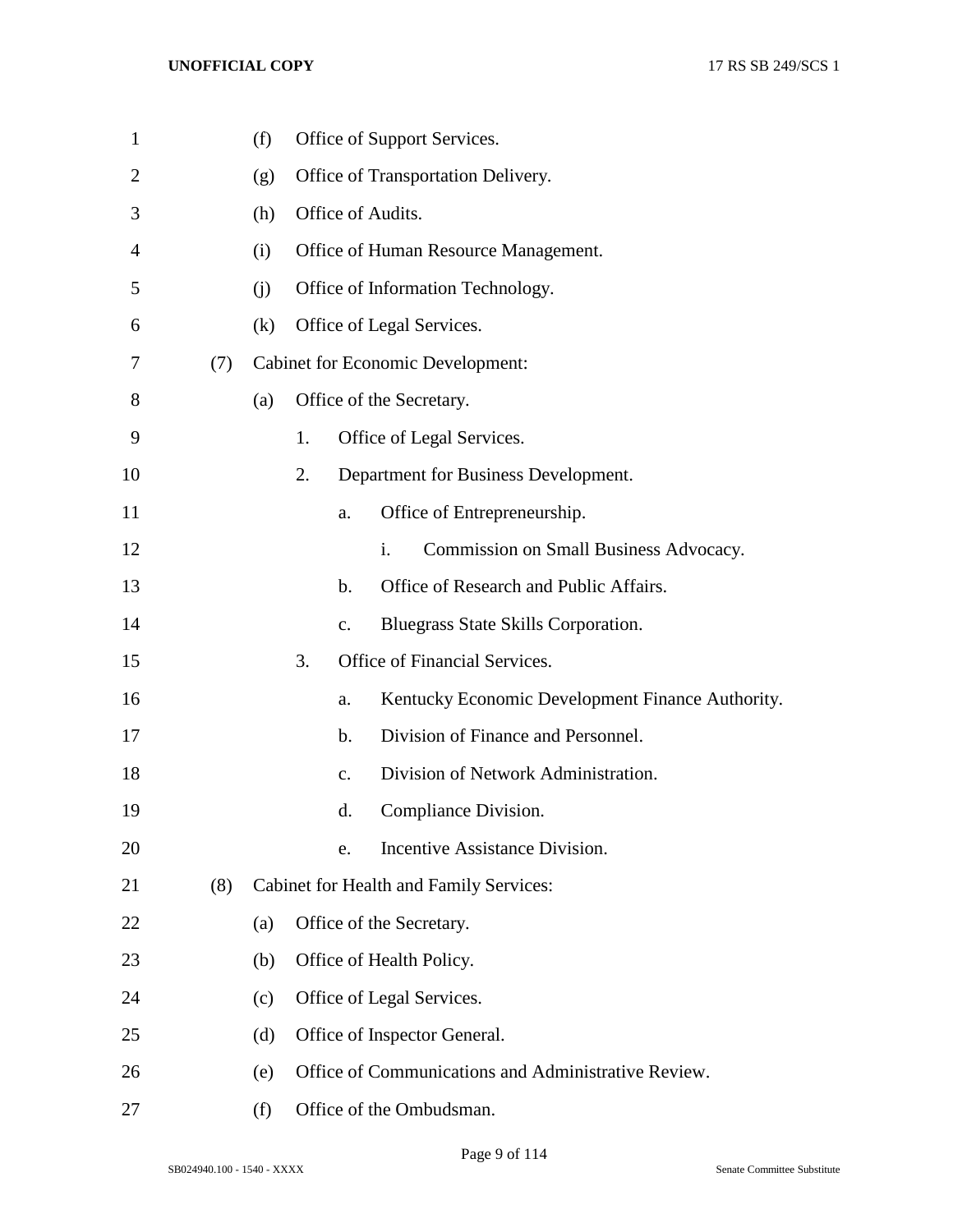| 1              |     | (g)                          | Office of Policy and Budget.                                     |
|----------------|-----|------------------------------|------------------------------------------------------------------|
| $\overline{2}$ |     | (h)                          | Office of Human Resource Management.                             |
| 3              |     | (i)                          | Office of Administrative and Technology Services.                |
| 4              |     | (i)                          | Department for Public Health.                                    |
| 5              |     | (k)                          | Department for Medicaid Services.                                |
| 6              |     | $\left( \frac{1}{2} \right)$ | Department for Behavioral Health, Developmental and Intellectual |
| 7              |     |                              | Disabilities.                                                    |
| 8              |     | (m)                          | Department for Aging and Independent Living.                     |
| 9              |     | (n)                          | Department for Community Based Services.                         |
| 10             |     | $\left( 0 \right)$           | Department for Income Support.                                   |
| 11             |     | (p)                          | Department for Family Resource Centers and Volunteer Services.   |
| 12             |     | (q)                          | Kentucky Commission on Community Volunteerism and Service.       |
| 13             |     | (r)                          | Kentucky Commission for Children with Special Health Care Needs. |
| 14             |     | (s)                          | Governor's Office of Electronic Health Information.              |
| 15             | (9) |                              | Finance and Administration Cabinet:                              |
| 16             |     | (a)                          | Office of General Counsel.                                       |
| 17             |     | (b)                          | Office of the Controller.                                        |
| 18             |     | (c)                          | Office of Administrative Services.                               |
| 19             |     | (d)                          | Office of Public Information.                                    |
| 20             |     | (e)                          | Office of Policy and Audit.                                      |
| 21             |     | (f)                          | Department for Facilities and Support Services.                  |
| 22             |     | (g)                          | Department of Revenue.                                           |
| 23             |     | (h)                          | Commonwealth Office of Technology.                               |
| 24             |     | (i)                          | State Property and Buildings Commission.                         |
| 25             |     | (j)                          | Office of Equal Employment Opportunity and Contract Compliance.  |
| 26             |     | (k)                          | Kentucky Employees Retirement Systems.                           |
| 27             |     | (1)                          | Commonwealth Credit Union.                                       |

Page 10 of 114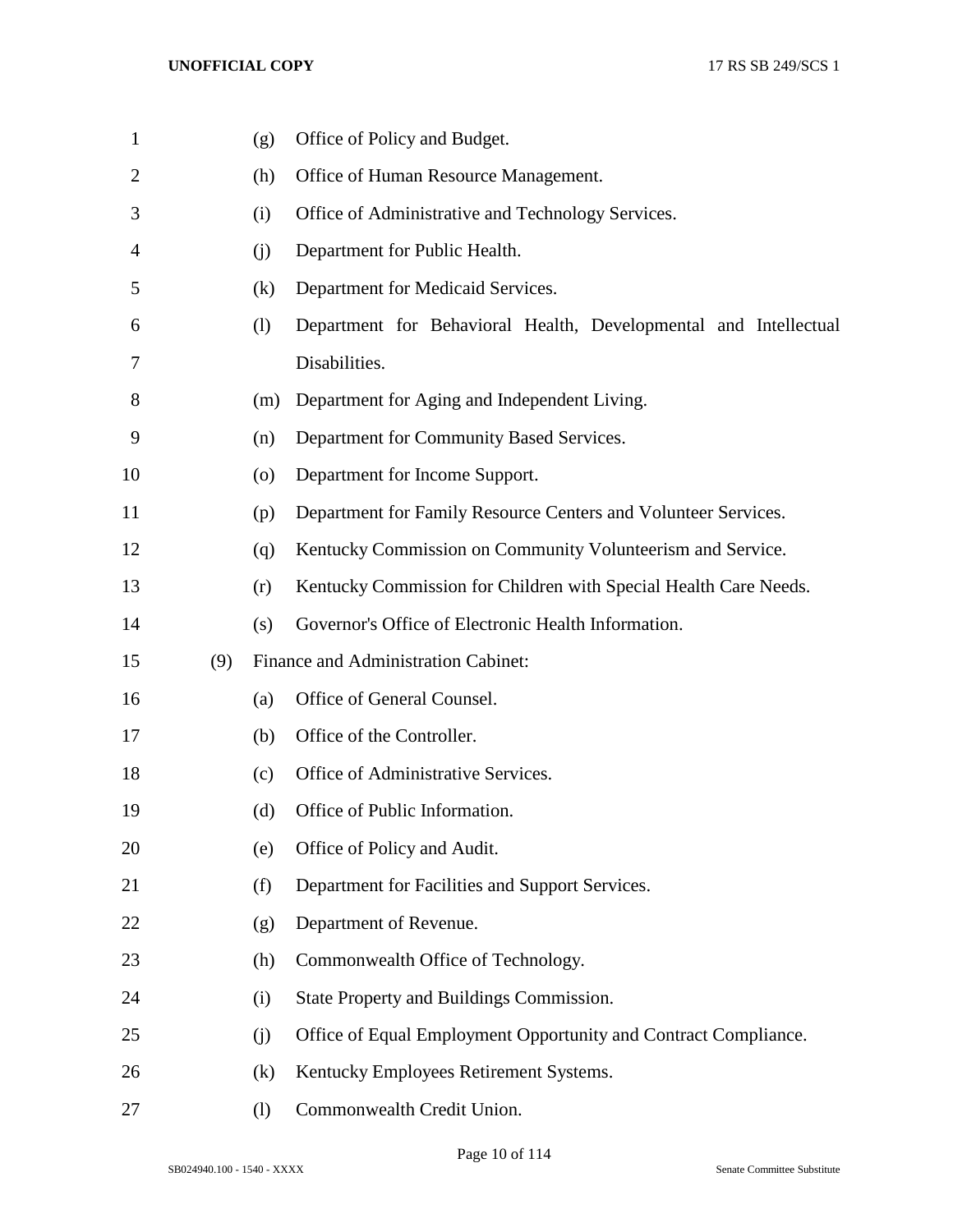| $\mathbf{1}$   |      | (m) |     | State Investment Commission.                                   |
|----------------|------|-----|-----|----------------------------------------------------------------|
| $\overline{2}$ |      | (n) |     | Kentucky Housing Corporation.                                  |
| 3              |      | (0) |     | Kentucky Local Correctional Facilities Construction Authority. |
| 4              |      | (p) |     | Kentucky Turnpike Authority.                                   |
| 5              |      | (q) |     | Historic Properties Advisory Commission.                       |
| 6              |      | (r) |     | Kentucky Tobacco Settlement Trust Corporation.                 |
| 7              |      | (s) |     | Kentucky Higher Education Assistance Authority.                |
| 8              |      | (t) |     | Kentucky River Authority.                                      |
| 9              |      | (u) |     | Kentucky Teachers' Retirement System Board of Trustees.        |
| 10             |      | (v) |     | Executive Branch Ethics Commission.                            |
| 11             | (10) |     |     | Tourism, Arts and Heritage Cabinet:                            |
| 12             |      | (a) |     | Kentucky Department of Travel and Tourism.                     |
| 13             |      |     | 1.  | Division of Tourism Services.                                  |
| 14             |      |     | 2.  | Division of Marketing and Administration.                      |
| 15             |      |     | 3.  | Division of Communications and Promotions.                     |
| 16             |      | (b) |     | Kentucky Department of Parks.                                  |
| 17             |      |     | 1.  | Division of Information Technology.                            |
| 18             |      |     | 2.  | Division of Human Resources.                                   |
| 19             |      |     | 3.  | Division of Financial Operations.                              |
| 20             |      |     | 4.  | Division of Facilities Management.                             |
| 21             |      |     | 5.  | Division of Facilities Maintenance.                            |
| 22             |      |     | 6.  | Division of Customer Services.                                 |
| 23             |      |     | 7.  | Division of Recreation.                                        |
| 24             |      |     | 8.  | Division of Golf Courses.                                      |
| 25             |      |     | 9.  | Division of Food Services.                                     |
| 26             |      |     | 10. | Division of Rangers.                                           |
| 27             |      |     | 11. | Division of Resort Parks.                                      |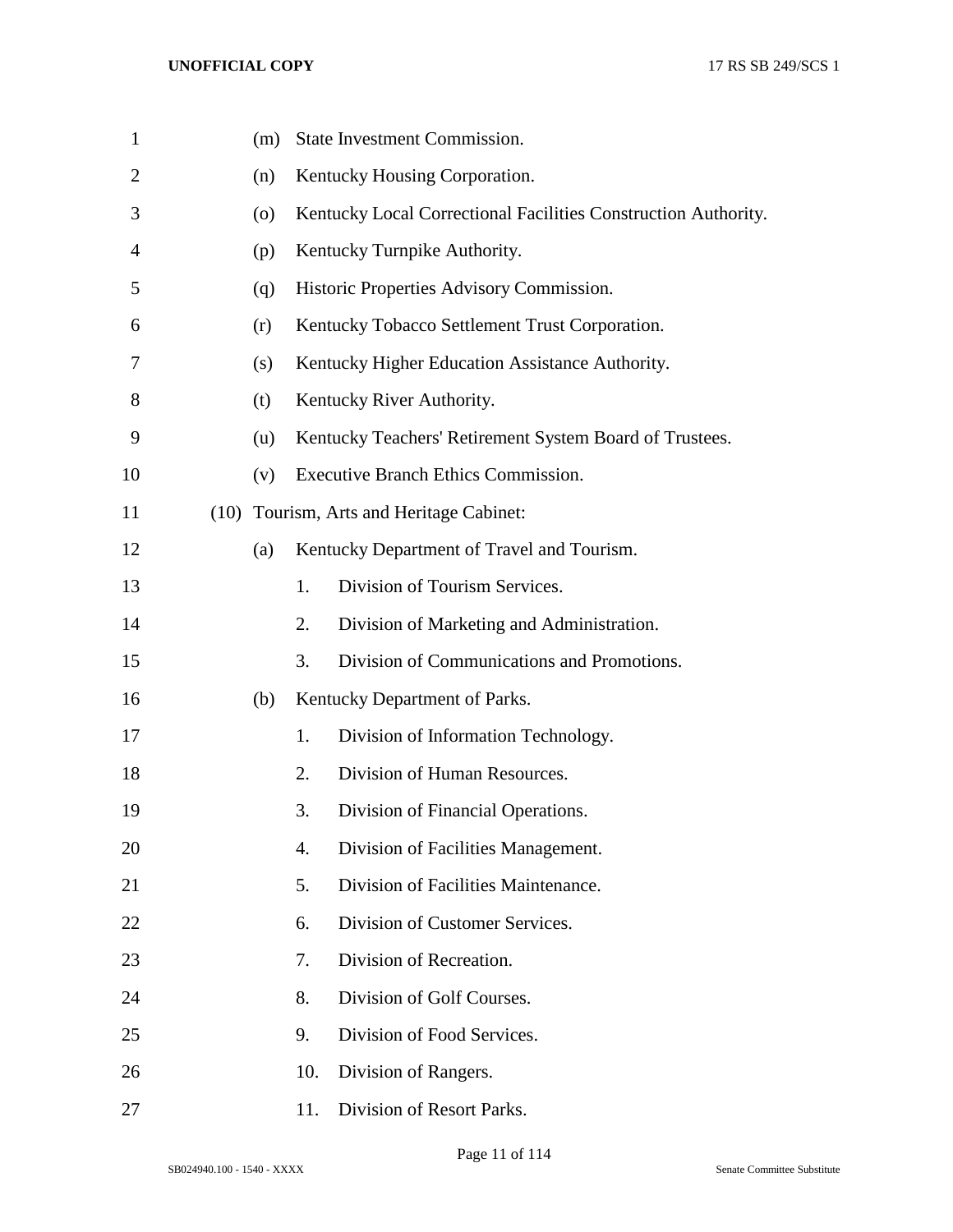| $\mathbf{1}$   |     | 12. | Division of Recreational Parks and Historic Sites.            |
|----------------|-----|-----|---------------------------------------------------------------|
| $\overline{2}$ | (c) |     | Department of Fish and Wildlife Resources.                    |
| 3              |     | 1.  | Division of Law Enforcement.                                  |
| 4              |     | 2.  | Division of Administrative Services.                          |
| 5              |     | 3.  | Division of Engineering.                                      |
| 6              |     | 4.  | Division of Fisheries.                                        |
| 7              |     | 5.  | Division of Information and Education.                        |
| 8              |     | 6.  | Division of Wildlife.                                         |
| 9              |     | 7.  | Division of Public Affairs.                                   |
| 10             | (d) |     | Kentucky Horse Park.                                          |
| 11             |     | 1.  | Division of Support Services.                                 |
| 12             |     | 2.  | Division of Buildings and Grounds.                            |
| 13             |     | 3.  | Division of Operational Services.                             |
| 14             | (e) |     | Kentucky State Fair Board.                                    |
| 15             |     | 1.  | Office of Administrative and Information Technology Services. |
| 16             |     | 2.  | Office of Human Resources and Access Control.                 |
| 17             |     | 3.  | Division of Expositions.                                      |
| 18             |     | 4.  | Division of Kentucky Exposition Center Operations.            |
| 19             |     | 5.  | Division of Kentucky International Convention Center.         |
| 20             |     | 6.  | Division of Public Relations and Media.                       |
| 21             |     | 7.  | Division of Venue Services.                                   |
| 22             |     | 8.  | Division of Personnel Management and Staff Development.       |
| 23             |     | 9.  | Division of Sales.                                            |
| 24             |     | 10. | Division of Security and Traffic Control.                     |
| 25             |     | 11. | Division of Information Technology.                           |
| 26             |     | 12. | Division of the Louisville Arena.                             |
| 27             |     | 13. | Division of Fiscal and Contract Management.                   |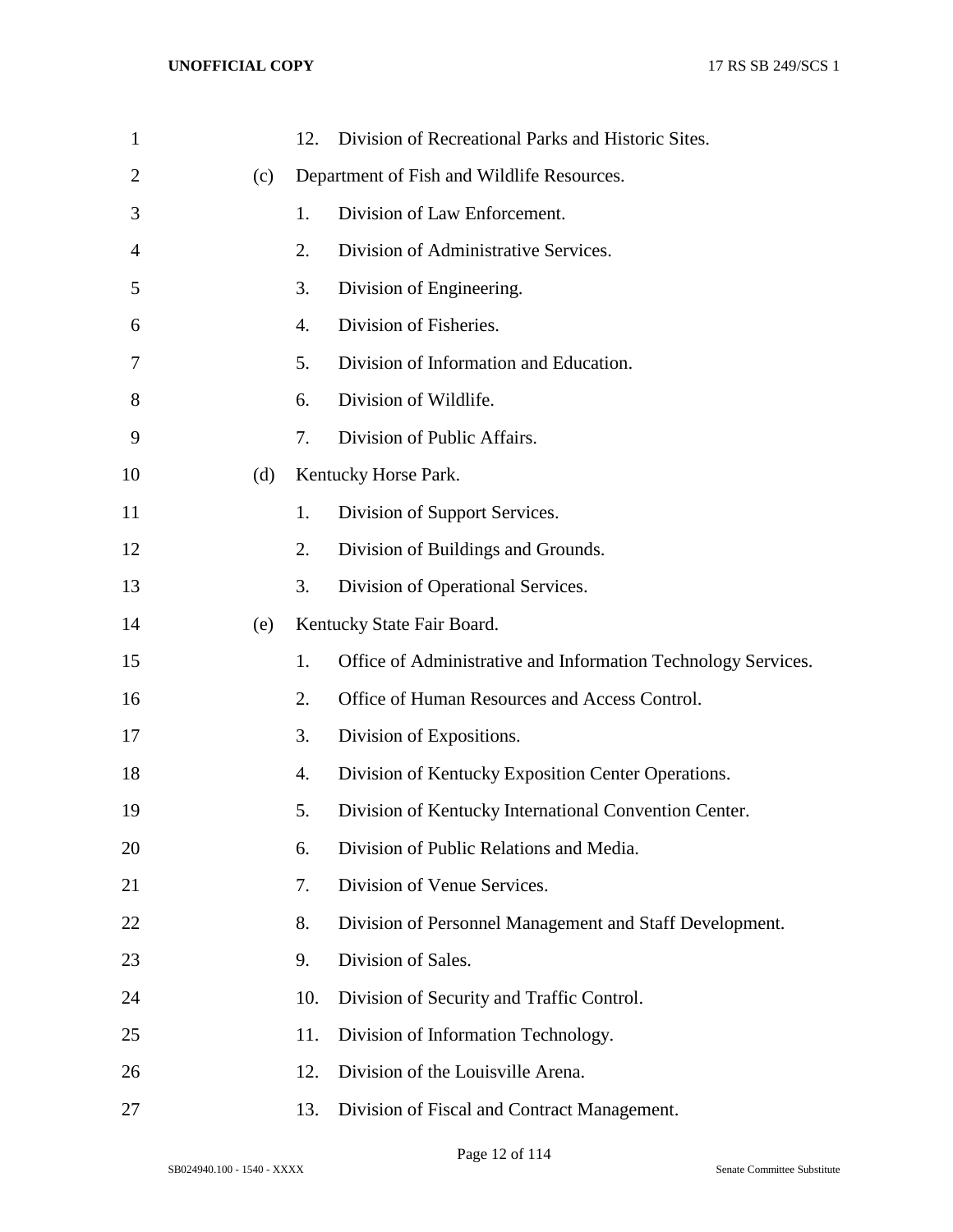| 1              |     | Division of Access Control.<br>14.                              |
|----------------|-----|-----------------------------------------------------------------|
| $\overline{2}$ | (f) | Office of the Secretary.                                        |
| 3              |     | Office of Finance.<br>1.                                        |
| $\overline{4}$ |     | Office of Research and Administration.<br>2.                    |
| 5              |     | 3.<br>Office of Governmental Relations and Tourism Development. |
| 6              |     | Office of the Sports Authority.<br>4.                           |
| 7              |     | 5.<br>Kentucky Sports Authority.                                |
| 8              | (g) | Office of Legal Affairs.                                        |
| 9              | (h) | Office of Human Resources.                                      |
| 10             | (i) | Office of Public Affairs and Constituent Services.              |
| 11             | (i) | Office of Creative Services.                                    |
| 12             | (k) | Office of Capital Plaza Operations.                             |
| 13             | (1) | Office of Arts and Cultural Heritage.                           |
| 14             | (m) | Kentucky African-American Heritage Commission.                  |
| 15             | (n) | Kentucky Foundation for the Arts.                               |
| 16             | (0) | Kentucky Humanities Council.                                    |
| 17             | (p) | Kentucky Heritage Council.                                      |
| 18             | (q) | Kentucky Arts Council.                                          |
| 19             | (r) | Kentucky Historical Society.                                    |
| 20             |     | Division of Museums.<br>1.                                      |
| 21             |     | Division of Oral History and Educational Outreach.<br>2.        |
| 22             |     | Division of Research and Publications.<br>3.                    |
| 23             |     | Division of Administration.<br>4.                               |
| 24             | (s) | Kentucky Center for the Arts.                                   |
| 25             |     | Division of Governor's School for the Arts.<br>1.               |
| 26             | (t) | Kentucky Artisans Center at Berea.                              |
| 27             | (u) | Northern Kentucky Convention Center.                            |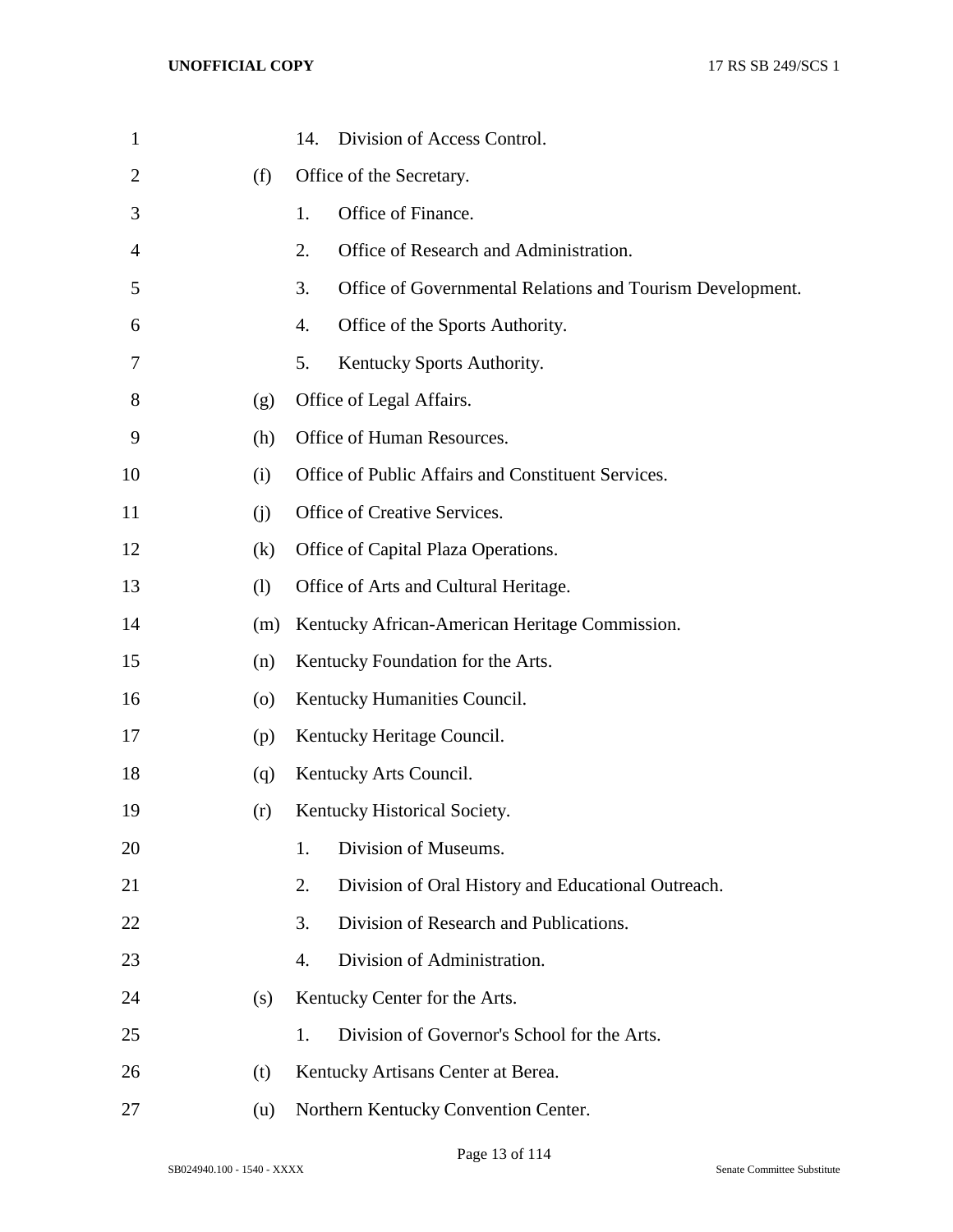| $\mathbf{1}$   |     |     | (v) | Eastern Kentucky Exposition Center.                                                 |
|----------------|-----|-----|-----|-------------------------------------------------------------------------------------|
| $\overline{2}$ |     |     |     | (11) Personnel Cabinet:                                                             |
| 3              |     |     | (a) | Office of the Secretary.                                                            |
| $\overline{4}$ |     |     | (b) | Department of Human Resources Administration.                                       |
| 5              |     |     | (c) | Office of Employee Relations.                                                       |
| 6              |     |     | (d) | Kentucky Public Employees Deferred Compensation Authority.                          |
| 7              |     |     | (e) | Office of Administrative Services.                                                  |
| 8              |     |     | (f) | Office of Legal Services.                                                           |
| 9              |     |     | (g) | Governmental Services Center.                                                       |
| 10             |     |     | (h) | Department of Employee Insurance.                                                   |
| 11             |     |     | (i) | Office of Diversity and Equality.                                                   |
| 12             |     |     | (j) | Center of Strategic Innovation.                                                     |
| 13             | Ш.  |     |     | Other departments headed by appointed officers:                                     |
| 14             |     | (1) |     | Council on Postsecondary Education.                                                 |
| 15             |     | (2) |     | Department of Military Affairs.                                                     |
| 16             |     | (3) |     | Department for Local Government.                                                    |
| 17             |     | (4) |     | Kentucky Commission on Human Rights.                                                |
| 18             |     | (5) |     | Kentucky Commission on Women.                                                       |
| 19             |     | (6) |     | Department of Veterans' Affairs.                                                    |
| 20             |     | (7) |     | Kentucky Commission on Military Affairs.                                            |
| 21             |     | (8) |     | Office of Minority Empowerment.                                                     |
| 22             |     | (9) |     | Governor's Council on Wellness and Physical Activity.                               |
| 23             |     |     |     | Section 2. KRS 146.090 is amended to read as follows:                               |
| 24             | (1) |     |     | The secretary of the [for] Energy and Environment Cabinet, with the approval of the |
| 25             |     |     |     | Soil and Water Conservation Commission shall divide the state into nine (9) soil    |
| 26             |     |     |     | and water conservation areas which shall contain as nearly as practicable, an equal |
| 27             |     |     |     | number of soil and water conservation districts;                                    |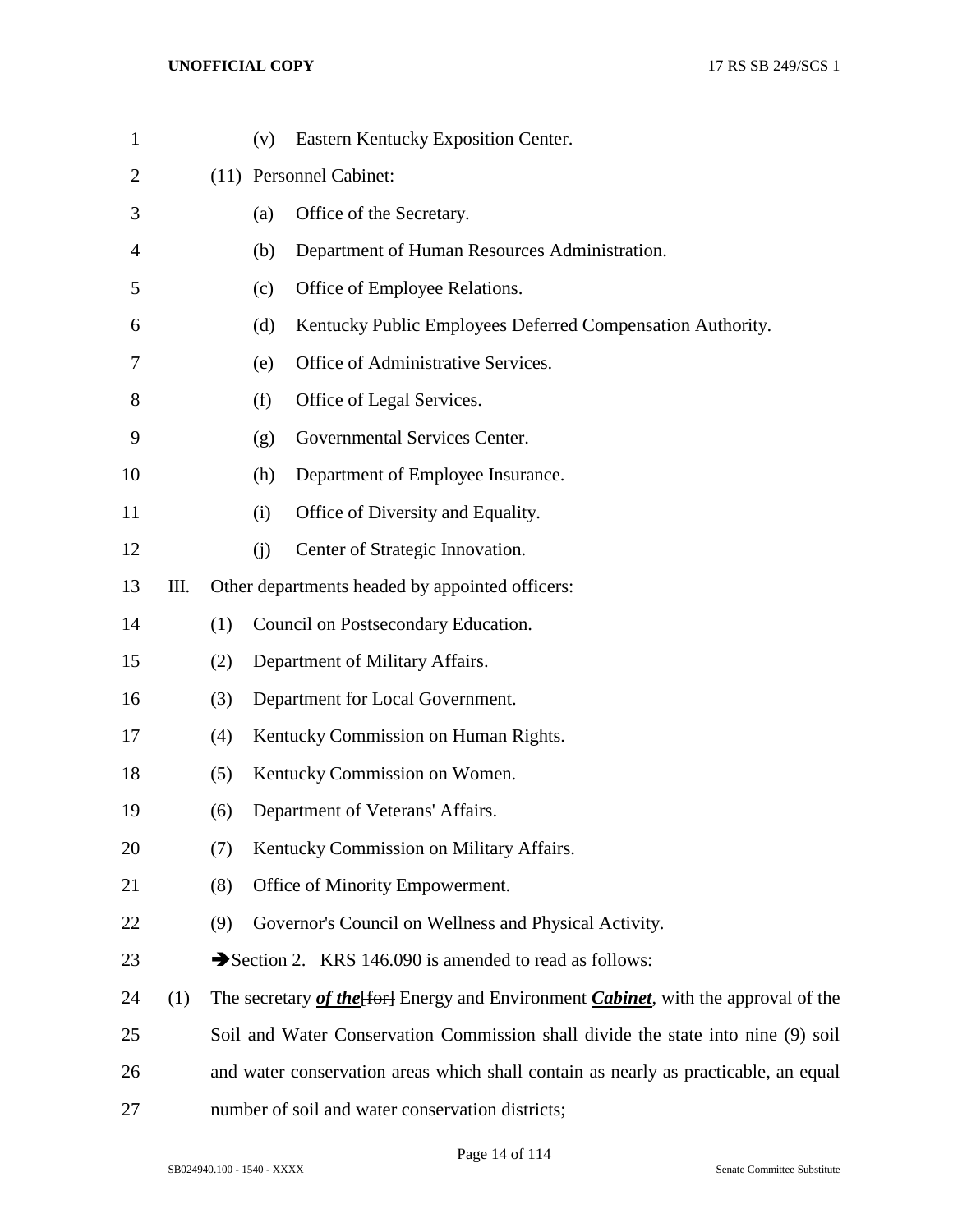- (2) The Soil and Water Conservation Commission shall consist of nine (9) members, not more than five (5) of whom shall be of the same political party, to be appointed by the secretary *of the*[for] Energy and Environment *Cabinet* with the approval of the Governor;
- (3) One (1) member shall be appointed from each of the areas from a list of two (2) 6 names submitted from each <del>[such ]</del>area by the supervisors of the soil and water conservation districts that have their principal offices therein. All members shall be supervisors of soil and water conservation districts;
- 9 (4) The term of office of each <del>[such ]</del>member shall be four (4) years; provided that, whenever a member of the commission ceases to hold the office of district supervisor by virtue of which he is serving on the commission, his term of office as a member of the commission shall be terminated. In the case of any vacancy other 13 than the one (1) caused by the expiration of a term, the secretary *of the* [for ] Energy and Environment *Cabinet*, with the approval of the Governor, shall appoint the successor from a list of two (2) names submitted by the supervisors of the soil and water conservation area which was represented by the former member. The successor shall also be a supervisor of a soil and water conservation district;
- (5) The members of the commission shall designate a chairman from among their members and may from time to time change such designation. The commission shall keep a record of its official actions. A majority of the commission shall 21 constitute a quorum. The commission may call upon the Attorney General for-22 such legal services as it may require. It may delegate to its chairman, any of its 23 members, the director of the division, or any officer, employee, or agent,  $\frac{1}{2}$  powers and duties as it deems proper. Members of the commission shall receive no compensation for their services, but shall be entitled to expenses, including traveling expenses, necessarily incurred in discharging their duties;
- (6) The following persons are advisory members of the commission by virtue of their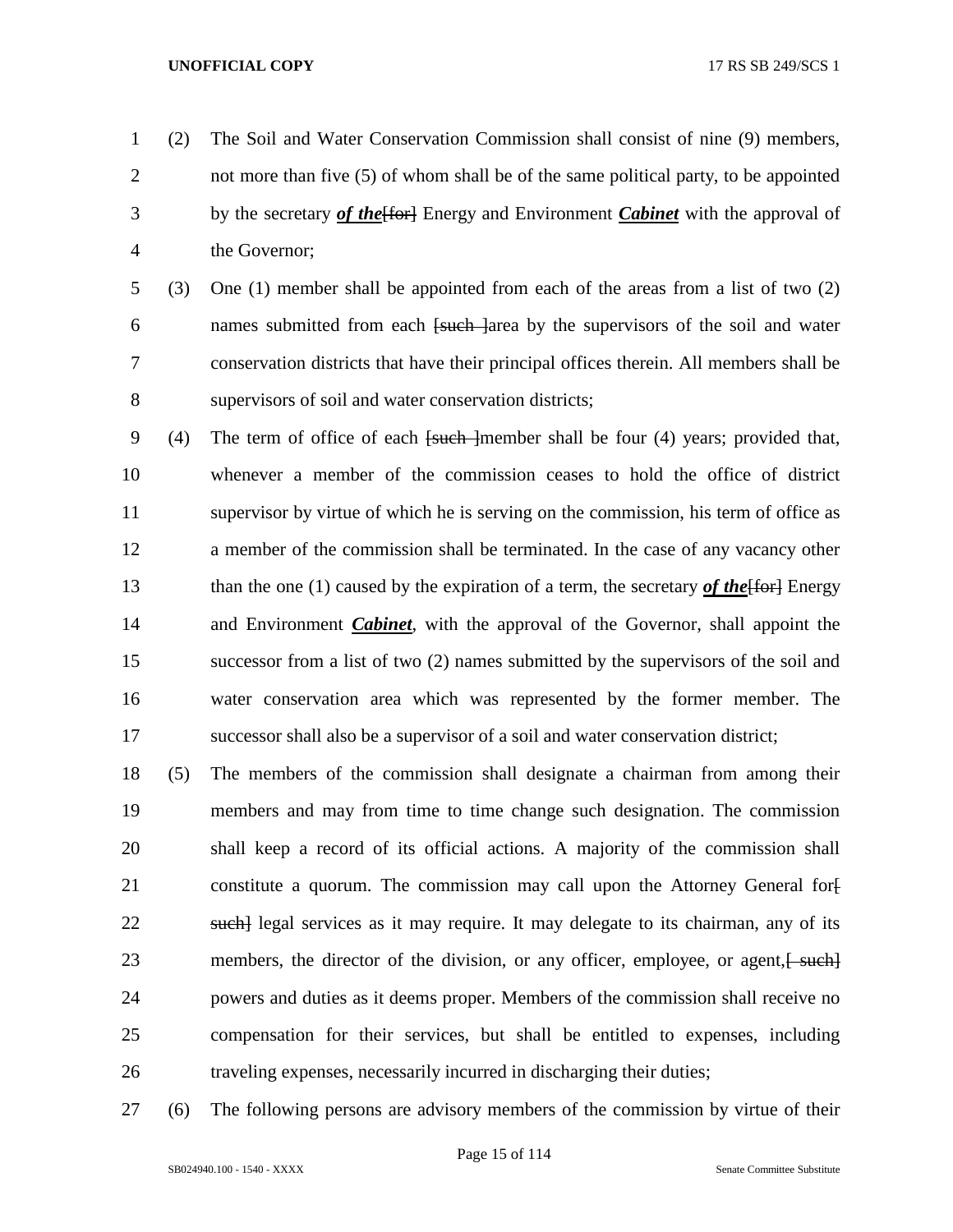offices: the secretary *of the*[for] Energy and Environment *Cabinet*, the Commissioner of Agriculture, the director of the agricultural experiment station, the director of vocational education, and the state conservationist of the United States Department of Agriculture.

5 Section 3. KRS 146.100 is amended to read as follows:

 (1) The secretary *of the*[for] Energy and Environment *Cabinet*, with the approval of the Soil and Water Conservation Commission shall appoint a director of the Division of 8 Conservation [who shall be a graduate of a recognized agricultural college, ] with [at least five (5) years practical ]experience in professional agricultural activities and who shall serve as executive officer for the commission. The director shall serve at 11 the will of, and receive<del>[ such]</del> compensation as may be determined by the secretary 12 of the [fortheler] Energy and Environment *Cabinet* with the *advice* [approval] of the Soil 13 and Water Conservation Commission. <del>[Before entering upon his duties, the director</del> shall take the constitutional oath. The director shall hold no other public office or employment. ]In addition to any other duties assigned to him *or her* by the secretary **of the form** Energy and Environment *Cabinet*, the director shall exercise, subject to the approval of the secretary, general administrative supervision over all activities, employees and property of the commission;

- 19 (2) The secretary *of the* [for ] Energy and Environment *Cabinet* may employ [such] 20 bother officers, employees, and agents, who shall serve at his *or her* will as he *or she* deems necessary, with the *advice*[approval] of the Soil and Water Conservation Commission, and shall provide for surety bonds for members, the director, officers, employees or agents if entrusted with funds or property.
- 24 Section 4. KRS 146.110 is amended to read as follows:
- (1) The commission shall have the general power to take any action it may consider necessary or proper to assist soil and water conservation districts, agricultural districts, or watershed conservancy districts in carrying out their functions, powers,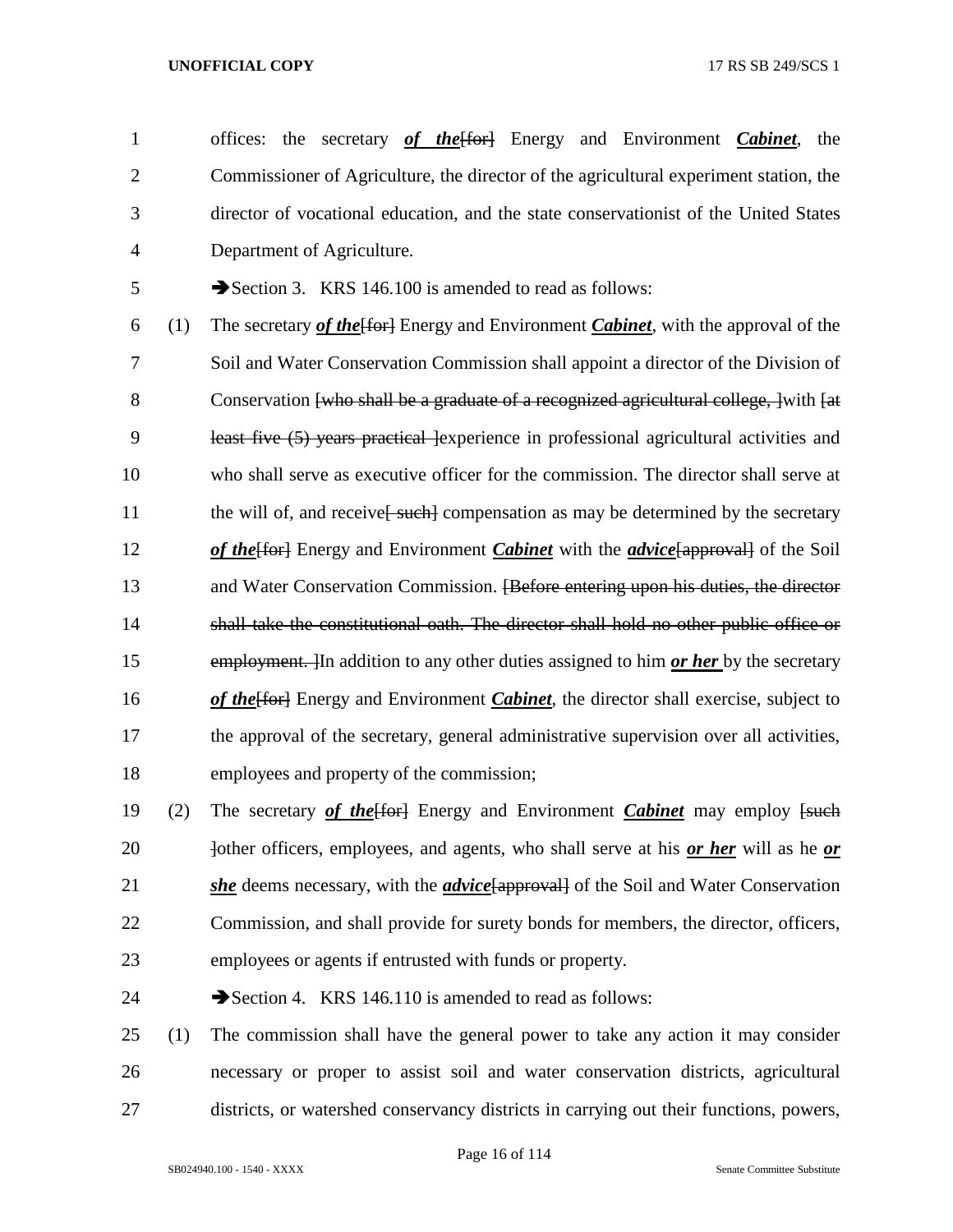duties, and programs in accordance with the provisions of KRS Chapter 262, and for such purpose it may furnish financial and other aid to the districts and perform such services for them at their request as may be possible under available appropriations and resources; (2) The commission has all the powers and duties formerly possessed by the State Soil Conservation Committee; (3) The commission shall take any action it may consider necessary or proper in order to discharge for the state any of the state's functions, responsibilities, or duties relating to flood control, drainage, and other activities with respect to the conservation, utilization, or control of soil or water resources; (4) The commission may *request the Secretary of the Energy and Environment Cabinet to* promulgate those administrative regulations as may be necessary to the performance of its duties and may enter into and execute any agreements or legal 14 instruments that may be necessary for these purposes, and *the commission* [it] shall have the authority to acquire necessary supplies, materials, and equipment, and warehousing, servicing, and maintenance facilities for equipment. 17 Section 5. KRS 146.210 is amended to read as follows:

 As used in KRS 146.210 to 146.360, the words listed herein shall have the following respective meanings, unless another or different meaning or intent shall be clearly indicated by the context:



 (2) "Free flowing" shall mean existing or flowing in a natural condition without impoundment, diversion, straightening, riprapping, or other modification of the waterway. The existence, however, of low dams, diversion works, and other minor structures at the time any stream is proposed for inclusion in the Wild Rivers System shall not automatically bar its consideration for such inclusion; provided,

Page 17 of 114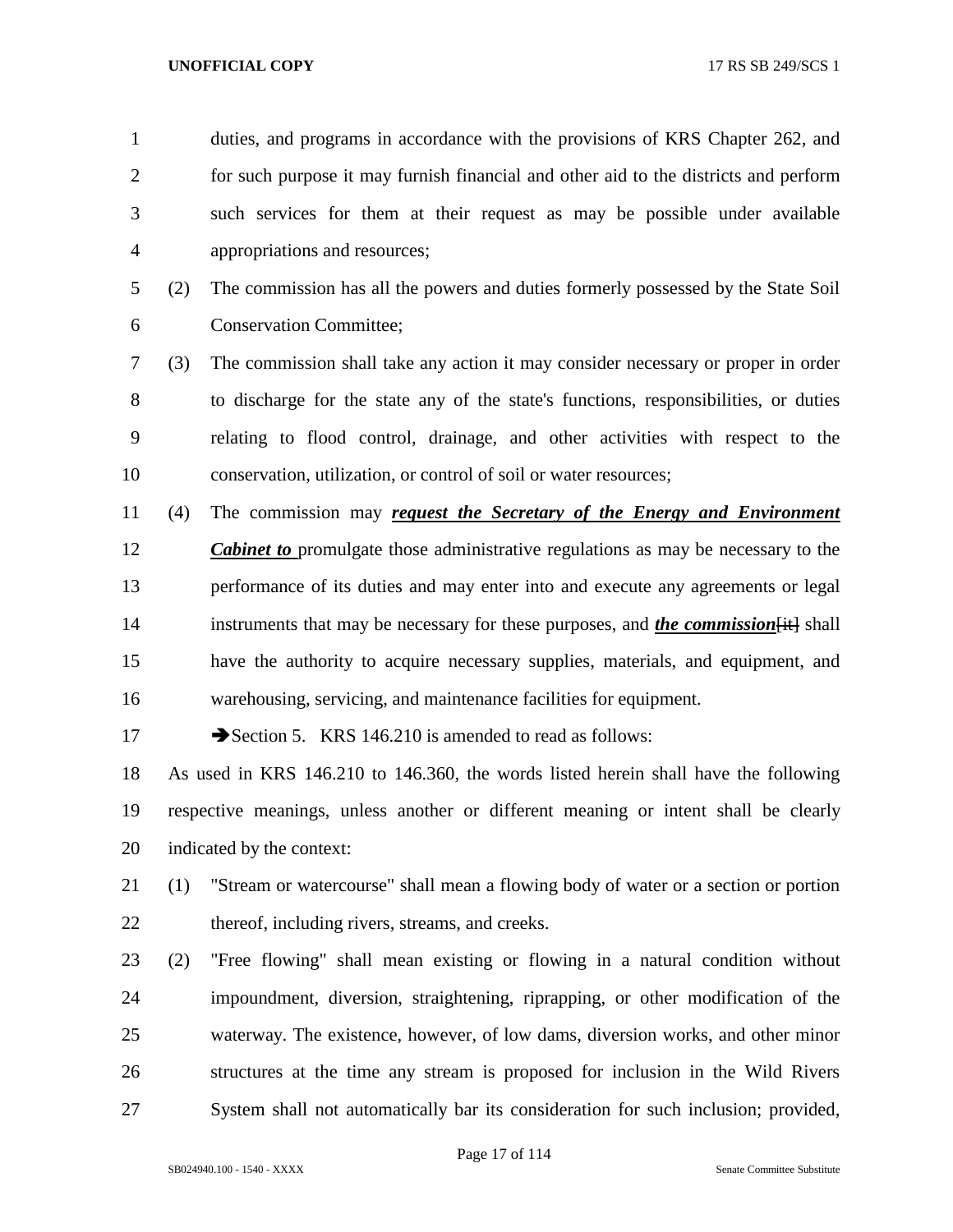that this shall not be construed to authorize or to be intended to encourage future construction of such structures within components of the Wild Rivers System.

 (3) "Road" shall mean a highway, a hard-surfaced road, or an improved or unimproved dirt road. The existence, however, of unimproved roads at the time any stream is proposed for inclusion in the Wild Rivers System shall not automatically bar its consideration for such inclusion; provided, that this shall not be construed to authorize or to be intended to encourage future construction of such roads where 8 this would be contrary to the provisions of KRS 146.200 to 146.360.

 (4) "Wilderness type recreation" shall mean activities such as fishing, hunting, canoeing, camping, hiking, horseback riding, exploring, archaeological and scientific investigation, and scenic and aesthetic enjoyment, which utilizes and protects to the highest degree the primitive and natural values of the area.

 (5) "Visual horizon" shall mean the normal distance to which land and vegetative features can be unobstructedly viewed from the center of the stream.

 (6) "Access point" shall mean an area along the stream under public ownership, or under easement acquired by agreement with a private landowner. This area would be available for public recreational use including, but not limited to, the launching of boats, picnicking, and camping.

19 (7) "Secretary" shall mean the secretary *of the* [for ] Energy and Environment *Cabinet* or the successor to that office.

21 Section 6. KRS 146.270 is amended to read as follows:

 The Wild Rivers System shall be administered by the Energy and Environment Cabinet 23 according to the policies and criteria set forth in KRS 146.200 to 146.360. The secretary [for energy and environment ]shall adopt [such ]rules or *promulgate administrative*  regulations necessary for the preservation and enhancement of the stream areas as set forth in KRS 146.250, and for control of recreational, educational, scientific, and other 27 uses of these areas in a manner that shall not impair them. In <del>[such ]</del>administration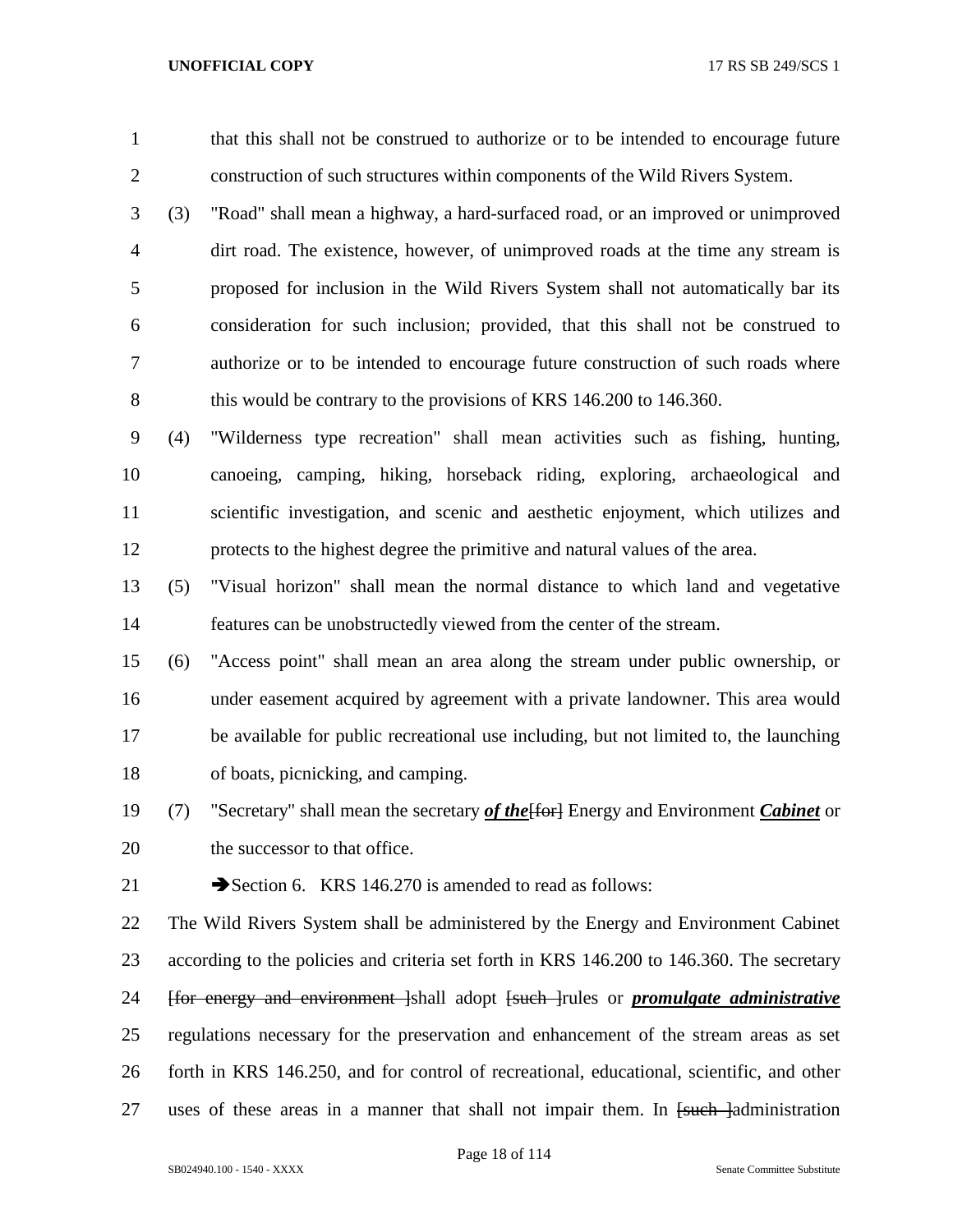primary emphasis shall be given to protecting aesthetic, scenic, historic, archaeologic, and scientific features of the area. The secretary shall develop a management plan for a designated stream area and shall publicize and hold public hearings and record the views expressed on each plan developed. Management plans for a given stream area may establish varying degrees of intensity for its protection, based on special attributes of each area, but shall follow the concepts embodied in KRS 146.230. No public use of lands within the boundaries of a designated wild river area in which the state has acquired an 8 interest shall be permitted prior to the development of a management plan. Any [such ]management plan shall be developed jointly with the Department of Fish and Wildlife Resources with respect to those aspects of *the*[such] plan as relate to the jurisdiction of that department over fish and wildlife resources.

12 Section 7. KRS 146.280 is amended to read as follows:

 (1) Within the boundaries of a designated stream area, as established and authorized by the Kentucky General Assembly, the secretary *shall be*[for energy and environment 15 is lauthorized and empowered to acquire by purchase, exercise of the rights of eminent domain, grant, gift, devise, or otherwise, the fee simple title, an easement, or any acceptable lesser interest in any lands, and by lease or conveyance, contract 18 for the right to use and occupy any lands. Where property within such boundaries is owned by the federal government, the secretary can enter into agreements with the landowning agency concerning use of the property consistent with the objectives of KRS 146.200 to 146.360. Nothing in KRS 146.200 to 146.360 shall be construed to deprive a landowner of the fee simple title to or lesser interest in his property without just compensation.

24 (2) The secretary <del>[for energy and environment ]</del>may not exercise authority to acquire lands or interests in lands located within any incorporated city, village, or county when such entities have in force a duly adopted, valid ordinance or plan for the management, zoning and protection of such lands in accordance with the provisions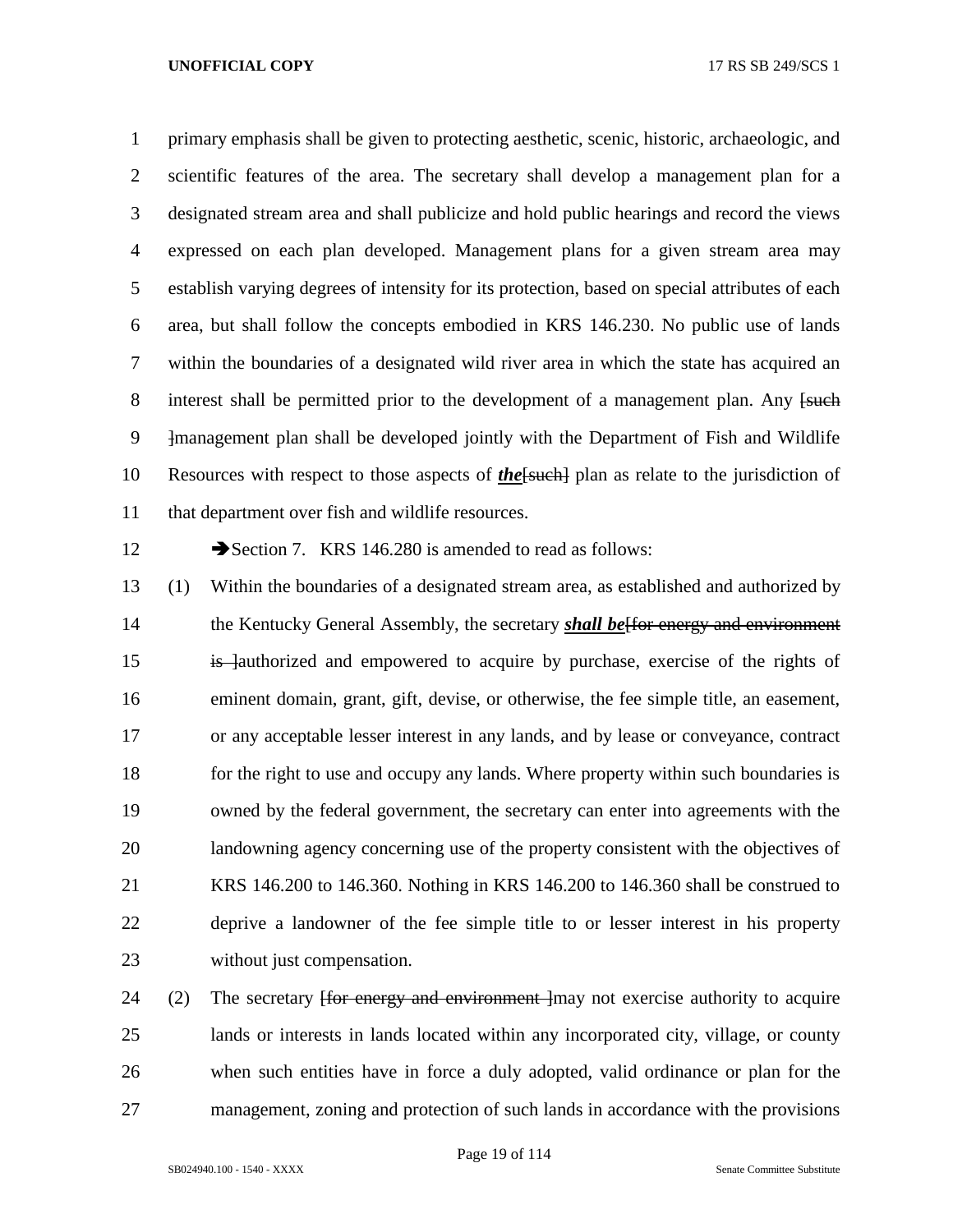of KRS 146.200 to 146.360. 2 Section 8. KRS 146.320 is amended to read as follows: Nothing in KRS 146.200 to 146.360 shall preclude a component of the Wild Rivers System from becoming a part of the National Wild and Scenic Rivers System. The 5 secretary **shall be** for energy and environment is directed to encourage and assist any federal studies for inclusion of Kentucky streams in the National Wild and Scenic Rivers 7 System. The secretary <del>[for energy and environment ]</del>may enter into written cooperative agreements for joint federal-state or interstate administration of a Kentucky component of 9 the National Wild and Scenic Rivers System, provided <del>[such ]</del>agreements for the administration of water and land uses are not less restrictive than those set forth in KRS 146.200 to 146.360. 12 Section 9. KRS 146.330 is amended to read as follows: 13 The secretary <del>[for energy and environment ]</del>may employ such technical, clerical, stenographic and other employees and assistants as are required to effectively carry out his duties and responsibilities as provided in KRS 146.200 to 146.360. 16 Section 10. KRS 146.415 is amended to read as follows: As used in KRS 146.410 to 146.530: (1) "Natural area" means any area of land or water, or of both land and water, in public or private ownership, which either retains, or has reestablished to some degree in the judgment of the commission its natural character, though it need not be completely natural and undisturbed, or which has natural flora, fauna, biological, ecological, geological, scenic or archaeological features of scientific, aesthetic, 23 cultural or educational interest: (2) "Nature preserve" means a natural area, and land necessary for its protection, any estate, interest or right in which has been formally dedicated under the provisions of

 KRS 146.410 to 146.530 to be maintained as nearly as possible in its natural condition and to be used in a manner and under limitations consistent with its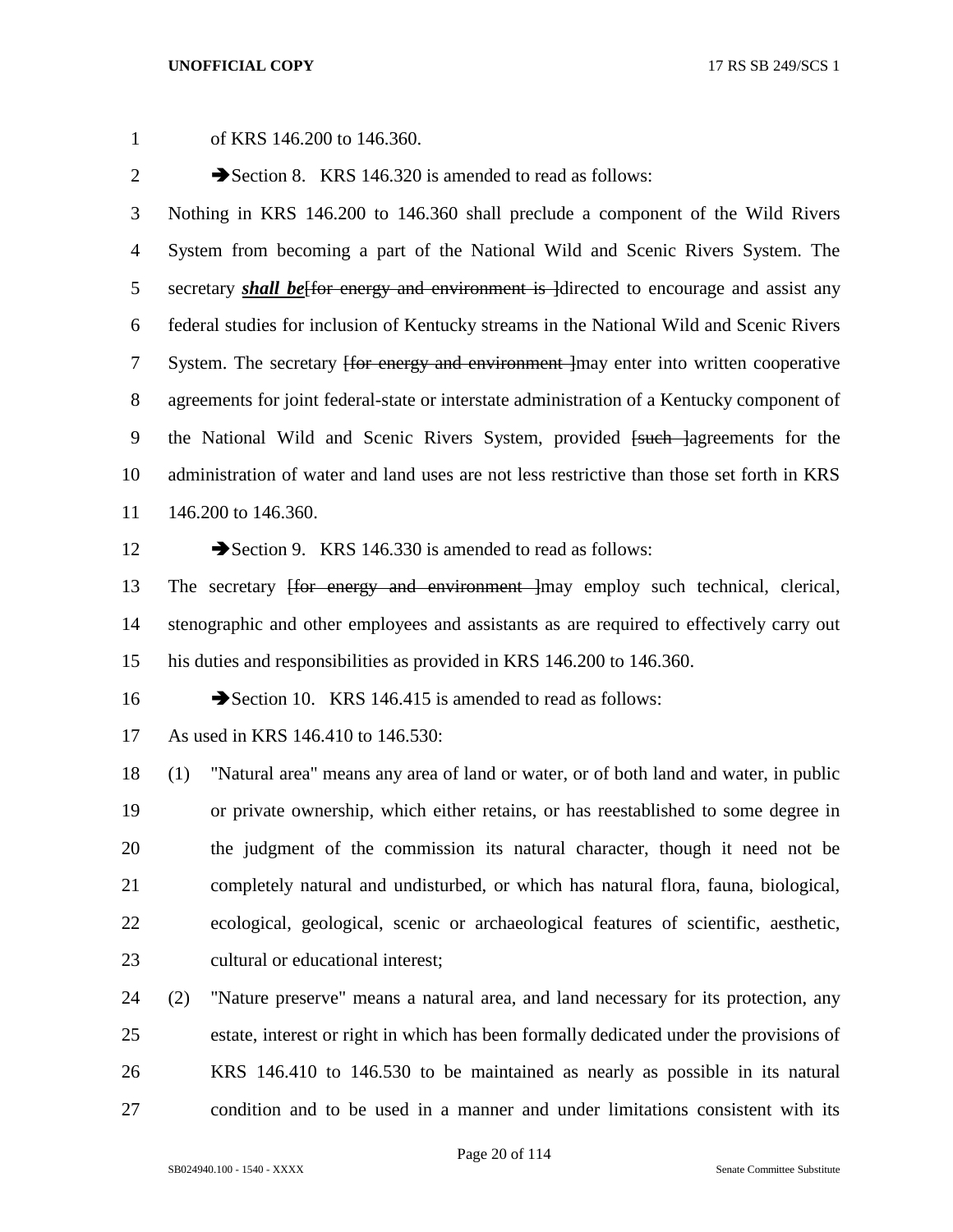| $\mathbf{1}$   |     | continued preservation, without impairment, disturbance or artificial development,                 |
|----------------|-----|----------------------------------------------------------------------------------------------------|
| $\overline{2}$ |     | for the public purposes of present and future scientific research, education, aesthetic            |
| 3              |     | enjoyment and habitat for plant and animal species and other natural objects;                      |
| $\overline{4}$ | (3) | "Articles of dedication" means the writing by which any estate, interest or right in a             |
| 5              |     | natural area is formally dedicated, as provided in KRS 146.410 to 146.530;                         |
| 6              | (4) | "Commission" means the Kentucky State Nature Preserves Commission;                                 |
| 7              | (5) | "System" means the state system of nature preserves established under KRS                          |
| 8              |     | 146.410 to 146.530;                                                                                |
| 9              | (6) | "Cabinet" means the Energy and Environment Cabinet; [and]                                          |
| 10             | (7) | "Director" means the director of the Kentucky State Nature Preserves Commission;                   |
| 11             |     | <u>and</u>                                                                                         |
| 12             | (8) | "Secretary" means the secretary of the Energy and Environment Cabinet.                             |
| 13             |     | KRS 146.430 is amended to read as follows:<br>$\rightarrow$ Section 11.                            |
| 14             | (1) | and administer KRS 146.410 to 146.530,<br>In order to effectuate<br>the                            |
| 15             |     | secretary [commission] may appoint [hire] a full-time director, with the approval of               |
| 16             |     | <i>the commission</i> , who shall be qualified by training and experience to perform the           |
| 17             |     | duties of this office and carry out the purpose of KRS 146.410 to 146.530, and who                 |
| 18             |     | shall hold office at the pleasure of the <b>secretary</b> [commission]. The salary of the          |
| 19             |     | director shall be determined by the <b>secretary</b> [commission]. The <b>secretary</b> [director] |
| 20             |     | shall, upon the advice and consent of the commission, employ and fix the                           |
| 21             |     | compensation of such personnel as may be necessary to effectuate the provisions of                 |
| 22             |     | KRS 146.410 to 146.530.                                                                            |
| 23             | (2) | The director shall, upon the advice and consent of the commission and the                          |
| 24             |     | secretary, provide for the allocation of the work and activities of all employees of               |
| 25             |     | the commission.                                                                                    |
| 26             |     | Section 12. KRS 146.485 is amended to read as follows:                                             |
| 27             |     | In furtherance of the purposes of KRS 146.410 to 146.530, the commission shall have the            |

Page 21 of 114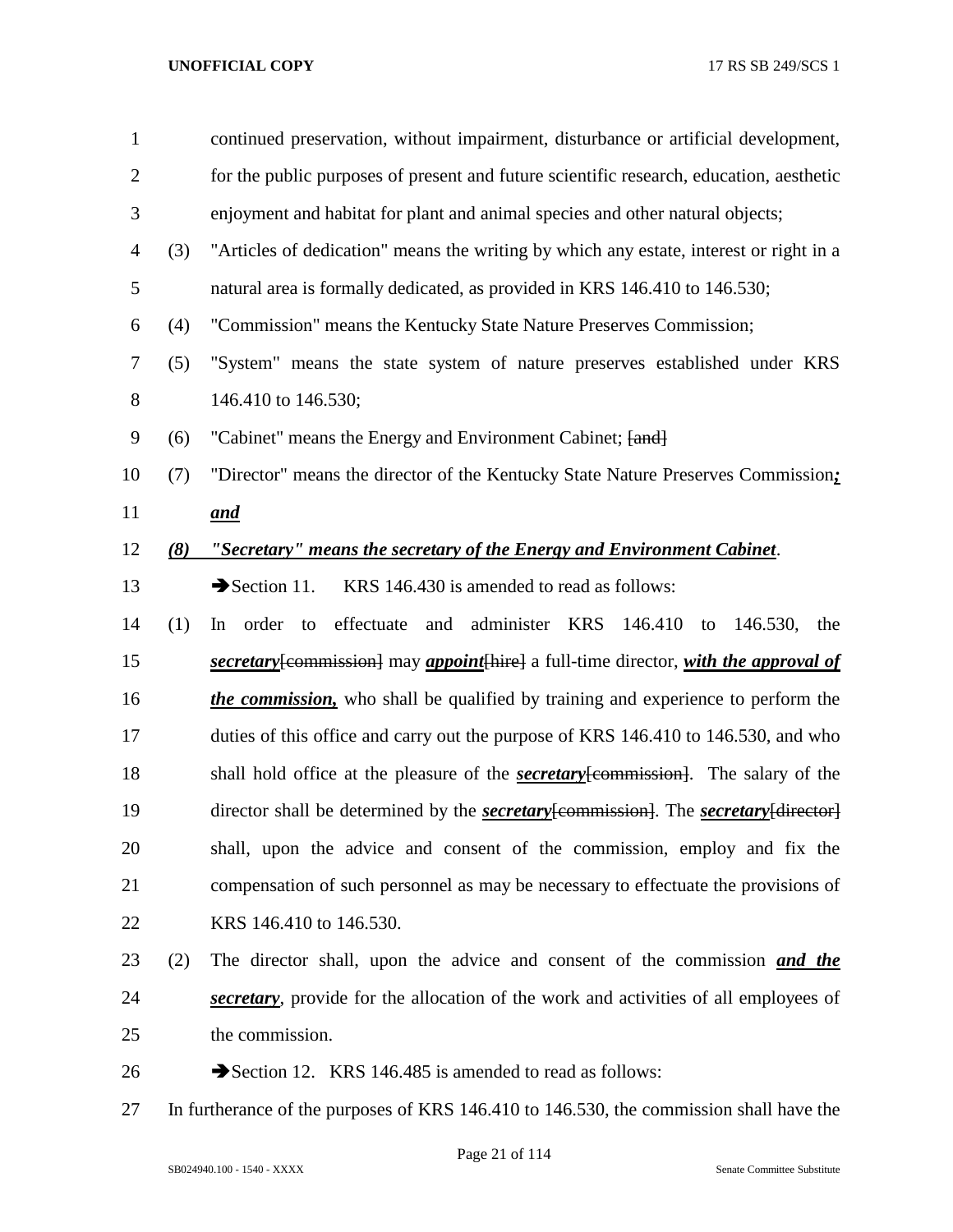- following additional powers and duties:
- (1) To seek and approve the dedication of nature preserves as part of the system;
- (2) To make and publish policies[,] *and* rules, and *to recommend to the secretary the*
- *promulgation of administrative* regulations for the selection, acquisition, management, protection, and use of natural areas and nature preserves, and for the conduct of commission affairs;
- (3) To cooperate with and to contract with any public body of this state, any public body of any other state, any private organization, any individual, and the federal government and its agencies;
- (4) To purchase land from a willing seller without the use of the powers of condemnation or eminent domain, which said powers are expressly denied to the commission;
- (5) To make reasonable investigations as to the ownership of any lands which it judges may be appropriate for acquisition;
- (6) To maintain a state registry of natural areas, an inventory of natural types, flora, and fauna, and other records of natural areas and nature preserves within the Commonwealth;
- (7) To promote the coordination of all departments, divisions and branches of state, county and city governments within the Commonwealth which relate to nature preserves;
- (8) To study the operation of all laws, rules, regulations, orders, and governmental policies affecting conservation of natural resources pertaining to natural areas, and to recommend to the Governor, and to the General Assembly, new legislation, rules, regulations, orders and policies in the interest of correcting natural resource conservation problems pertaining to natural areas and nature preserves;
- (9) To provide a central clearing house of information for environmental and conservation matters and to promote educational programs pertaining to natural

Page 22 of 114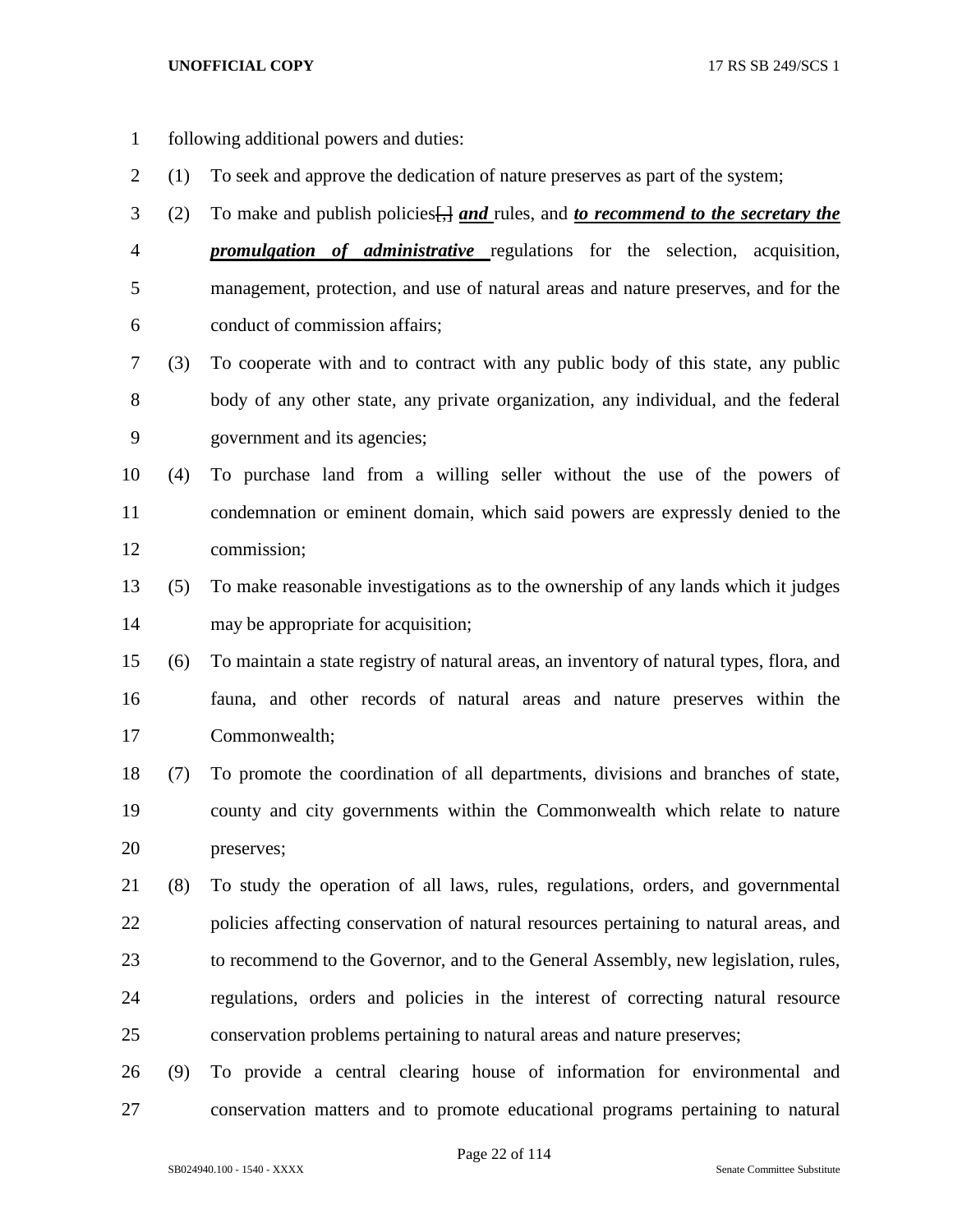| $\mathbf{1}$   |     | areas and nature preserves;                                                             |
|----------------|-----|-----------------------------------------------------------------------------------------|
| $\overline{2}$ |     | (10) To conduct research, investigations, public hearings, and interpretative programs  |
| 3              |     | and to publish and disseminate information to the general public pertaining to          |
| $\overline{4}$ |     | natural areas and nature preserves;                                                     |
| 5              |     | (11) To supervise the protection, management, and use of nature preserves and to        |
| 6              |     | enforce and administer rules and regulations pertaining thereto;                        |
| 7              |     | (12) To promote, study, investigate, recommend, encourage, advise and assist in the     |
| $8\,$          |     | preservation, protection, and management of natural areas;                              |
| 9              |     | (13) To report to the Governor and General Assembly on proposed legislation, policies,  |
| 10             |     | regulations, or actions, public or private, which may significantly affect the quality  |
| 11             |     | of the natural ecology or the human environment in the Commonwealth. Such               |
| 12             |     | report shall include an evaluation of environmental and ecological effects, and shall   |
| 13             |     | compare any adverse effects of the proposed action against possible social              |
| 14             |     | benefits. The report shall describe and recommend appropriate alternatives, which       |
| 15             |     | avoid significant adverse effects on the quality of the natural ecology of natural      |
| 16             |     | areas;                                                                                  |
| 17             |     | (14) To submit to the Governor and members of the General Assembly, a report on or      |
| 18             |     | before January 15, 1977, and by the same date each second year thereafter, detailing    |
| 19             |     | the condition of each nature preserve in the system, and each registered natural area,  |
| 20             |     | and make <del>[such ]</del> other reports and recommendations as it may deem advisable. |
| 21             |     | Section 13. KRS 147A.031 is amended to read as follows:                                 |
| 22             | (1) | The Department for Local Government, in cooperation with cities, counties, waste        |
| 23             |     | management districts, waste industries, <i>and</i> the Energy and Environment Cabinet.  |
| 24             |     | and the Environmental Quality Commission, [shall develop procedures designed to         |
| 25             |     | resolve conflicts resulting from municipal solid waste management facility siting       |
| 26             |     | and operation. The procedures shall address:                                            |
| 27             |     | Resolution of conflicts associated with multijurisdictional municipal solid<br>(a)      |

SB024940.100 - 1540 - XXXX Senate Committee Substitute

Page 23 of 114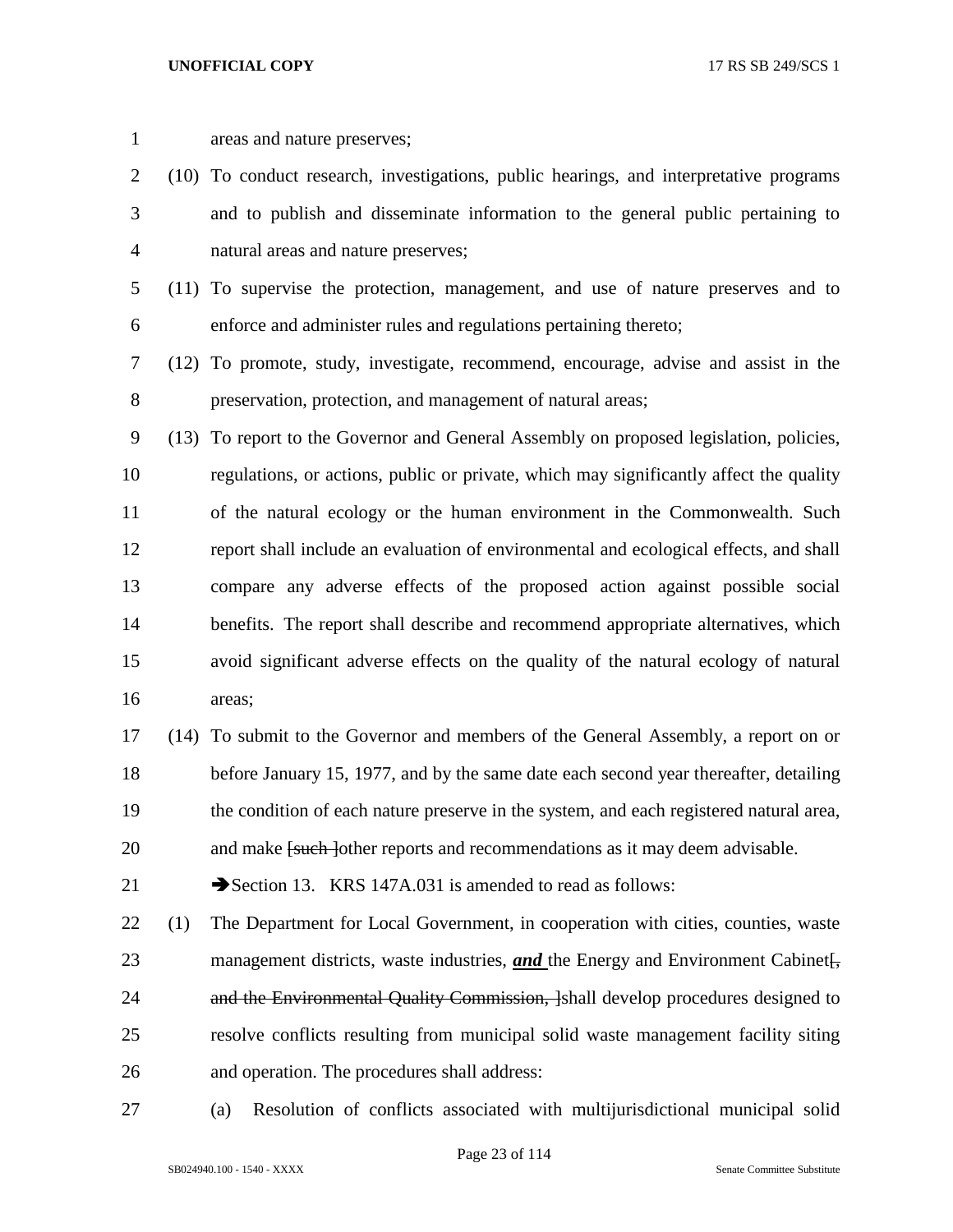| 1              |     | waste management facilities, including the use of such techniques as                  |
|----------------|-----|---------------------------------------------------------------------------------------|
| $\overline{2}$ |     | negotiation, mediation, or arbitration to address issues, including but not           |
| 3              |     | limited to host community compensation and collection and disposal fees; and          |
| $\overline{4}$ |     | Resolution of issues, except those relating to permit conditions imposed by<br>(b)    |
| 5              |     | the cabinet, resulting from municipal solid waste management facility siting          |
| 6              |     | and operation, including the use of such techniques as negotiation, mediation,        |
| 7              |     | or arbitration to address concerns of those persons and landowners who are            |
| 8              |     | directly affected by the facility's location and operation. Issues which may be       |
| 9              |     | addressed include but are not limited to the following:                               |
| 10             |     | Operational issues, such as hours of operation;<br>1.                                 |
| 11             |     | Recycling and composting efforts that may be implemented;<br>2.                       |
| 12             |     | Protection of property values;<br>3.                                                  |
| 13             |     | Traffic routing and road maintenance; and<br>4.                                       |
| 14             |     | Establishment of local advisory committees.<br>5.                                     |
| 15             | (2) | The Department for Local Government shall adopt administrative regulations to         |
| 16             |     | implement the provisions of subsection $(1)$ of this section.                         |
| 17             | (3) | Nothing in this section shall be construed to abridge any rights or remedies provided |
| 18             |     | by KRS Chapters 109 and 224, or at common law.                                        |
| 19             |     | Section 14. KRS 151.293 is amended to read as follows:                                |
| 20             | (1) | Within sixty (60) days of completion of an on-site inspection of an existing dam,     |
| 21             |     | the cabinet may either grant a certificate of inspection, or deny the certificate of  |
| 22             |     | inspection and notify the owner in writing, stating the reasons for denial.           |
| 23             | (2) | In deciding whether or not a certificate of inspection should be issued, the cabinet  |
| 24             |     | shall take into account all pertinent facts and conditions, but shall not issue a     |
| 25             |     | certificate unless the following conditions have been met:                            |
| 26             |     | The proposed action in the judgment of the cabinet will be conducted in such<br>(a)   |
| 27             |     | a way that the safety of the public is adequately provided for;                       |

Page 24 of 114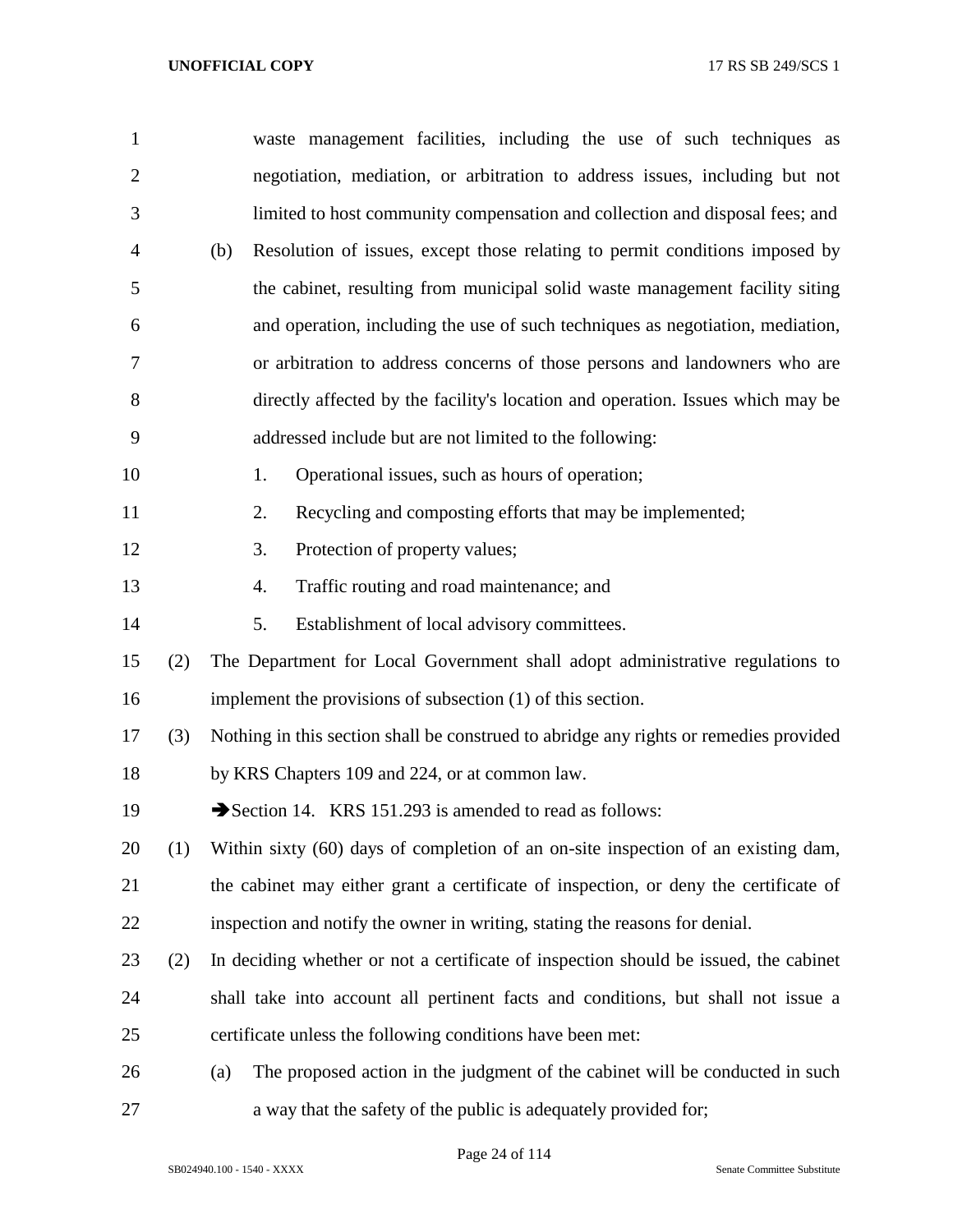- 
- (b) All information requested by the cabinet has been provided; and
- (c) The changed flow of the stream or level of the reservoir will not significantly interfere with a beneficial use by other water users.
- (3) In granting a certificate of inspection, the cabinet may impose such conditions relating to the inspection, operation, maintenance, alteration, repair, use, or control of a dam or reservoir as it determines are necessary for the protection of public health, safety or welfare.
- (4) The cabinet may establish hazard categories for dams based on downstream floodplain use, size, or type of dam, or other criteria, and may impose different conditions or types of conditions on the approval of dams or reservoirs in the different categories. The hazard categories in all cases shall be based only on the actual risk imposed by the dam.
- (5) The cabinet may utilize the results and information provided by or for the United States Army Corps of Engineers pursuant to the provisions of Public Law 92-367 if the information is not more than one (1) year old at the time of use.
- (6) Certificates of inspection shall be for a definite period of time, not to exceed five (5) years, as determined by the cabinet and stated on the certificate. In determining the period of inspection, the cabinet may take account of any circumstances pertinent to the situation, including, but not limited to, the size and type of dam, topography, geology, soil conditions, hydrology, climate, use of the reservoir, the lands lying in the floodplain downstream from the dam, and the hazard category of the dam.
- (7) The cabinet may modify a certificate of inspection or the conditions attached to it. Such modification shall become effective ninety (90) days following issuance by the cabinet of a revised certificate, except when the cabinet finds that a state of emergency exists and that life or property would be endangered by delay. In case of an emergency declared by the cabinet, the new conditions shall be effective immediately.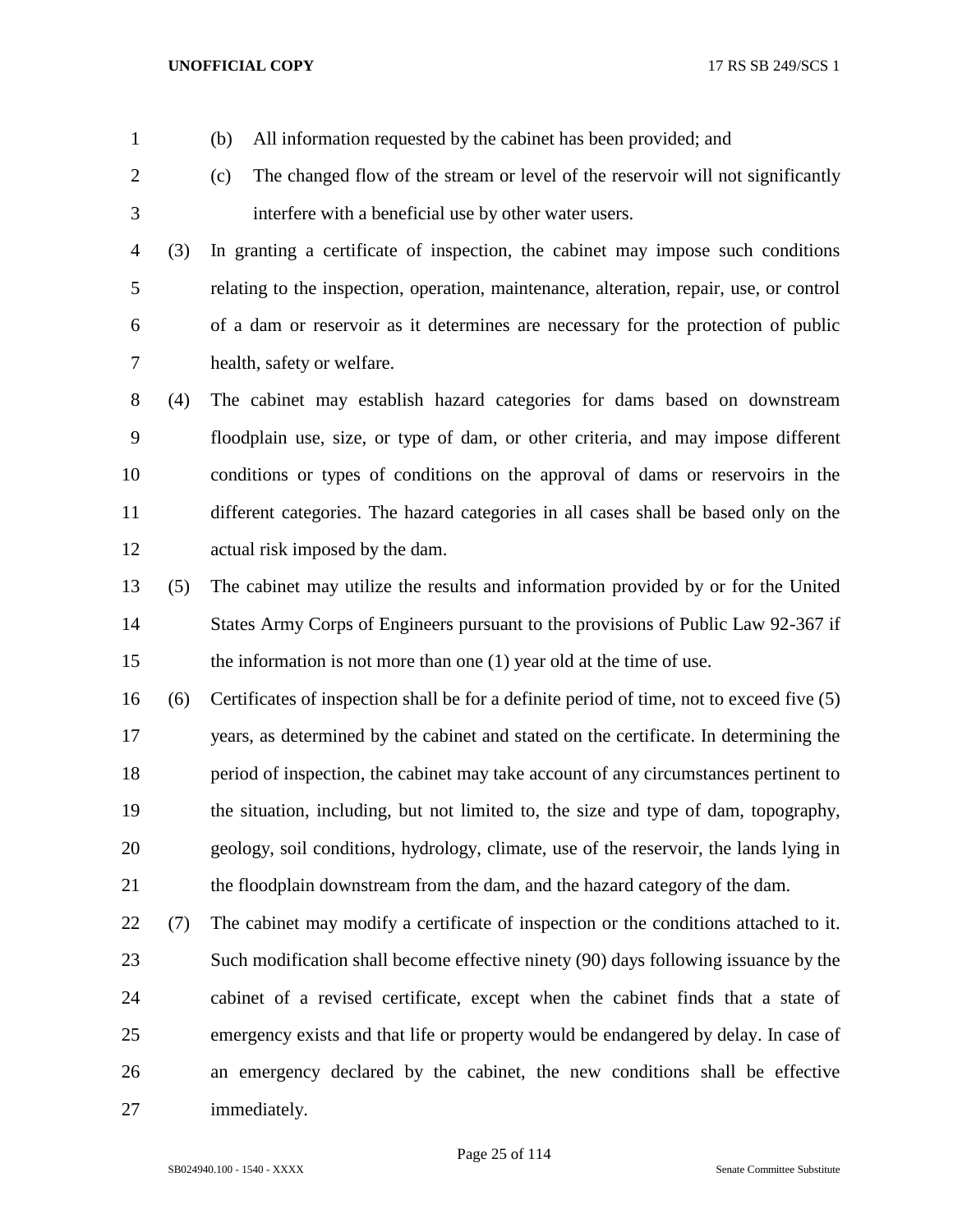(8) Specific guidelines for issuance and renewal of certificate of inspection for earth embankment dams shall be provided by administrative regulations which shall address at least the following areas:

- (a) The hydraulic capacity requirements for each category of dam shall be provided. The probable maximum precipitation as determined by the United States Weather Service shall be used only where it can be clearly demonstrated that failure of the dam by overtopping would result in greater loss of life than would occur if the dam did not exist and only for small watersheds, since such large rainfall events are not expected to occur over large areas. The cabinet shall provide a table of factors that reduce this rainfall appropriately for larger watersheds;
- (b) Minimum criteria for the embankment stability of the dam, including consideration of such factors as steepness of slopes, strength of materials, and earthquake loadings shall be specified;
- (c) Variance procedures for applicable hydraulic and stability considerations shall be included for, but not limited to, variances to hydraulic criteria where only a small number of persons are at risk and where a reliable, effective emergency preparedness system will be installed; where a risk analysis demonstrates that at rainfall levels less than that specified in the administrative regulation there is no risk that actually results from the dam; where an owner can demonstrate that the dam substantially conforms to the criteria in the administrative regulation; and, for dams that pose a risk of economic damages only, where the owner provides indemnification against potential damages;
- (d) Before any variance is issued, the affected public shall be notified of the cabinet's intended action and allowed to make known any objections or concerns that it might have;
- 

(e) Whenever the owner of a dam has requested a variance and the request has not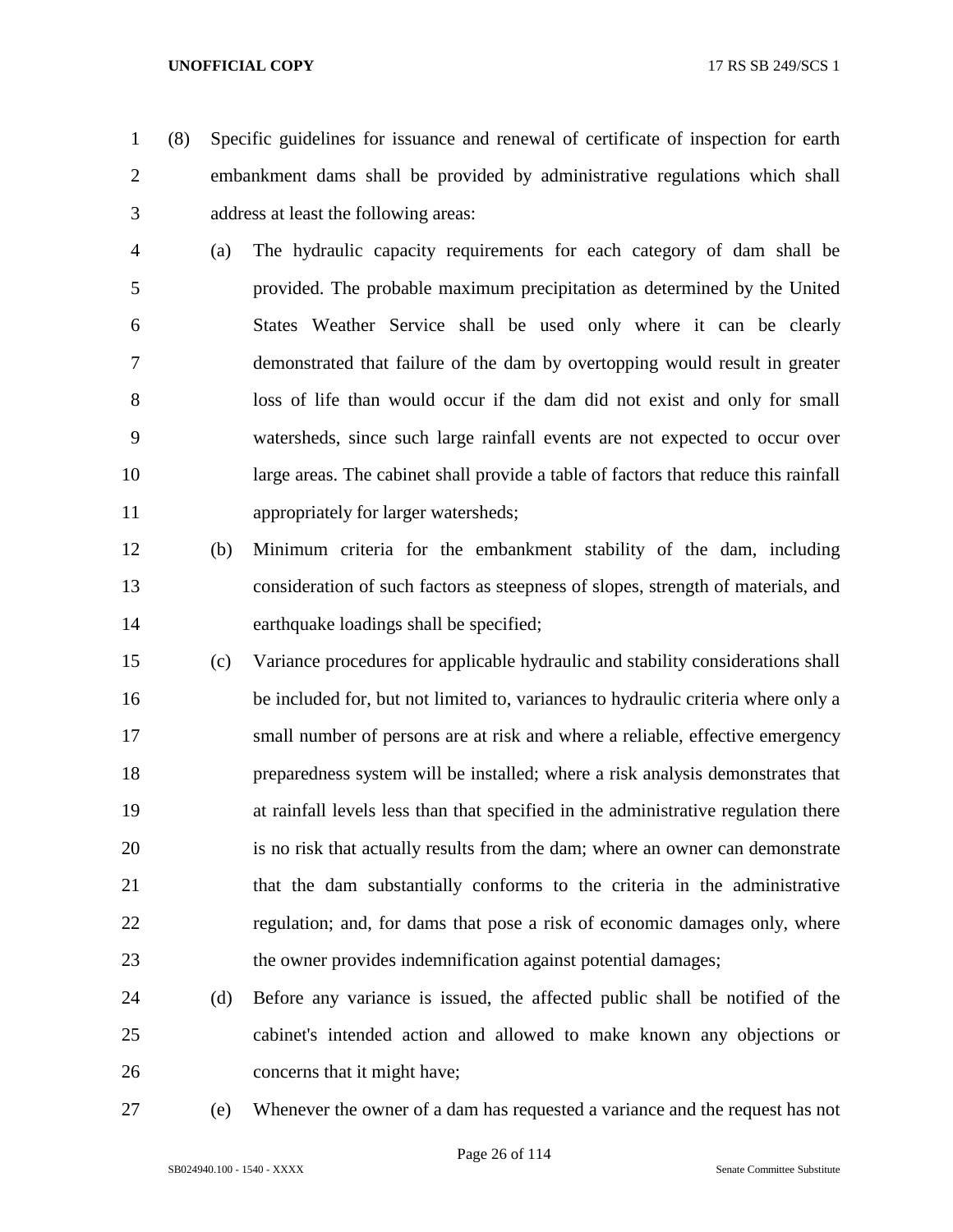|    | been granted or has not been granted in the manner requested, the owner or             |
|----|----------------------------------------------------------------------------------------|
|    | aggrieved party may petition the cabinet to have the variance request <i>reviewed</i>  |
| 3  | and a final determination made by the cabinet and the cabinet's preliminary            |
| 4  | decision on it reviewed by an unbiased, three (3) person panel of qualified            |
| 5  | experts to be named by the Environmental Quality Commission in                         |
| 6  | consultation with the Kentucky Water Research Institute. The panel shall               |
|    | make nonbinding recommendations to the cabinet with regard to these                    |
| 8  | matters. After reviewing the recommendations, the cabinet will make a final            |
| 9  | determination on the variance. If not satisfied by the <i>final determination of</i>   |
| 10 | <i>the cabinet</i> finding of the panel or the determination of the cabinet, the party |
| 11 | may seek administrative remedy from the cabinet under the provisions of KRS            |
| 12 | 151.182;                                                                               |
|    |                                                                                        |

 (f) Items of general maintenance of a dam shall include provisions for at least the following: dams shall be mowed regularly; dams shall be free of trees and brush; animal burrows shall not be allowed on dams; slides, erosion and cracks that could pose problems to dams shall be properly repaired; action shall be taken to alleviate excessive wetness and abnormal seepage; appurtenances that are necessary for the proper operation and maintenance of the dam shall be kept in proper working condition;

 (g) Provisions shall be made whereby the cabinet will allow for staged renovation of dams that do not meet the criteria of the administrative regulations and shall clearly identify the circumstances under which staging is allowable and set a maximum time limit that may be allowed for bringing the dam into compliance. Other provisions shall require the owner to develop and maintain an emergency action plan, to provide interim insurance, bonding or other indemnification, and on a frequent basis as specified by the cabinet, to inspect the dam and report to the cabinet the status of any facilities or conditions of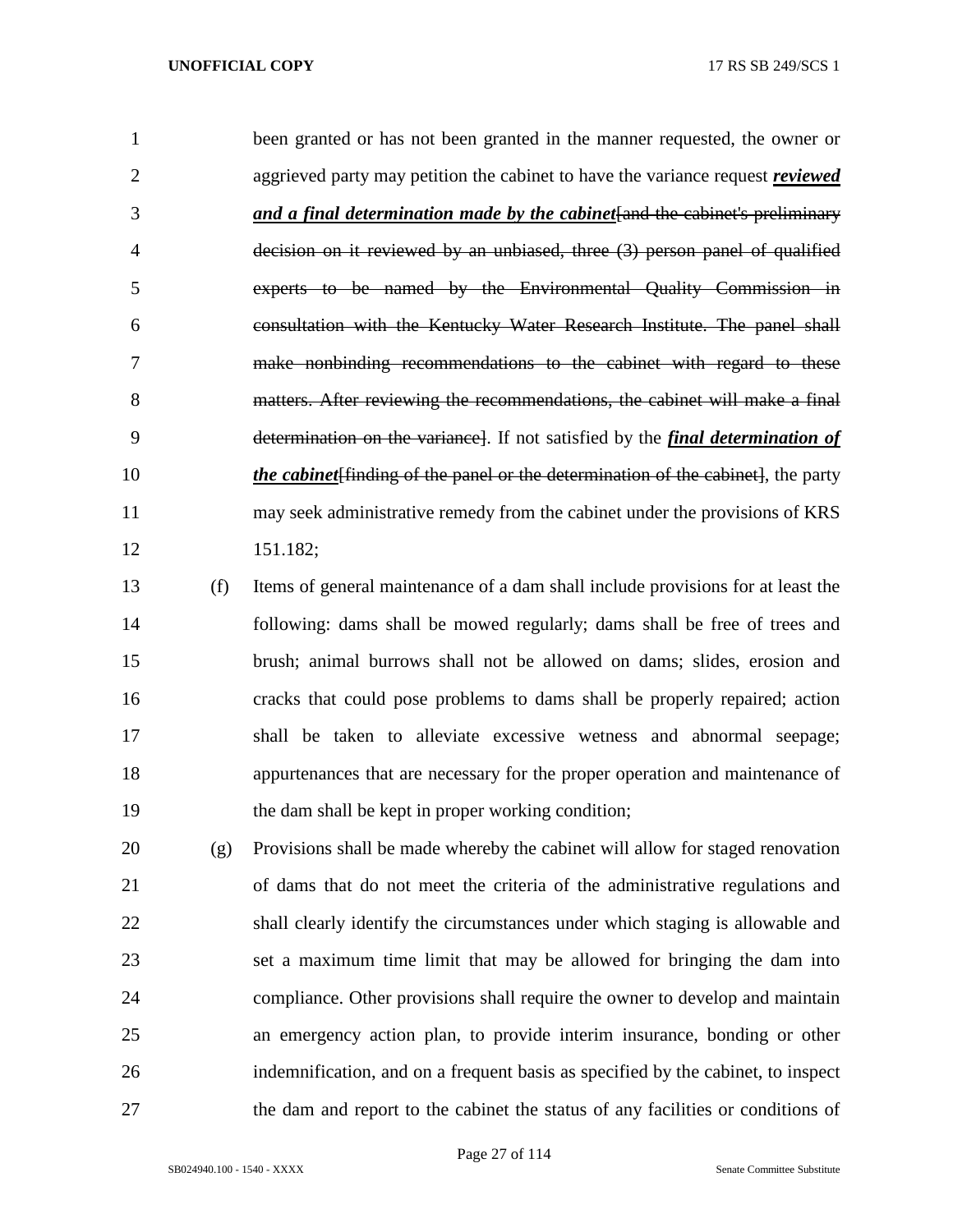concern; and

 (h) If the cabinet has previously required a dam to be upgraded to meet a certain dam safety standard, it shall not require that the dam be upgraded again because of a change in the administrative regulation with regard to that same standard. However, if the owner proposes substantial construction on the dam or if the dam must be repaired due to indications of distress or to partial failure, the cabinet may require the owner to bring the dam into full compliance with current standards.

 (9) The cabinet shall establish guidelines on a case-by-case basis for gravity dams and other types of dams that are unusual to the Commonwealth, and shall follow recognized engineering practice.

 (10) Plans and specifications submitted to the cabinet shall be the responsibility of and signed by an engineer licensed by the Commonwealth and experienced in the design and construction of dams, as determined by the cabinet.

15 Section 15. KRS 152.713 is amended to read as follows:

- (1) For purposes of this section, "renewable energy" has the same meaning as in KRS 154.20-400.
- (2) The Center for Renewable Energy Research and Environmental Stewardship is 19 hereby created<del>[ and attached to the Energy and Environment Cabinet for</del> 20 administrative purposes. The Energy and Environment Cabinet shall provide consultation, coordination services, technical assistance, and staff support to the board of directors created in subsection (4) of this section, on an as-needed basis, and perform other necessary administrative functions until the center is deemed fully operational. The secretary of the cabinet or his or her designee shall coordinate the development of the center and act as the chair of the board of directors created in subsection (4) of this section until the board is established and is operational].
- (3) The Center for Renewable Energy Research and Environmental Stewardship shall: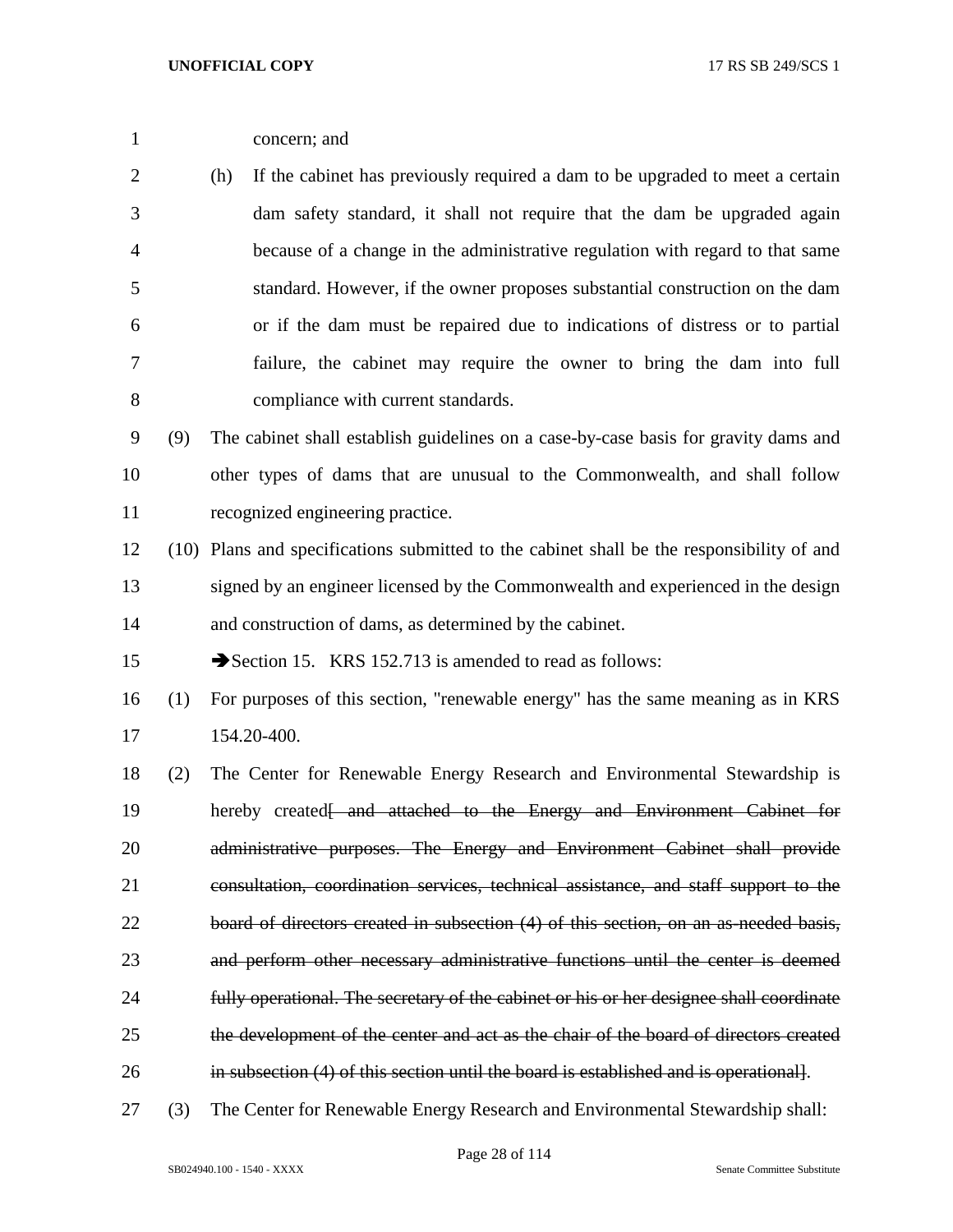- (a) Provide leadership, research, support, and policy development in renewable energy;
- (b) Advance the goal of renewable energy;
- (c) Promote technologies, practices, and programs that increase efficiency in energy utilization in homes, businesses, and public buildings;
- (d) Emphasize energy policies that would result in cost-conscious, responsible development of Kentucky's energy resources and a commitment to environmental quality;
- (e) Promote partnerships among the state's postsecondary education institutions, private industry, and nonprofit organizations to actively pursue federal research and development resources that are dedicated to renewable energy;
- (f) Promote the continued development of public-private partnerships dedicated to promoting energy efficiency through education and outreach;
- (g) Establish research priorities with approval of the board of directors created in subsection (4) of this section, relating to renewable energy, and develop procedures and processes for awarding research grants to eligible recipients as defined by the board and to the extent that funding is available;
- (h) Collaborate with the Department for Energy Development and Independence to avoid duplication of efforts, provide appropriate data and information, and support the implementation of Kentucky's comprehensive energy strategy; and (i) Carry out other activities to further the efficient and environmentally responsible use of renewable energy.
- (4) (a) There is hereby created a governing board of directors to provide policy direction, establish a strategic research agenda and operating policies, and provide financial and operational oversight for the Center for Renewable Energy Research and Environmental Stewardship. The initial board shall be appointed within sixty (60) days following July 15, 2008.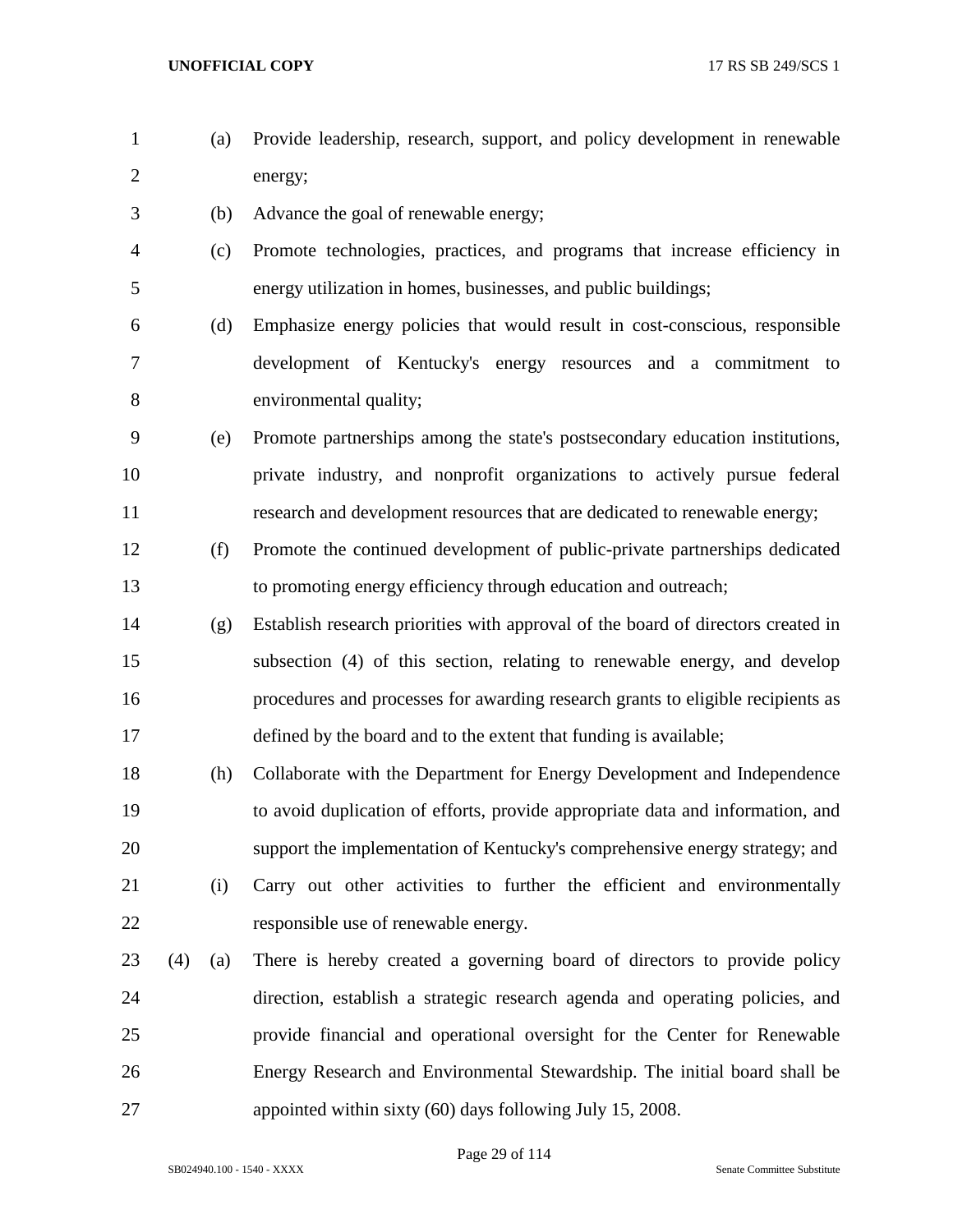| $\mathbf{1}$   |     | (b) | The board shall consist of thirteen (13) members:                              |
|----------------|-----|-----|--------------------------------------------------------------------------------|
| $\overline{2}$ |     |     | One (1) member to represent the Department for Energy Development<br>1.        |
| 3              |     |     | and Independence as designated by its commissioner;                            |
| 4              |     |     | Three (3) members representing postsecondary education interests who<br>2.     |
| 5              |     |     | shall be appointed by the Governor;                                            |
| 6              |     |     | 3.<br>One (1) member to be designated by the governing body of the Kentucky    |
| 7              |     |     | Science and Technology Corporation;                                            |
| 8              |     |     | One (1) member from an energy conservation organization who shall be<br>4.     |
| 9              |     |     | appointed by the Governor;                                                     |
| 10             |     |     | 5.<br>The secretary of the Economic Development Cabinet or the secretary's     |
| 11             |     |     | designee;                                                                      |
| 12             |     |     | One (1) member who shall be a recognized consumer advocate to be<br>6.         |
| 13             |     |     | appointed by the Governor;                                                     |
| 14             |     |     | 7.<br>Three (3) members to represent companies that are focused on             |
| 15             |     |     | renewable energy who shall be appointed by the Governor;                       |
| 16             |     |     | One (1) member who shall represent environmental interests to be<br>8.         |
| 17             |     |     | appointed by the Governor; and                                                 |
| 18             |     |     | 9.<br>One (1) member who shall be selected to represent local government       |
| 19             |     |     | interests to be appointed by the Governor.                                     |
| 20             |     | (c) | The members appointed by the Governor shall serve two (2) year terms and       |
| 21             |     |     | may be reappointed. The members representing specific agencies shall serve     |
| 22             |     |     | for as long as the respective agencies determine appropriate.                  |
| 23             | (5) |     | The board shall:                                                               |
| 24             |     | (a) | Adopt operating procedures, including a meeting schedule;                      |
| 25             |     | (b) | Meet at least quarterly;                                                       |
| 26             |     | (c) | Select a chair and co-chair annually who may be reelected, not to exceed three |
| 27             |     |     | (3) consecutive terms;                                                         |

Page 30 of 114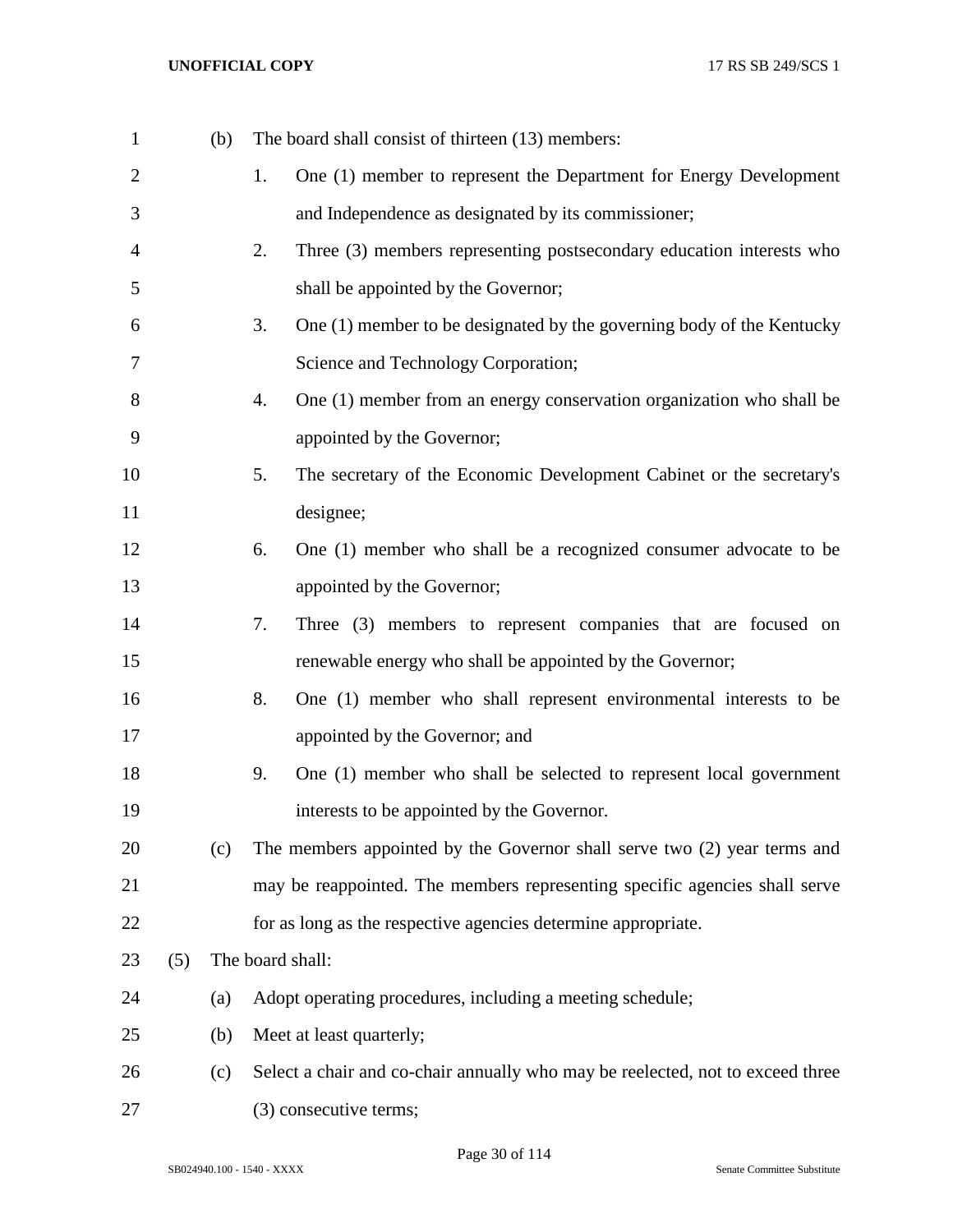| $\mathbf{1}$   | (d)            | Establish working groups or subcommittees of the board as the board                 |
|----------------|----------------|-------------------------------------------------------------------------------------|
| $\overline{2}$ |                | determines is needed;                                                               |
| 3              | (e)            | Establish qualifications and job descriptions, set the compensation and             |
| 4              |                | benefits, and employ staff as it determines necessary to carry out its              |
| 5              |                | responsibilities under this section; and                                            |
| 6              | (f)            | Provide an annual program and financial report to the Legislative Research          |
| 7              |                | Commission within ninety (90) days of the close of each fiscal year.                |
| 8              |                | Section 16. KRS 154.47-005 is amended to read as follows:                           |
| 9              |                | As used in this subchapter, unless the context clearly indicates otherwise:         |
| 10             | (1)            | "Approved network" means a flexible manufacturing network approved by the           |
| 11             |                | cabinet in accordance with KRS 154.47-040;                                          |
| 12             | (2)            | "Cabinet" means the Cabinet for Economic Development;                               |
| 13             | (3)            | "Center" means the Quicksand Wood Utilization Center located in Breathitt County,   |
| 14             |                | Kentucky;                                                                           |
| 15             | (4)            | "Certified tree farmer" means a person whose tree farm is certified by the Kentucky |
| 16             |                | Tree Farm Committee and approved by the American Forest Foundation;                 |
| 17             | (5)            | ["Council" means the Kentucky Forest Products Council as created in KRS 154.47-     |
| 18             | H <sub>0</sub> |                                                                                     |
| 19             | (6)            | - Flexible manufacturing network" or "network" means an affiliation of secondary    |
| 20             |                | wood products businesses as provided by KRS 154.47-040;                             |
| 21             | $(6)$ $(7)$    | "Forest steward" means a person whose forest property is certified as a             |
| 22             |                | stewardship forest and approved by the Division of Forestry of the Department for   |
| 23             |                | <b>Natural Resources;</b>                                                           |
| 24             | $(7)$ $(8)$    | "Procurement area" means an area specified by the applicant in a radius of          |
| 25             |                | miles from the applicant's site of operations from which the applicant acquires raw |
| 26             |                | wood products;                                                                      |
| 27             | (8)(9)         | "Secondary wood products industry" means businesses that compose that               |

Page 31 of 114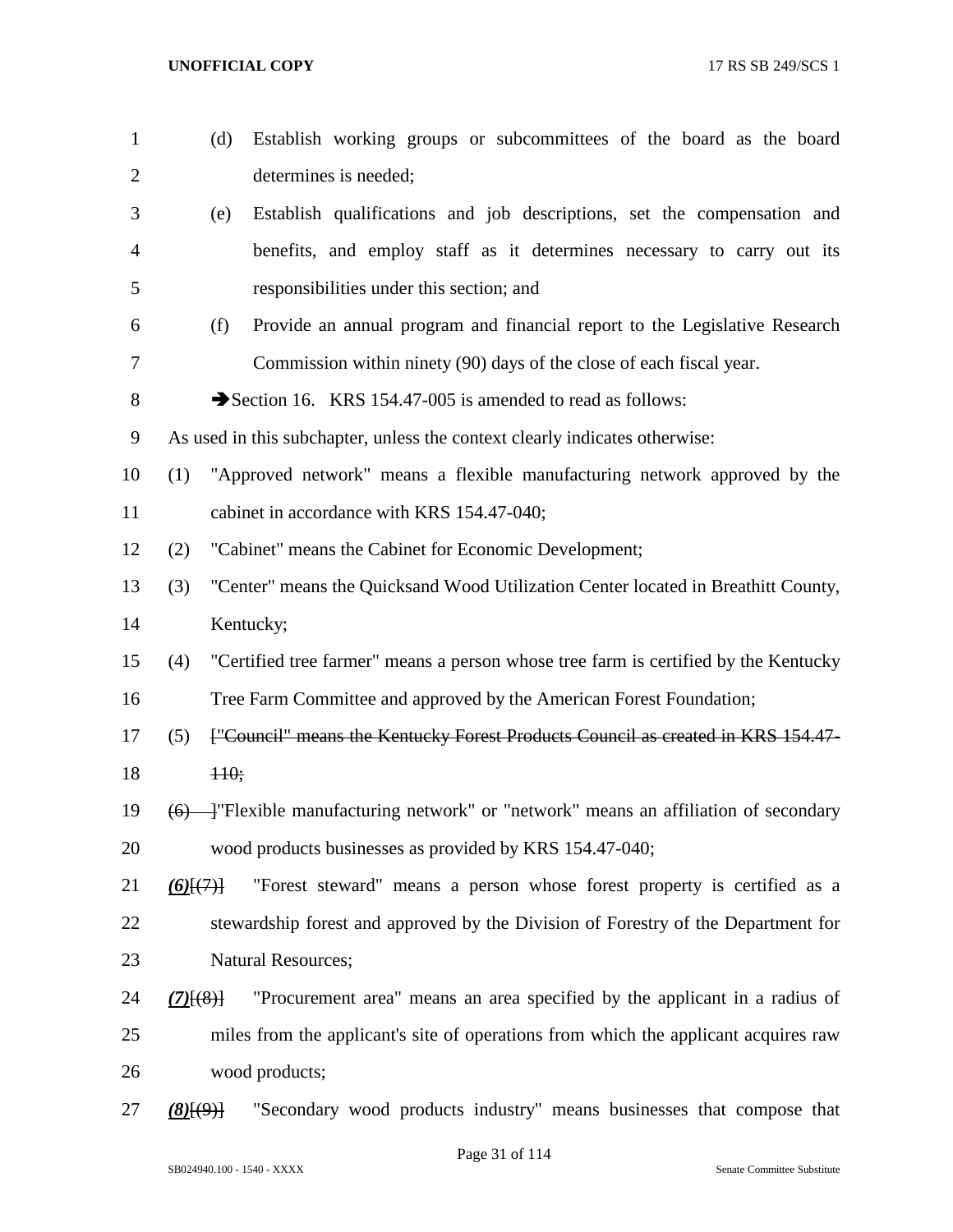segment of the forest products industry that manufacture, assemble, process, or produce wood into a finished or semifinished product; however, the "secondary wood products industry" does not include primary wood products operations such as logging, sawmilling, chip milling, veneer milling, or pulp milling. Businesses that include both primary and secondary wood products operations are deemed to be within the secondary wood products industry only in regard to their secondary wood products operations; and

 *(9)*[(10)] "Wood industry hub" or "hub" means a system in which the technical and workforce training needs of the secondary wood products industry are integrated.

10 Section 17. KRS 154.20-170 is amended to read as follows:

 (1) Industrial entities, agricultural business entities, business enterprises, or private sector firms which are members of a business network within the meaning of KRS 154.1-010 in a targeted industrial sector as set forth in the state strategic plan for economic development as prescribed in KRS 154.10-120, and businesses that compose the secondary wood products industry as defined in KRS 154.47- 005*(8)*[(9)], shall be given priority consideration under state economic development loan, grant, and incentive programs administered by the Kentucky Economic Development Finance Authority.

 (2) Notwithstanding the provisions of subsection (1) of this section, highest priority consideration under state economic development loan, grant, and incentive programs administered by the authority shall be given to those projects that are located in counties of Kentucky which have had an average countywide rate of unemployment of fifteen percent (15%) or greater in the most recent twelve (12) consecutive months for which unemployment figures are available, on the basis of the final unemployment figures calculated by the Office of Employment and Training within the Department of Workforce Investment in the Education and Workforce Development Cabinet.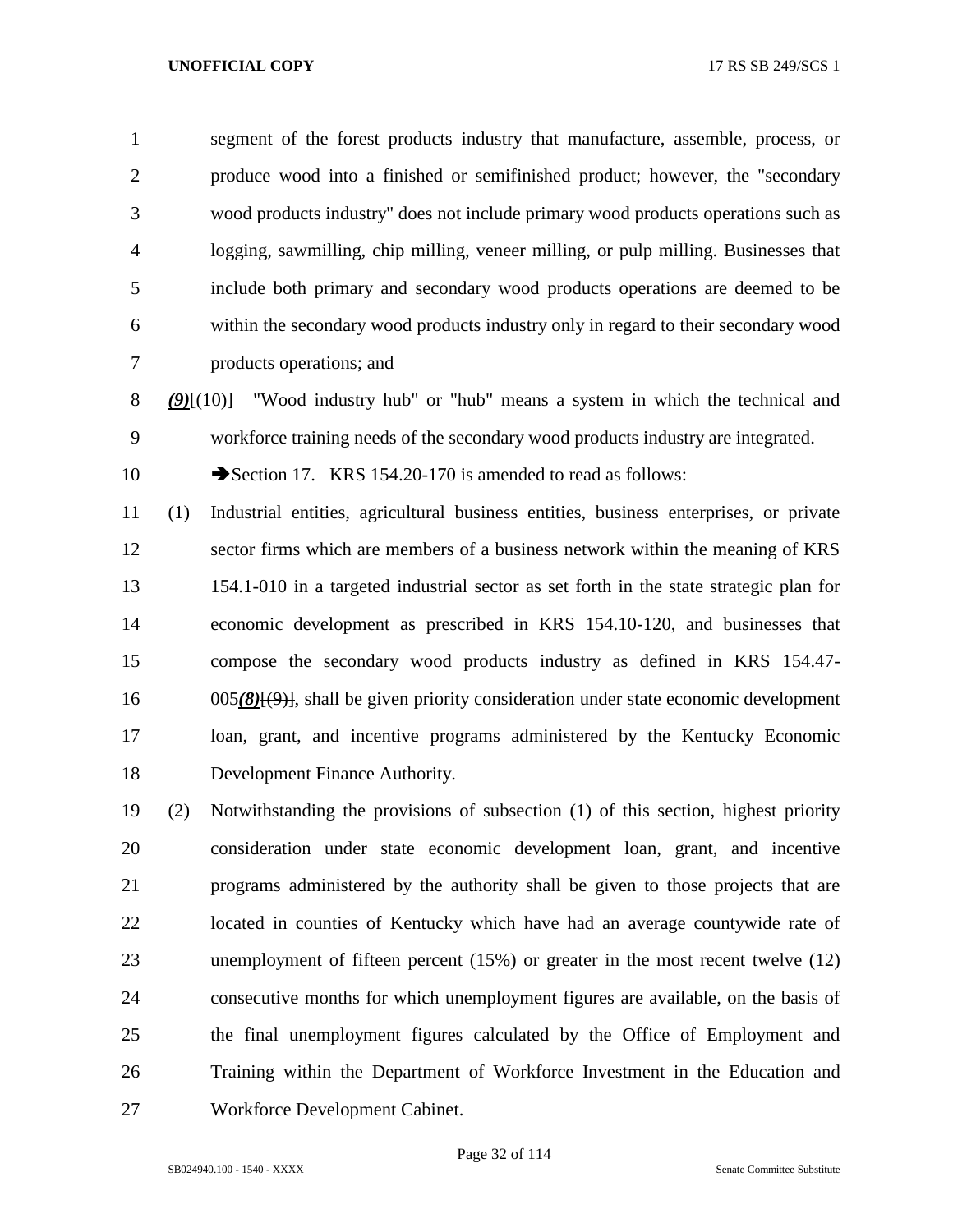# 1 Section 18. KRS 224.10-022 is amended to read as follows: There is established in the Office of the Secretary an Office of Administrative Hearings and an Office of Legislative and Intergovernmental Affairs. Each of these offices shall be headed by an executive director appointed by the secretary with the approval of the Governor as required by KRS 12.050. There is also established in the Office of the Secretary an Office of General Counsel, headed by a general counsel appointed by the secretary with the approval of the Governor in accordance with KRS 12.050 and 12.210. The executive directors and the general counsel shall be directly responsible to the secretary and shall perform the functions, powers, and duties as provided by law and as 10 prescribed by the secretary. The Environmental Quality Commission, which shall be headed by an executive director appointed by the secretary with the approval of the Governor, shall be attached to the Office of the Secretary.] The Kentucky State Nature Preserves Commission, which shall be headed by a director, and the Mine Safety Review Commission, whose members shall be appointed by the Governor with the consent of the General Assembly, shall be attached to the Office of the Secretary. The Kentucky Public Service Commission, which shall be headed by an executive director appointed by the commission in accordance with KRS 278.100, shall be attached to the Office of the Secretary for administrative purposes.

19 Section 19. KRS 224.1-010 is amended to read as follows:

As used in this chapter unless the context clearly indicates otherwise:

 (1) "Air contaminant" includes smoke, dust, soot, grime, carbon, or any other particulate matter, radioactive matter, noxious acids, fumes, gases, odor, vapor, or any combination thereof;

 (2) "Air contaminant source" means any and all sources of emission of air contaminants, whether privately or publicly owned or operated. Without limiting the generality of the foregoing, this term includes all types of business, commercial and industrial plants, works, shops, and stores, and heating and power plants and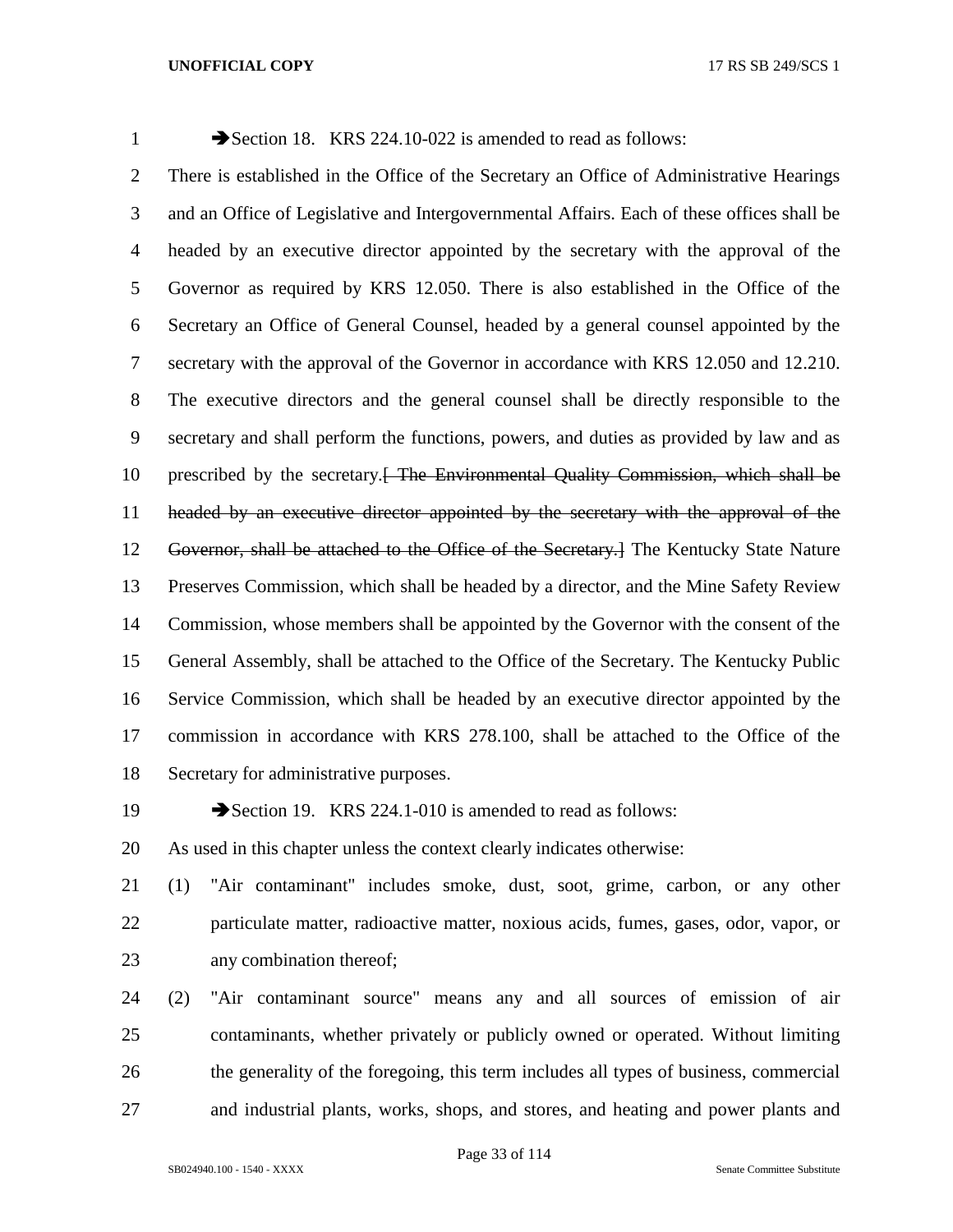stations, buildings and other structures of all types, including single and multiple family residences, apartments, houses, office buildings, public buildings, hotels, restaurants, schools, hospitals, churches, and other institutional buildings, automobiles, trucks, tractors, buses and other motor vehicles, garages and vending and service locations and stations, railroad locomotives, ships, boats and other waterborne craft, portable fuel-burning equipment, incinerators of all types (indoor and outdoor), refuse dumps and piles, and all stack and other chimney outlets from any of the foregoing;

 (3) "Air pollution" means the presence in the outdoor atmosphere of one (1) or more air contaminants in sufficient quantities and of such characteristics and duration as is or 11 threatens to be injurious to human, plant, or animal life, or to property, or which unreasonably interferes with the comfortable enjoyment of life or property;

 (4) "Closure" means the time at which a waste treatment, storage, or disposal facility permanently ceases to accept wastes, and includes those actions taken by the owner or operator of the facility to prepare the site for post-closure monitoring and maintenance or to make it suitable for other uses;

(5) ["Commission" means the Environmental Quality Commission;

18 (6) — "Compost" means solid waste which has undergone biological decomposition of organic matter, been disinfected using composting or similar technologies, been stabilized to a degree which is potentially beneficial to plant growth and which is approved for use or sale as a soil amendment, artificial topsoil, growing medium amendment, or other similar uses;

- *(6)*[(7)] "Composting" means the process by which biological decomposition of organic solid waste is carried out under controlled aerobic conditions, and which stabilizes the organic fraction into a material which can easily and safely be stored, handled, and used in an environmentally acceptable manner:
- (a) "Composting" may include a process which creates an anaerobic zone within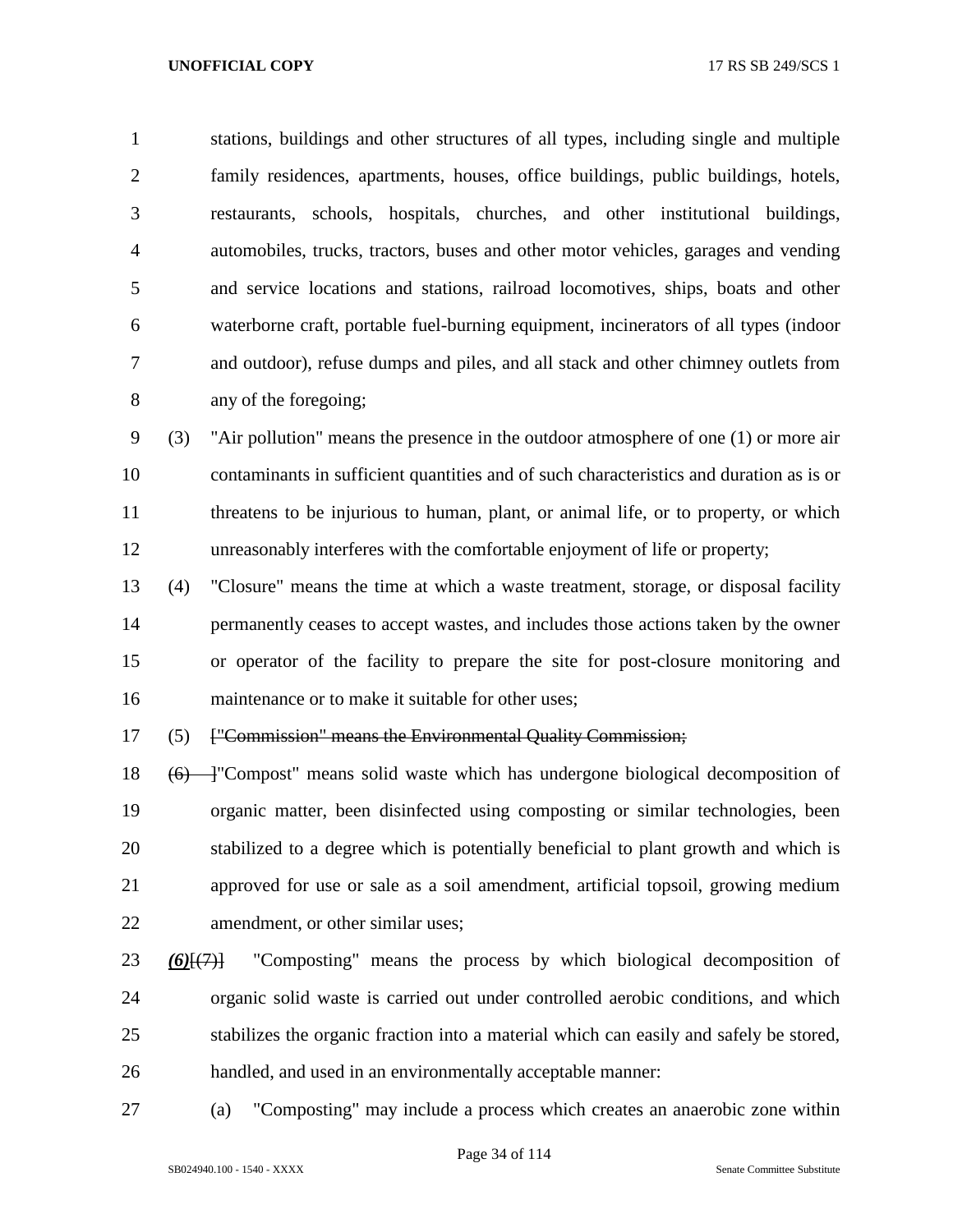1 the composting material;

- (b) "Composting" does not include simple exposure of solid waste under uncontrolled conditions resulting in natural decay;
- *(7)*[(8)] "Demonstration" means the initial exhibition of a new technology, process or practice or a significantly new combination or use of technologies, processes or practices, subsequent to the development stage, for the purpose of proving technological feasibility and cost effectiveness;

*(8)*[(9)] "Cabinet" means the Energy and Environment Cabinet;

 *(9)*[(10)] "Disposal" means the discharge, deposit, injection, dumping, spilling, leaking, or placing of any waste into or on any land or water so that such waste or any constituent thereof may enter the environment or be emitted into the air or discharged into any waters, including ground waters;

 *(10)*[(11)] "District" means an air pollution control district as provided for in KRS Chapter 77;

 *(11)*[(12)] "Effluent limitations" means any restrictions or prohibitions established under state law which include, but are not limited to, effluent limitations, standards of performance for new sources, and toxic effluent standards on quantities, rates, and concentrations of chemical, physical, biological, and other constituents which are discharged into waters;

*(12)*[(13)] "Generator" means any person, by site, whose act or process produces waste;

 *(13)*[(14)] "Materials recovery facility" means a solid waste management facility that provides for the extraction from solid waste of recyclable materials, materials suitable for use as a fuel or soil amendment, or any combination of those materials;

 *(14)*[(15)] "Municipal solid waste disposal facility" means any type of waste site or facility where the final deposition of any amount of municipal solid waste occurs, whether or not mixed with or including other waste allowed under Subtitle D of the Federal Resource Conservation and Recovery Act of 1976, as amended, and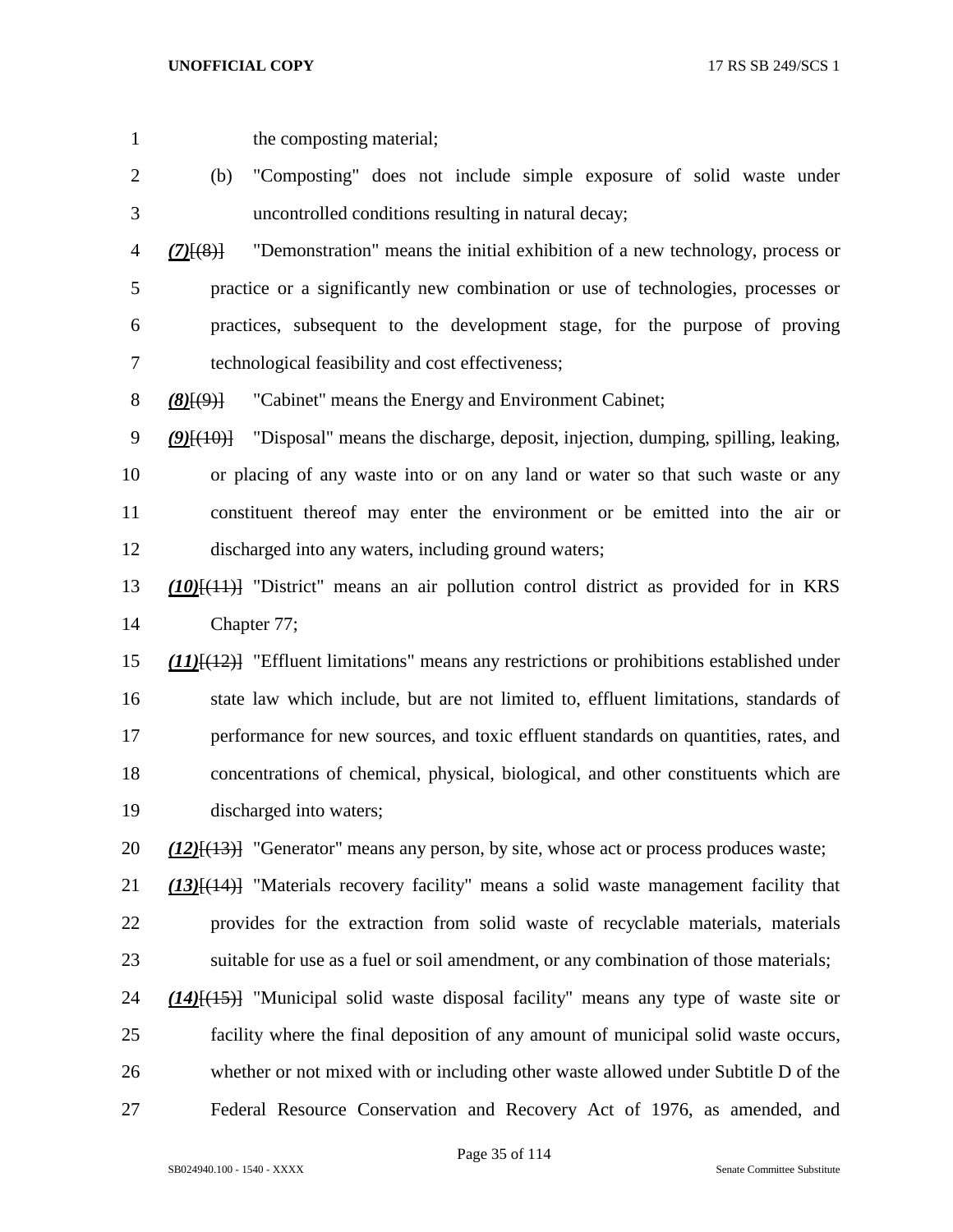includes, but is not limited to, incinerators and waste-to-energy facilities that burn municipal solid waste, and contained and residential landfills, but does not include a waste site or facility which is operated exclusively by a solid waste generator on property owned by the solid waste generator which accepts only industrial solid waste from the solid waste generator or industrial solid waste generated at another facility owned and operated by the generator or wholly-owned subsidiary, or a medical waste incinerator which is owned, operated, and located on the property of a hospital or university which is regulated by the cabinet and used for the purpose of treatment, prior to landfill, of medical waste received from the generator exclusively or in combination with medical waste generated by professionals or facilities 11 licensed or regulated or operated by the Commonwealth;

 *(15)*[(16)] "Municipal solid waste reduction" means source reduction, waste minimization, reuse, recycling, composting, and materials recovery;

 *(16)*[(17)] "Person" means an individual, trust, firm, joint stock company, corporation (including a government corporation), partnership, association, federal agency, state agency, city, commission, political subdivision of the Commonwealth, or any interstate body;

 *(17)*[(18)] "Post-closure monitoring and maintenance" means the routine care, maintenance, and monitoring of a solid waste or hazardous waste treatment, storage, or disposal facility following closure of the facility;

 *(18)*[(19)] "Publicly owned treatment works" means any device or system used in the treatment (including recycling and recovery) of municipal sewage or industrial wastes of a liquid nature which is owned by the Commonwealth or a political subdivision of the Commonwealth;

 *(19)*[(20)] "Recovered material" means those materials, including but not limited to compost, which have known current use, reuse, or recycling potential, which can be feasibly used, reused, or recycled, and which have been diverted or removed from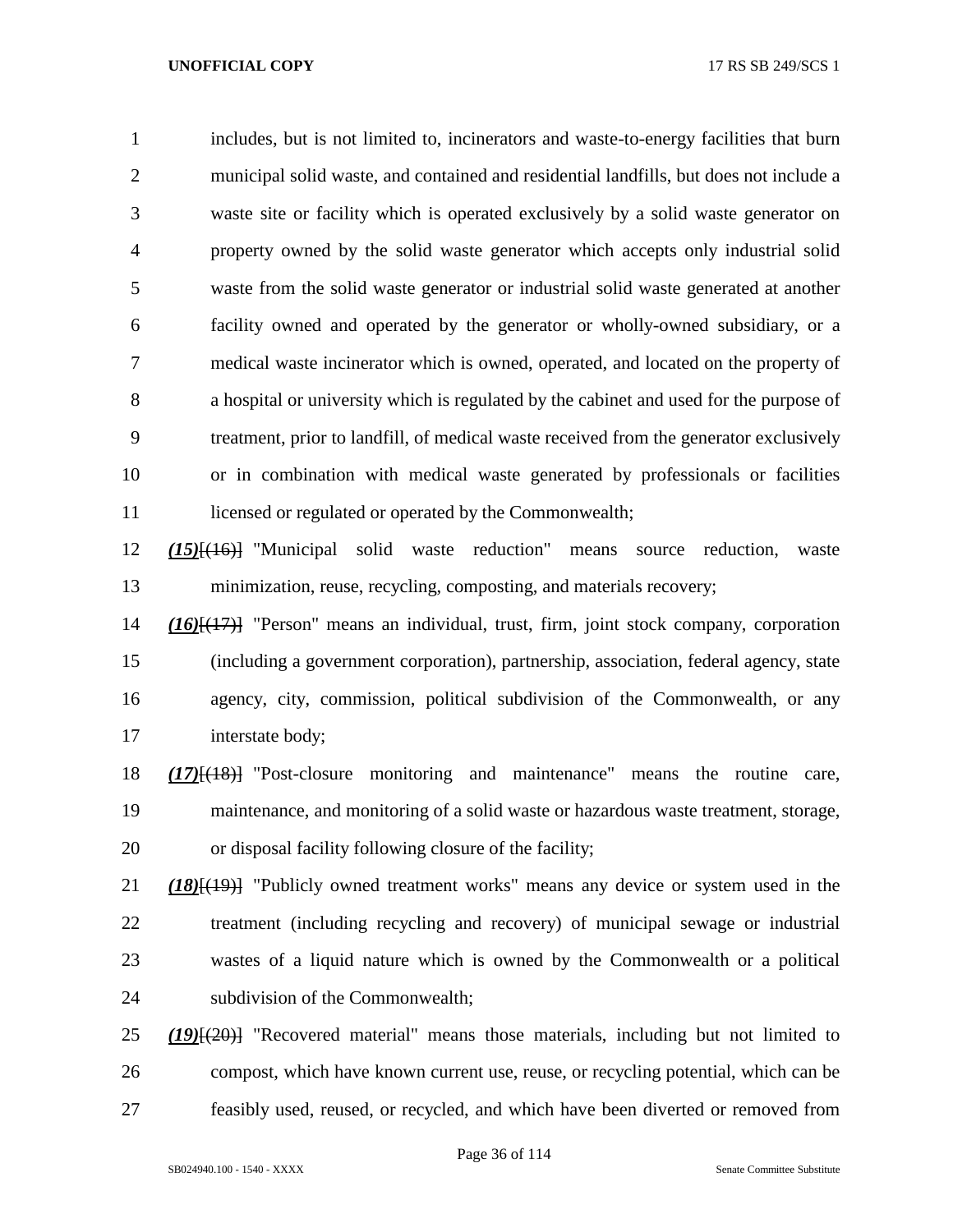the solid waste stream for sale, use, reuse, or recycling, whether or not requiring subsequent separation and processing, but does not include materials diverted or removed for purposes of energy recovery or combustion except refuse-derived fuel (RDF), which shall be credited as a recovered material in an amount equal to that percentage of the municipal solid waste received on a daily basis at the processing facility and processed into RDF; but not to exceed fifteen percent (15%) of the total amount of the municipal solid waste received at the processing facility on a daily basis. Notwithstanding any provision of law to the contrary, tire-derived fuel, as defined in subsection (54) of this section, shall be considered a recovered material;

 *(20)*[(21)] "Recovered material processing facility" means a facility engaged solely in the storage, processing, and resale or reuse of recovered material, but does not mean a solid waste management facility if solid waste generated by a recovered material processing facility is managed pursuant to this chapter and administrative regulations adopted by the cabinet;

 *(21)*[(22)] "Recycling" means any process by which materials which would otherwise become solid waste are collected, separated, or processed and reused or returned to use in the form of raw materials or products, including refuse-derived fuel when processed in accordance with administrative regulations established by the cabinet, but does not include the incineration or combustion of materials for the recovery of energy;

 *(22)*[(23)] "Refuse-derived fuel" means a sized, processed fuel product derived from the extensive separation of municipal solid waste, which includes the extraction of recoverable materials for recycling and the removal of nonprocessables such as dirt and gravel prior to processing the balance of the municipal solid waste into the refuse-derived fuel product;

*(23)*[(24)] "Secretary" means the secretary of the Energy and Environment Cabinet;

*(24)*[(25)] "Sewage system" means individually or collectively those constructions or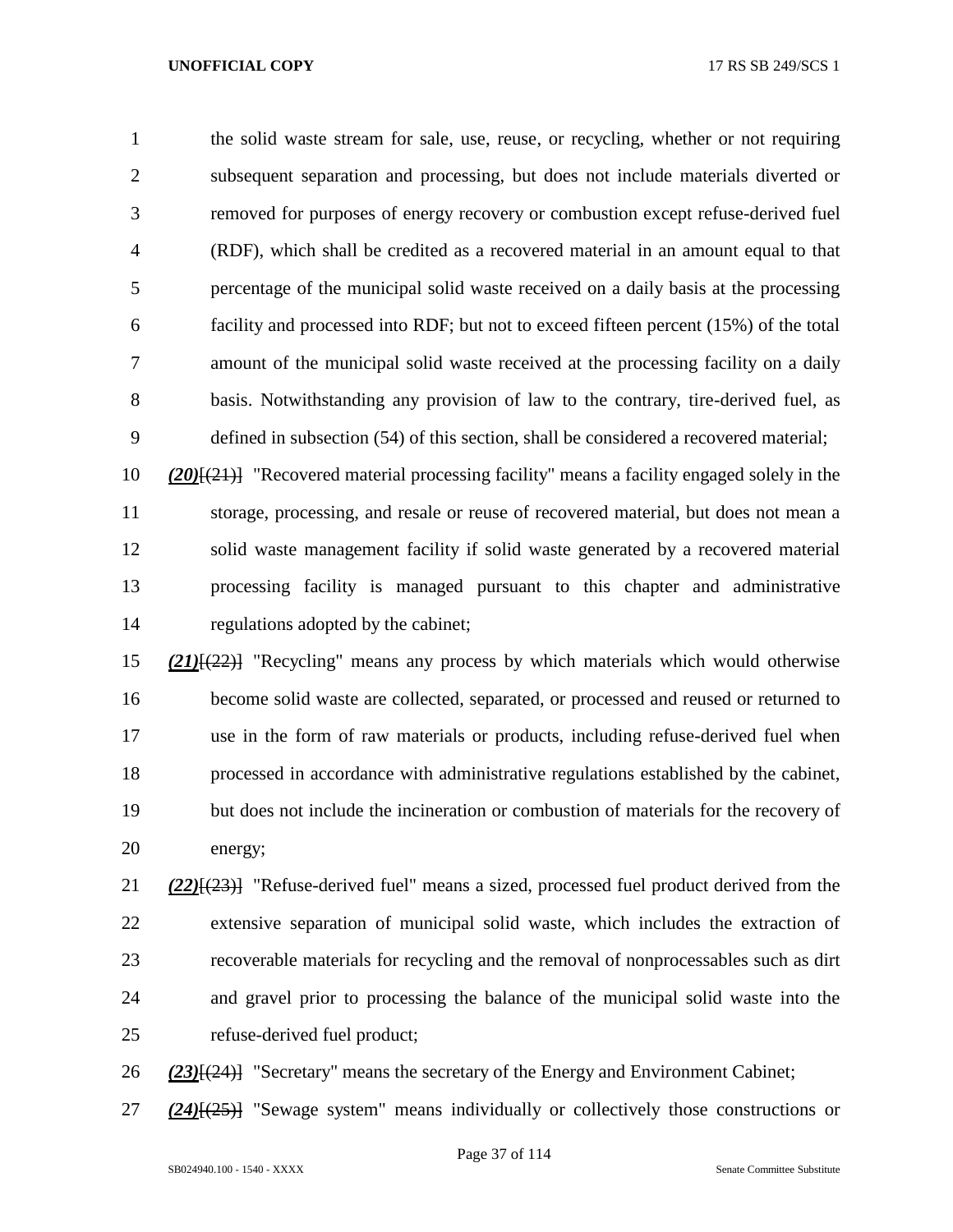devices used for collecting, pumping, treating, and disposing of liquid or waterborne sewage, industrial wastes, or other wastes; *(25)*[(26)] "Termination" means the final actions taken by the cabinet as to a solid waste or hazardous waste treatment, storage, or disposal facility when formal responsibilities for post-closure monitoring and maintenance cease; *(26)*[(27)] "Waste site or facility" means any place where waste is managed, processed, or disposed of by incineration, landfilling, or any other method, but does not include a container located on property where solid waste is generated and which is used solely for the purpose of collection and temporary storage of that solid waste prior to off-site disposal, or a recovered material processing facility, or the combustion of 11 processed waste in a utility boiler; *(27)*[(28)] "Storage" means the containment of wastes, either on a temporary basis or for a period of years, in such a manner as not to constitute disposal of such wastes; *(28)*[(29)] "Transportation" means any off-site movement of waste by any mode, and any loading, unloading, or storage incidental thereto; *(29)*[(30)] "Treatment" means any method, technique, or process, including neutralization, designed to change the physical, chemical, or biological character or composition of any waste so as to neutralize such waste or so as to render such

 waste nonhazardous, safer for transport, amenable for recovery, amenable for storage, or reduced in volume. Such term includes any activity or processing designed to change the physical form or chemical composition of hazardous waste so as to render it nonhazardous;

*(30)*[(31)] "Waste" means:

 (a) "Solid waste" means any garbage, refuse, sludge, and other discarded material, including solid, liquid, semi-solid, or contained gaseous material resulting from industrial, commercial, mining (excluding coal mining wastes, coal mining by-products, refuse, and overburden), agricultural operations, and from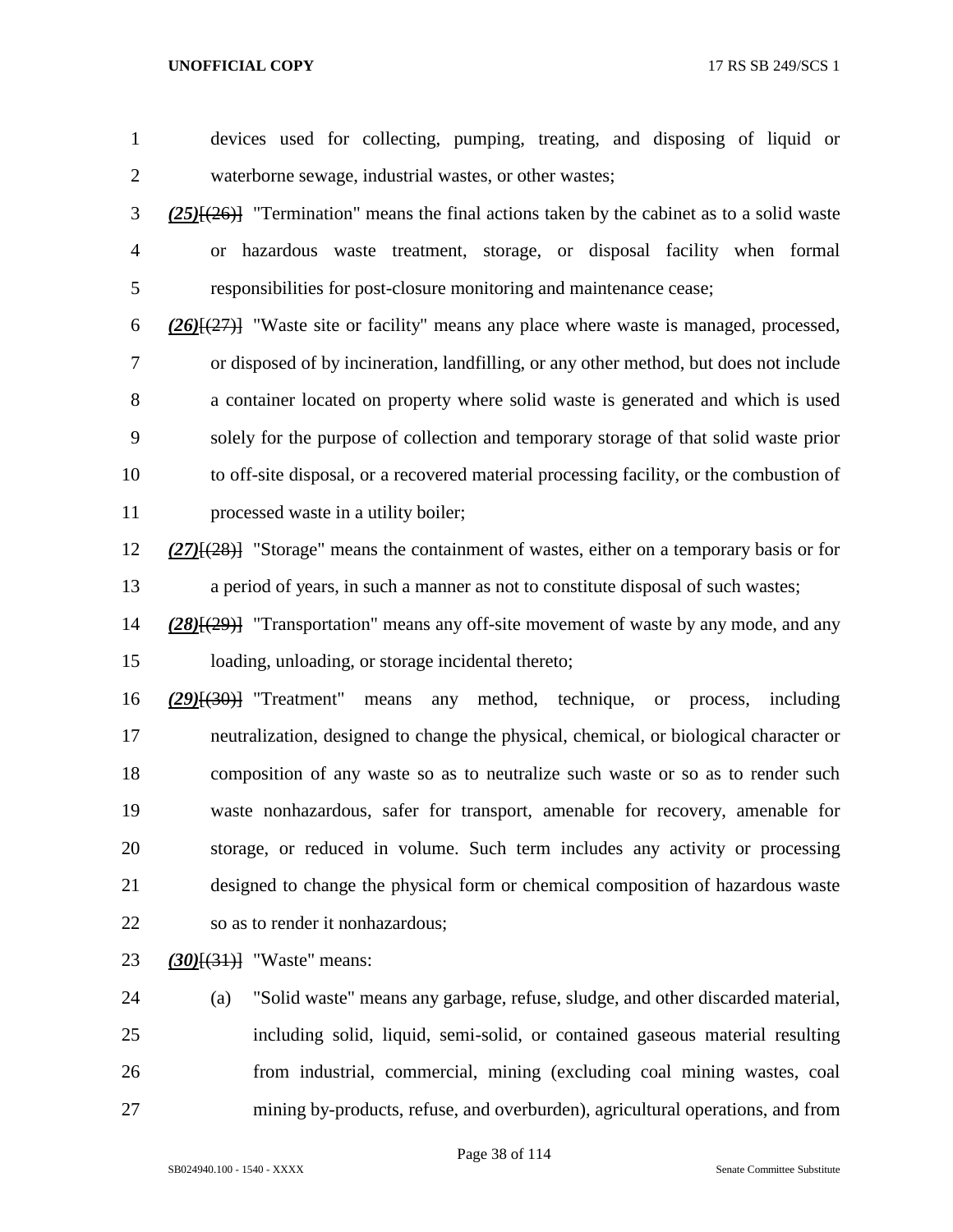community activities, but does not include those materials including, but not limited to, sand, soil, rock, gravel, or bridge debris extracted as part of a public road construction project funded wholly or in part with state funds, recovered material, tire-derived fuel, special wastes as designated by KRS 224.50-760, solid or dissolved material in domestic sewage, manure, crops, crop residue, or a combination thereof which are placed on the soil for return to the soil as fertilizers or soil conditioners, or solid or dissolved material in irrigation return flows or industrial discharges which are point sources subject to permits under Section 402 of the Federal Water Pollution Control Act, as amended (86 Stat. 880), or source, special nuclear, or by-product material as defined by the Atomic Energy Act of 1954, as amended (68 Stat. 923):

 1. "Household solid waste" means solid waste, including garbage and trash generated by single and multiple family residences, hotels, motels, 14 bunkhouses, ranger stations, crew quarters, and recreational areas such as picnic areas, parks, and campgrounds, but it does not include tire-derived fuel;

- 2. "Commercial solid waste" means all types of solid waste generated by stores, offices, restaurants, warehouses, and other service and nonmanufacturing activities, excluding tire-derived fuel and household 20 and industrial solid waste;
- 3. "Industrial solid waste" means solid waste generated by manufacturing or industrial processes that is not a hazardous waste or a special waste as designated by KRS 224.50-760, including, but not limited to, waste resulting from the following manufacturing processes: electric power generation; fertilizer or agricultural chemicals; food and related products or by-products; inorganic chemicals; iron and steel manufacturing; leather and leather products; nonferrous metals manufacturing/foundries;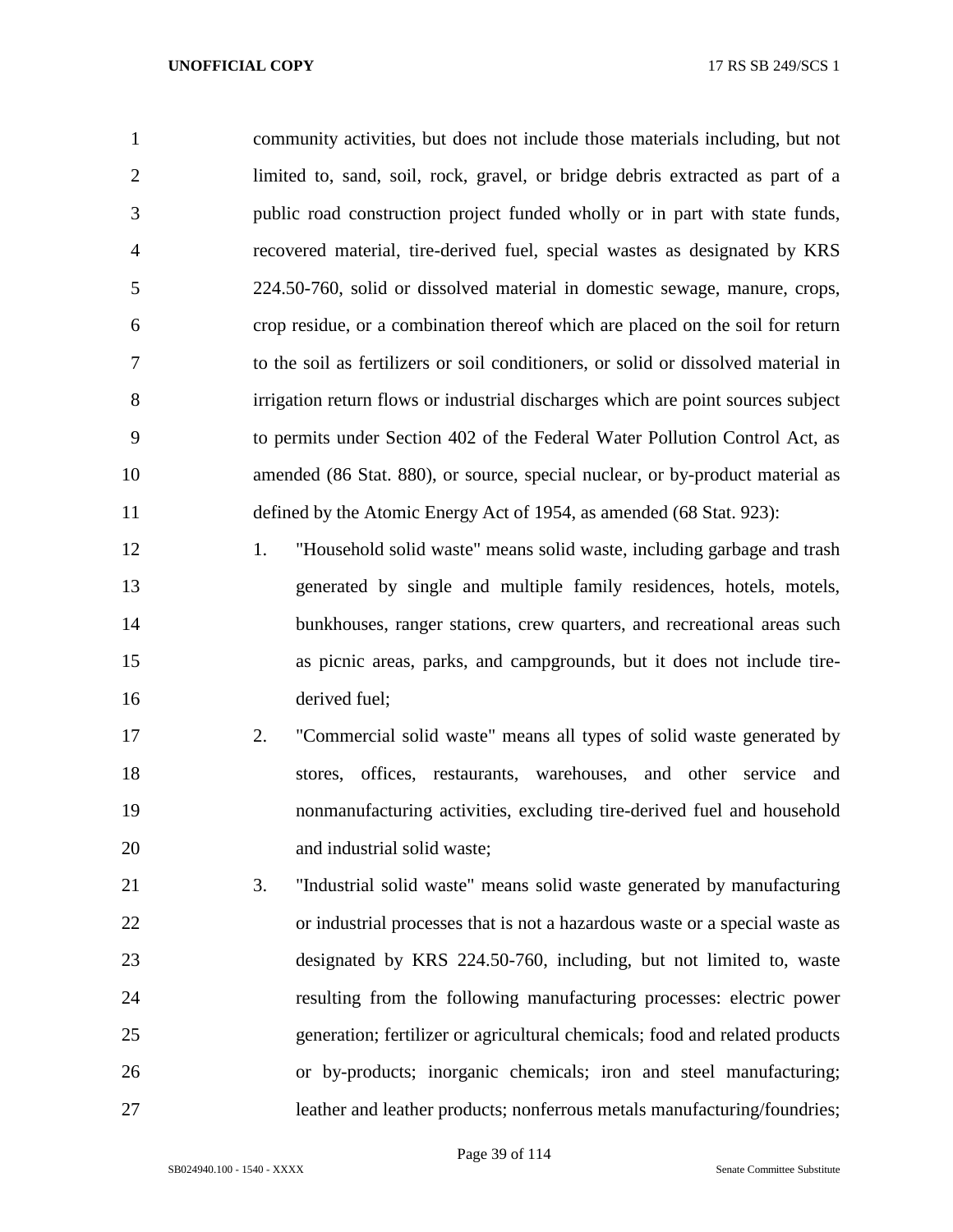|                | organic chemicals; plastics and resins manufacturing; pulp and paper     |
|----------------|--------------------------------------------------------------------------|
| 2              | industry; rubber and miscellaneous plastic products, except tire-derived |
| 3              | fuel; stone, glass, clay, and concrete products; textile manufacturing;  |
| $\overline{A}$ | transportation equipment; and water treatment; and                       |

 4. "Municipal solid waste" means household solid waste and commercial solid waste; and

 (b) "Hazardous waste" means any discarded material or material intended to be discarded or substance or combination of such substances intended to be discarded, in any form which because of its quantity, concentration or physical, chemical or infectious characteristics may cause, or significantly contribute to an increase in mortality or an increase in serious irreversible, or incapacitating reversible, illness or pose a substantial present or potential hazard to human health or the environment when improperly treated, stored, transported, or disposed of, or otherwise managed;

 *(31)*[(32)] "Waste management district" means any county or group of counties electing to form under the provisions of KRS Chapter 109 and operate in conformance with 17 the provisions of KRS Chapter 109 and with Section 4006, Resource Conservation and Recovery Act of 1976, as amended (Public Law 94-580);

 *(32)*[(33)] "Water" or "waters of the Commonwealth" means and includes any and all rivers, streams, creeks, lakes, ponds, impounding reservoirs, springs, wells, marshes, and all other bodies of surface or underground water, natural or artificial, situated wholly or partly within or bordering upon the Commonwealth or within its 23 jurisdiction;

 *(33)*[(34)] "Water pollution" means the alteration of the physical, thermal, chemical, biological, or radioactive properties of the waters of the Commonwealth in such a manner, condition, or quantity that will be detrimental to the public health or welfare, to animal or aquatic life or marine life, to the use of such waters as present

Page 40 of 114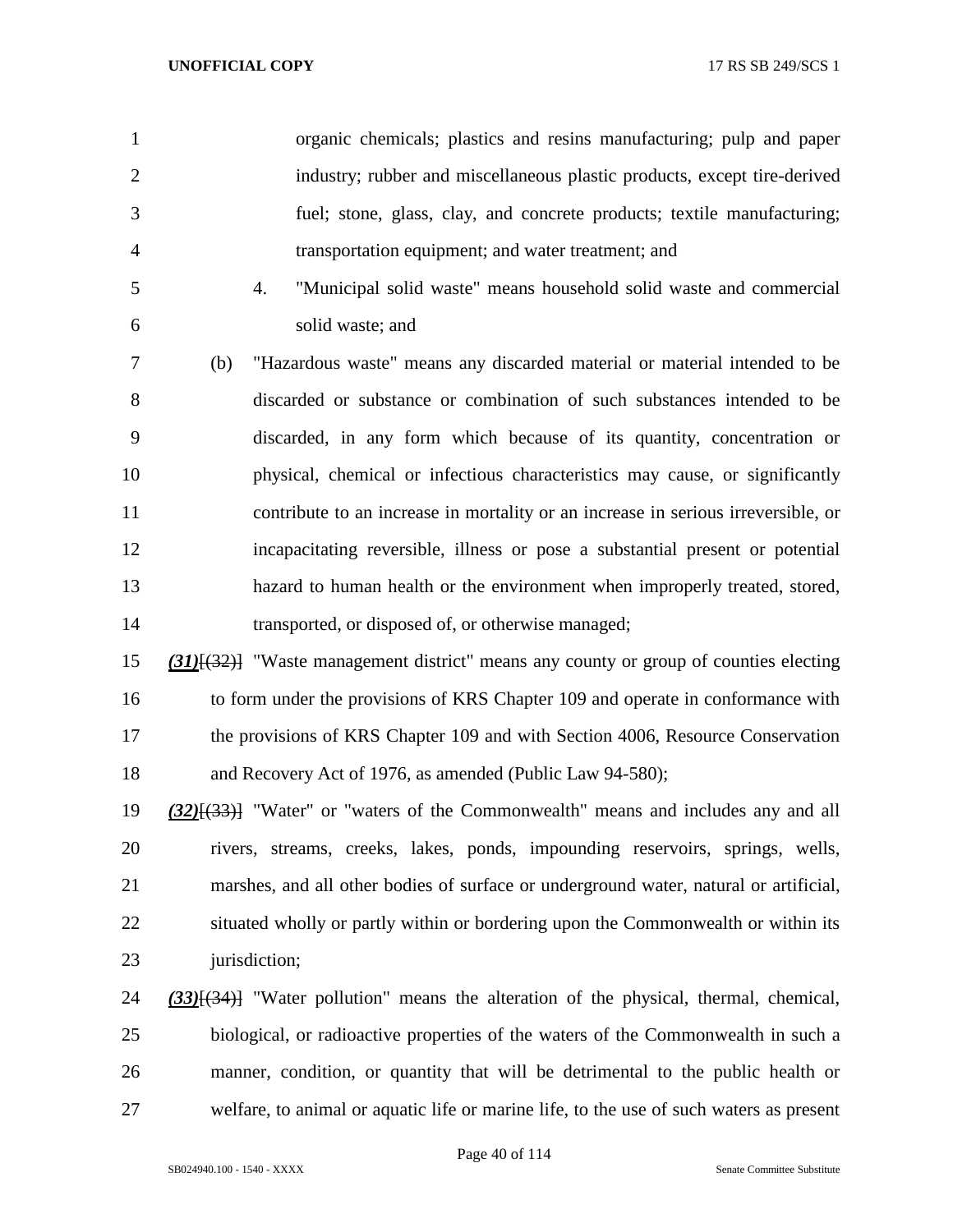| or future sources of public water supply or to the use of such waters for recreational,           |
|---------------------------------------------------------------------------------------------------|
| commercial, industrial, agricultural, or other legitimate purposes;                               |
| $(34)$ [ $(35)$ ] "Pollutant" means and includes dredged spoil, solid waste, incinerator residue, |
| sewage, sewage sludge, garbage, chemical, biological or radioactive materials, heat,              |
| wrecked or discarded equipment, rock, sand, soil, industrial, municipal or                        |
| agricultural waste, and any substance resulting from the development, processing,                 |
| or recovery of any natural resource which may be discharged into water;                           |
| (35) <sup>{(36)}</sup> "NPDES" means National Pollutant Discharge Elimination System;             |
| $(36)$ $(37)$ ] "Manifest" means the form used for identifying the quantity, composition, and     |
| the origin, routing, and destination of waste during its transportation from the point            |
| of generation to the point of disposal, treatment, or storage;                                    |
| $(37)$ [ $(38)$ ] "Open dump" means any facility or site for the disposal of solid waste which    |
| does not have a valid permit issued by the cabinet or does not meet the                           |
| environmental performance standards established under regulations promulgated by                  |
| the cabinet;                                                                                      |
| $(38)(39)$ "Solid waste management" means the administration of solid waste activities:           |
| collection, storage, transportation, transfer, processing, treatment, and disposal,               |
| which shall be in accordance with a cabinet-approved county or multicounty solid                  |
| waste management plan;                                                                            |
| (39)[(40)] "Solid waste management area" or "area" means any geographical area                    |
| established or designated by the cabinet in accordance with the provisions of this                |
| chapter;                                                                                          |
| (40)[(41)] "Solid waste management facility" means any facility for collection, storage,          |
| transportation, transfer, processing, treatment, or disposal of solid waste, whether              |
| such facility is associated with facilities generating such wastes or otherwise, but              |
| does not include a container located on property where solid waste is generated and               |
| which is used solely for the purpose of collection and temporary storage of that                  |
|                                                                                                   |

Page 41 of 114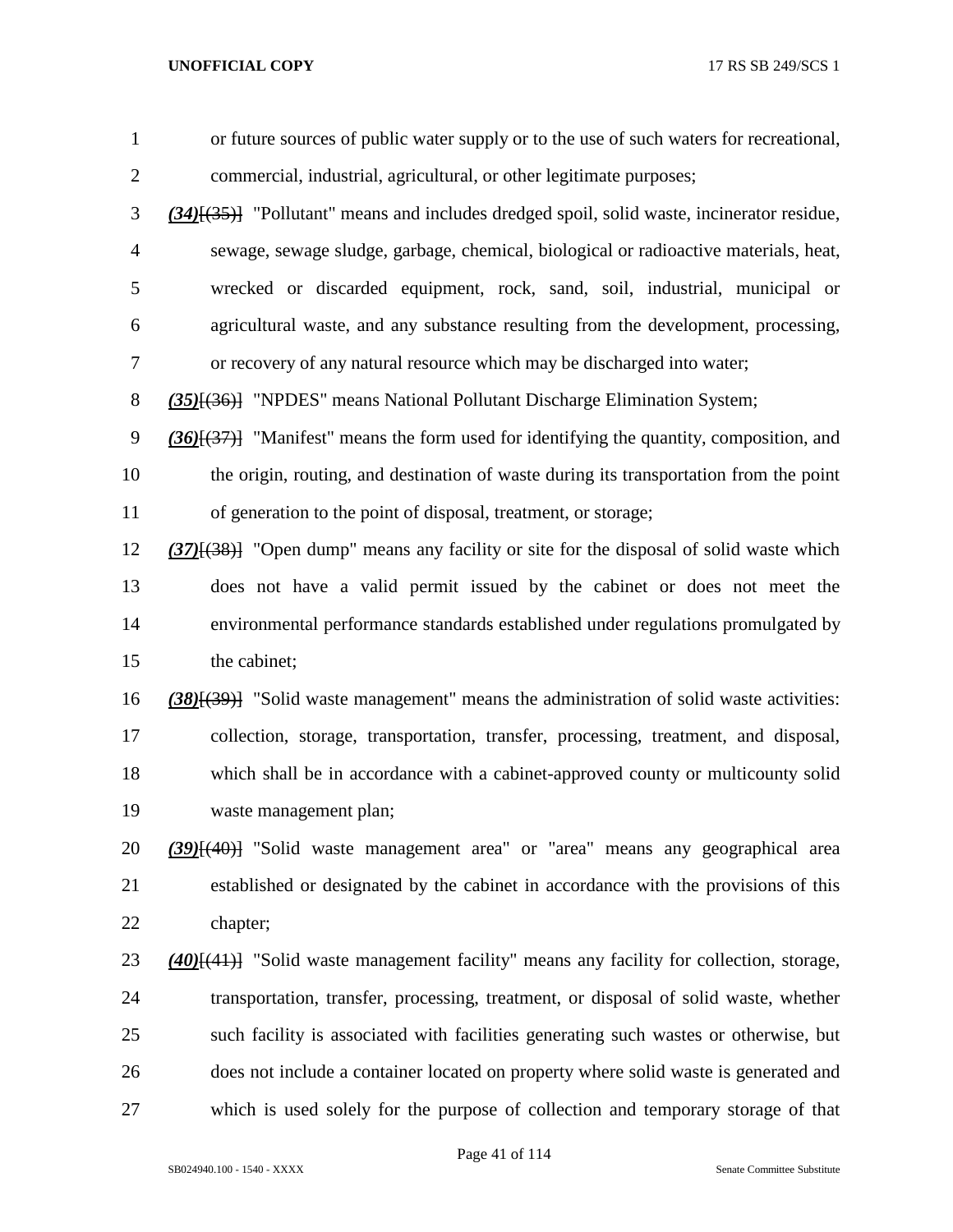solid waste prior to off-site disposal, or a recovered material processing facility which is subject to regulation pursuant to the chapter for control of environmental impacts and to prevent any public nuisance; *(41)*[(42)] "Hazardous constituent" shall conform to the requirements of the Resource Conservation and Recovery Act (RCRA), as amended; *(42)*[(43)] "Land disposal" includes but is not limited to any placement of hazardous waste in a landfill, surface impoundment, waste pile, injection well, land treatment facility, salt dome formation, salt bed formation, or underground mine or cave; *(43)*[(44)] "Key personnel" means an officer, partner, director, manager, or shareholder of five percent (5%) or more of stock or financial interest in a corporation, partnership, or association or parent, subsidiary, or affiliate corporation and its officers, directors, or shareholders of five percent (5%) or more of stock or financial interest; *(44)*[(45)] "Universal collection" means a municipal solid waste collection system which is established by ordinance and approved by the cabinet and requires access for each household or solid waste generator in a county. A commercial or industrial entity which transports or contracts for the transport of the municipal solid waste it generates or which operates a solid waste management facility for its exclusive use may be excluded from participation; *(45)*[(46)] "Governing body" means a county, a waste management district, an entity

 created pursuant to the Interlocal Cooperation Act, a taxing district created pursuant 22 to the provisions of KRS 65.180 to 65.192, a special district created pursuant to the provisions of KRS 65.160 to 65.176, or counties acting under contract pursuant to KRS 109.082;

 *(46)*[(47)] "Convenience center" means a facility that is manned during operating hours for the collection and subsequent transportation of municipal solid wastes;

*(47)*[(48)] "Transfer facility" means any transportation related facility including loading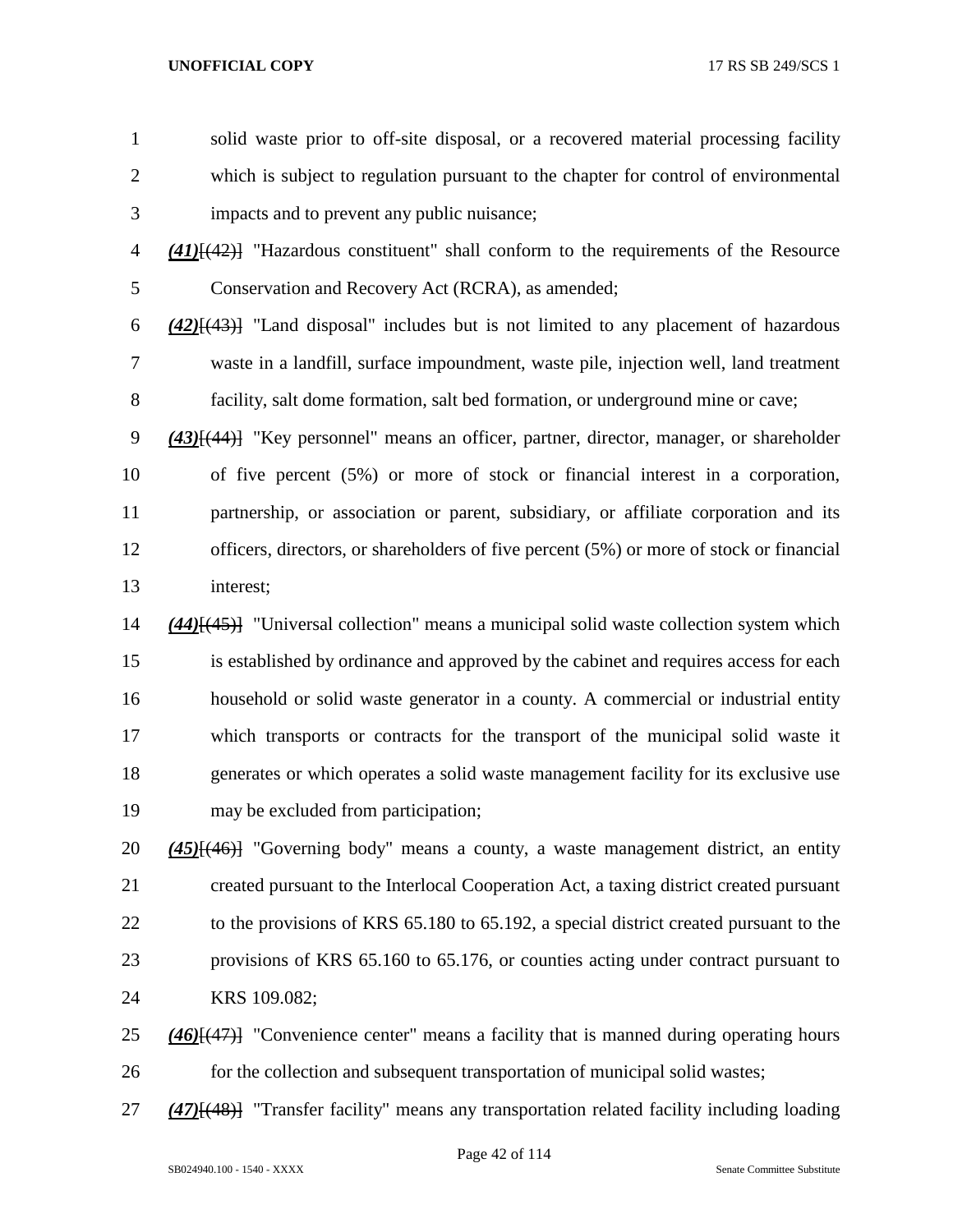| $\mathbf{1}$   | docks, parking areas, and other similar areas where shipments of solid waste are                    |
|----------------|-----------------------------------------------------------------------------------------------------|
| $\overline{c}$ | held or transferred during the normal course of transportation;                                     |
| 3              | $(48)$ [ $(49)$ ] "Collection box" means an unmanned receptacle utilized to collect municipal       |
| 4              | solid waste;                                                                                        |
| 5              | $(49)$ [ $(50)$ ] "Newsprint" means that class or kind of paper chiefly used for printing           |
| 6              | newspapers and weighing more than twenty-four and one-half (24 1/2) pounds, but                     |
| 7              | less than thirty-five $(35)$ pounds for five hundred $(500)$ sheets of paper two $(2)$ feet         |
| 8              | by three (3) feet in size, on rolls that are not less than thirteen (13) inches wide and            |
| 9              | twenty-eight (28) inches in diameter and having a brightness of less than sixty (60);               |
| 10             | $(50)(51)$ "Postconsumer waste paper" means discarded paper after it has served its                 |
| 11             | intended use by a publisher;                                                                        |
| 12             | $(51)$ [ $(52)$ ] "Publisher" means a person engaged in the business of publishing newspapers,      |
| 13             | advertisement flyers, telephone books, and other printed material;                                  |
| 14             | $(52)$ [ $(53)$ ] "Recycled content" means the proportion of fiber in newsprint that is derived     |
| 15             | from postconsumer waste paper;                                                                      |
| 16             | $(53)$ [(54)] "Tire-derived fuel" or "TDF" means a product made from waste tires to the             |
| 17             | exact specifications of a system designed to accept tire-derived fuel as a primary or               |
| 18             | supplemental fuel source, that have been reduced to particle sizes not greater than                 |
| 19             | two (2) inches by two (2) inches and that is destined for transportation from the                   |
| 20             | waste tire processor for use as a fuel. "Tire-derived fuel" shall not mean refuse-                  |
| 21             | derived fuel; and                                                                                   |
| 22             | $(54)$ [ $(55)$ ] "Industrial energy facility" means a facility that produces transportation fuels, |
| 23             | synthetic natural gas, chemicals, or electricity through a gasification process using               |
| 24             | coal, coal waste, or biomass resources, and costing in excess of seven hundred fifty                |
| 25             | million dollars (\$750,000,000) at the time of construction.                                        |
| 26             | Section 20. KRS 224.70-120 is amended to read as follows:                                           |
| 27             | As used in this section, "cabinet" shall mean the Energy and Environment Cabinet.<br>(1)            |

Page 43 of 114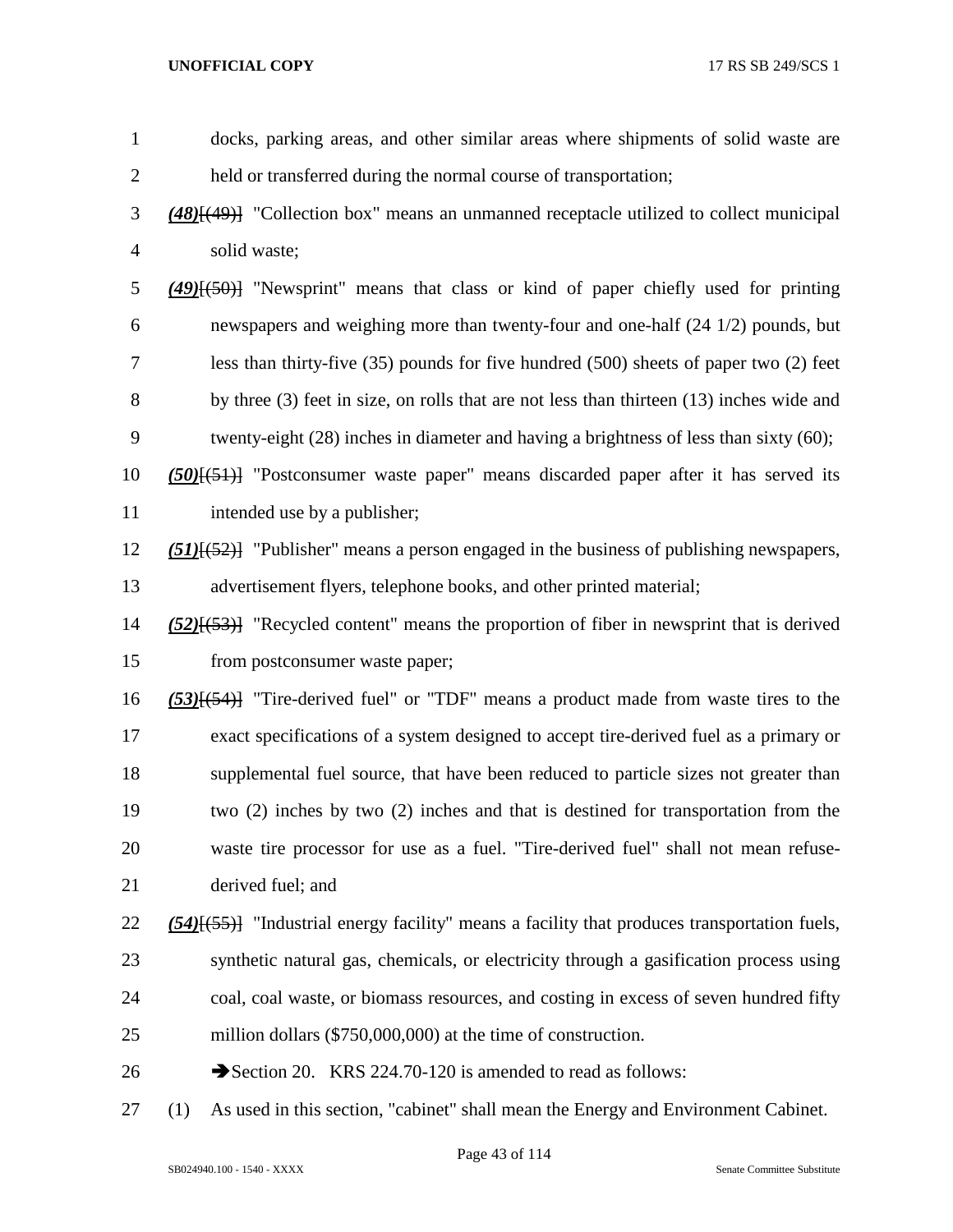| $\mathbf{1}$   | (2) | An applicant for a permit to discharge pollutants into waters of the Commonwealth        |
|----------------|-----|------------------------------------------------------------------------------------------|
| $\overline{2}$ |     | shall be subject to a <i>permit</i> [filing] fee by the cabinet in the amount of twenty  |
| 3              |     | percent (20%) of the discharge permit fee.                                               |
| 4              | (3) | [An applicant for a permit to discharge pollutants into waters of the Commonwealth       |
| 5              |     | shall be subject to a discharge permit fee by the cabinet upon receiving the cabinet's   |
| 6              |     | determination that the permit will be issued and The <i>permit</i> fee shall be equal to |
| 7              |     | the cost of review but shall not exceed the following amounts:                           |
| 8              |     | Major industry: three thousand two hundred dollars (\$3,200);<br>(a)                     |
| 9              |     | Minor industry: two thousand one hundred dollars (\$2,100);<br>(b)                       |
| 10             |     | Nonprocess industry: one thousand dollars (\$1,000);<br>(c)                              |
| 11             |     | Large, non-publicly-owned treatment works: one thousand seven hundred<br>(d)             |
| 12             |     | dollars (\$1,700);                                                                       |
| 13             |     | Intermediate, non-publicly-owned treatment works: one thousand five<br>(e)               |
| 14             |     | hundred dollars (\$1,500);                                                               |
| 15             |     | (f)<br>Small, non-publicly-owned treatment works: one thousand dollars (\$1,000);        |
| 16             |     | Agriculture: one thousand two hundred dollars (\$1,200); and<br>(g)                      |
| 17             |     | Surface mining operation: one thousand two hundred dollars (\$1,200).<br>(h)             |
| 18             | (4) | The cabinet may impose the maximum <i>permit</i> fee if a discharge falls into multiple  |
| 19             |     | categories.                                                                              |
| 20             |     | Section 21. KRS 189.450 is amended to read as follows:                                   |
| 21             | (1) | No person shall stop a vehicle, leave it standing, or cause it to stop or to be left     |
| 22             |     | standing upon any portion of the roadway; provided, however, that this section shall     |
| 23             |     | not be construed to prevent parking in front of a private residence off the roadway      |
| 24             |     | or street in a city or suburban area where such parking is otherwise permitted, as       |
| 25             |     | long as the vehicle so parked does not impede the flow of traffic. This subsection       |
| 26             |     | shall not apply to:                                                                      |
| 27             |     | A vehicle that has been disabled on the right-of-way of such a highway in<br>(a)         |

SB024940.100 - 1540 - XXXX Senate Committee Substitute

Page 44 of 114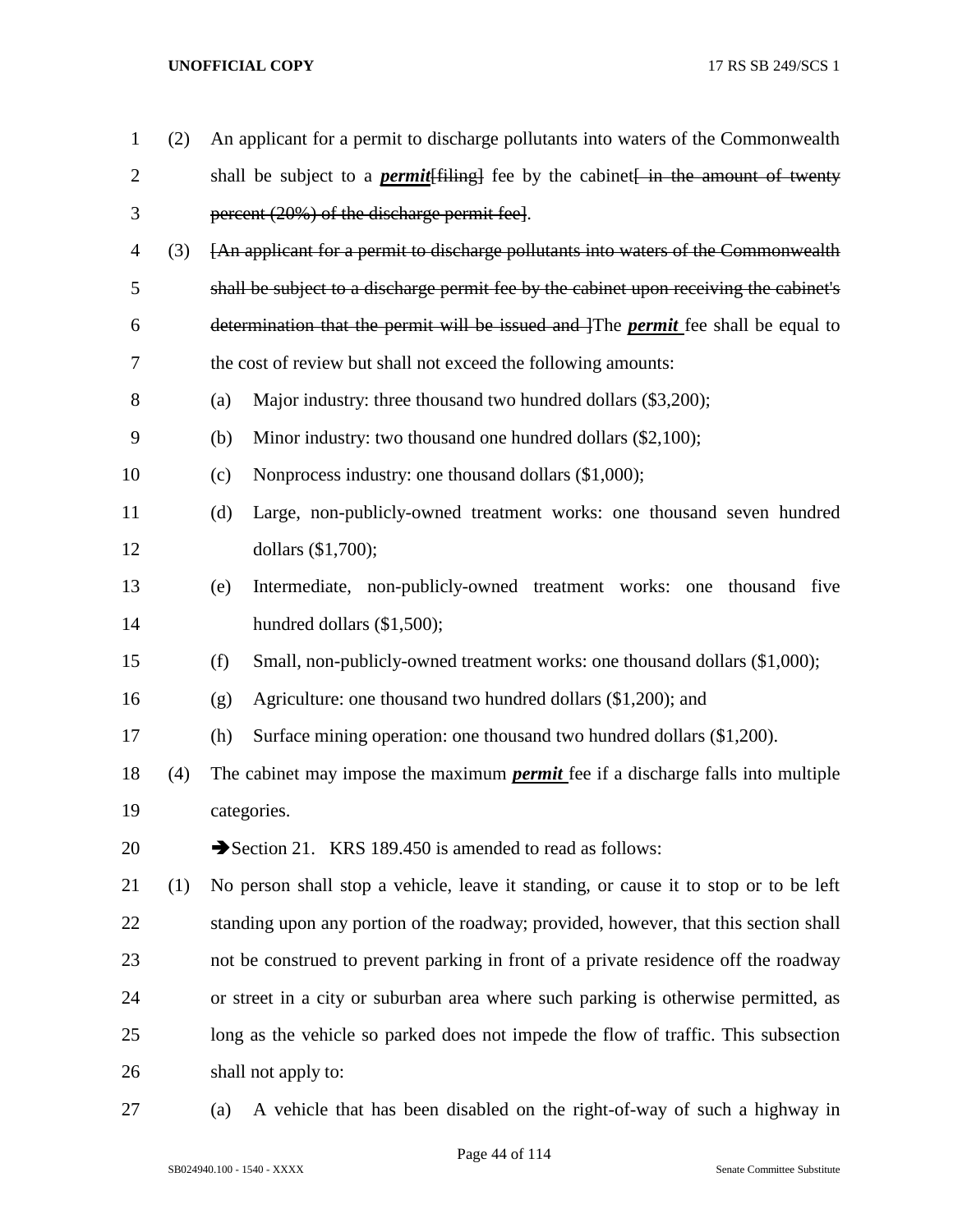| $\mathbf{1}$   |     |     | such a manner and to such extent that it is impossible to avoid the occupation       |
|----------------|-----|-----|--------------------------------------------------------------------------------------|
| $\overline{2}$ |     |     | of the shoulder of a state-maintained highway or impracticable to remove it          |
| 3              |     |     | from the shoulder of the highway until repairs have been made or sufficient          |
| $\overline{4}$ |     |     | help obtained for its removal. In no event shall a disabled vehicle remain on        |
| 5              |     |     | the shoulder of a state-maintained highway for twenty-four (24) hours or             |
| 6              |     |     | more;                                                                                |
| 7              |     | (b) | Motor vehicles when required to stop in obedience to the provisions of any           |
| 8              |     |     | section of the Kentucky Revised Statutes or any traffic ordinance, regulation,       |
| 9              |     |     | or sign or the command of any peace officer;                                         |
| 10             |     | (c) | Vehicles operating as common carriers of passengers for hire and school buses        |
| 11             |     |     | taking passengers on such vehicle or discharging passengers therefrom;               |
| 12             |     |     | provided, that no such vehicle shall stop for such purposes at a place on the        |
| 13             |     |     | highway which does not afford reasonable visibility to approaching motor             |
| 14             |     |     | vehicles from both directions;                                                       |
| 15             |     | (d) | Vehicles which are stopped for a period of not more than fifteen (15) minutes        |
| 16             |     |     | at a time for the purpose of collecting and transporting solid waste as defined      |
| 17             |     |     | in KRS 224.1-010 $(30)(31)(31)$ and which are operated by a:                         |
| 18             |     |     | Collection service registered in accordance with KRS 224.43-315; or<br>1.            |
| 19             |     |     | Person or organization actively participating in the Adopt-a-Highway<br>2.           |
| 20             |     |     | Program; or                                                                          |
| 21             |     | (e) | Any vehicle required to stop by reason of an obstruction to its progress.            |
| 22             | (2) |     | When any police officer finds a vehicle standing upon such a highway in violation    |
| 23             |     |     | of this section, he may move or cause to be moved the vehicle or require the         |
| 24             |     |     | operator or other person in charge of the vehicle to move it. The police officer may |
| 25             |     |     | cause the vehicle to be removed by ordering any person engaged in the business of    |
| 26             |     |     | storing or towing motor vehicles to remove the vehicle to a site chosen by such      |
| 27             |     |     | person. Ownership of the vehicle shall be determined by the police officer's         |

Page 45 of 114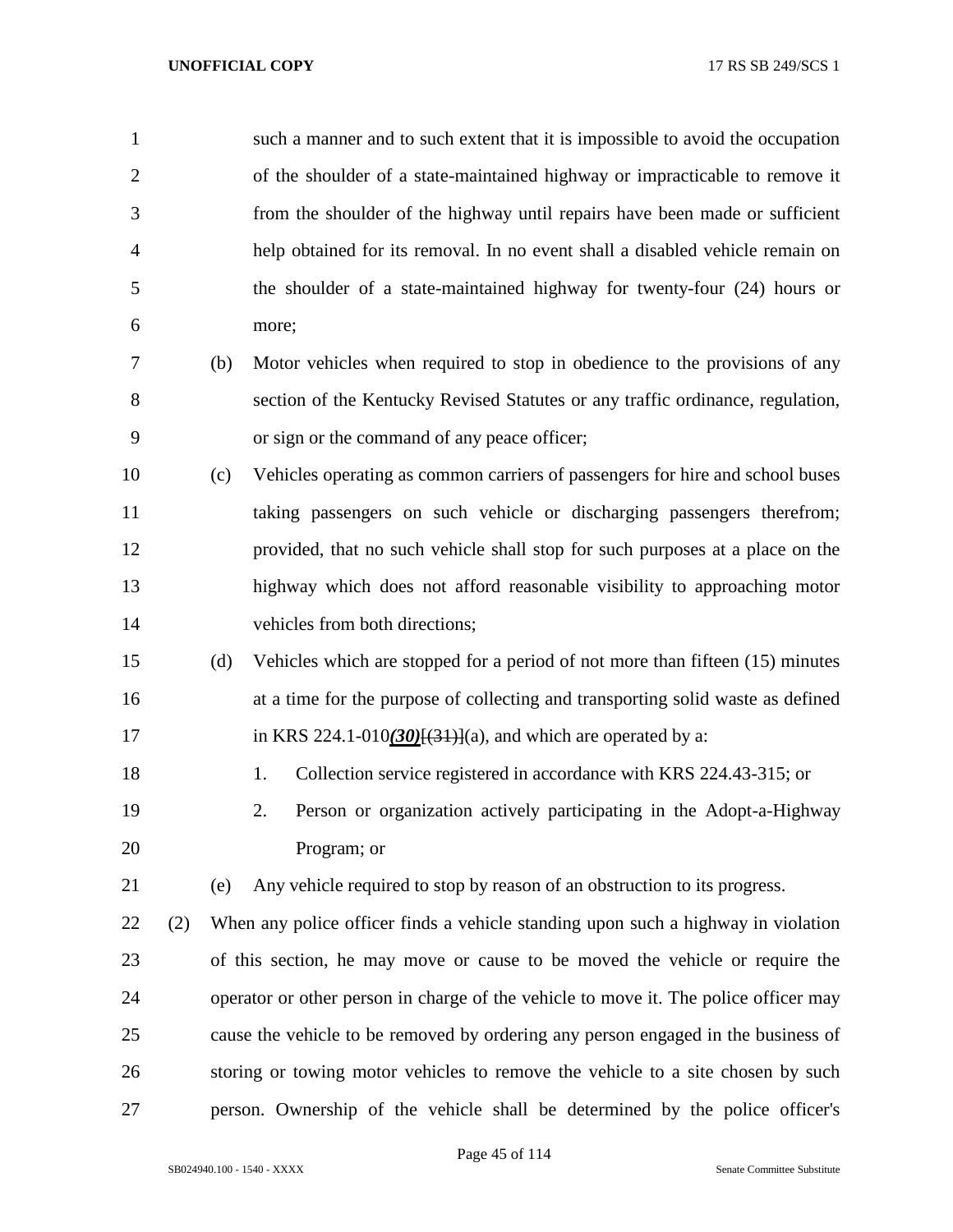enforcement agency through the vehicle's license plates, serial number, or other means of determining ownership. As soon as practicable, the police officer's enforcement agency shall notify the owner by mail that the vehicle was illegally upon public property; the name and address of the storage facility where the vehicle is located; that removal of the vehicle from the storage facility will involve payment of towing and storage charges; and that the vehicle may be sold pursuant to the provisions of KRS 376.275 if not claimed within sixty (60) days. No notification shall be required if ownership cannot be determined. In the event of a sale pursuant to KRS 376.275, the state shall receive any proceeds after the satisfaction of all liens placed on the vehicle.

 (3) No vehicle shall be parked, stopped, or allowed to stand on the shoulders of any toll road, interstate highway, or other fully controlled access highway, including ramps thereto, nor shall any vehicle registered at a gross weight of over forty-four thousand (44,000) pounds be parked, stopped, or allowed to stand on the shoulders of any state-maintained highway, except that, in the case of emergency or in response to a peace officer's signal, vehicles shall be permitted to stop on the shoulders to the right of the traveled way with all wheels and projecting parts of the vehicles, including the load, completely clear of the traveled way. Parking of any vehicle which is disabled on the shoulders of a toll road, interstate highway, other fully controlled access highway, including ramps thereto, or any state-maintained highway not mentioned in this section for twenty-four (24) hours continuously is prohibited and vehicles violating this provision may be towed away at the cost of the owner.

 (4) When any police officer finds a vehicle unattended upon any bridge or causeway or in a tunnel where the vehicle constitutes an obstruction to traffic, the officer may provide for the removal of the vehicle to the nearest garage or other place of safety as provided in subsection (2) of this section.

Page 46 of 114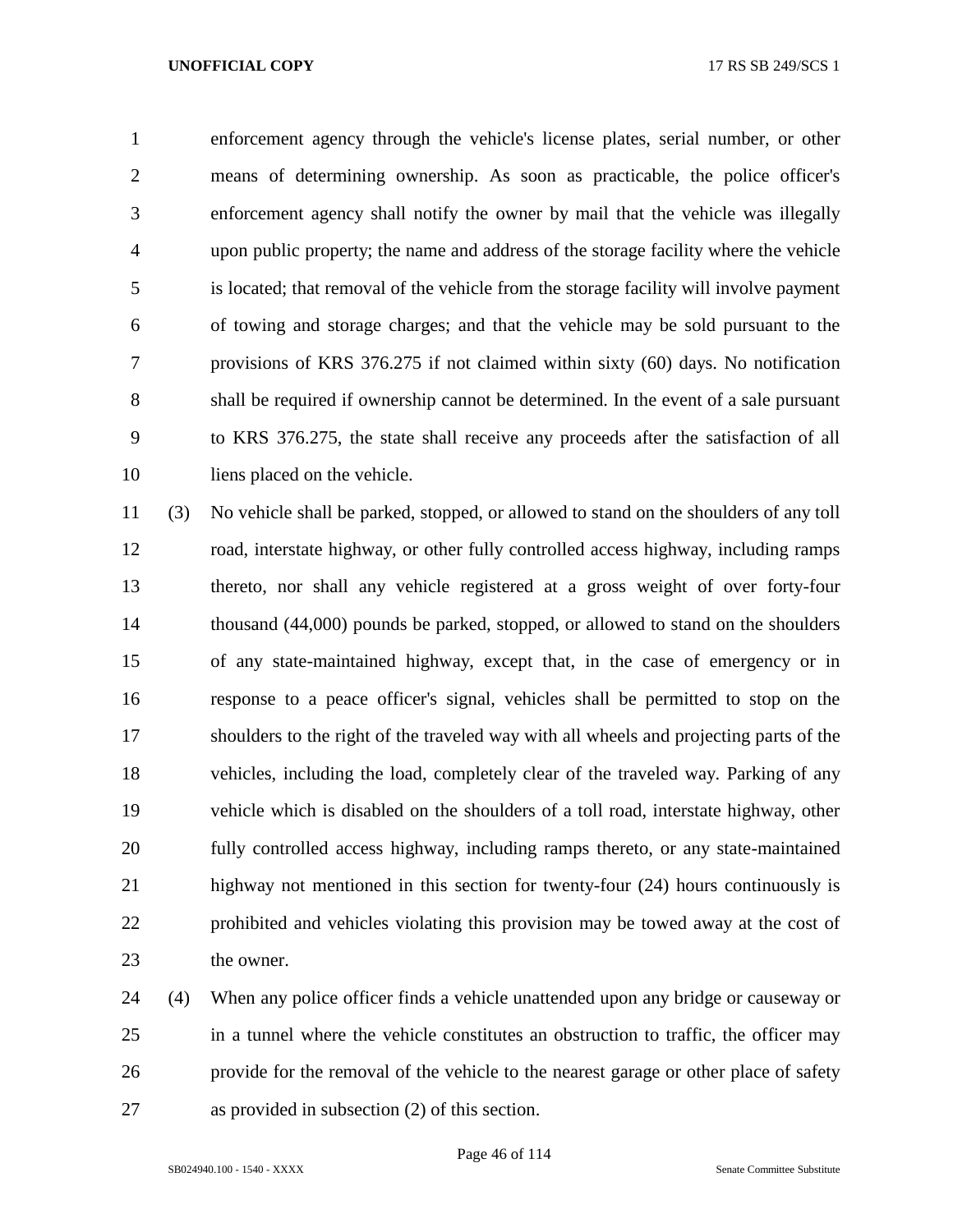(5) No person shall stop or park a vehicle except when necessary to avoid conflict with other traffic or in compliance with the directions of a police officer or traffic control device, in the following places: (a) On a sidewalk; (b) In front of sidewalk ramps provided for persons with disabilities; (c) In front of a public or private driveway; (d) Within an intersection or on a crosswalk; (e) At any place where official signs prohibit stopping or parking; (f) Within thirty (30) feet upon the approach to any flashing beacon, stop sign, or traffic control signal located at the side of a roadway; (g) On any controlled access highway; (h) Within a highway tunnel; (i) Within fifteen (15) feet of a fire hydrant; or (j) In an area between the roadways of a divided highway. (6) No person shall move a vehicle not lawfully under his control into any such prohibited area. (7) The restrictions in subsection (5)(e) of this section shall not apply to sheriffs and their deputies or police officers when operating properly identified vehicles during performance of their official duties. 20 Section 22. KRS 224.40-315 is amended to read as follows: (1) No permit to construct or expand a municipal solid waste disposal facility shall be accepted for processing by the cabinet unless the application contains a determination from the governing body for the solid waste management area in which the facility is or will be located concerning the consistency of the application 25 with the area solid waste management plan submitted under KRS 224.43-345(1)(a) to (d) and (l) until January 1, 1993, and the entire plan after January 1, 1993. The governing body for the area shall, within sixty (60) days of receipt of a written

Page 47 of 114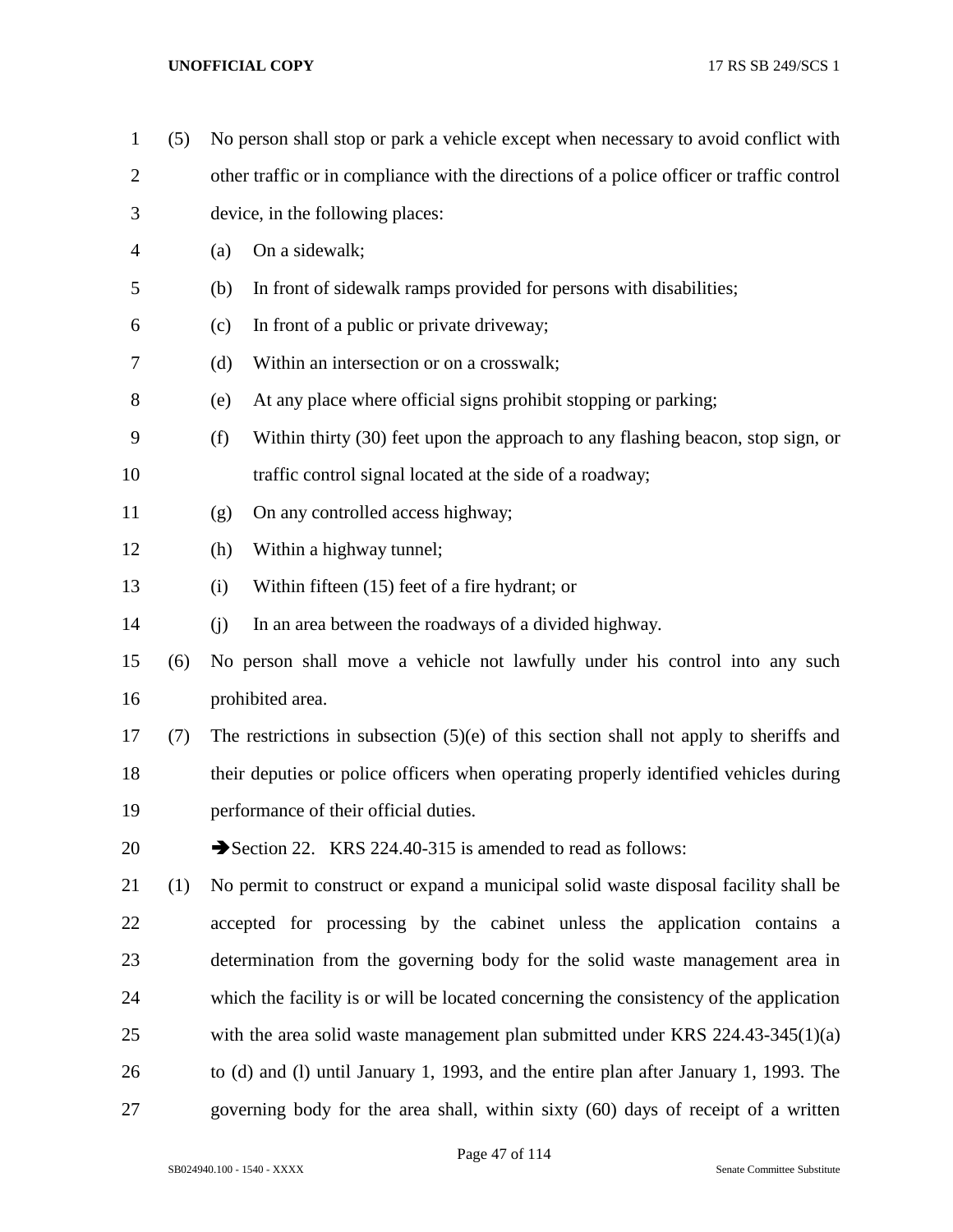request, make the determination after public notice and opportunity for public comment and public hearing. For applications with a notice of intent filed prior to February 26, 1991, the cabinet shall continue to process the application but no permit shall be approved until the governing body for the solid waste management area in which the facility is or will be located has made a determination in accordance with this section.

 (2) No permit to construct or expand a municipal solid waste disposal facility shall be approved unless the applicant affirmatively demonstrates and the cabinet makes a written finding in the preliminary determination made pursuant to KRS 224.40- 310(2) that the application conforms to and is consistent with all of the following:

(a) The capacity needs identified in the area solid waste management plan;

- (b) Other elements of the area solid waste management plan, for permit applications filed after approval of those elements;
- (c) The statewide solid waste reduction and management plan, for permit applications filed after completion of the plan; and

(d) Applicable zoning regulations adopted pursuant to KRS Chapter 100.

 (3) If the cabinet approves a permit to construct or expand a municipal solid waste management facility after the governing body for the area has determined the application to be inconsistent with the area solid waste management plan, as part of the written finding the cabinet shall state in detail the reasons why it did not accept the determination of the governing body for the area.

 (4) For the purposes of this section, the term municipal solid waste disposal facility includes, in addition to those facilities defined in KRS 224.1-010*(14)*[(15)], any residual or contained landfill or incinerator disposing of industrial solid waste for a fee, but does not include a waste site or facility which is operated exclusively by a solid waste generator on property owned by the solid waste generator which accepts only industrial solid waste from the solid waste generator or industrial solid waste

Page 48 of 114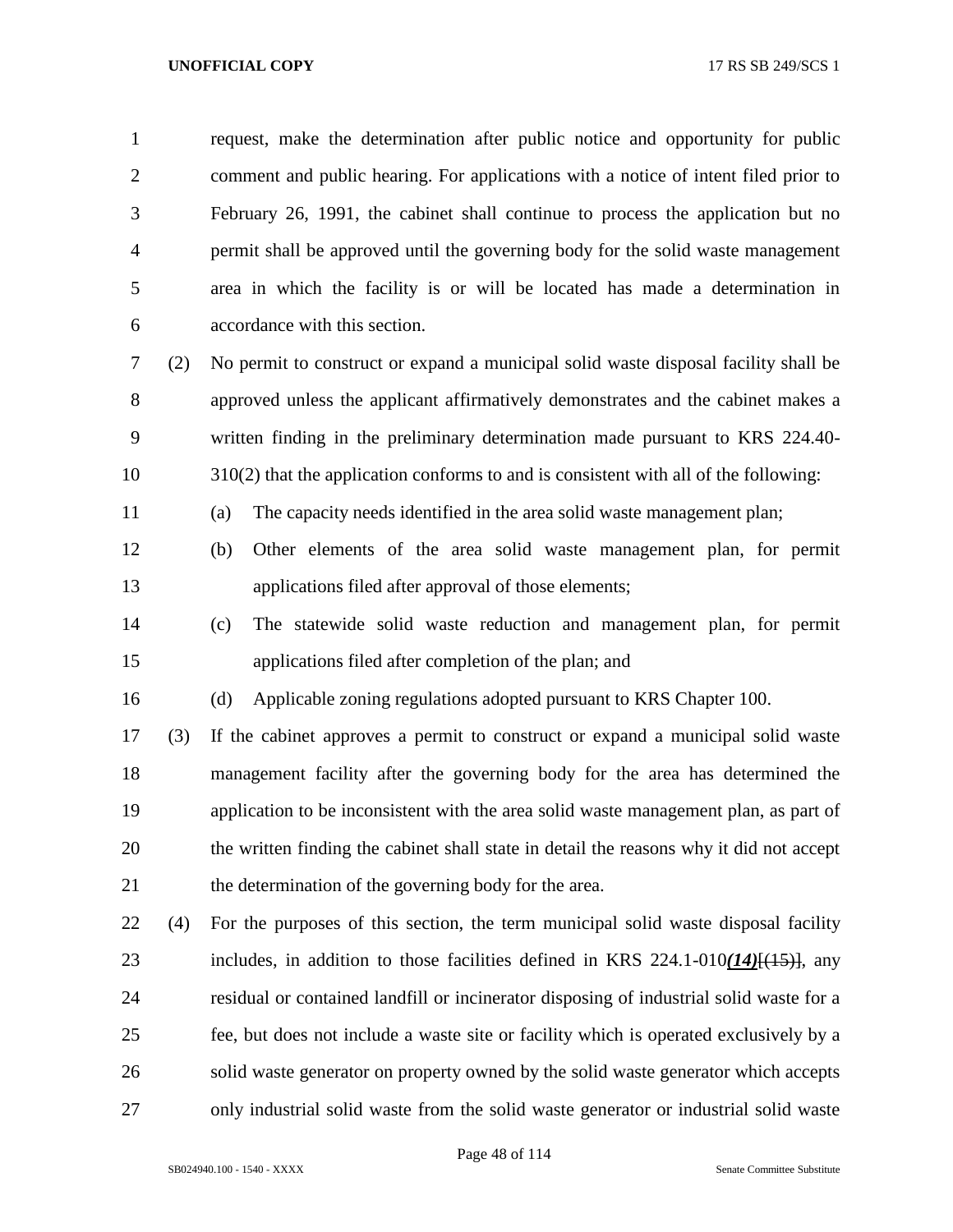generated at another facility owned and operated by the generator or wholly-owned subsidiary.

3 Section 23. KRS 224.50-760 is amended to read as follows:

- (1) (a) For purposes of this section and KRS 224.46-580(7), special wastes are those wastes of high volume and low hazard which include but are not limited to mining wastes, utility wastes (fly ash, bottom ash, scrubber sludge), wastes from coal gasification facilities (vitrified coarse solid residues, prilled or blocked sulfur) approved by the cabinet based on submittal of appropriate testing demonstrating that the wastes are of low hazard, sludge from water treatment facilities and wastewater treatment facilities, cement kiln dust, gas and oil drilling muds, and oil production brines. Other wastes may be designated special wastes by the cabinet;
- (b) Disposal sites or facilities for special wastes shall be exempt from the 14 provisions of KRS 224.46-520 and the provisions of KRS 224.43-810 *and*  224.43-815[, and KRS 224.46-820 to 224.46-870] but may be regulated by the cabinet consistent with the Resource Conservation and Recovery Act of 1976, as amended (Pub. L. 94-580), and regulations issued pursuant thereto, unless the special waste received is listed or meets the criteria of a hazardous waste in regulations pursuant to KRS 224.46-510(3). If the special waste is a hazardous waste as specified in regulations pursuant to KRS 224.46-510(3), the site or facility shall be required by the cabinet to comply with the provisions of KRS 224.46-520 but shall not be subject to the requirements of KRS 224.40-310(6);
- (c) Generators of special wastes shall register with the cabinet and be subject to the provisions of KRS 224.46-510, except for generators of coal mining wastes which shall be regulated pursuant to the provisions of KRS Chapter 350;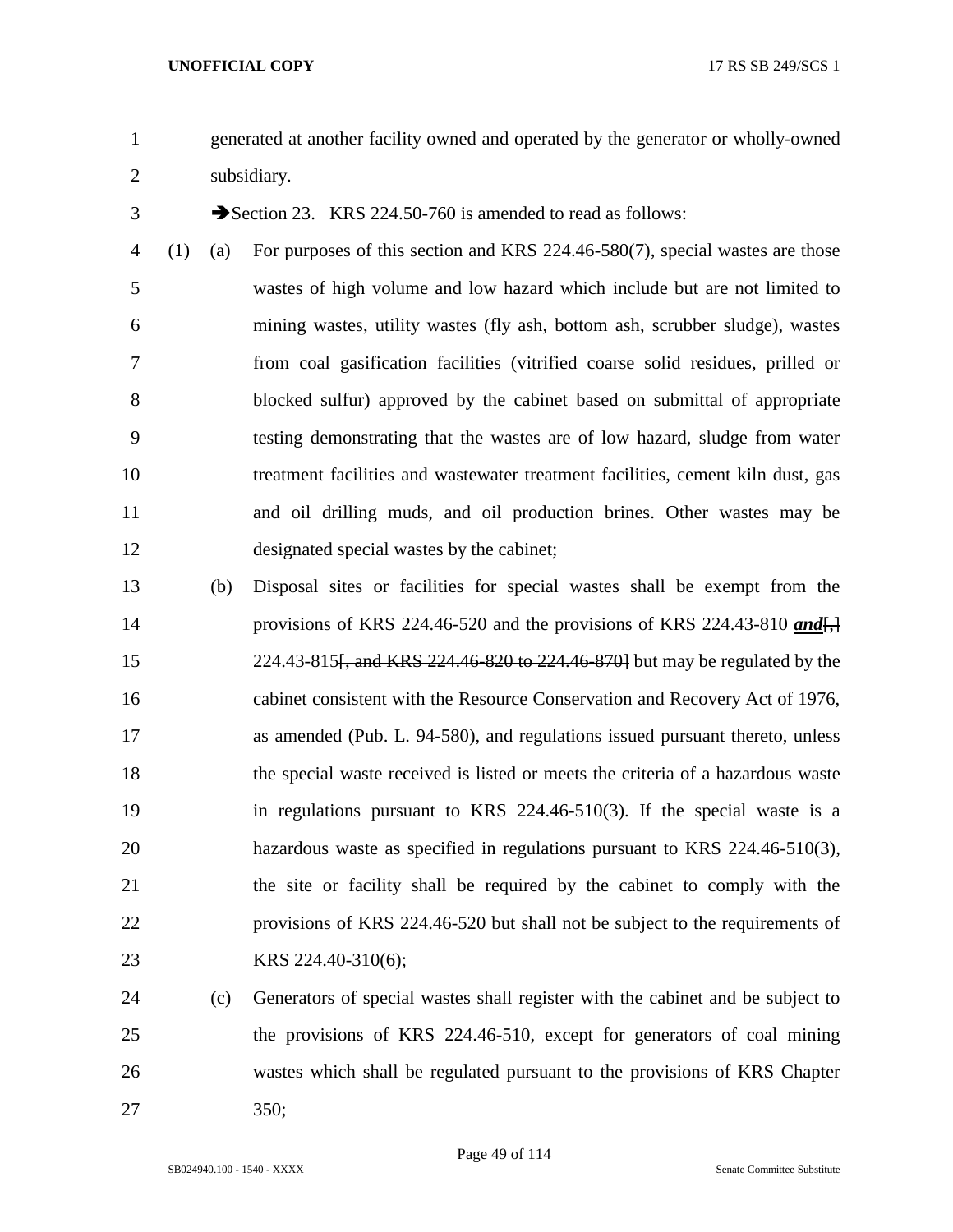(d) The cabinet shall, when promulgating regulations affecting special waste, recognize special waste as a separate and distinct indivisible category and shall recognize the distinct differences between the category of special wastes and other hazardous wastes and solid wastes as defined in KRS 224.1- 010*(30)*[(31)](a) and 109.012(9) due to the fact that special wastes have large volume but low hazardousness. The cabinet's regulations for the generation, transport, recordkeeping, reporting, treatment, storage, and disposal shall reflect those distinct differences. The cabinet's regulations shall recognize and incorporate, where appropriate, and if consistent with the policies of KRS 224.46-510 to 224.46-570, any deadline extensions, studies, and specialized requirements for specific kinds of special wastes that are or may be undertaken at the federal or other levels of government; and

 (e) It is the intent of the General Assembly that the processing of sludge from water treatment facilities and wastewater treatment facilities by composting shall be considered an industrial process. The cabinet shall, when promulgating administrative regulations affecting sludge from water treatment facilities and wastewater treatment facilities, consider the treatment of this sludge by composting as an industrial process. The provisions of this paragraph and subsection (3) of this section shall not apply to a city, county, urban-county government, charter county government, or special district as defined in KRS Chapter 65, or to a public or private college or university that processes its own water treatment or wastewater treatment sludge by composting on property owned or leased by the city, county, urban-county government, charter county government, special district, or public or private college or university.

 (2) Generators of waste oil shall be exempt from the provisions of KRS 224.46-510 and 224.46-520 so long as waste oil is not specified as a hazardous waste in regulations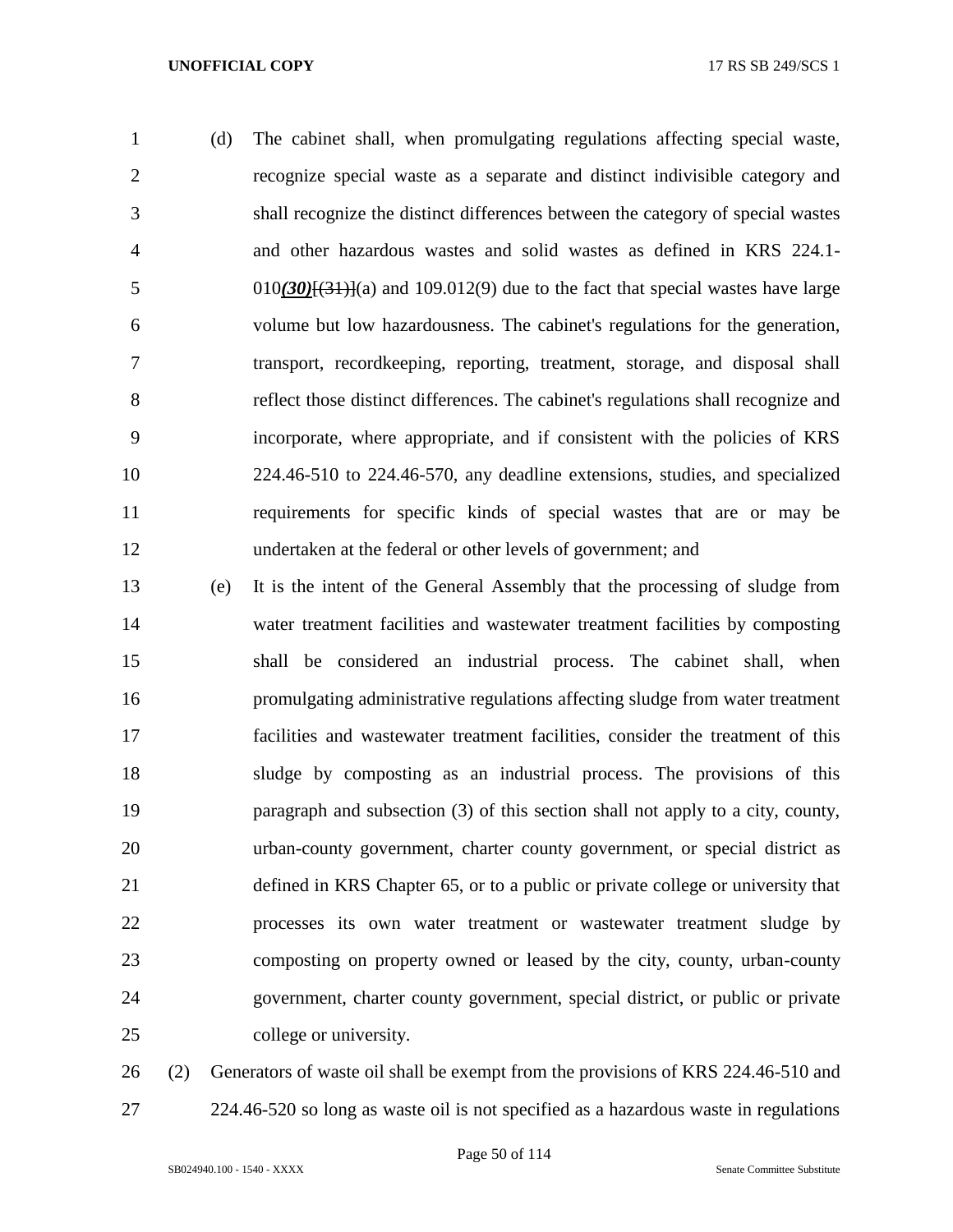pursuant to KRS  $224.46-510(3)$  but may be regulated by the cabinet consistent with the Resource Conservation and Recovery Act of 1976, as amended (Pub. L. 94- 580), and regulations issued pursuant thereto.

 (3) A permit application to establish, operate, or modify a composting site or composting facility for the processing of water treatment sludge or wastewater treatment sludge, shall require immediately the general public notice provided for in KRS 224.40-310(4) and (5). If a hearing is requested, no permit to establish, operate, or modify a composting site or facility shall be issued prior to the public hearing. The hearing shall be held within the county where the composting site or facility is located or proposed. Composting of this sludge shall be considered an 11 industrial process.

12 Section 24. KRS 224.50-856 is amended to read as follows:

- (1) No person shall engage in disposal of waste tires in Kentucky except by transfer to a permitted solid waste disposal facility and except as follows:
- (a) 1. If transferred to a contained landfill, the waste tires shall be processed to prevent the entrapment of air or water;
- 2. If transferred to a residual landfill, the waste tires shall be rendered suitable for disposal in a landfill and the landfill shall accept only waste 19 tires for disposal; or
- 3. If transferred to an incinerator or to any facility for use as a fuel, the incinerator or other facility shall be permitted in accordance with KRS 224.20-110 and 224.40-310 to allow the burning of waste tires and shall have received a local determination related to the waste tires in accordance with KRS 224.40-315(1); and
- (b) Facilities proposing to use tire-derived fuel, as that term is defined in KRS 26 224.1-010(53)<del>[(54)]</del>, as a fuel or for other energy recovery, shall not be required to receive a local determination related to the tire-derived fuel use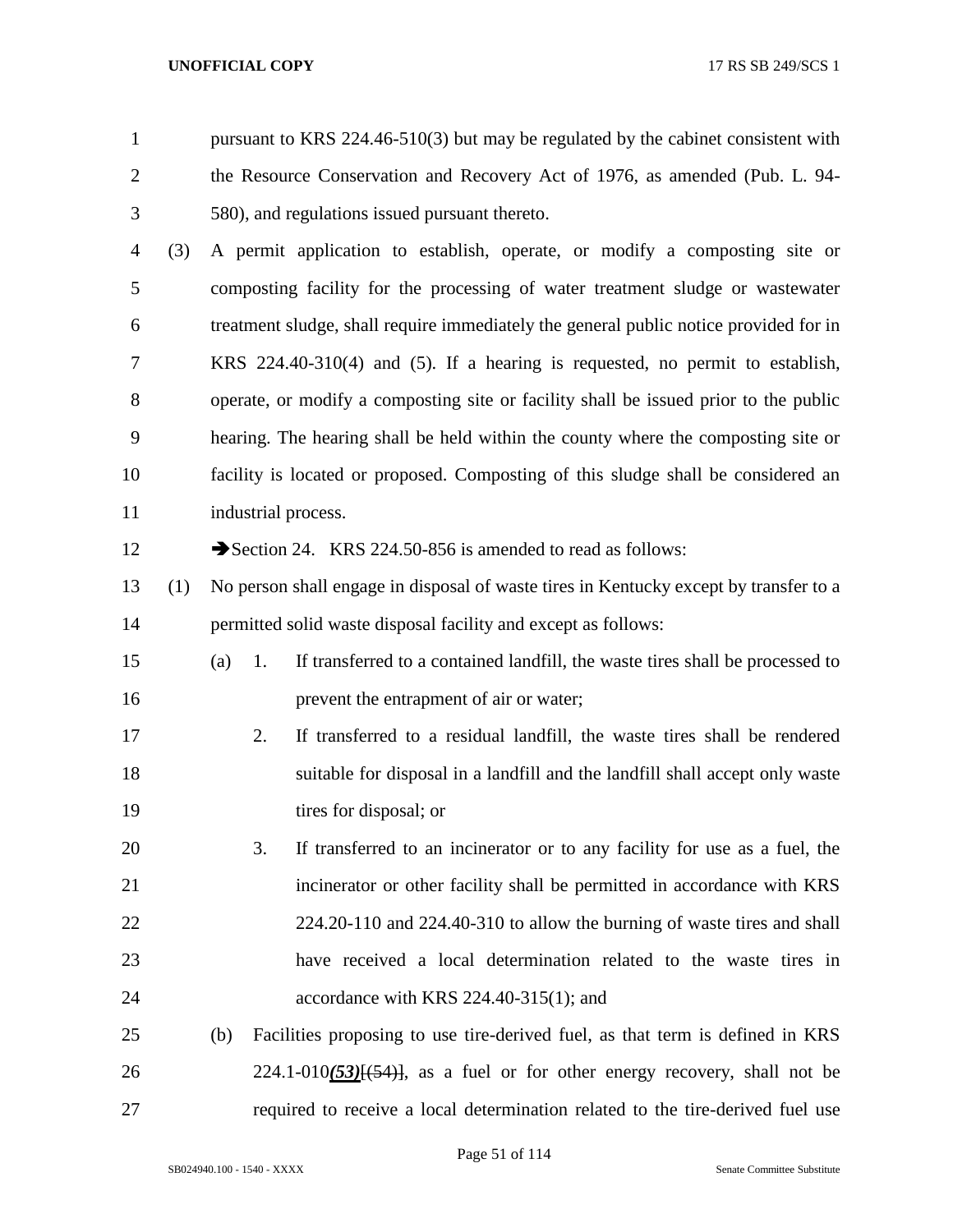- under KRS 224.40-315(1). The Division of Air Quality shall provide for public notice and an opportunity for comment on any application seeking approval for use of tire-derived fuel.
- (2) No person shall accumulate more than twenty-five (25) waste tires in Kentucky at a time for processing, by baling, chopping, recycling, shredding, or other means of changing their shape, size, or chemical content without meeting the requirements of the waste tire program. For processing which had been approved by the cabinet before July 15, 1998, the person who had received the approval shall register within forty-five (45) days of July 15, 1998.
- (3) No person shall transport more than fifty (50) waste tires in Kentucky at a time, either in one (1) vehicle or more than one (1) vehicle managed by or operated under contract with that person, without meeting the requirements of the waste tire program, unless transported in accordance with subsection (5) of this section.
- (4) No person shall accumulate more than one hundred (100) waste tires in Kentucky at a time without meeting the requirements of the waste tire program, unless exempted by KRS 224.50-854 or accumulated in accordance with subsection (5) or (6) of this section. For accumulations of more than one hundred (100) tires not accumulated in accordance with subsection (5) or (6) of this section and existing on July 15, 1998, the person who has accumulated the tires shall register within forty-five (45) days of July 15, 1998.
- (5) A person making retail sales of new motor vehicle tires in Kentucky may 22 accumulate up to one thousand (1,000) waste tires at the place where retail sales are made without registering as an accumulator as required by KRS 224.50-858, if the waste tires are stored in accordance with the requirements of KRS 224.50-860(3), (5), (6), (7), and (8), and stored on-site in a building, in an adjacent covered area, or closed container where public access is prohibited after business hours. The retailer may transport the waste tires it accumulates at the place where retail sales are made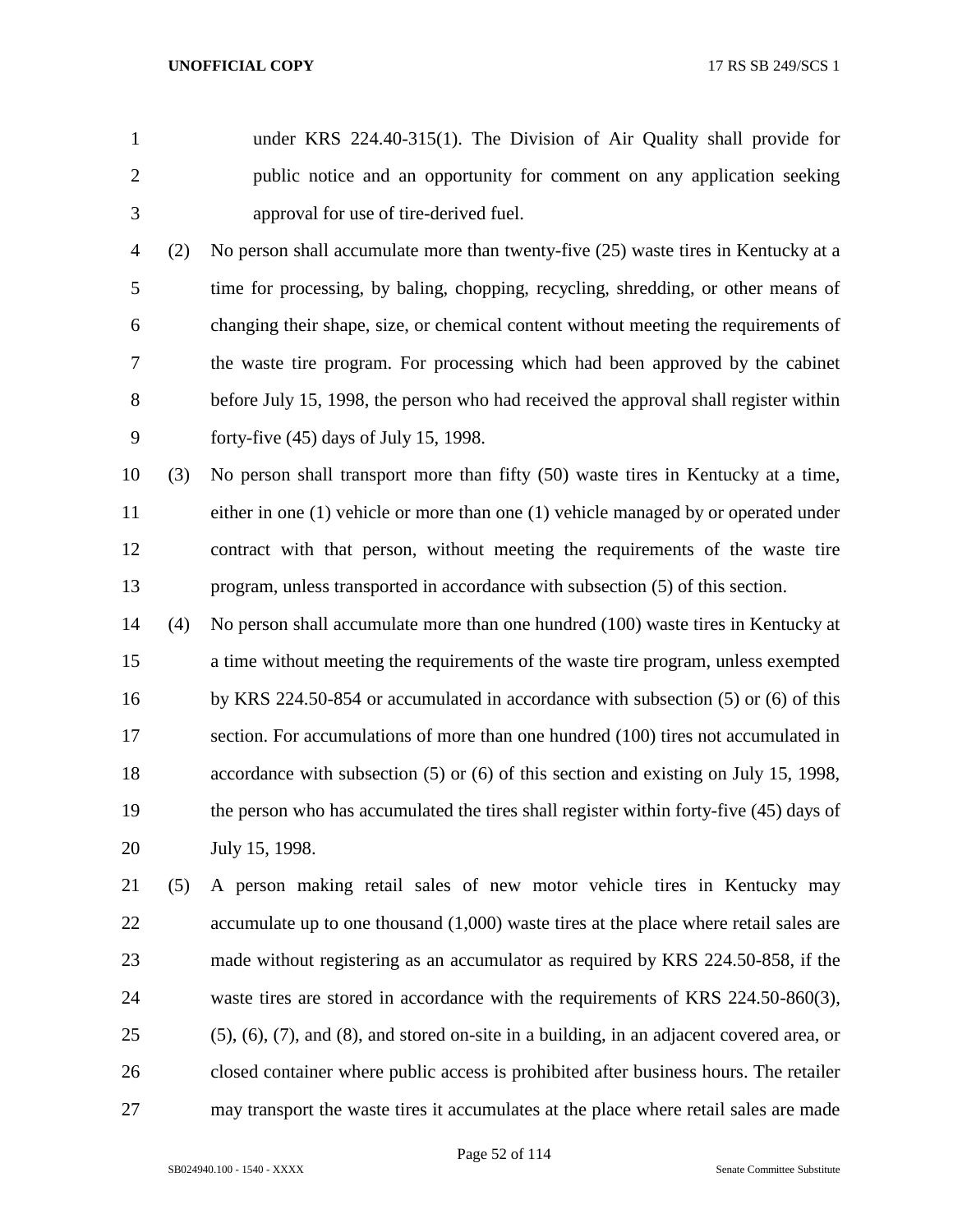without registering as a transporter as required by KRS 224.50-858 if the waste tires will remain in the retailer's possession until they reach their destination.

- (6) An automotive recycling dealer in Kentucky who is licensed by the Transportation Cabinet pursuant to KRS 190.010 to 190.080 may accumulate up to one thousand (1,000) waste tires at the place where automotive recycling is done without registering as an accumulator as required by KRS 224.50-858 if the waste tires are stored in accordance with KRS 224.50-860(2) to (11) and stored on-site in a building, in an adjacent covered area, or closed container where public access is prohibited after business hours.
- 

10 Section 25. KRS 224.73-110 is amended to read as follows:

 (1) The Kentucky Board of Certification of Wastewater System Operators is established. The board shall recommend qualified applicants to the cabinet for 13 certification and perform <del>[such ]</del>other acts as may be necessary to carry out the purposes of this section. Members of the board shall be appointed by the Governor. The board shall consist of eight (8) members who may have professional backgrounds as follows: one (1) employee of a municipality who holds the position of either city manager, city engineer, director of public works, or the equivalent thereof; one (1) member who is a faculty member of a college, university, or professional school whose major field is related to wastewater treatment; one (1) nonvoting ex officio member representing the cabinet; and five (5) members currently employed as operators holding valid certificates where one (1) of these five (5) shall be an operator of an industrial wastewater system. Board members shall serve for a four (4) year term, except for the first board to which two (2) of the operators will be appointed for four (4) years and three (3) for two (2) years. The first college faculty member will be appointed for two (2) years and the remaining board members will be appointed for four (4) years. The cabinet's representative shall serve as executive secretary and treasurer and be responsible for maintaining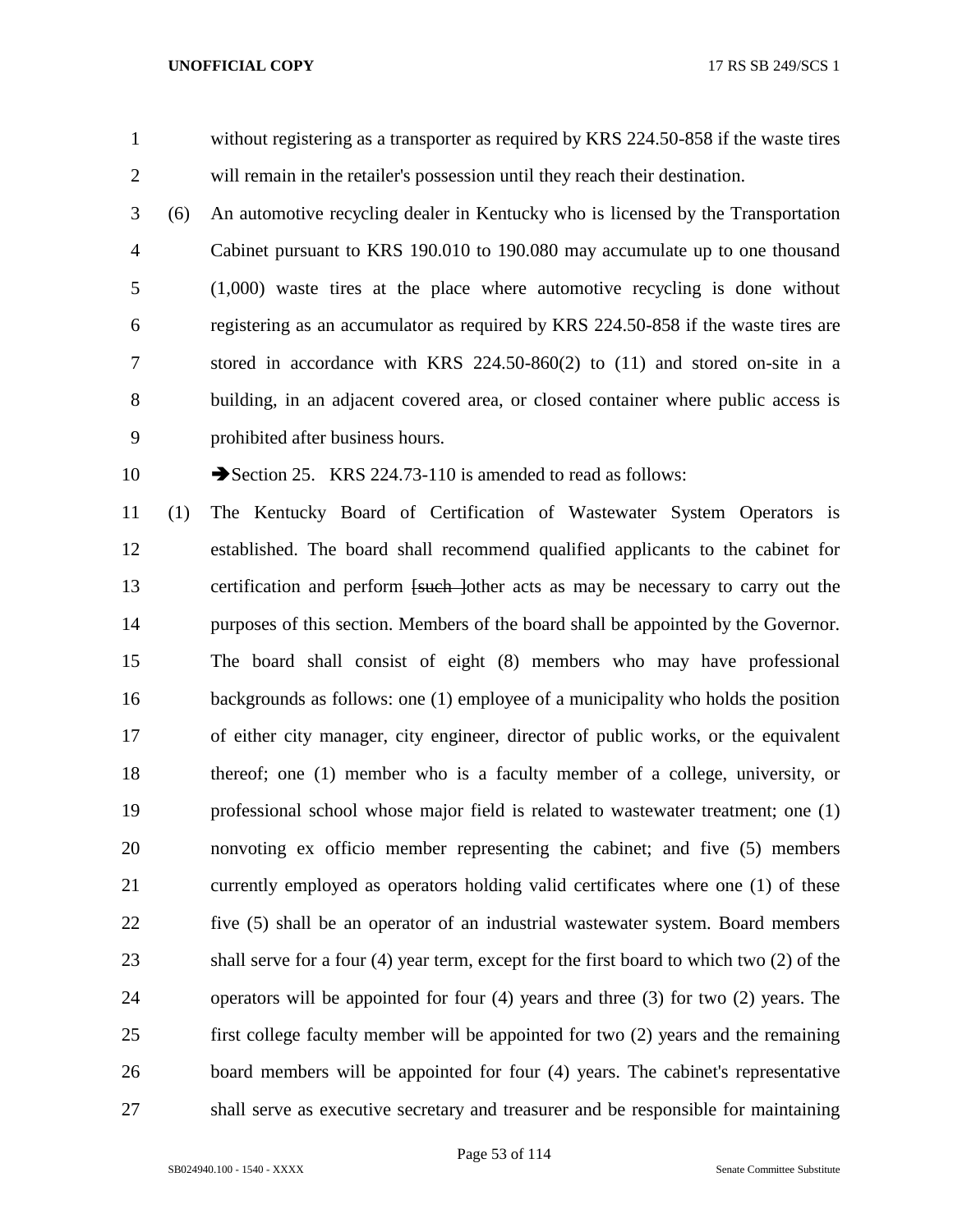records. The members of the board shall serve without compensation but may be reimbursed for all actual and necessary expenses incurred while discharging their official duties. At least four (4) existing members of the board shall constitute a quorum.

- (2) No person shall have primary responsibility for the operation of any sewage system or portion thereof whether publicly or privately owned unless*:*
- *(a) The person*[he] has passed an examination prescribed by the Energy and Environment Cabinet and board which shall determine *the person's*[his] skill 9 and competency for *the*[such] operation and has been issued a certificate to that effect by the cabinet*; or*
- *(b) The person is operating a sewage system located at the residence where the person lives and the sewage system serves only one (1) residence*.
- (3) No person shall authorize or allow any person who does not hold a certificate issued pursuant to subsection (2) of this section to have primary responsibility for the operation of any sewage system or portion thereof.
- (4) The cabinet, with the advice of the board of certification, may classify all sewage systems and portions thereof in the manner provided by the rules and regulations of the cabinet with regard to size, type, physical conditions affecting such systems or portions thereof, and the skill, knowledge and experience required for the operation of the system or portion thereof and restrict the application of any certificate issued pursuant to subsection (2) of this section to the operation of a sewage system or portion thereof of a specific class.
- (5) Any person who has primary responsibility for the operation of a sewage system for a school shall be entitled to a limited certificate of competency for his particular system, provided he has demonstrated that he has the knowledge and experience required to operate properly the particular sewage system for which he is responsible. A limited certificate of competency so issued is not transferable to any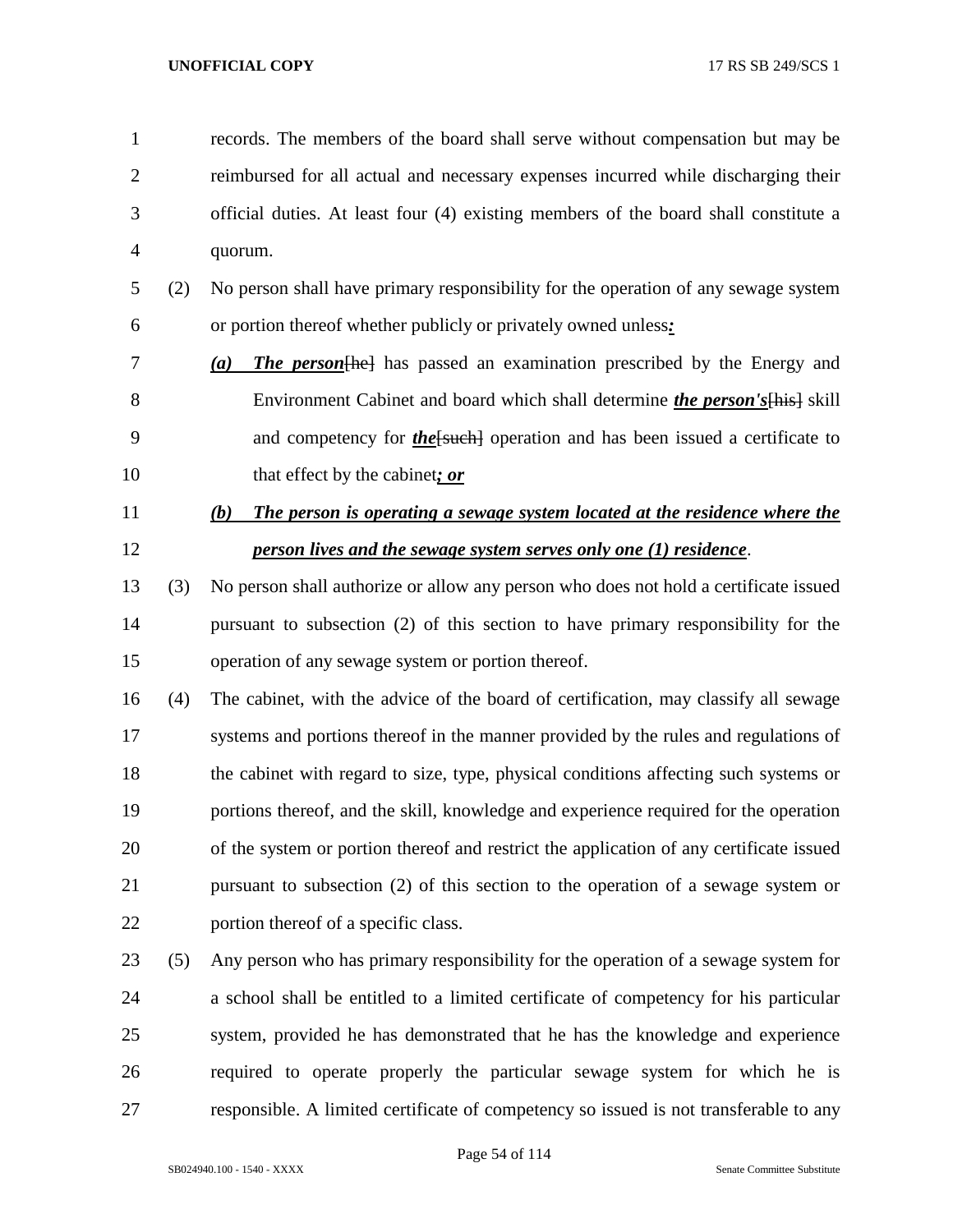- other sewage system, nor is the period of operation under such a limited certificate eligible for consideration toward the experience requirements for a certificate of competency as provided in subsection (2) of this section. (6) All applicants for the examination and certification for the operation of any sewage system or portion thereof, whether publicly or privately owned, shall pay a reasonable schedule of fees and charges fixed by regulation. The fees required under this section shall be payable to the cabinet. (7) Operators shall have accumulated a minimum number of hours of appropriate board approved training set by regulation for certificate renewal. Such training shall include, but may not be limited to, correspondence courses, short courses, trade association meetings, and on-the-job training. Training hours accumulated in any given year in excess of the minimum requirement necessary for renewal may be carried forward for a period not to exceed two (2) years. (8) The board may waive any or all of the requirements of subsection (7) of this section for all or portions of an established class of operators. 16 Section 26. KRS 224.80-100 is amended to read as follows: As used in this subchapter: (1) "Activity and use limitations" means restrictions or obligations created under KRS
- 224.80-100 to 224.80-210.
- (2) "Applicant" means a person applying to the cabinet for approval of an environmental covenant.
- (3) "Cabinet" means the Energy and Environment Cabinet.

 (4) "Common interest community" means a condominium, cooperative, or other real property owned by a person as part of a parcel of real property for which there is an obligation to pay property taxes, insurance premiums, or maintenance, or to make improvements to the real property as described and established in a recorded environmental covenant.

Page 55 of 114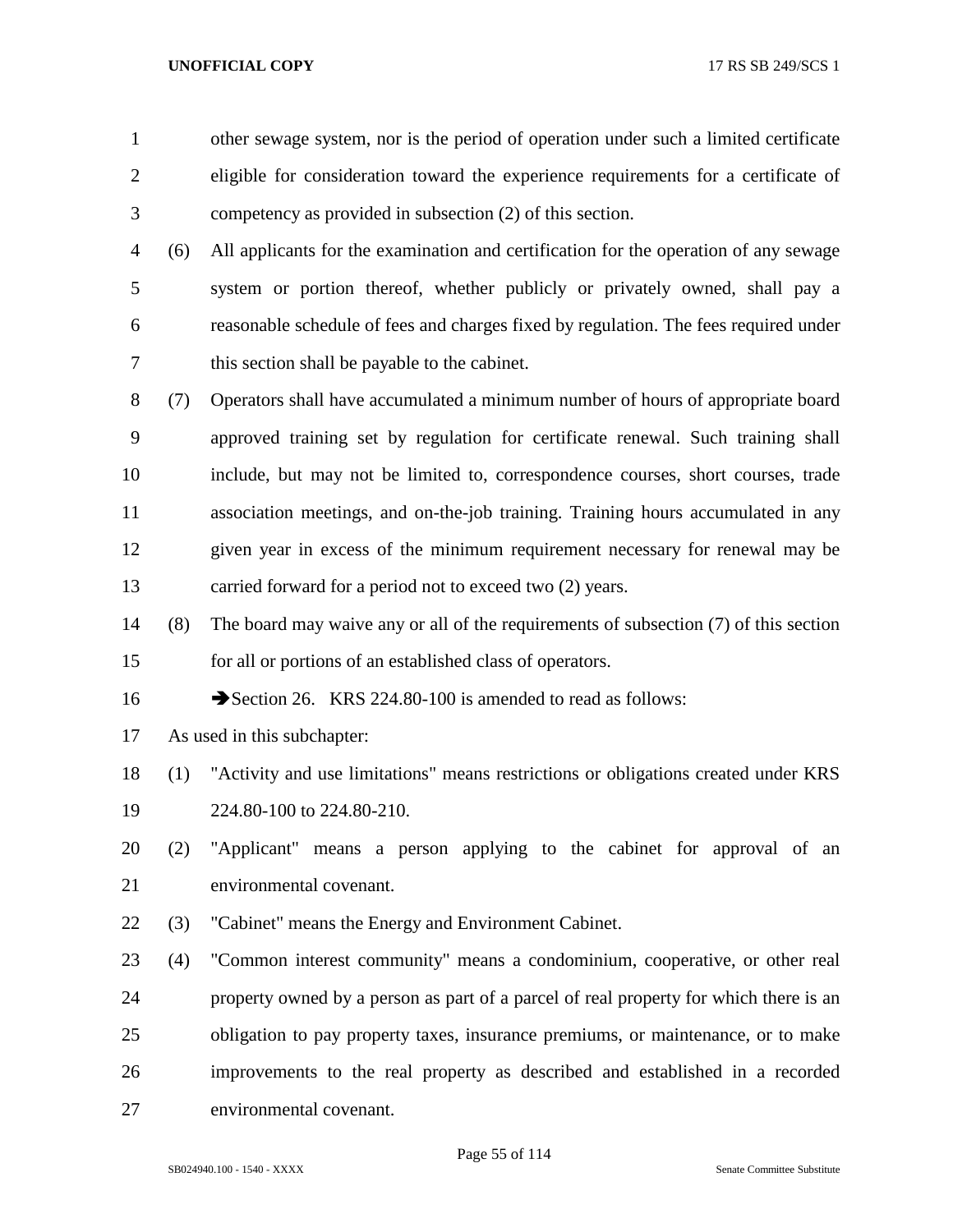- (5) "Environmental covenant" means a servitude arising under an environmental response project that imposes activity and use limitations. (6) "Environmental response project" means a plan or work performed for the environmental remediation of real property conducted: (a) Under a federal or state program governing environmental remediation of real property including programs established pursuant to KRS 224.1-400, 224.1- 405, 224.46-530, and 224.1-450 to 224.1-465; (b) Incident to closure of a solid or hazardous waste management unit, if the closure is conducted with approval of the cabinet; or (c) Under a Commonwealth voluntary cleanup program authorized under KRS 11 224.1-510 to 224.1-532. (7) "Holder" means the grantee of an environmental covenant. (8) "Indexing" means the practice or method kept by a county clerk's office to record legal property transactions. (9) "Interest" means all or part of a legal equitable claim to a right in real property which shall include both possessory and nonpossessory interests. (10) "Owner" means a person that owns a fee simple interest or any other interest in real property that is subject to an environmental covenant. (11) "Person" shall have the meaning specified in KRS 224.1-010*(16)*[(17)]. (12) "Public notice" means the publication of required information in a daily or weekly newspaper of major circulation located in the county or counties where the property subject to the proposed environmental covenant is located. If there is no daily or weekly newspaper of major circulation in the county or counties where the property is located, public notice shall mean publication of required information in a daily or weekly newspaper of major circulation in a county adjacent to the county or counties where the property is located.
- (13) "Subordination agreement" means an agreement affecting priority of interests in a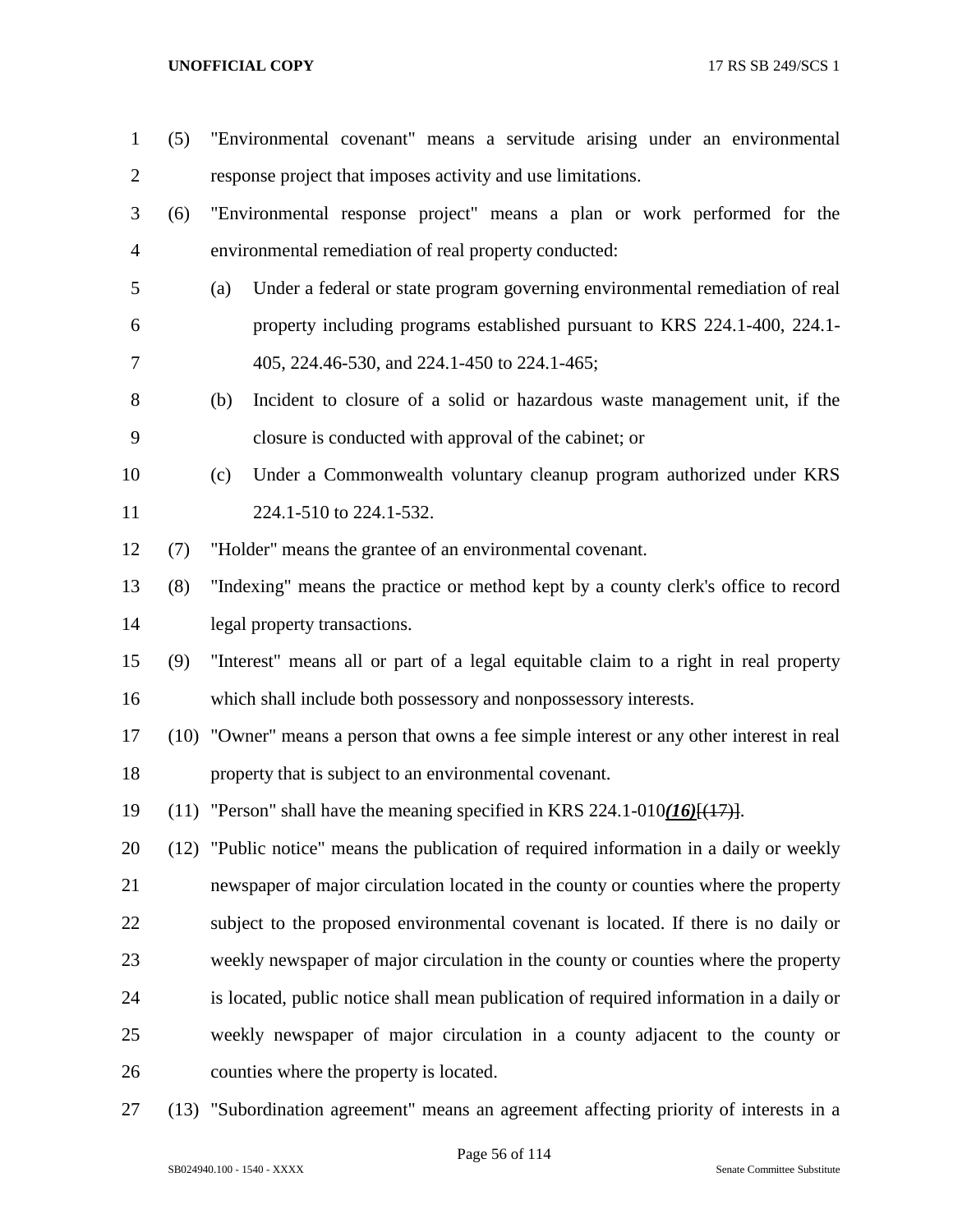| $\mathbf{1}$   |     |          | real property that is subject to an environmental covenant.                             |
|----------------|-----|----------|-----------------------------------------------------------------------------------------|
| $\overline{2}$ |     |          | (14) "Servitude" means a right, burden, or restriction on the use of real property that |
| 3              |     |          | passes from the current owner or tenant to any owners or tenants in succession.         |
| $\overline{4}$ |     |          | Section 27. KRS 224A.011 is amended to read as follows:                                 |
| 5              |     |          | As used in this chapter, unless the context requires otherwise:                         |
| 6              | (1) |          | "Administrative fee" means a fee assessed and collected by the authority from           |
| 7              |     |          | borrowers under assistance agreements, to be used for operational expenses of the       |
| $8\,$          |     |          | authority;                                                                              |
| 9              | (2) |          | "Applicable interest rate" means the rate of interest which shall be used as part of    |
| 10             |     |          | the repayment criteria for an assistance agreement between a governmental agency        |
| 11             |     |          | and the authority, and shall be determined by the authority pertinent to the source of  |
| 12             |     |          | funds from which the assistance agreement is funded;                                    |
| 13             | (3) |          | "Assistance agreement" means the agreement to be made and entered into by and           |
| 14             |     |          | between a governmental agency and the authority, as authorized by this chapter,         |
| 15             |     |          | providing for a lease, loan, services, or grant to the governmental agency or for the   |
| 16             |     |          | purchase of obligations issued by the governmental agency, and for the repayment        |
| 17             |     |          | thereof to the authority by the governmental agency;                                    |
| 18             | (4) |          | "Authority" means the Kentucky Infrastructure Authority, which is created by this       |
| 19             |     | chapter; |                                                                                         |
| 20             | (5) |          | "Authority revenues" means the totality of all:                                         |
| 21             |     | (a)      | Service charges;                                                                        |
| 22             |     | (b)      | Utility tax receipts, to the extent not otherwise committed and budgeted by the         |
| 23             |     |          | authority during any fiscal period of the authority;                                    |
| 24             |     | (c)      | Any gifts, grants, or loans received, to the extent not otherwise required to be        |
| 25             |     |          | applied;                                                                                |
| 26             |     | (d)      | Any and all appropriations made to the authority by the General Assembly of             |
| 27             |     |          | the Commonwealth of Kentucky, to the extent not otherwise required to be                |

Page 57 of 114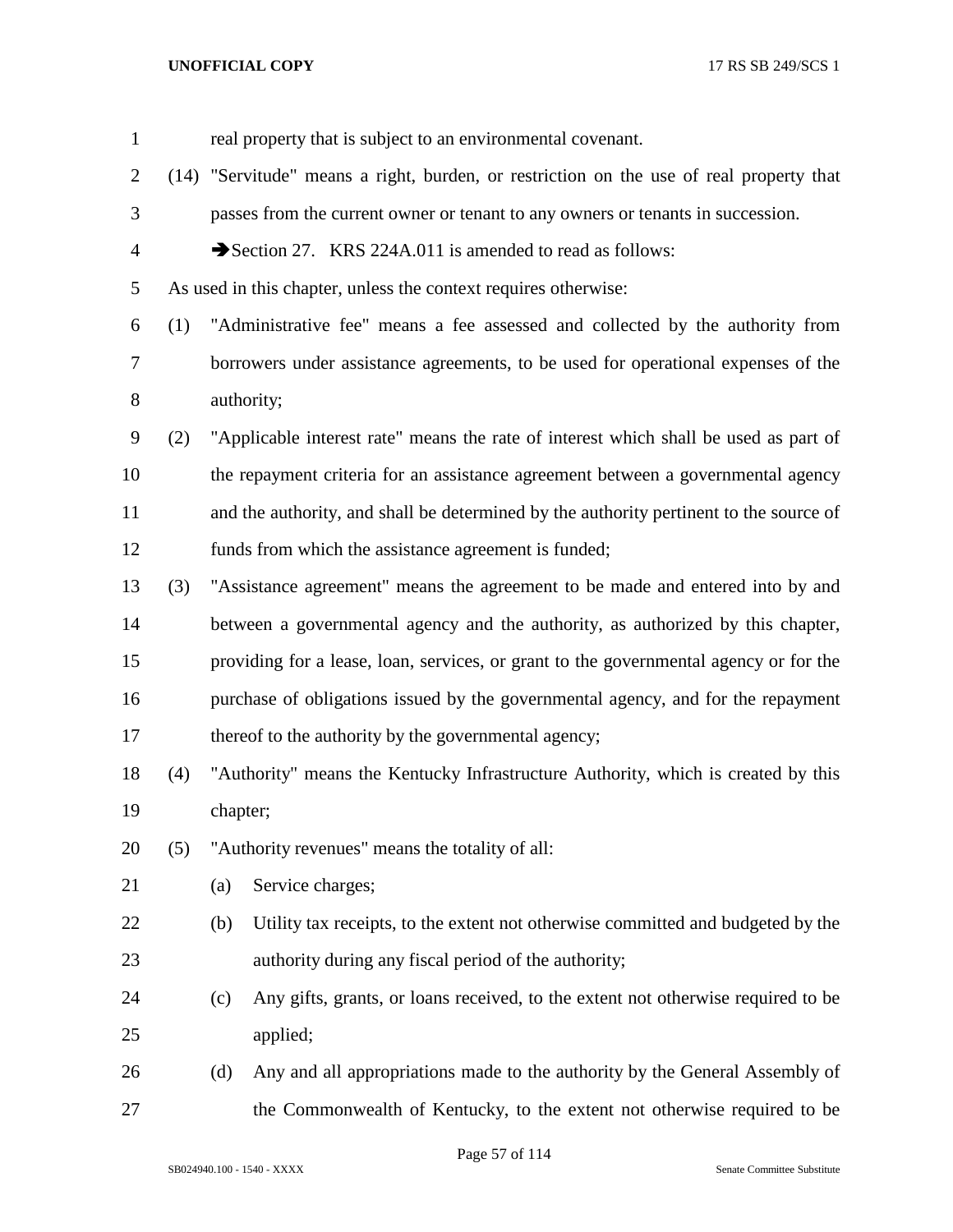|  | applied; |
|--|----------|
|--|----------|

- (e) All moneys received in repayment of and for interest on any loans made by the authority to a governmental agency, except as provided in KRS 224A.111, 224A.1115, and 224A.112, or as principal of and interest on any obligations issued by a governmental agency and purchased by the authority, or as receipts under any assistance agreement;
- (f) The proceeds of bonds or long-term debt obligations of governmental agencies pledged to the payment of bond anticipation notes issued by the authority on behalf of the said governmental agency to provide interim construction financing; and
- (g) Payments under agreements with any agencies of the state and federal government;
	- (6) "Borrower or borrowing entity" means any agency of the state or its political subdivisions, any city, or any special district created under the laws of the state acting individually or jointly under interagency or interlocal cooperative agreements to enter into assistance agreements with the authority;
	- (7) "Community flood damage abatement project" means any structural or nonstructural study, plan, design, construction, development, improvement, or other activity to provide for flood control;
	- (8) "Construction" means and includes but is not limited to:
	- (a) Preliminary planning to determine the economic and engineering feasibility of infrastructure projects, the engineering, architectural, legal, fiscal, and economic investigations, and studies necessary thereto, and surveys, designs, plans, working drawings, specifications, procedures, and other actions necessary to the construction of infrastructure or solid waste projects;
	- (b) The erection, building, acquisition, alteration, remodeling, improvement, or extension of infrastructure or solid waste projects; and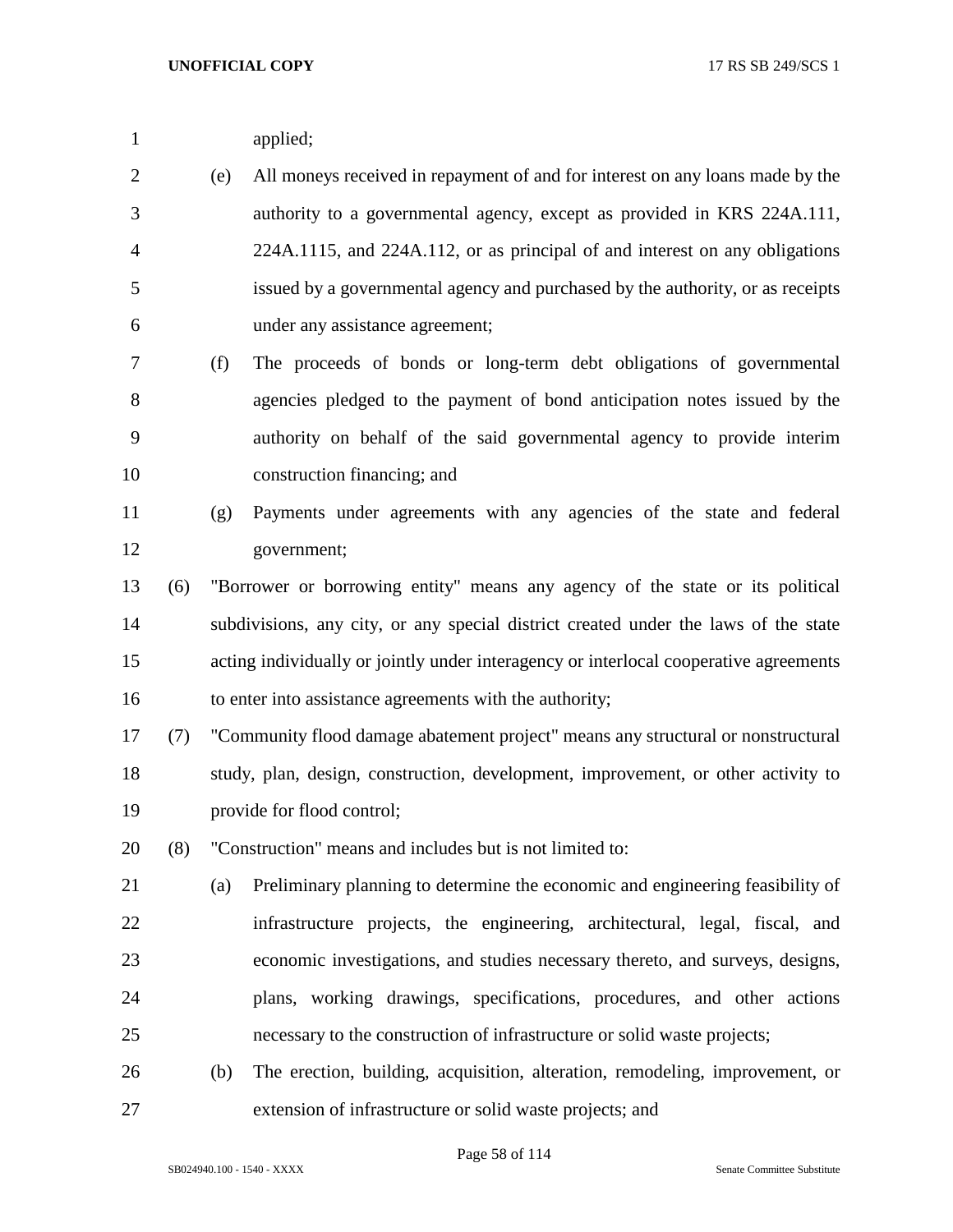| $\mathbf{1}$   |      | (c) | The inspection and supervision of the construction of infrastructure or solid                |
|----------------|------|-----|----------------------------------------------------------------------------------------------|
| $\overline{2}$ |      |     | waste projects and all costs incidental to the acquisition and financing of                  |
| 3              |      |     | same. This term shall also relate to and mean any other physical devices or                  |
| $\overline{4}$ |      |     | appurtenances in connection with, or reasonably attendant to, infrastructure or              |
| 5              |      |     | solid waste projects;                                                                        |
| 6              | (9)  |     | "Dams" means any artificial barrier, including appurtenant works, which does or              |
| 7              |      |     | can impound or divert water, and which either:                                               |
| 8              |      | (a) | Is or will be twenty-five (25) feet or more in height from the natural bed of the            |
| 9              |      |     | stream or watercourse at the downstream toe of the barrier, as determined by                 |
| 10             |      |     | the Energy and Environment Cabinet; or                                                       |
| 11             |      | (b) | Has or will have an impounding capacity at maximum water storage elevation                   |
| 12             |      |     | of fifty (50) acre feet or more;                                                             |
| 13             |      |     | (10) "Distribution facilities" means all or any part of any facilities, devices, and systems |
| 14             |      |     | used and useful in obtaining, pumping, storing, treating, and distributing water for         |
| 15             |      |     | agricultural, industrial, commercial, recreational, public, and domestic use;                |
| 16             | (11) |     | "Energy and Environment Cabinet" means the Kentucky Energy and Environment                   |
| 17             |      |     | Cabinet, or its successor, said term being meant to relate specifically to the state         |
| 18             |      |     | agency which is designated as the water pollution agency for the Commonwealth of             |
| 19             |      |     | Kentucky, for purposes of the federal act;                                                   |
| 20             |      |     | (12) "Federal act" means the Federal Clean Water Act (33 U.S.C. secs. 1251 et seq.) as       |
| 21             |      |     | said federal act may be amended from time to time in the future, or any other                |
| 22             |      |     | enactment of the United States Congress providing funds that may assist in carrying          |
| 23             |      |     | out the purposes of the authority;                                                           |
| 24             | (13) |     | "Federally assisted wastewater revolving fund" means that fund which will receive            |

 federal and state funds or the proceeds from the sale of revenue bonds of the authority for the purpose of providing loans to finance construction of publicly owned treatment works as defined in Section 212 of the federal act and for the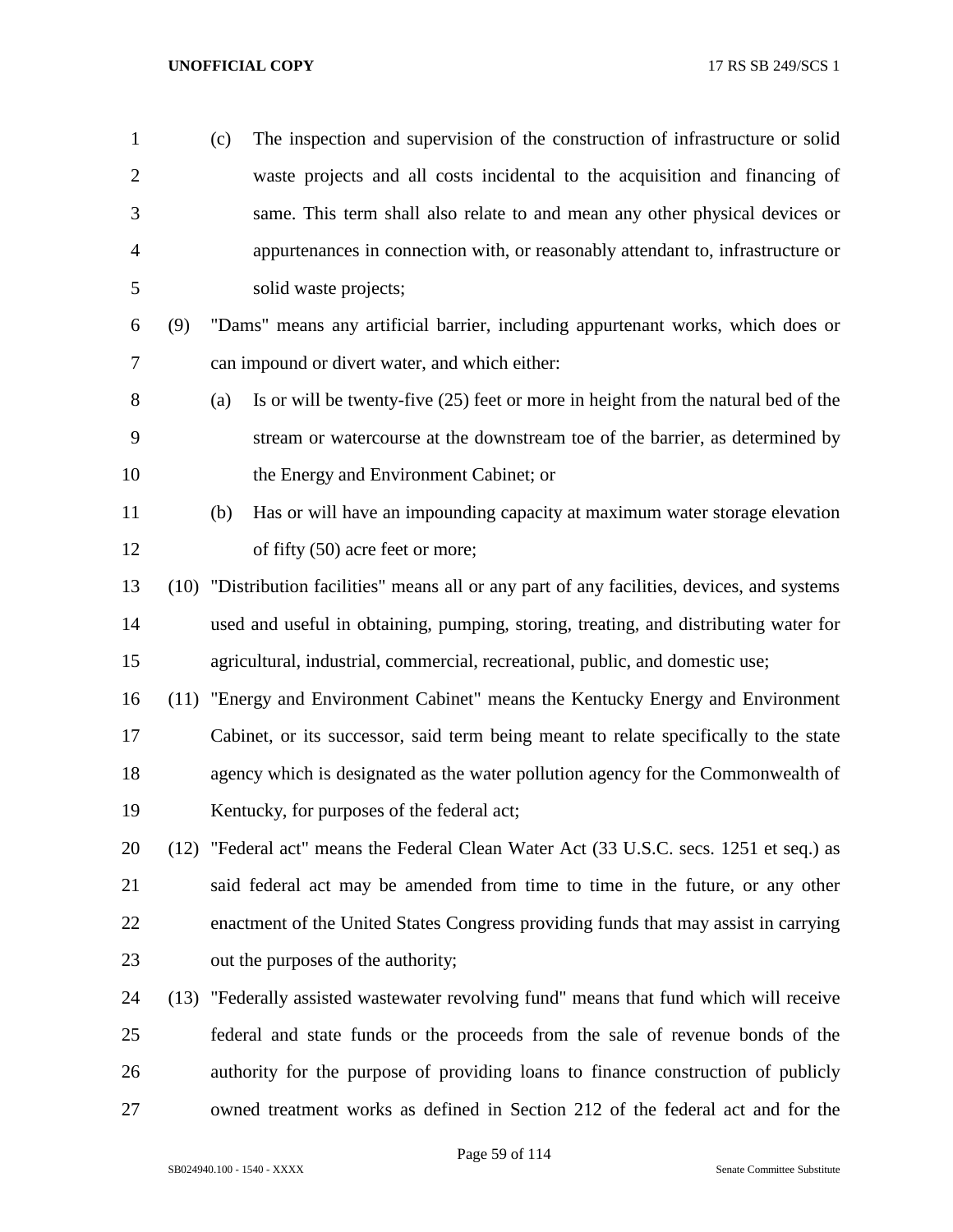implementation of a management program established under Section 319 of the federal act and for the development and implementation of a conservation and management plan under Section 320 of the federal act;

 (14) "Governmental agency" means any incorporated city or municipal corporation, or other agency, or unit of government within or a department or a cabinet of the Commonwealth of Kentucky, now having or hereafter granted, the authority and power to finance, acquire, construct, or operate infrastructure or solid waste projects. This definition shall specifically apply but not by way of limitation to incorporated cities; counties, including any counties containing a metropolitan sewer district; sanitation districts; water districts; water associations if these associations are permitted to issue interest-bearing obligations which interest would be excludable from gross income under Section 103 of the Internal Revenue Code of 1986 as amended; sewer construction districts; metropolitan sewer districts; sanitation taxing districts; a regional wastewater commission established under KRS 65.8901 to 65.8923; and any other agencies, commissions, districts, or authorities (either acting alone, or in combination with one another in accordance with any regional or area compact, or intergovernmental cooperative agreements), now or hereafter established in accordance with the laws of the Commonwealth of Kentucky having and possessing the described powers described in this subsection;

 (15) "Industrial waste" means any liquid, gaseous, or solid waste substances resulting from any process of industry, manufacture, trade, or business, or from the mining or taking, development, processing, or recovery of any natural resources, including heat and radioactivity, together with any sewage as is present therein, which pollutes the waters of the state, and specifically, but not by way of limitation, means heat or thermal differentials created in the waters of the state by any industrial processing, generating, or manufacturing processes;

(16) "Infrastructure project" means any construction or acquisition of treatment works,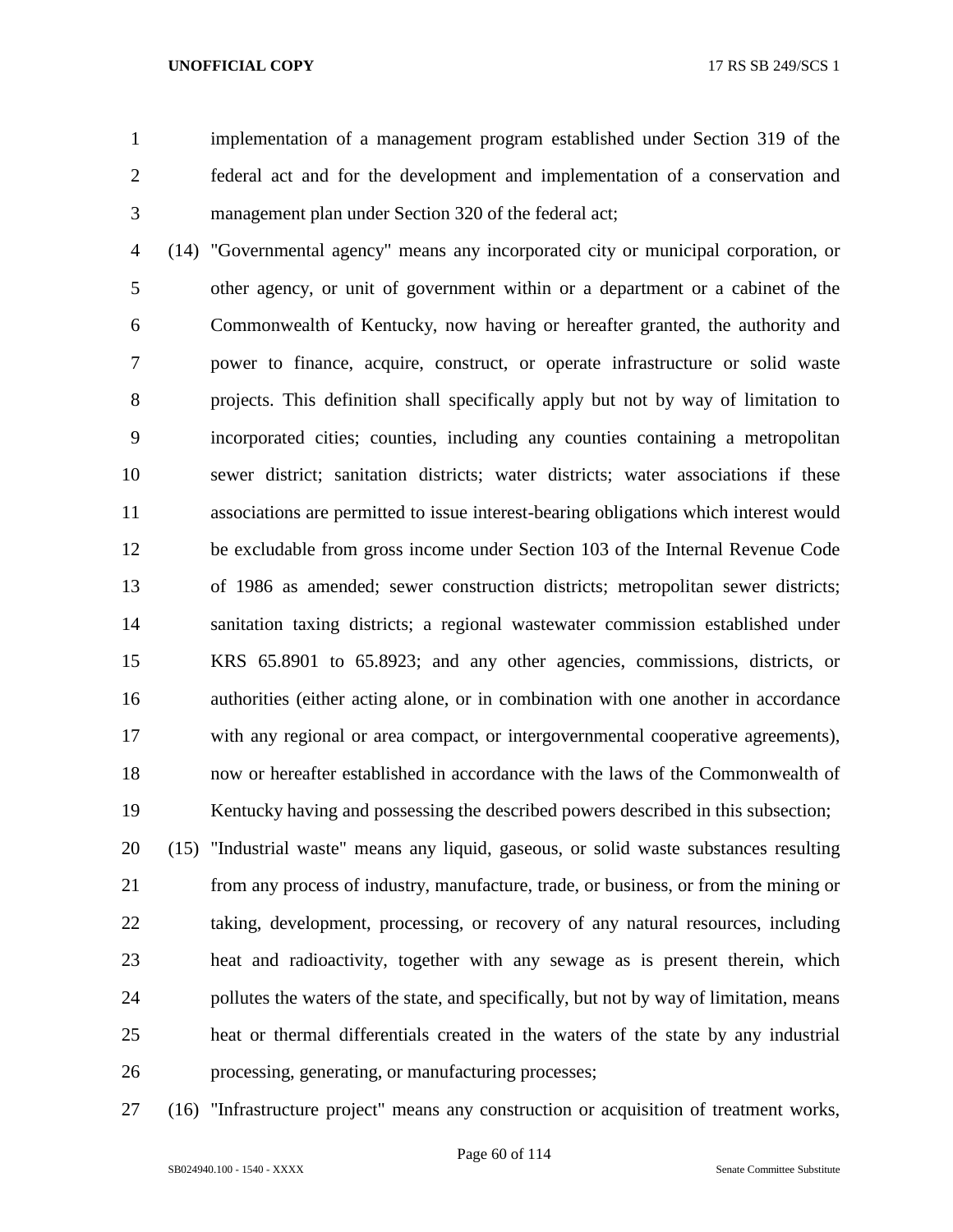facilities related to the collection, transportation, and treatment of wastewater as defined in KRS 65.8903, distribution facilities, or water resources projects instituted by a governmental agency or an investor-owned water utility which is approved by the authority and, if required, by the Energy and Environment Cabinet, Public Service Commission, or other agency; solid waste projects; dams; storm water control and treatment systems; gas or electric utility; broadband deployment project; or any other public utility or public service project which the authority finds would assist in carrying out the purposes set out in KRS 224A.300;

 (17) "Infrastructure revolving fund" means that fund which will receive state funds, the proceeds from the sale of revenue bonds of the authority or other moneys earmarked for that fund for the purpose of providing loans or grants to finance construction or acquisition of infrastructure projects as defined in this section;

 (18) "Loan or grant" means moneys to be made available to governmental agencies by the authority for the purpose of defraying all or any part of the total costs incidental to construction or acquisition of any infrastructure project;

 (19) "Market interest rate" means the interest rate determined by the authority under existing market conditions at the time the authority shall provide financial assistance to a governmental agency;

 (20) "Obligation of a governmental agency" means a revenue bond, bond anticipation note, revenue anticipation note, lease, or other obligation issued by a governmental agency under KRS 58.010 et seq. or other applicable statutes;

 (21) "Person" means any individual, firm, partnership, association, corporation, or governmental agency;

 (22) "Pollution" means the placing of any noxious or deleterious substances ("pollutants"), including sewage and industrial wastes, in any waters of the state or affecting the properties of any waters of the state in a manner which renders the waters harmful or inimical to the public health or to animal or aquatic life, or to the

Page 61 of 114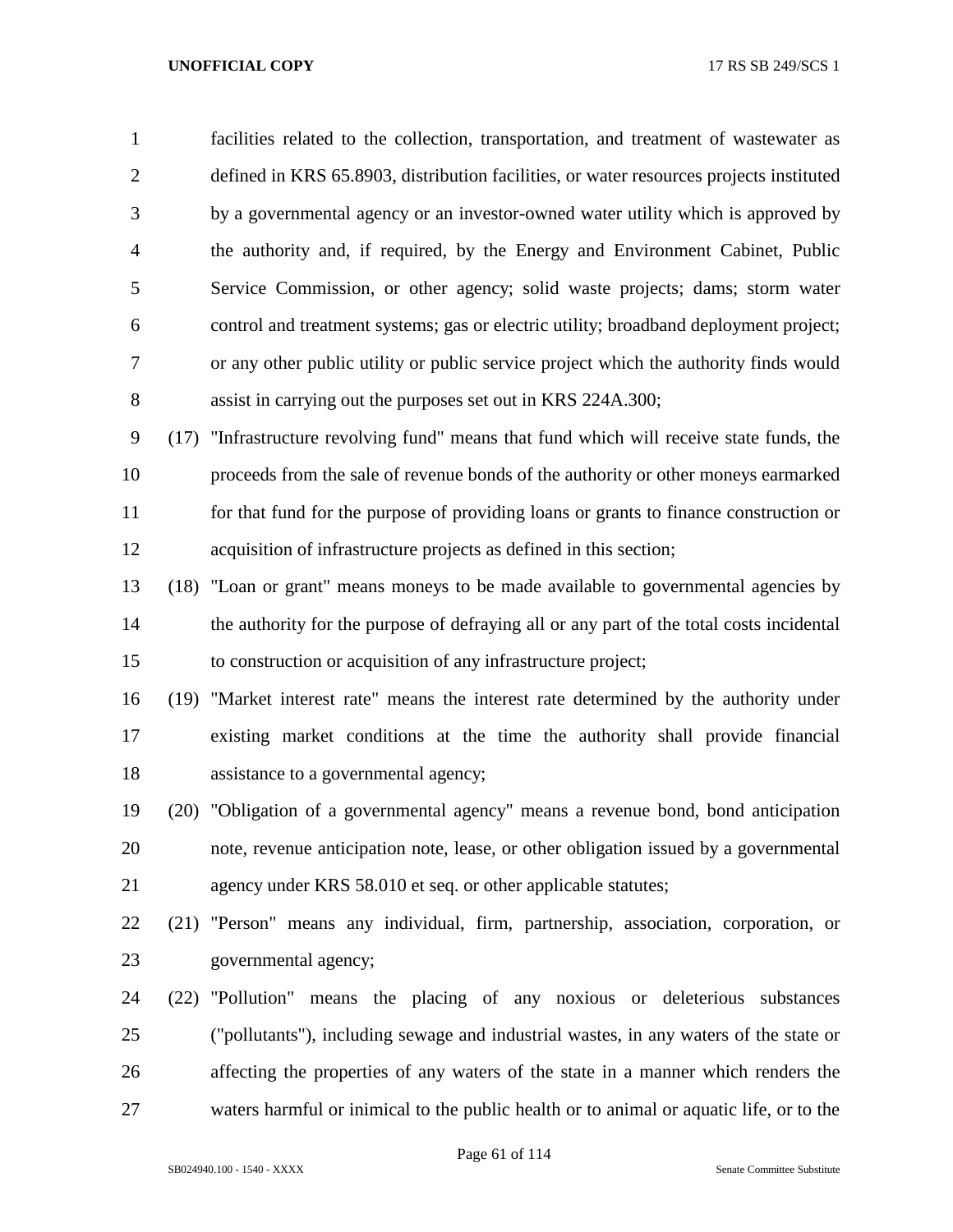- 
- 

 use, present or future, of these waters for domestic water supply, industrial or agricultural purposes, or recreational purposes;

 (23) "Prioritization schedules" means the list of wastewater treatment works, distribution facilities and water resources projects which the Energy and Environment Cabinet has evaluated and determined to be of priority for receiving financial assistance from the federally assisted wastewater revolving fund and the federally assisted drinking water revolving fund, or the list of infrastructure projects which the authority has evaluated and determined to be of priority for receiving financial aid from the infrastructure revolving fund. The evaluation by the authority of infrastructure projects for water systems shall be undertaken with input from the appropriate area development district. The evaluation by the authority of infrastructure for broadband deployment projects shall be undertaken with consideration given to input from area development districts, telecommunications businesses, information services, technology industries, governmental entities, and Kentucky-based nonprofit organizations, including ConnectKentucky;

 (24) "Solid waste project" means construction, renovation, or acquisition of a solid waste facility which shall be instituted and owned by a governmental agency;

 (25) "Recovered material" means those materials which have known current use, reuse, or recycling potential, which can be feasibly used, reused, or recycled, and which have been diverted or removed from the solid waste stream for sale, use, reuse, or recycling, whether or not requiring subsequent separation and processing but does not include materials diverted or removed for purposes of energy recovery or combustion except refuse-derived fuel (RDF), which shall be credited as a recovered material in an amount equal to that percentage of the municipal solid waste received on a daily basis at the processing facility and processed into RDF; but not to exceed fifteen percent (15%) of the total amount of the municipal solid waste received at the processing facility on a daily basis;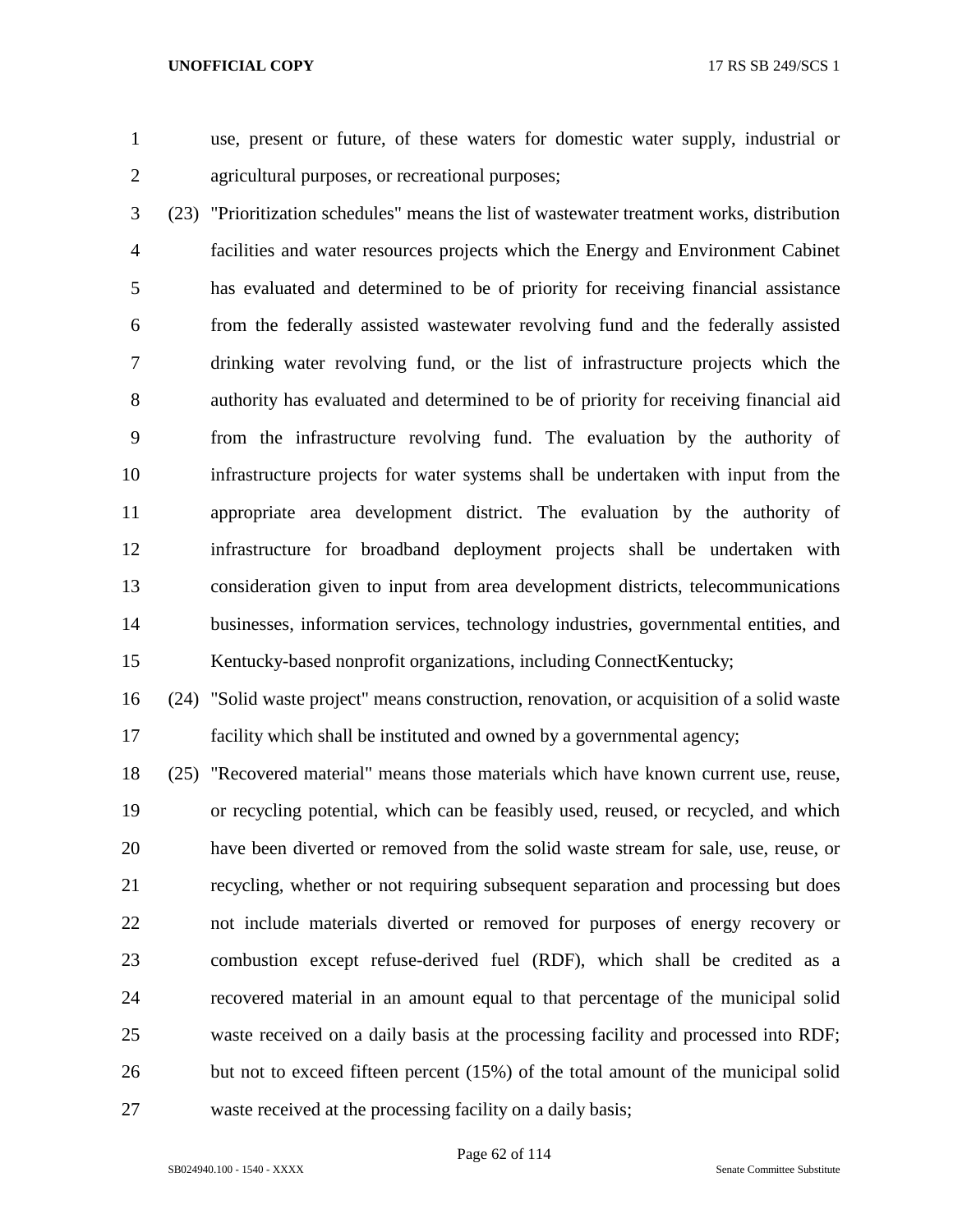(26) "Recovered material processing facility" means a facility engaged solely in the storage, processing, and resale or reuse of recovered material but does not mean a solid waste facility if solid waste generated by a recovered material processing facility is managed in accordance with KRS Chapter 224 and administrative regulations adopted by the cabinet;

 (27) "Revenue bonds" means special obligation bonds issued by the authority as provided by the provisions of this chapter, which are not direct or general obligations of the state, and which are payable only from a pledge of, and lien upon, authority revenues as provided in the resolution authorizing the issuance of the bonds, and shall include revenue bond anticipation notes;

 (28) "Service charge" means any monthly, quarterly, semiannual, or annual charge to be imposed by a governmental agency, or by the authority, for any infrastructure project financed by the authority, which service charge arises by reason of the existence of, and requirements of, any assistance agreement;

 (29) "Sewage" means any of the waste products or excrements, or other discharges from the bodies of human beings or animals, which pollute the waters of the state;

(30) "Solid waste" means "solid waste" as defined by KRS 224.1-010*(30)*[(31)](a);

 (31) "Solid waste facility" means any facility for collection, handling, storage, transportation, transfer, processing, treatment, or disposal of solid waste, whether the facility is associated with facilities generating the waste or otherwise, but does not include a container located on property where the waste is generated and which is used solely for the purpose of collection and temporary storage of that solid waste prior to off-site disposal, or a recovered material processing facility;

 (32) "Solid waste revolving fund" means that fund which shall receive state funds, the proceeds from the sale of revenue bonds of the authority, or other moneys earmarked for the purpose of providing loans or grants to finance solid waste projects defined in this section;

Page 63 of 114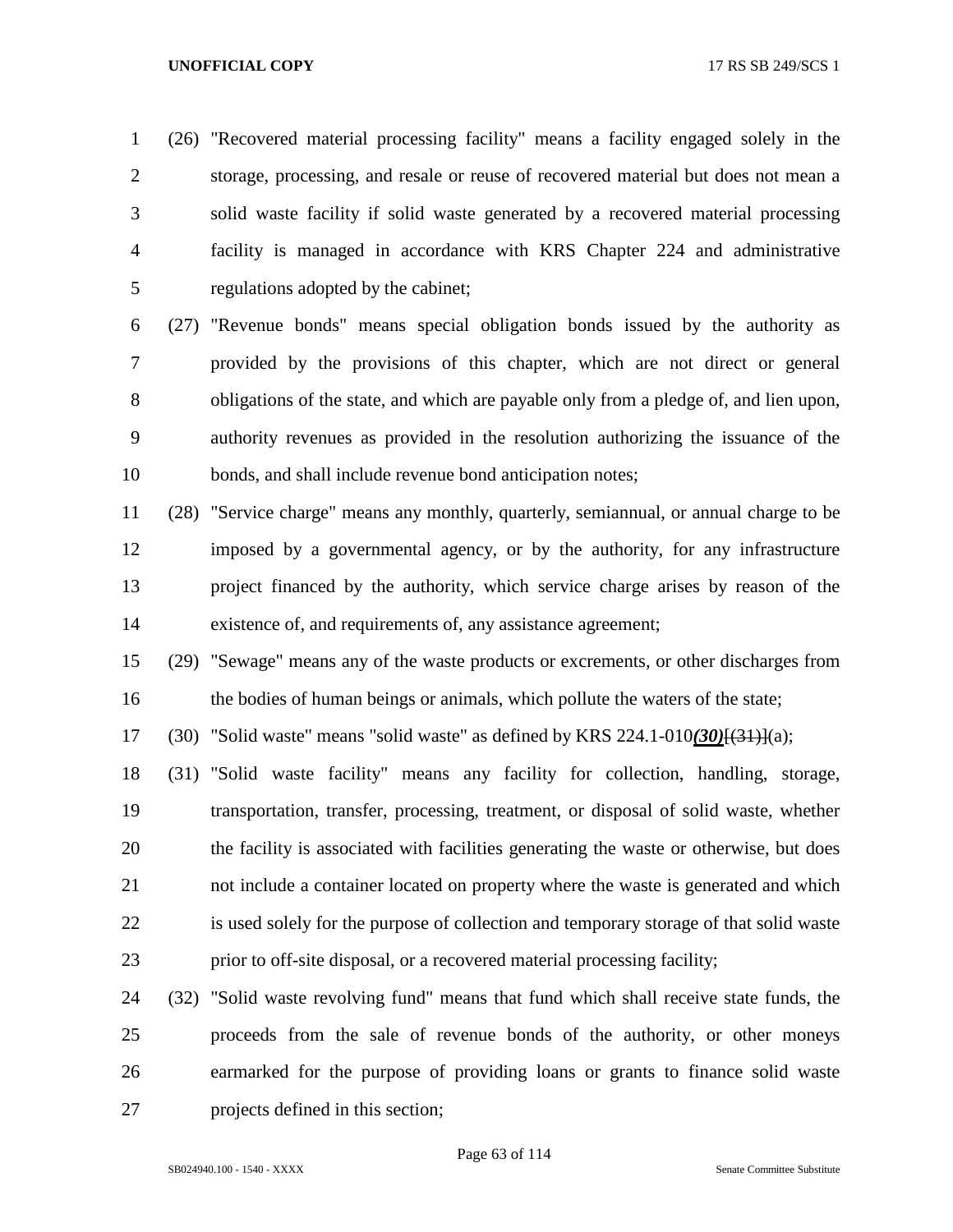- (33) "State" means the Commonwealth of Kentucky;
- (34) "System" means the system owned and operated by a governmental agency with respect to solid waste projects, treatment works, or infrastructure projects financed as provided by the assistance agreement between the governmental agency and the authority;

 (35) "Treatment works" or "wastewater treatment works" means all or any part of any facilities, devices, and systems used and useful in the storage, treatment, recycling, and reclamation of wastewater or the abatement of pollution, including facilities for the treatment, neutralization, disposal of, stabilization, collecting, segregating, or holding of wastewater, including without limiting the generality of the foregoing, intercepting sewers, outfall sewers, pumping power stations, and other equipment and their appurtenances; extensions, improvements, remodeling, additions, and alterations thereof, and any wastewater treatment works, including site acquisition of the land that will be an integral part of the wastewater treatment process, or is used for ultimate disposal of residues resulting from wastewater treatment, together with any other facilities which are deemed to be treatment works in accordance with the federal act;

- (36) "Variable rate revenue bonds" means revenue bonds the rate of interest on which fluctuates either automatically by reference to a predetermined formula or index or in accordance with the standards set forth in KRS 224A.120;
- (37) "Wastewater" means any water or liquid substance containing sewage, industrial waste, or other pollutants or contaminants derived from the prior use of these waters;
- (38) "Water resources" means all waters of the state occurring on the surface, in natural or artificial channels, lakes, reservoirs, or impoundments, and in subsurface aquifers, which are available, or which may be made available to agricultural, industrial, commercial, recreational, public, and domestic users;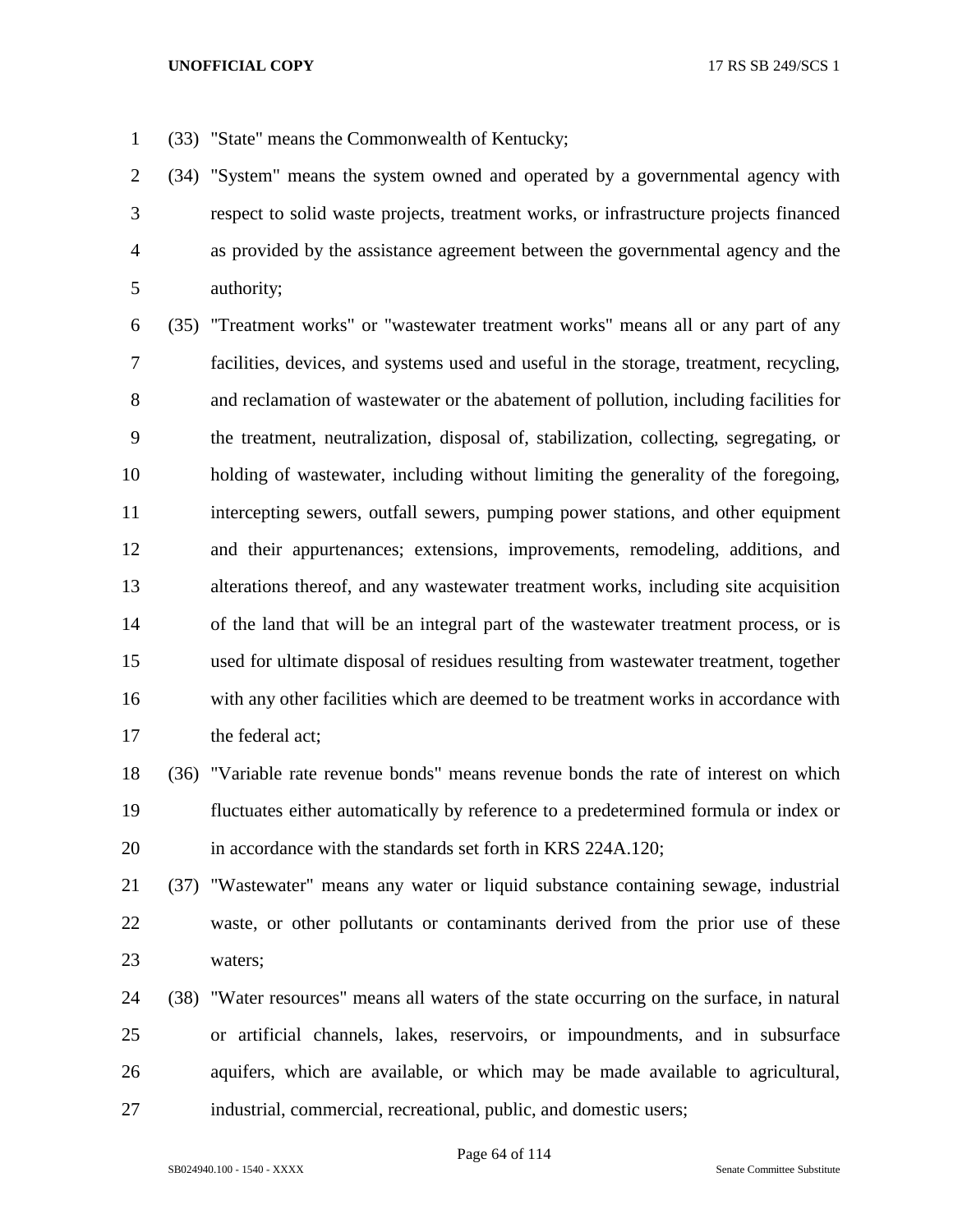(39) "Water resources project" means any structural or nonstructural study, plan, design, construction, development, improvement, or any other activity including programs for management, intended to conserve and develop the water resources of the state and shall include all aspects of water supply, facilities to collect, transport, and treat wastewater as defined in KRS 65.8903, flood damage abatement, navigation, water-related recreation, and land conservation facilities and measures;

 (40) "Waters of the state" means all streams, lakes, watercourses, waterways, ponds, marshes, wells, springs, irrigation systems, drainage systems, and all other bodies or accumulations of water, surface and underground, natural or artificial, which are situated wholly or partly within, or border upon, this state, or are within its 11 jurisdiction, except those private waters which do not combine or effect a junction with natural, surface, or underground waters;

 (41) "Utility tax" means the tax which may be imposed by the authority on every purchase of water or sewer service in the Commonwealth of Kentucky;

 (42) "Broadband deployment project" means the construction, provision, development, operation, maintenance, leasing, or improvement of broadband infrastructure, broadband services, or technologies that constitute a part of, or are related to, broadband infrastructure or broadband services, to provide for broadband service in unserved areas of the Commonwealth; and

(43) "Unserved area" means any place where broadband service is not available.

21 Section 28. KRS 349,010 is amended to read as follows:

As used in this chapter:

 (1) "Abandoned" when used in connection with a well or hole means a well or hole which has never been used, or which, in the opinion of the department, will no longer be used for the production of coalbed methane or the injection or disposal of fluid therein;

(2) "Coal interest holder" means every record coal owner, record coal lessee, mine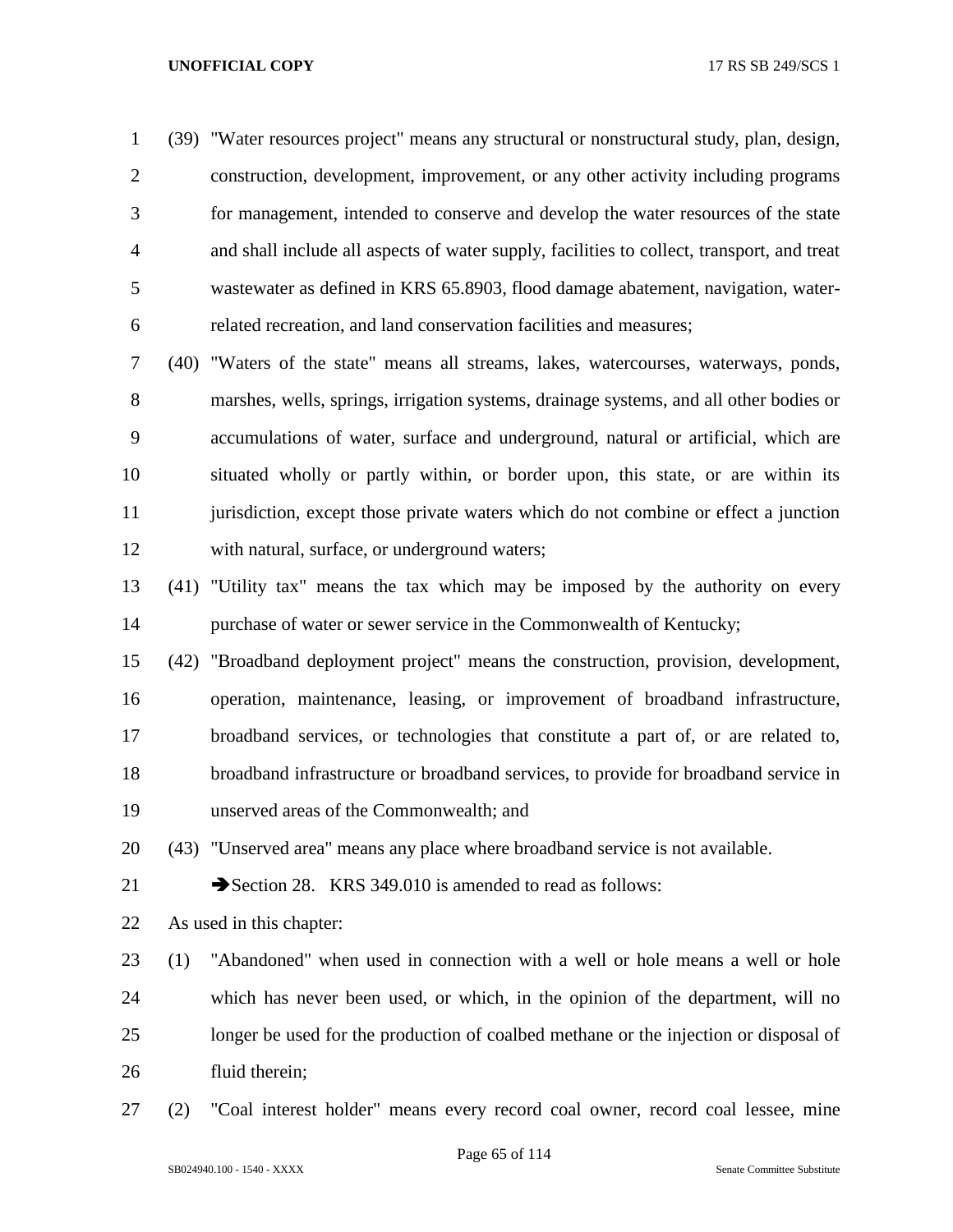- licensee as defined in KRS 352.010(1)*(r)*[(s)] and mine permittee as defined in KRS 2 350.010(21) whose coalbed is penetrated, or proposed to be penetrated, by a coalbed methane well;
- (3) "Coalbed" or "coal seam" means a seam of coal, whether workable or unworkable;
- (4) "Coalbed methane" means gas produced from a reservoir found in a coalbed, a mined-out area, or gob;
- (5) "Coalbed methane well" means any well drilled, deepened, converted, or reopened for the purpose of capturing coalbed methane for sale or use. Any well initially used for a coal mining-related purpose, such as a vent well, but which is subsequently used for the purpose of recovering coalbed methane for sale or use, shall then be deemed to be a coalbed methane well and shall comply with the provisions of this chapter at the time that the well is converted or used for the purpose of recovering coalbed methane for sale or use;
- (6) "Commissioner" means the commissioner of the Department for Natural Resources;
- (7) "Correlative rights" means the reasonable opportunity of each person entitled to recover, without waste, the coalbed methane in and under his or her tract or tracts, or the equivalent thereof;
- (8) "Department" means the Department for Natural Resources;
- (9) "Director" means the director of the Division of Oil and Gas as established in KRS 353.530;
- (10) "Drilling unit" means the maximum area in a pool which may be drained efficiently by one (1) well so as to produce the reasonable maximum recoverable coalbed methane in the area. Where the department has provided rules for the establishment of a drilling unit and an operator, proceeding within the framework of the rules so prescribed, has taken the action necessary to have a specified area established for production from a well, the area shall be a drilling unit;
- (11) "Division" means the Division of Mine Permits in the Department for Natural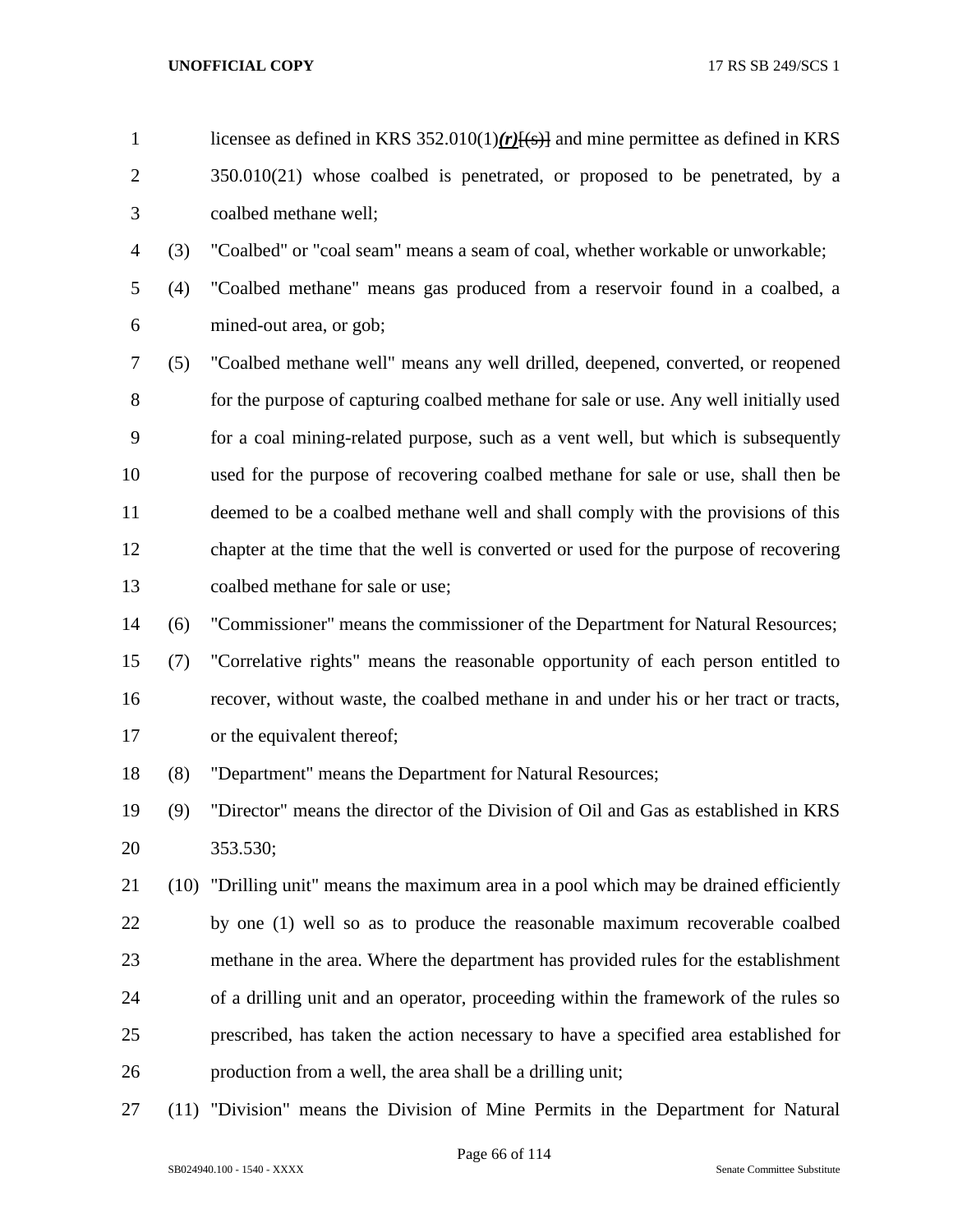| $\mathbf{1}$   |      | Resources;                                                                                 |
|----------------|------|--------------------------------------------------------------------------------------------|
| $\overline{2}$ |      | (12) "Field rules" means rules established by orders of the review board relating to the   |
| 3              |      | drilling, completion, production of, and specifications for coalbed methane wells in       |
| 4              |      | a particular geographic area as defined by an order;                                       |
| 5              |      | (13) "Gob" means the de-stressed zone associated with any full-seam extraction of coal     |
| 6              |      | that extends above and below the mined-out coalbed;                                        |
| 7              |      | (14) "Gob well" means a well drilled or a vent hole converted to a well pursuant to this   |
| 8              |      | chapter which produces or is capable of producing coalbed methane for sale or use,         |
| 9              |      | from a de-stressed zone associated with any full seam extraction of coal that              |
| 10             |      | extends above or below a mined-out coalbed;                                                |
| 11             |      | (15) "Horizontally drill" or "horizontal drilling" means the intentional act of drilling a |
| 12             |      | borehole, shaft, or hole, which deviates from vertical for the purpose of penetrating      |
| 13             |      | a coal seam to produce coalbed methane;                                                    |
| 14             | (16) | "Mine licensee" means the mine licensee as defined in KRS $352.010(1)(r)(s)$ ;             |
| 15             | (17) | "Mine permittee" means the permittee as defined in KRS 350.010(21);                        |
| 16             | (18) | "Nonparticipating working interest owner" means a coalbed methane owner or                 |
| 17             |      | lessee of a tract included in a drilling unit who elects to share in the operation of the  |
| 18             |      | coalbed methane well on a carried basis by agreeing to have his or her proportionate       |
| 19             |      | share of the costs allocable to his or her interest charged against his or her share of    |
| 20             |      | production from the coalbed methane well;                                                  |
| 21             |      | (19) "Nonparticipating operator" means a nonparticipating working interest owner who       |
| 22             |      | is also the operator of the coalbed methane well;                                          |
| 23             |      | (20) "Operator" means any owner of the right to drill, develop, operate, and produce       |
| 24             |      | coalbed methane from a pool and to appropriate the coalbed methane produced                |
| 25             |      | therefrom, either for himself or herself, or for himself, herself, and others; in the      |
| 26             |      | event there is no coalbed methane lease in existence with respect to the tract in          |
| 27             |      | question, the owner of the coalbed methane rights therein shall be considered as an        |

Page 67 of 114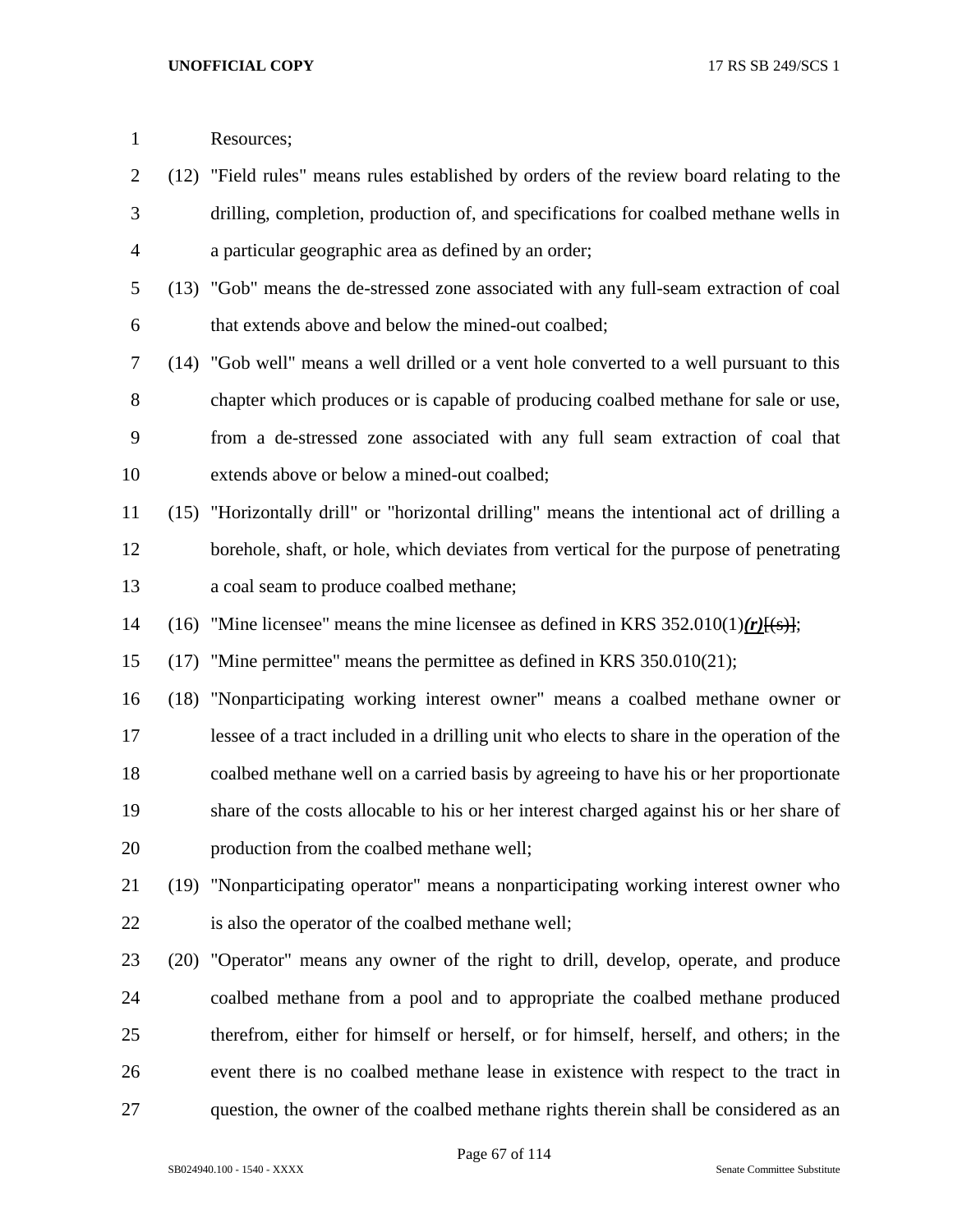"operator" to the extent of seven-eighths (7/8) of the coalbed methane in that portion of the pool underlying the tract owned by that owner, and as a "royalty owner" as to one-eighth (1/8) interest in that coalbed methane;

 (21) "Other interested coalbed methane parties" means all working interest owners other than the operator, all royalty and overriding royalty interest owners or holders, and any other party who owns or holds a right or interest in a drilling unit, coalbed methane well site for which a drilling permit has been issued or is pending, and all associated equipment, facilities, infrastructure, and improvements;

 (22) "Participating working interest owner" means a coalbed methane owner or lessee who elects to bear a share of the risks and costs of drilling, completing, equipping, operating, plugging, and abandoning a coalbed methane well equal to the proportion which the acreage in the drilling unit he or she owns or holds under lease bears to the total acreage of the drilling unit;

 (23) "Participating operator" means a participating working interest owner who is also the operator of the coalbed methane well;

 (24) "Person" means any person, corporation, association, partnership, limited liability company, receiver, governmental agency subject to this chapter, trustee, so-called common law or statutory trust, guardian, executor, administrator, or fiduciary of any kind, federal agency, state agency, city, commission, political subdivision of the Commonwealth, or any interstate body;

(25) "Plat" means a map, drawing, or print showing the location of a well;

(26) "Review board" means the Coalbed Methane Well Review Board;

 (27) "Royalty owner" means any owner of coalbed methane in place, or coalbed methane rights, to the extent that the owner is not an operator as defined in subsection (20) of this section;

 (28) "Stimulate" means any action taken to increase the flow of coalbed methane, or the inherent productivity of a coalbed methane well, including but not limited to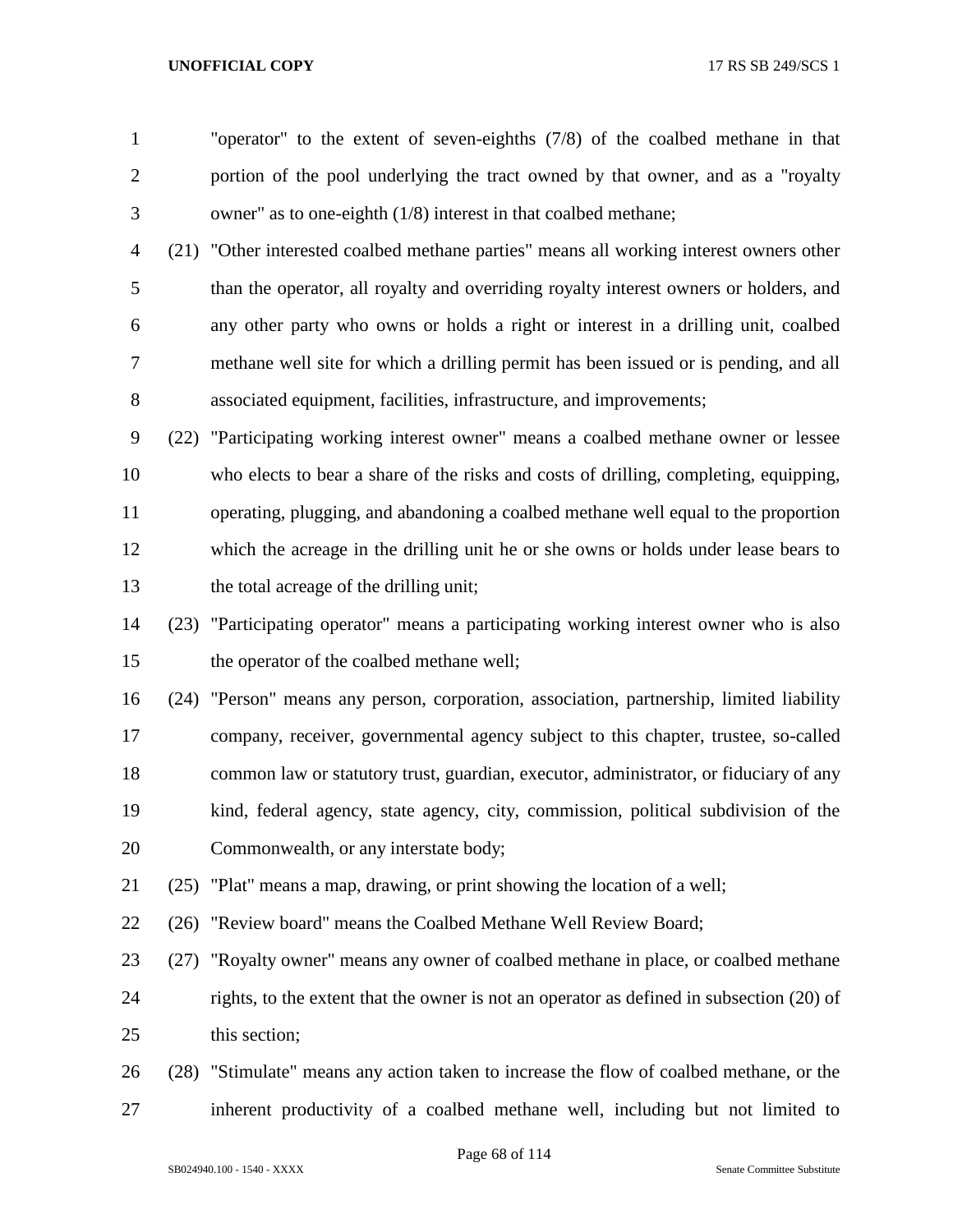| $\mathbf{1}$   |      | fracturing, shooting, acidizing, or waterflooding, but excluding cleaning out,          |
|----------------|------|-----------------------------------------------------------------------------------------|
| $\overline{2}$ |      | bailing, or workover operations;                                                        |
| 3              |      | (29) "Surface owner" means the person in whose name the surface of the land is assessed |
| $\overline{4}$ |      | for purposes of taxes imposed according to the property valuation administrator;        |
| 5              |      | (30) "Unit" means any tract or tracts which the department has determined are underlaid |
| 6              |      | by a pool or pools of coalbed methane and are not drilling units as defined in          |
| 7              |      | subsection $(10)$ of this section;                                                      |
| 8              |      | (31) "Unitization" means the act of combining separately owned tracts or separate       |
| 9              |      | interests therein into a unit constituting all or some portion of a coalbed that        |
| 10             |      | produces or is capable of producing coalbed methane and the joint operation of that     |
| 11             |      | unit;                                                                                   |
| 12             |      | (32) "Unit operator" means the party designated in a pooling order to develop a unit by |
| 13             |      | the drilling of one (1) or more coalbed methane wells;                                  |
| 14             |      | (33) "Vent hole" means a borehole, shaft driven, or hole dug, drilled, deepened,        |
| 15             |      | converted or reopened, which is used for the purpose of releasing or venting            |
| 16             |      | coalbed methane to the atmosphere and not for the purpose of capturing or               |
| 17             |      | producing coalbed methane for sale or use;                                              |
| 18             |      | (34) "Venting" means the act of releasing coalbed methane to the atmosphere;            |
| 19             |      | (35) "Well" means any borehole, shaft driven, or hole dug, drilled, deepened, converted |
| 20             |      | or reopened for the purpose of capturing or producing coalbed methane for sale or       |
| 21             |      | use; and                                                                                |
| 22             | (36) | "Workable coalbed" means:                                                               |
| 23             |      | Any coalbed twenty-four (24) inches or more in thickness;<br>(a)                        |
| 24             |      | Any coalbed actually being operated commercially;<br>(b)                                |
| 25             |      | Any coalbed that the department decides can be operated commercially, and<br>(c)        |
| 26             |      | the operation of which can reasonably be expected to commence within not                |
| 27             |      | more than ten $(10)$ years; or                                                          |

Page 69 of 114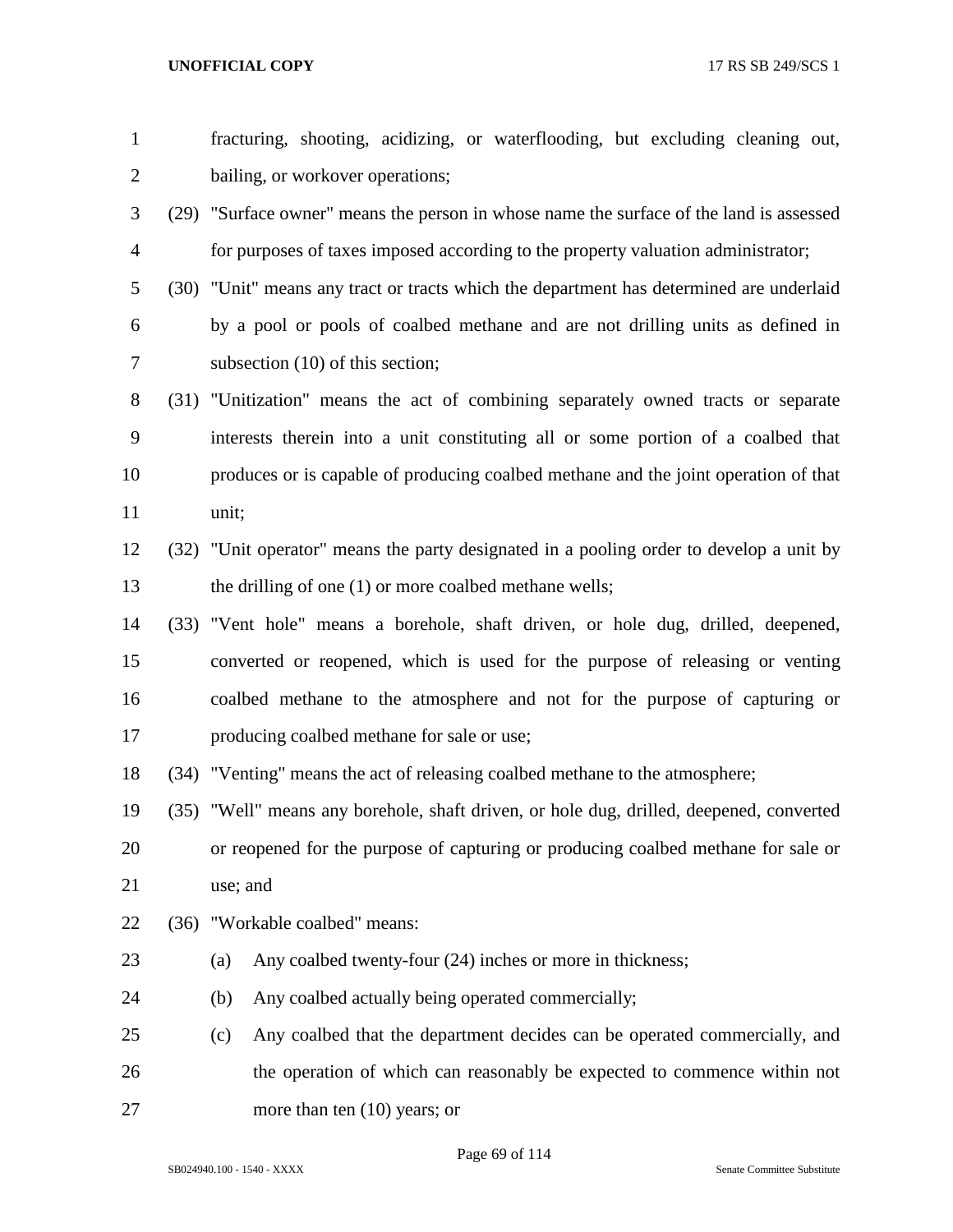| $\mathbf{1}$   |     | (d)                    | Any coalbed that, from outcrop indication or other definite evidence, proves to           |
|----------------|-----|------------------------|-------------------------------------------------------------------------------------------|
| $\overline{2}$ |     |                        | the satisfaction of the department to be workable and, when operated, will                |
| 3              |     |                        | require protection if wells are drilled through or into it.                               |
| $\overline{4}$ |     |                        | Section 29. KRS 351.010 is amended to read as follows:                                    |
| 5              | (1) |                        | As used in this chapter, unless the context requires otherwise:                           |
| 6              |     | (a)                    | "Adulterated specimen" means a specimen containing a substance that is not a              |
| 7              |     |                        | normal constituent or containing an endogenous substance at a concentration               |
| $8\,$          |     |                        | that is not a normal physiological concentration;                                         |
| 9              |     | (b)                    | "Approved" means that a device, apparatus, equipment, or machinery, or                    |
| 10             |     |                        | practice employed in the mining of coal has been approved by the                          |
| 11             |     |                        | commissioner of the Department for Natural Resources;                                     |
| 12             |     | (c)                    | "Assistant mine foreman" means a certified person designated to assist the                |
| 13             |     |                        | mine foreman in the supervision of a portion or the whole of a mine or of the             |
| 14             |     |                        | persons employed therein;                                                                 |
| 15             |     | (d)                    | ["Board" means the Mining Board created in KRS 351.105;                                   |
| 16             |     |                        | $\overline{(e)}$ "Commercial mine" means any coal mine from which coal is mined for sale, |
| 17             |     |                        | commercial use, or exchange. This term shall in no instance be construed to               |
| 18             |     |                        | include a mine where coal is produced for own use;                                        |
| 19             |     | $(e)$ [(f)]            | "Commission" means the Mine Safety Review Commission created by                           |
| 20             |     |                        | KRS 351.1041;                                                                             |
| 21             |     | f(f)(g)                | "Commissioner" means commissioner of the Department for Natural                           |
| 22             |     |                        | Resources;                                                                                |
| 23             |     | $(g)$ $(h)$            | "Department" means the Department for Natural Resources;                                  |
| 24             |     | $(h)$ $\{(\dagger)\}\$ | "Drift" means an opening through strata or coal seams with opening                        |
| 25             |     |                        | grades sufficient to permit coal to be hauled therefrom or which is used for the          |
| 26             |     |                        | purpose of ventilation, drainage, ingress, egress, and other purposes in                  |
| 27             |     |                        | connection with the mining of coal;                                                       |

Page 70 of 114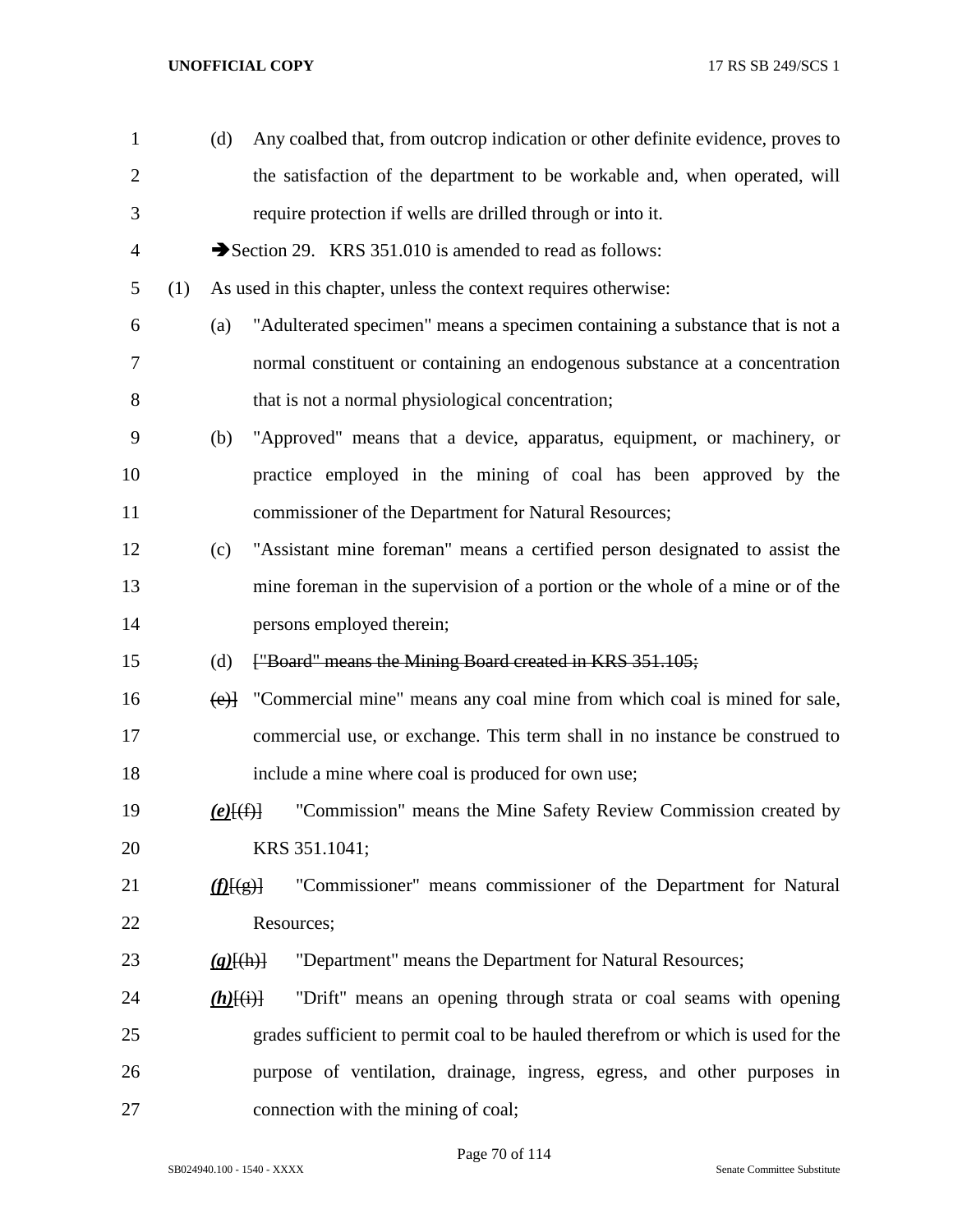| "Excavations and workings" means the excavated portions of a mine;<br>$(i)$ $(i)$ $(i)$ $(i)$                   |
|-----------------------------------------------------------------------------------------------------------------|
| "Fire boss" (often referred to as mine examiner) means a person certified<br>$\underline{(i)}[\overline{(k)}]$  |
| a mine foreman or assistant mine foreman who is designated by<br>as                                             |
| management to examine a mine or part of a mine for explosive gas or other                                       |
| dangers before a shift crew enters;                                                                             |
| "Gassy mine." All mines shall be classified as gassy or gaseous;<br>$(k)$ $(\theta)$                            |
| "Illicit substances" includes prescription drugs used illegally or in excess<br>$\underline{(l)}\overline{[m]}$ |
| of therapeutic levels as well as illegal drugs;                                                                 |
| "Intake air" means air that has not passed through the last working place<br>$(m)$ [(n)]                        |
| of the split or by the unsealed entrances to abandoned workings and by                                          |
| analysis contains not less than nineteen and one-half percent (19.5%) oxygen,                                   |
| no dangerous quantities of flammable gas, and no harmful amounts of                                             |
| poisonous gas or dust;                                                                                          |
| "Licensee" means any owner, operator, lessee, corporation, partnership,<br>$(n)$ [ $\Theta$ }]                  |
| or other person who procures a license from the department to operate a coal                                    |
| mine;                                                                                                           |
| "Medical review officer" or "MRO" means a licensed physician with<br>$(o)$ [ $(p)$ ]                            |
| knowledge of substance abuse disorders, laboratory testing, chain of custody,                                   |
| collection procedures, and the ability to verify positive, confirmed test results.                              |
| The MRO shall possess the necessary medical training to interpret and                                           |
| evaluate a positive test result in relation to the person's medical history or any                              |
| other relevant biomedical information;                                                                          |
| "Mine" means any open pit or any underground workings from which<br>$(p)$ $\{(q)\}$                             |
| coal is produced for sale, exchange, or commercial use, and all shafts, slopes,                                 |
| drifts, or inclines leading thereto, and includes all buildings and equipment,                                  |
| above or below the surface of the ground, used in connection with the                                           |
| workings. Workings that are adjacent to each other and under the same                                           |
|                                                                                                                 |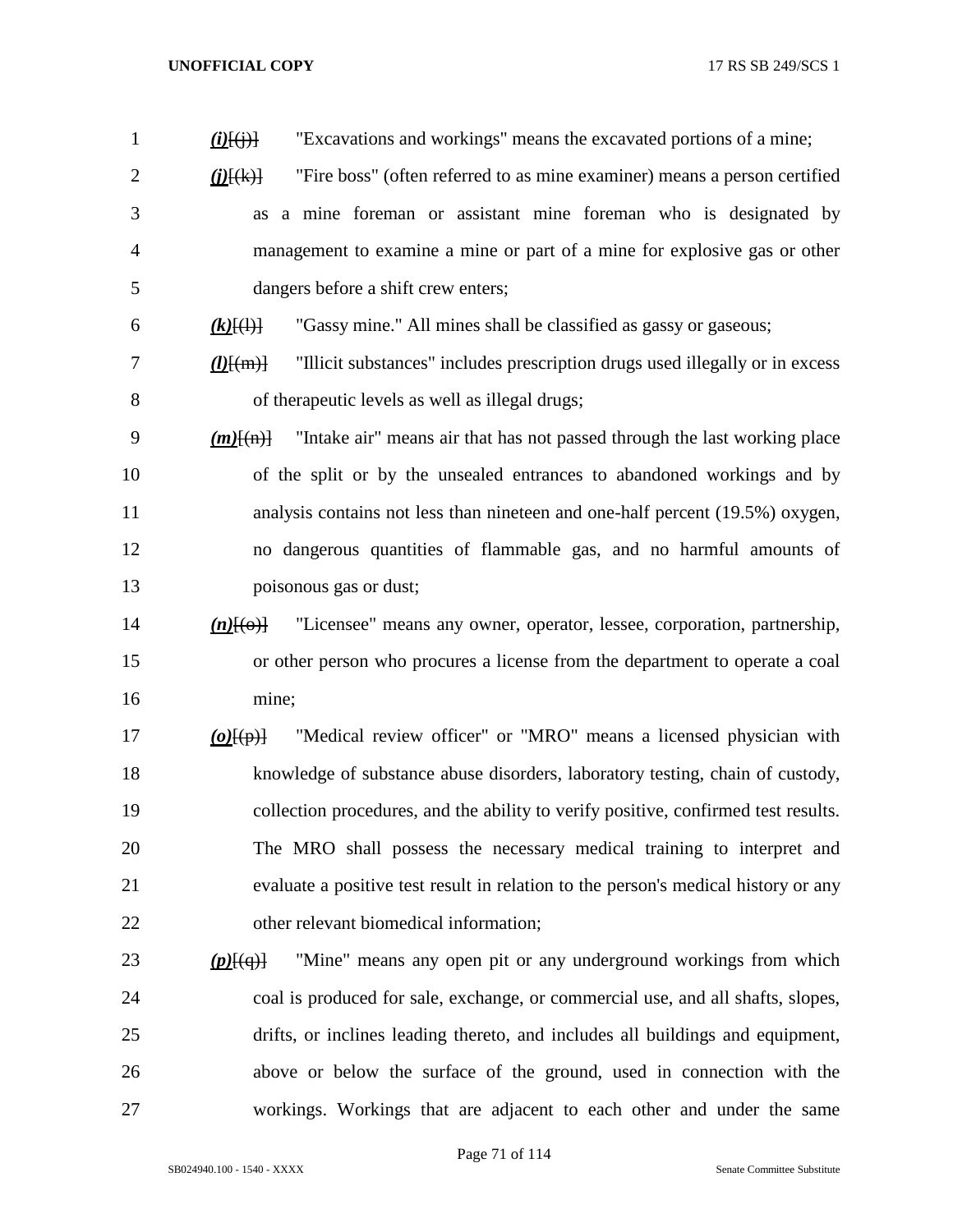| 1              | management, but which are administered as distinct units, shall be considered             |
|----------------|-------------------------------------------------------------------------------------------|
| $\overline{2}$ | a separate mine;                                                                          |
| 3              | "Mine foreman" means a certified person whom the licensee or<br>$(q)$ $(r)$ $\frac{1}{r}$ |
| $\overline{4}$ | superintendent places in charge of the workings of the mine and of the persons            |
| 5              | employed therein;                                                                         |
| 6              | "Mine manager" means a certified or noncertified person whom the<br>$(r)$ $(s)$           |
| $\tau$         | licensee places in charge of a mine or mines and whose duties include but are             |
| 8              | not limited to operations at the mine or mines and supervision of personnel               |
| 9              | when qualified to do so;                                                                  |
| 10             | "Open-pit mine" shall include open excavations and open-cut workings,<br>$(s)$ [(t)]      |
| 11             | including but not limited to auger operations and highwall mining systems for             |
| 12             | the extraction of coal;                                                                   |
| 13             | "Operator" means the licensee, owner, lessee, or other person who<br>$(t)$ [ $(u)$ ]      |
| 14             | operates or controls a coal mine;                                                         |
| 15             | "Permissible" refers to any equipment, device, or explosive that has been<br>$(u)$ $(v)$  |
| 16             | approved by the United States Bureau of Mines, the Mining Enforcement and                 |
| 17             | Safety Administration, or the Mine Safety and Health Administration and that              |
| 18             | meets all requirements, restrictions, exceptions, limitations, and conditions             |
| 19             | attached to the classification by the approving agency;                                   |
| 20             | "Preshift examination" means the examination of a mine or any portion<br>$(v)$ $\{w\}$    |
| 21             | thereof where miners are scheduled to work or travel, which shall be                      |
| 22             | conducted not more than three (3) hours before any oncoming shift;                        |
| 23             | "Return air" means air that has passed through the last active working<br>$(w)$ $(x)$     |
| 24             | place on each split, or air that has passed through abandoned, inaccessible, or           |
| 25             | pillared workings;                                                                        |
| 26             | "Serious physical injury" means an injury which has a reasonable<br>$(x)$ [(y)]           |
| 27             | potential to cause death;                                                                 |

Page 72 of 114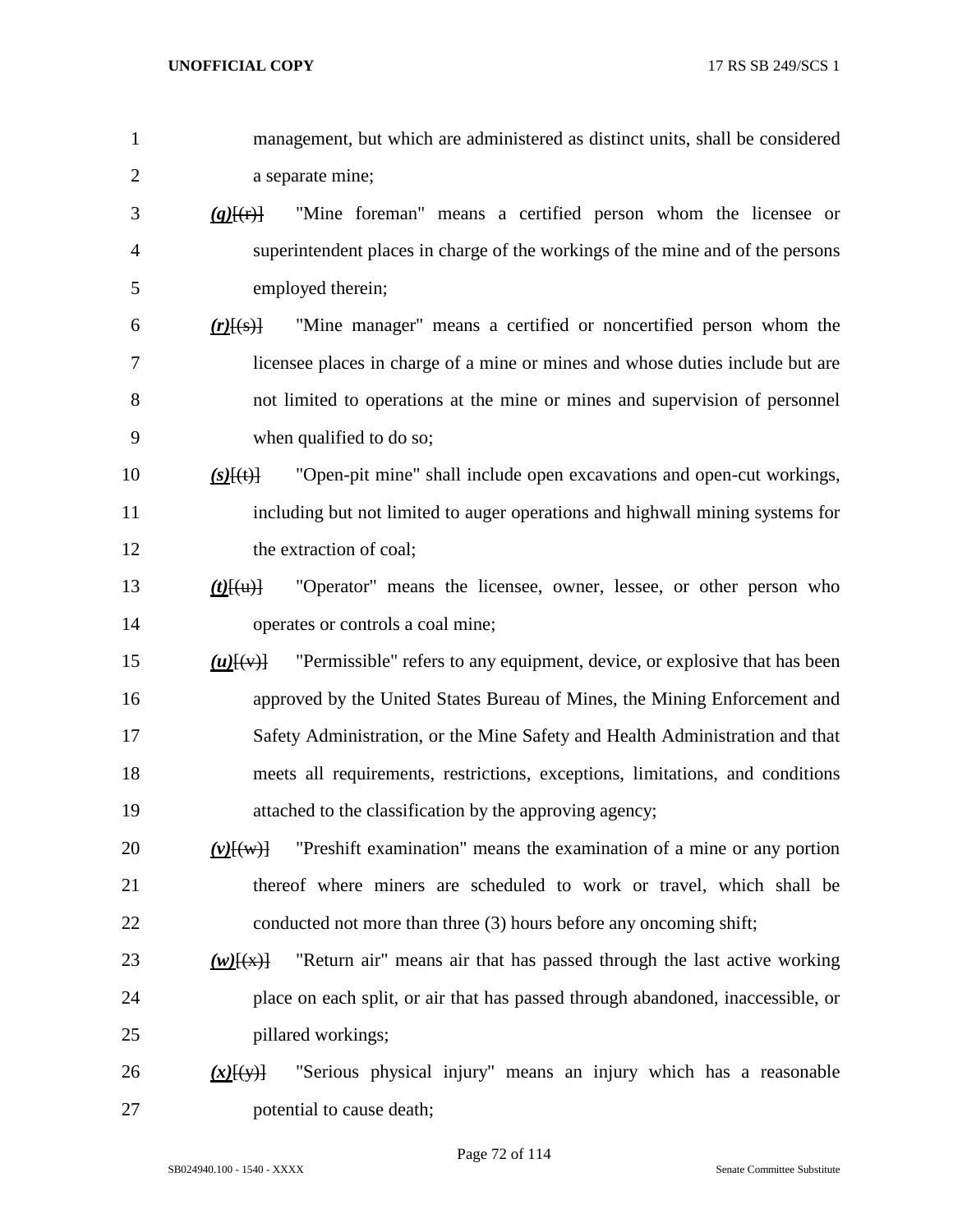| $\mathbf{1}$   |     | "Shaft" means a vertical opening through the strata that is used in<br>$(y)$ $(x)$ $(x)$                           |
|----------------|-----|--------------------------------------------------------------------------------------------------------------------|
| $\mathbf{2}$   |     | connection with the mining of coal, for the purpose of ventilation or drainage,                                    |
| 3              |     | or for hoisting men, coal, or materials;                                                                           |
| $\overline{4}$ |     | "Slope" means an inclined opening used for the same purpose as a shaft;<br>$(z)$ $\{aa\}$                          |
| 5              |     | $(a\alpha)$ { $(a\alpha)$ } "Superintendent" means the person who, on behalf of the licensee, has                  |
| 6              |     | immediate supervision of one (1) or more mines;                                                                    |
| 7              |     | $(ab)$ [(ae)] "Supervisory personnel" means a person certified under the provisions                                |
| 8              |     | of this chapter to assist in the supervision of a portion or the whole of the                                      |
| 9              |     | mine or of the persons employed therein;                                                                           |
| 10             |     | $(ac)$ {(ad)} "Division" means the Division of Mine Safety;                                                        |
| 11             |     | $(ad)$ [(ae)] "Director" means the director of the Division of Mine Safety;                                        |
| 12             |     | "Probation" means the status of a certification or license issued by the<br>$(ae)$ $\overline{+a}$ $\overline{+a}$ |
| 13             |     | Division of Mine Safety that conditions the validity of the certification or                                       |
| 14             |     | license upon compliance with orders of the Mine Safety Review Commission;                                          |
| 15             |     | and                                                                                                                |
| 16             |     | $\frac{af}{f(ag)}$ "Final order of the commission" means an order which has not been                               |
| 17             |     | appealed to the Franklin Circuit Court within thirty (30) days of entry, or an                                     |
| 18             |     | order affirming the commission's order that has been entered by any court                                          |
| 19             |     | within the Commonwealth and for which all appeals have been exhausted.                                             |
| 20             | (2) | Except as the context otherwise requires, this chapter applies only to commercial                                  |
| 21             |     | coal mines.                                                                                                        |
| 22             | (3) | The definitions in KRS 352.010 apply also to this chapter, unless the context                                      |
| 23             |     | requires otherwise.                                                                                                |
| 24             |     | Section 30. KRS 351.070 is amended to read as follows:                                                             |
| 25             | (1) | The commissioner shall have full authority over the department and shall                                           |
| 26             |     | superintend and direct the activities of the mine safety specialists and other                                     |
| 27             |     | personnel of the department. There is created within the Department for Natural                                    |
|                |     |                                                                                                                    |

Page 73 of 114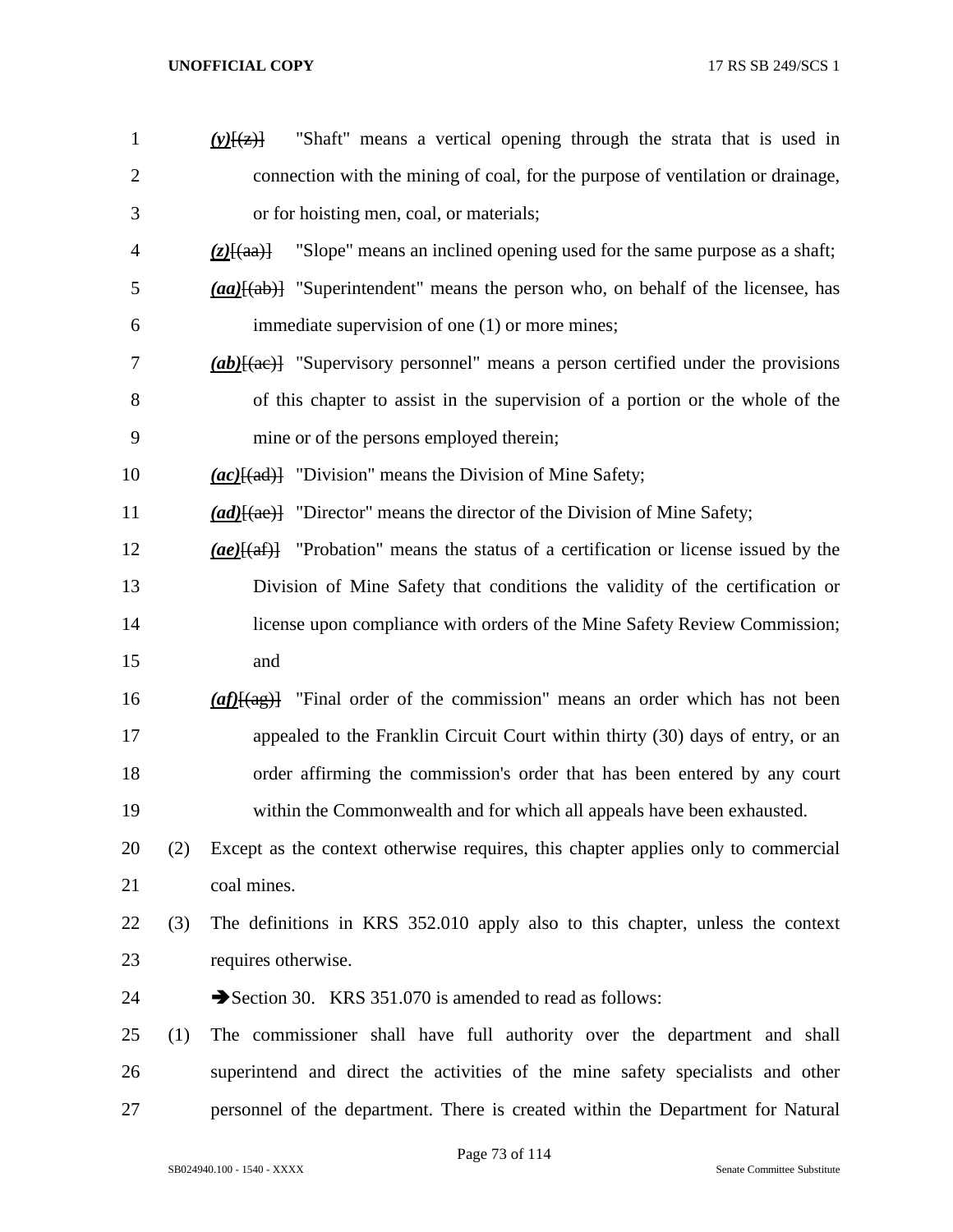Resources a Division of Mine Safety.

- (2) The secretary shall appoint a director to the Division of Mine Safety in accordance with KRS 224.10-020(2) and prescribe his or her powers and duties.
- (3) The commissioner may, whenever necessary, divide the coal fields of the state into as many inspection regions as necessary, so as to equalize as nearly as practicable the work of each mine safety specialist, and may assign to the specialists their respective regions.
- (4) The commissioner may, whenever he or she deems it necessary in the interest of efficient supervision of the mines, temporarily employ the services of additional mine safety specialists or change specialists from one (1) region to another.
- (5) The commissioner shall superintend and direct the inspection of mines and cause to be investigated the character and quality of air in mines whenever conditions indicate the necessity of doing so.
- (6) The commissioner shall collect statistics relating to coal mining in the state and make an annual report of the statistics.
- (7) The commissioner shall see that maps, plans, projections, and proposed developments of all underground coal mines are made and filed in his office.
- (8) The commissioner shall keep a properly indexed, permanent record of all inspections made by himself and the personnel of the department.
- (9) The commissioner shall exercise general supervision over the training of officials and workmen in safety and first aid and mine rescue methods, and may conduct demonstrations in safety whenever he deems it advisable.
- (10) The commissioner shall exercise general supervision over the dissemination of information among officials and employees concerning mine ventilation, mining methods, and mine accidents and their prevention, and shall assume full charge in the event of mine fire or explosion or other serious accident at any mine in the state.
- (11) The commissioner may assist in the resumption of operations of any mine or gather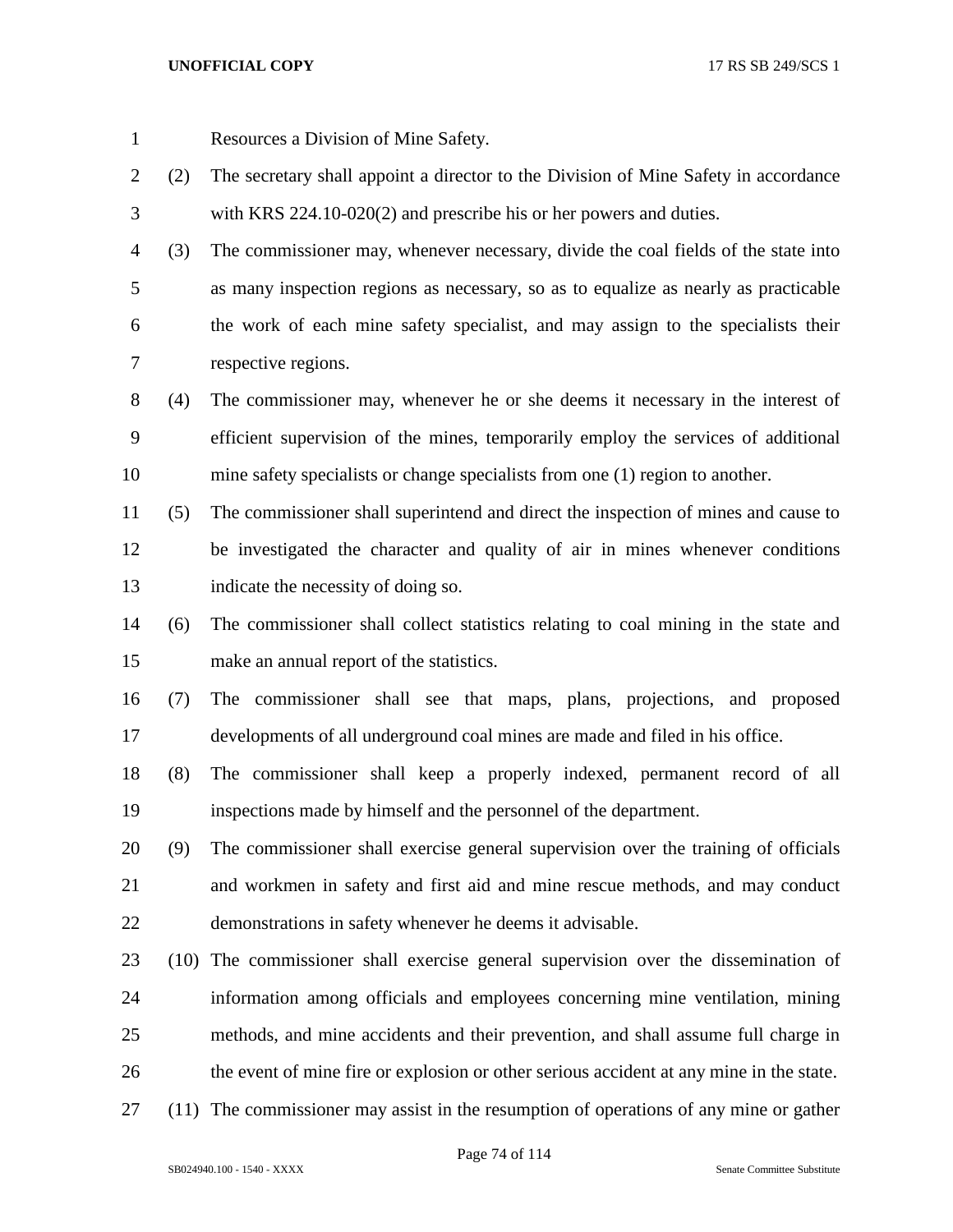data for the development of any coal seams that would be of any benefit to the state or create new employment.

 (12) The commissioner may prescribe reasonable safety standards governing the use of explosives, and electrical and mechanical equipment in the operation of open-pit or surface mines.

 (13) The secretary of the Energy and Environment Cabinet shall have the power and authority to promulgate, amend, or rescind any administrative regulations he or she deems necessary and suitable for the proper administration of this chapter. Administrative regulations may be promulgated, amended, or rescinded by the secretary only after public hearing or an opportunity to be heard thereon of which proper notice by publication pursuant to KRS Chapter 424, has been given. Administrative regulations so promulgated shall carry the full force and effect of law.

- (14) The commissioner shall ascertain the cause or causes of any coal mining fatality and any accidents involving serious physical injury and, within sixty (60) days of completion of the investigation, shall report his or her findings and 17 recommendations to the Governor, the Mine Safety Review Commission, the 18 Mining Board, land the Legislative Research Commission. Accident interviews conducted by the division shall be closed proceedings. The recommendations may include without being limited to the need to promulgate or amend administrative regulations to prevent the recurrence of the conditions causing the fatality. Effective January 1, 2009, the division shall appoint an existing full-time employee to act as a family liaison. The family liaison shall have the responsibility during an accident investigation to keep the families of miners informed of the progress and findings of the accident investigation. The family liaison shall be trained in mining and in grief counseling.
- 

(15) The commissioner shall assess civil monetary penalties against licensed facilities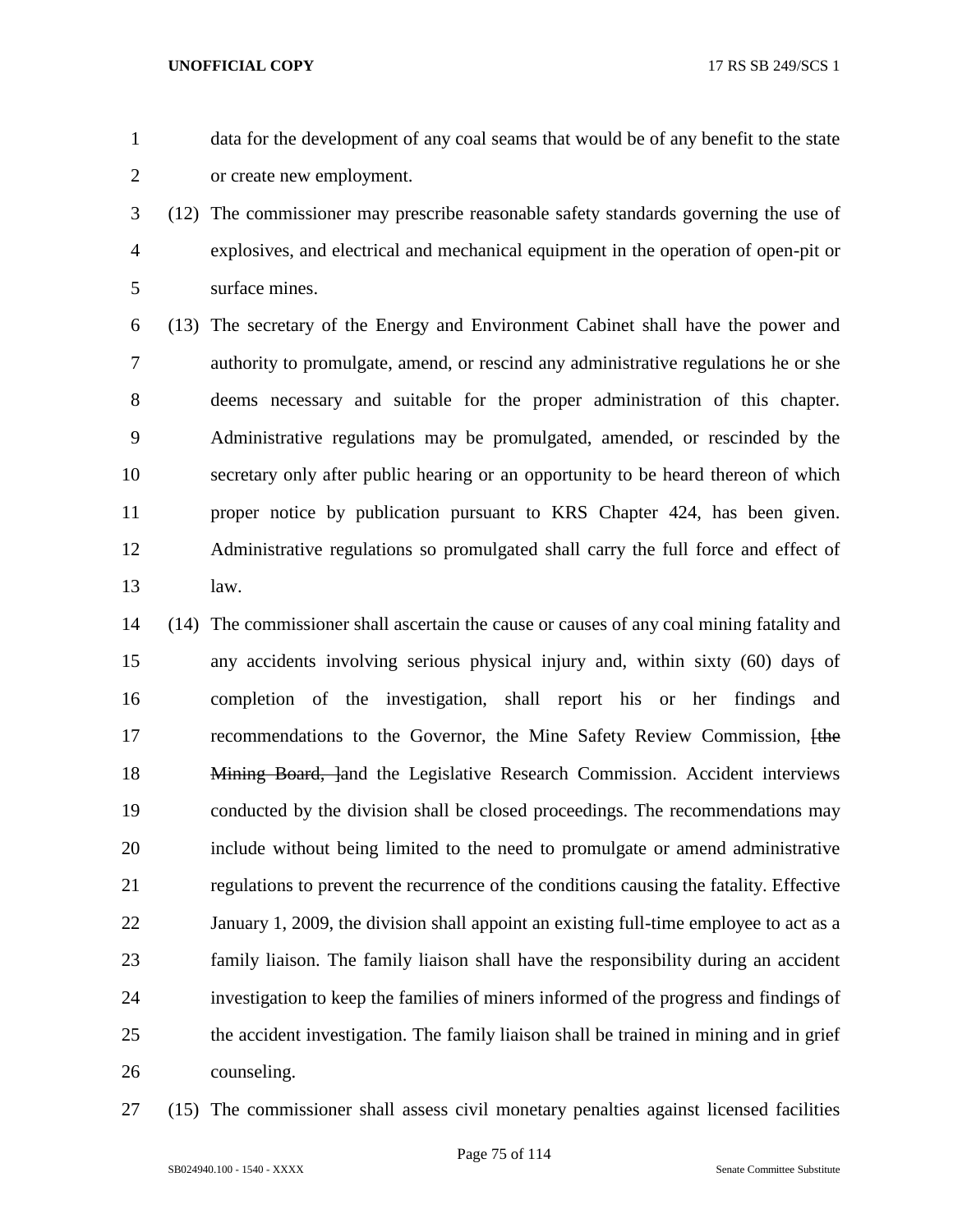for violations of laws in this chapter and KRS Chapter 352 pertaining to roof control plans, mine seal construction plans, unsafe working conditions, and mine ventilation plans that could lead to imminent danger or serious physical injury. The Energy and Environment Cabinet shall promulgate administrative regulations within ninety (90) days of July 12, 2006, providing for the manner and method of the assessment of the penalties and appeals therefrom. In no event shall the civil penalty assessed pursuant to this subsection for the violation exceed five thousand dollars (\$5,000). Nothing contained in this subsection shall be construed to impair or contravene the authority granted under KRS 351.025(2) for imposing penalties against licensed facilities.

11 Section 31. KRS 351.090 is amended to read as follows:

 (1) The Governor shall appoint an adequate number of mine safety specialists to ensure at least two (2) inspections annually at all surface mines, provided the mine is in operation the entire year or the proportionate thereof, of all mines in the Commonwealth and sufficient additional mine safety specialists to enable the commissioner to provide adequate surveillance of coal mines where conditions or management policy dictate that more inspections are needed to ensure the safety of miners; except the commissioner shall inspect all underground coal mines not less than six (6) times annually. Two (2) of the six (6) general inspections of underground mines shall be full electrical inspections. One (1) or more of the appointees shall be designated as electrical mine inspectors. The Governor shall also appoint an adequate number of mine safety specialists to perform safety analysis and safety instruction. The term of office of each mine safety specialist shall be during the period of capable, efficient service and good behavior.

 (2) All mine safety specialists shall have a thorough knowledge of first aid and mine rescue and be able to instruct in first aid and mine rescue, and shall possess 27 thoroughly the knowledge required of the commissioner by KRS 351.060, and shall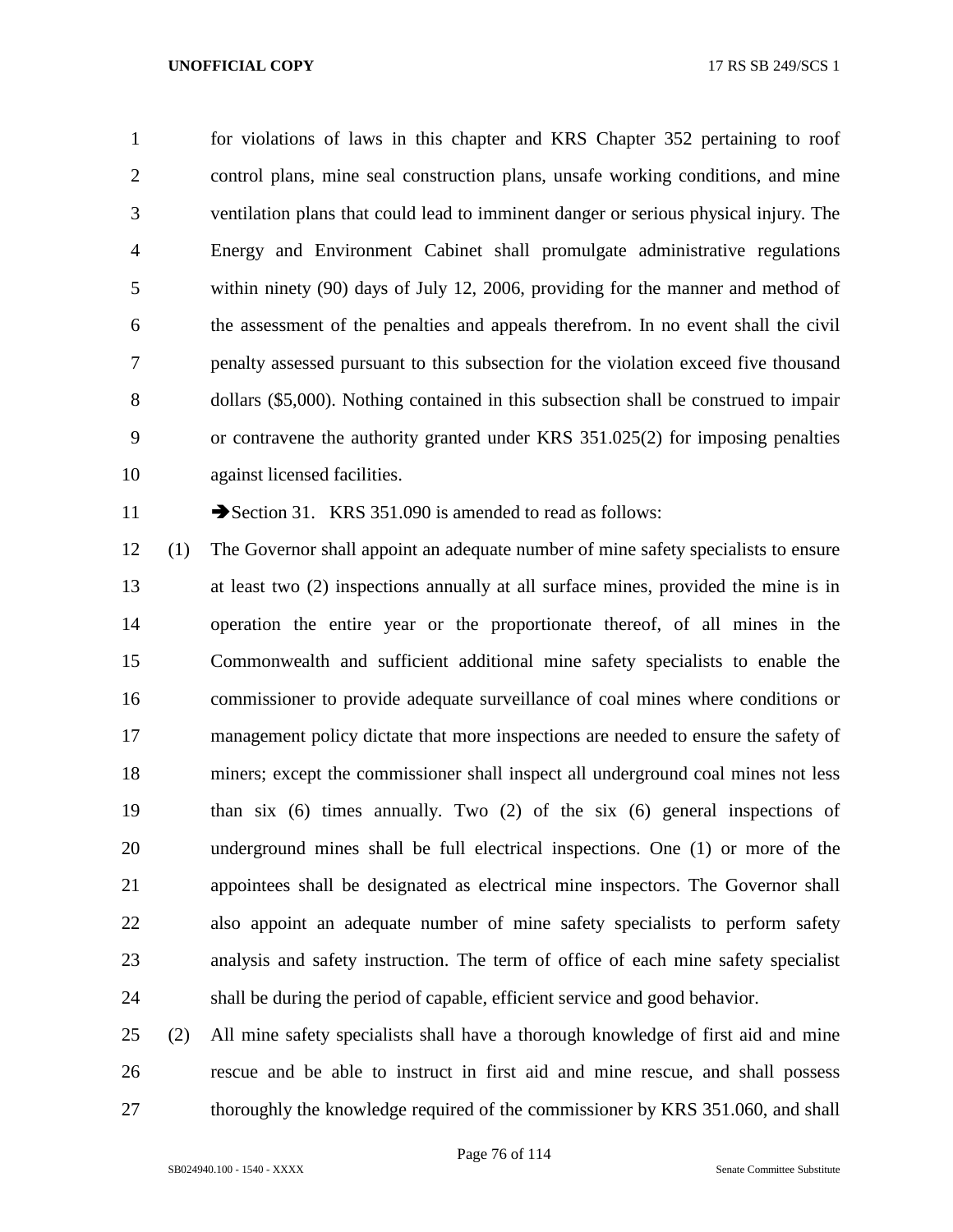have a thorough and practical knowledge of mining gained by at least five (5) years' experience in coal mines in the Commonwealth. For the purposes of this subsection, a degree in mining engineering from a recognized institution shall be deemed equivalent to two (2) years of practical experience in coal mines or an associate degree in mining technology from a recognized institution shall be deemed equivalent to one (1) year practical experience in coal mines. A person desiring to use a mining engineering or technology degree for practical experience credit shall file proof of having received a degree prior to examination.

 (3) No person shall be appointed to the office of mine safety specialist unless he or she holds a current mine foreman's certificate. A person appointed as mine safety specialist shall pass an examination administered by the *department*[board]. The commissioner may recommend to the Governor applicants for the positions of mine safety specialist who have successfully passed the examination and are proved by worth, training, and experience to be the most competent of the applicants.

 (4) Mine safety specialists shall be of good moral character and temperate habits and shall not, while holding office, act in any official capacity in operating any coal mine.

 (5) No reimbursement for traveling expenses shall be made except on an itemized accounting for the expenses submitted by mine safety specialists who shall verify upon oath that the expenses were incurred in the discharge of their official duties.

 (6) Each mine safety specialist shall take oath, which shall be certified by the officer 22 administering it. The oath, in writing, and the certificate, shall be filed in the office of the Secretary of State.

 (7) Each mine inspector, mine safety analyst, electrical inspector, and mine safety instructor shall give bond with surety approved by the Governor.

 (8) Each mine safety specialist shall provide authorization to the division to perform a criminal background check by means of a fingerprint check by the Department of

Page 77 of 114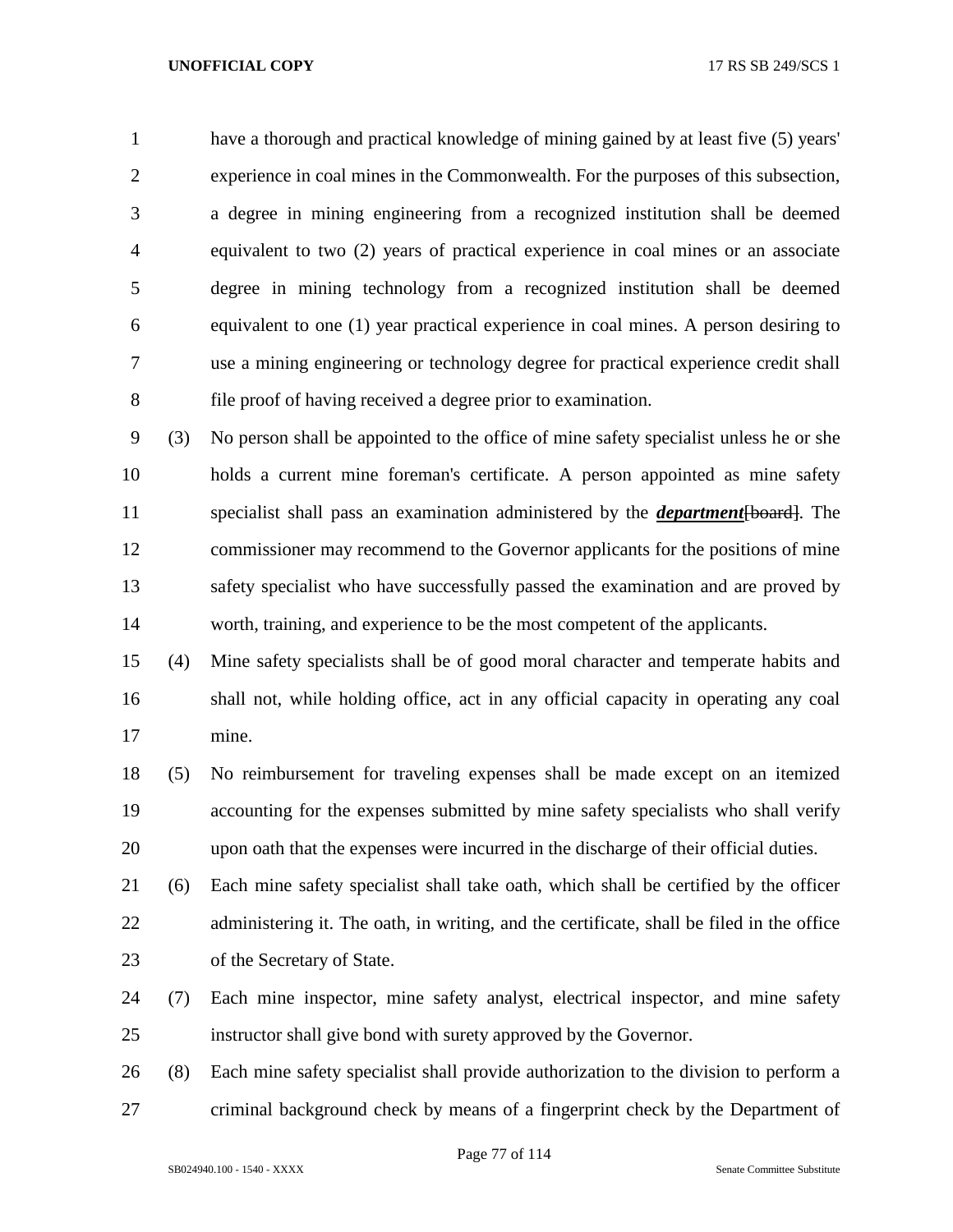Kentucky State Police. The results of the state criminal background check shall be sent to the director of the division. Any fee charged by the Department of Kentucky State Police shall be an amount no greater than the actual cost of processing the request and conducting the search.

5 Section 32. KRS 351.102 is amended to read as follows:

- (1) No person shall be assigned mining duties by a licensee as a laborer or supervisor unless the person holds a valid certificate of competency and qualification or a valid permit as trainee issued in accordance with this section.
- (2) The division shall require that all applicants for certified miner and initial applicants 10 for other mining certifications pursuant to this chapter shall submit proof that he or she is drug and alcohol free. The proof shall be submitted in accordance with KRS 351.182 and 351.183.
- (3) A permit as trainee miner shall be issued by the commissioner to any person who has submitted proof that he or she is drug and alcohol free in accordance with KRS 351.182 and 351.183, and has completed a program of education of a minimum of forty (40) hours for underground mining or twenty-four (24) hours for surface mining comprised of sixteen (16) hours of classroom training and eight (8) hours of mine specifics or who has completed a certified mine technology program and has passed an examination approved by the commissioner. An additional eight (8) hours of mine-specific training shall be administered to the trainee miner by the licensee, which training shall be documented on a form approved by the commissioner. This education and training program shall be determined and established by the *department* [board], as provided in KRS 351.106. A requirement for a permit as a trainee miner shall be one (1) hour of classroom training dedicated to alcohol and substance abuse education.
- (4) Trainee miners shall work within the sight and sound of a certified miner.
- (5) Any miner holding a certificate of competency and qualification may have one (1)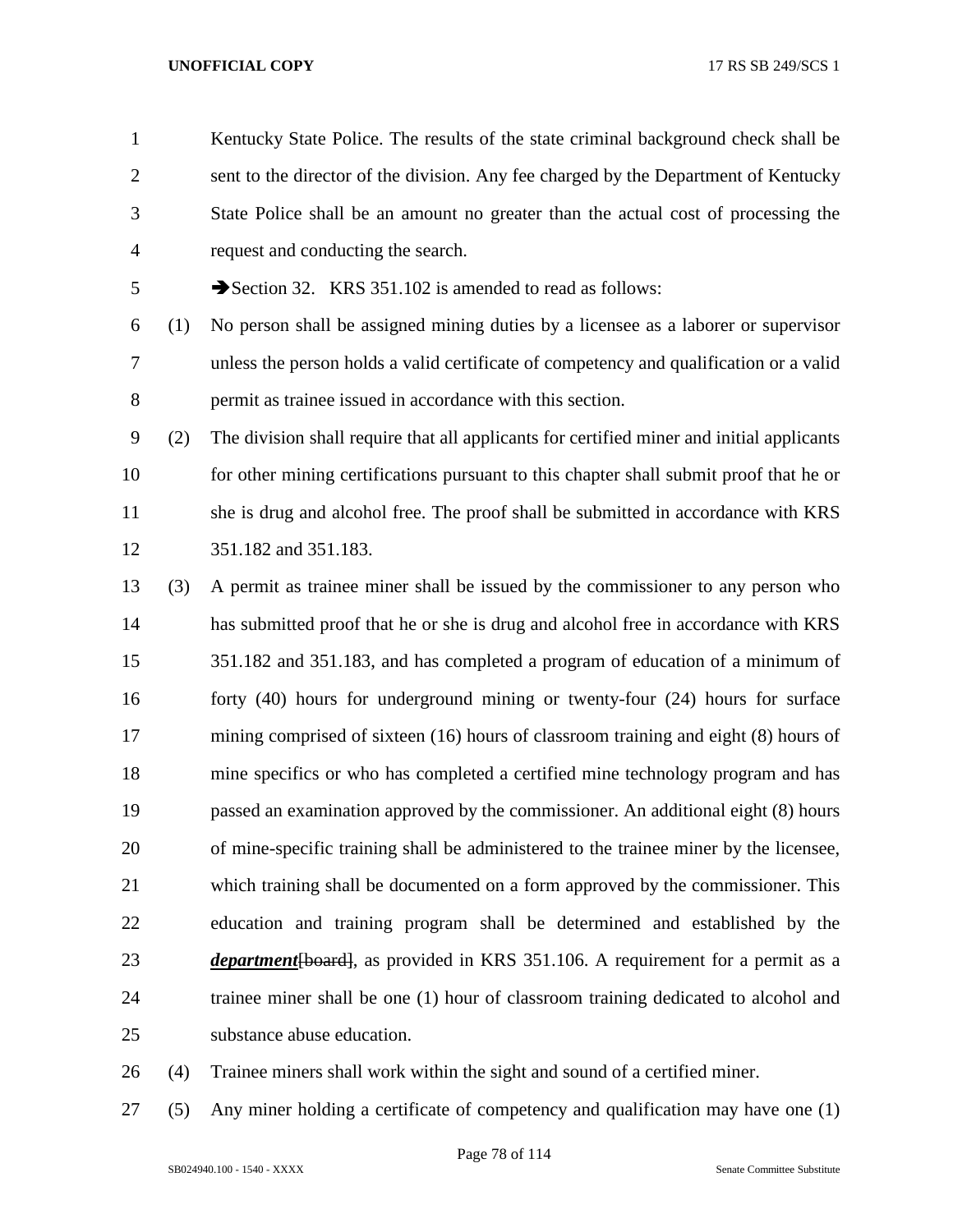person working with him and under his direction as a trainee miner. Any person certified as a mine foreman or assistant mine foreman shall have no more than five (5) persons working under his supervision or direction as trainee miners for the purpose of learning and being instructed in the duties of underground coal mining.

 (6) A certificate of competency and qualification as a miner shall be issued by the commissioner to any person who has a minimum of forty-five (45) working days' experience within a thirty-six (36) month period as a trainee miner and demonstrated competence as a miner. Any trainee miner who exceeds six (6) months in obtaining the forty-five (45) working days of experience required in this section, shall submit proof of alcohol- and drug-free status in accordance with the provisions of KRS 351.182 and 351.183.

 (7) All examinations for the certification of a miner shall be of a practical nature and shall determine the competency and qualification of the applicant to engage in the mining of coal with reasonable safety to himself and his fellow employees. The examination may be given orally, upon approval by the commissioner, if the miner is unable to read or comprehend a written examination.

(8) Examinations shall be held in any regional office during regular business hours.

 (9) If the commissioner or his authorized representative finds that an applicant is not qualified and competent, he shall notify the applicant as soon as possible, but in no case more than thirty (30) days after the date of examination.

 (10) Any applicant aggrieved by an action of the commissioner or his authorized representative in failing or refusing to issue a certificate of qualification and competency shall, within ten (10) days of notice of the action complained of, appeal to the commissioner who shall either affirm the action or issue the certificate to the applicant.

 (11) If the applicant is aggrieved by the action of the commissioner, he may appeal to the commission which shall hold a hearing on the matter in accordance with KRS

Page 79 of 114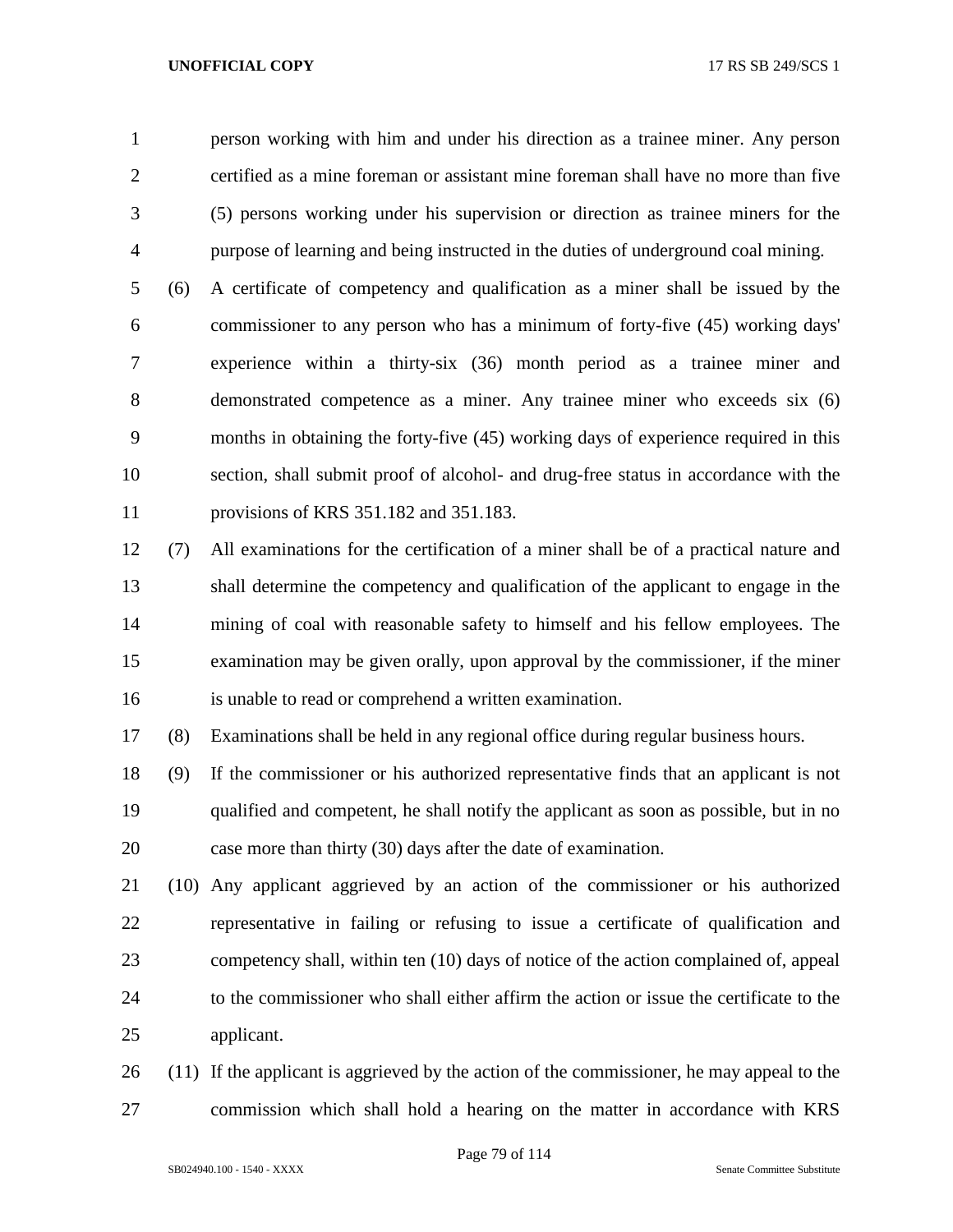- (12) The applicant may appeal from the final order of the commission by filing in the Franklin Circuit Court a petition for appeal in accordance with KRS Chapter 13B.
- 4 Section 33. KRS 351.103 is amended to read as follows:
- (1) All persons possessing valid certificates as mine inspectors, electrical inspectors, mine safety instructors, assistant mine foreman, mine foreman, shotfirer, and other 7 mining specialties as established by the *department* [board], or certified miner shall be eligible to work at any time as miners, provided they fulfill the annual requirements for retraining and reeducation as provided in KRS 351.106.
- (2) Supervisory, clerical, and technically trained employees of the mine operator whose work contributes only indirectly to mine operations shall not be required to possess a miner's certificate of competency and qualification.

13 Section 34. KRS 351.1041 is amended to read as follows:

- (1) The Mine Safety Review Commission is created as an independent governmental entity attached to the Energy and Environment Cabinet, Office of the Secretary, for administrative purposes. The commission shall:
- (a) Conduct hearings and issue orders regarding a licensee, coal operation, or other person involved in the mining of coal in accordance with KRS 351.194;
- (b) Jointly with the department establish a process for the department's referral of allegations of mine safety violations, allegations of unsafe working conditions, violation of a miner's drug- and alcohol-free condition of certification, or supervisory personnel's failure to immediately report a fatal accident or an accident involving serious physical injury to the commission for adjudication;
- (c) Make any recommendations to the department that it believes appropriate upon its review, consideration, and analysis of:
- 1. All reports of coal mining fatalities and serious physical injuries provided by the commissioner under KRS 351.070(14);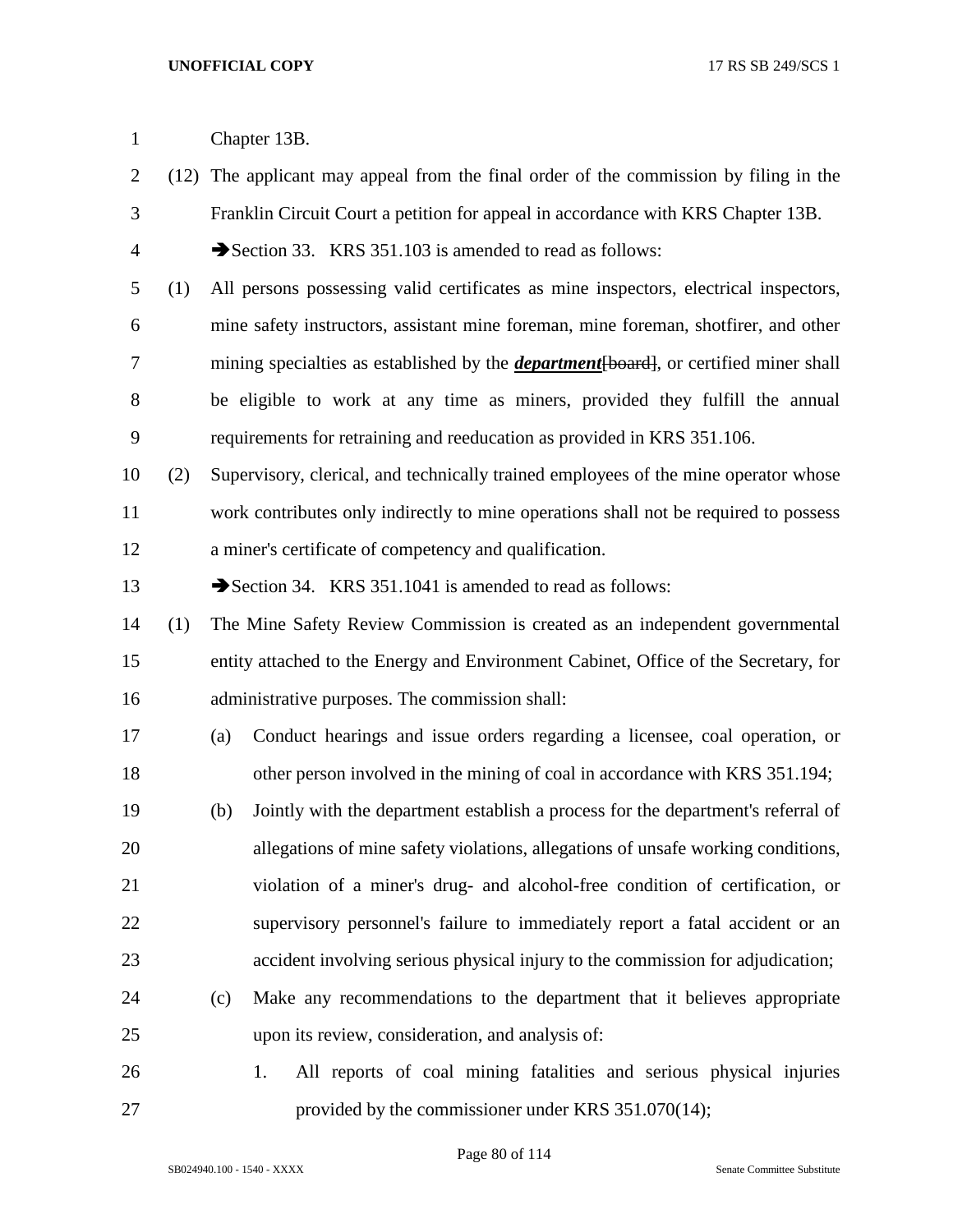- 2. Any case in which a miner or a mine owner or operator, in the professional opinion of the department has a history of significant and substantial safety violations even though there has been no serious physical injury or death resulting from the violations;
- 3. Any case in which a miner or a mine owner or operator has been convicted of a criminal charge for a violation of a federal mine safety standard or standards; and
- 4. Any case in which the Federal Mine Safety and Health Administration has made a recommendation relating to certification of an individual certified under this chapter.

 (2) The Mine Safety Review Commission shall consist of three (3) members appointed by the Governor subject to the consent of the Senate and the House of Representatives in accordance with KRS 11.160. Of the members of the Mine Safety Review Commission first appointed under this section, one (1) shall be appointed for a term of one (1) year; one (1) shall be appointed for a term of two (2) years; and one (1) shall be appointed for a term of three (3) years. After the initial 17 appointments, members of the *commission*[board] shall be appointed for terms of four (4) years. A member may be reappointed at the expiration of his or her previous term. Members shall continue to serve until a successor is appointed and qualified.

- (3) The members of the Mine Safety Review Commission shall have the qualifications required of Judges of the Court of Appeals, except for residence in a district, and shall be subject to the same standards of conduct made applicable to a part-time judge by the Rules of the Kentucky Supreme Court. The members shall receive the per diem equivalent of the salary of a Judge of the Court of Appeals for each day spent in conducting the business of the commission.
- (4) The Governor shall designate a member of the Mine Safety Review Commission to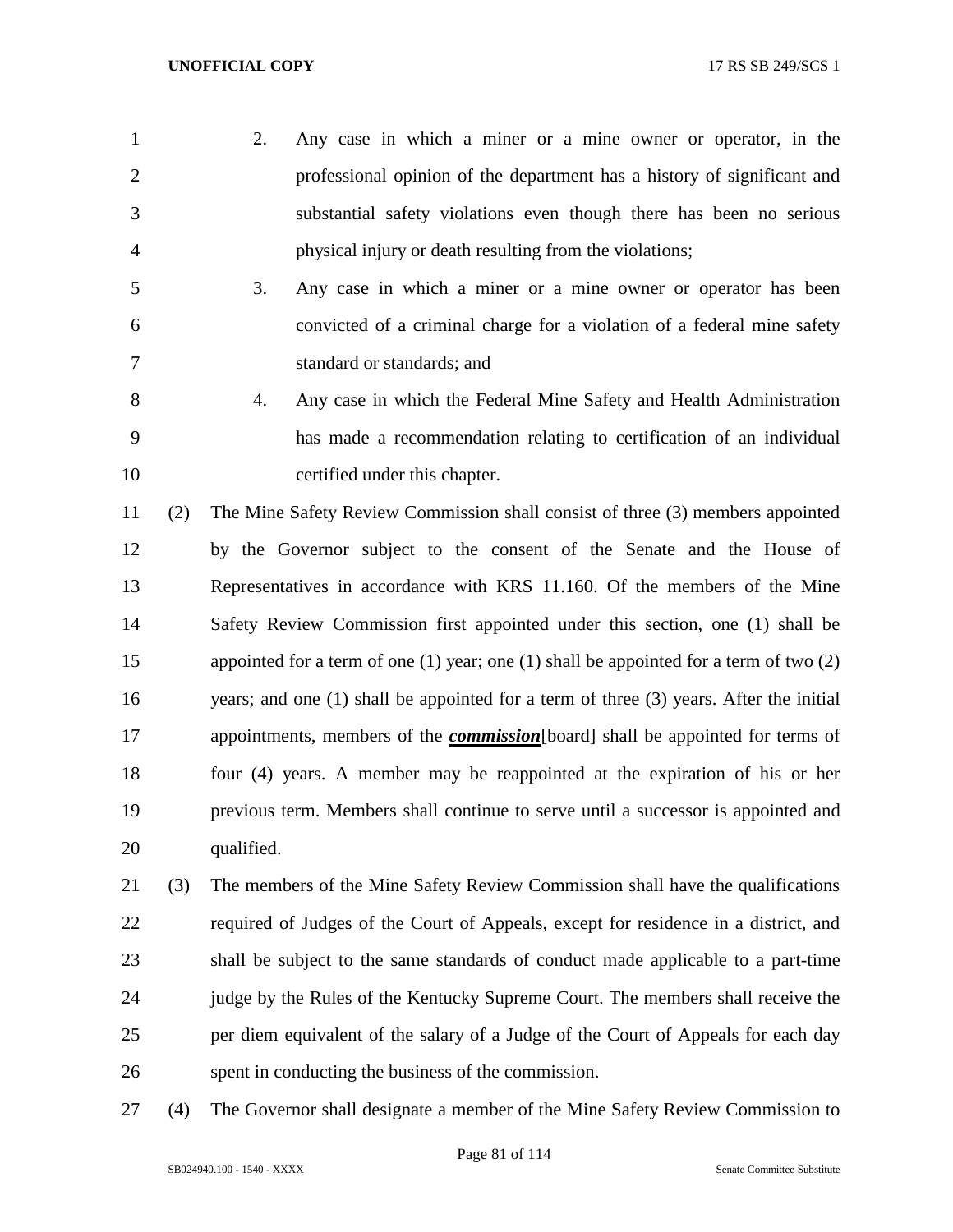| $\mathbf{1}$   |     | serve as chair and shall fill any vacancy in the office of chair.                       |
|----------------|-----|-----------------------------------------------------------------------------------------|
| $\overline{2}$ | (5) | The Governor may remove any member for good cause, including violation of the           |
| 3              |     | Code of Judicial Conduct and repeated failure to perform satisfactorily the specific    |
| $\overline{4}$ |     | duties assigned in this chapter or KRS Chapter 352. The Governor may remove the         |
| 5              |     | member only after furnishing him or her with a written copy of the charges against      |
| 6              |     | that member and holding a public hearing if requested by the member.                    |
| 7              | (6) | The commission shall meet on the call of the chair or a majority of the members of      |
| 8              |     | the commission.                                                                         |
| 9              | (7) | The Energy and Environment Cabinet shall provide administrative services to the         |
| 10             |     | Mine Safety Review Commission. If the commission deems it necessary to employ           |
| 11             |     | hearing officers to assist it, the Energy and Environment Cabinet shall employ          |
| 12             |     | hearing officers to assist the commission in accordance with KRS Chapter 13B and        |
| 13             |     | this chapter, notwithstanding the provisions of KRS $13B.030(2)(b)$ .                   |
| 14             | (8) | The commission may conduct hearings, compel the attendance of witnesses,                |
| 15             |     | administer oaths, and conduct oversight activities as may be required to ensure the     |
| 16             |     | full implementation of its duties.                                                      |
| 17             | (9) | The department shall provide the Mine Safety Review Commission with all                 |
| 18             |     | information requested by the commission for the fulfillment of its responsibilities     |
| 19             |     | under this chapter and KRS Chapter 352.                                                 |
| 20             |     | (10) The secretary of the Energy and Environment Cabinet shall effectuate the hiring of |
| 21             |     | any staff deemed necessary and affordable for the efficient operations of the Mine      |
| 22             |     | Safety Review Commission. This may include an executive director, general               |
| 23             |     | counsel, or other administrative support positions, to be appointed in accordance       |
| 24             |     | with KRS 12.010 and 12.050.                                                             |
| 25             |     | Section 35. KRS 351.1045 is amended to read as follows:                                 |
| 26             |     | The members of the Mine Safety Review Commission and the Mining Board shall             |
| 27             |     | complete a forty (40) hour new miner training course if they have not completed the     |

Page 82 of 114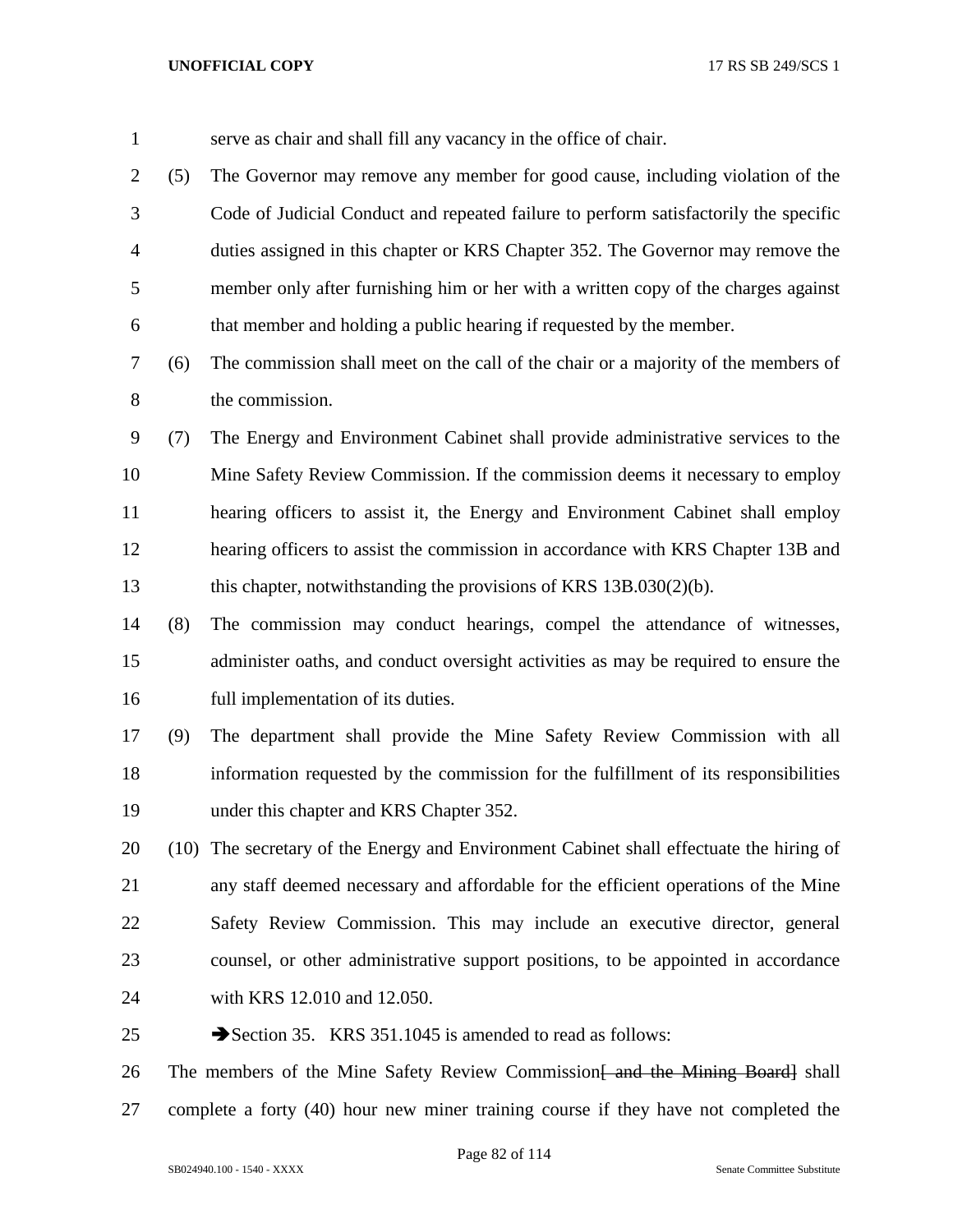course within the previous two (2) years. In addition, they shall participate in a site visit of an underground mine and a surface coal mine and thereafter make a site visit of an underground mine at least every three (3) years.

4 Section 36. KRS 351.106 is amended to read as follows:

 (1) The *department*[Mining Board] shall establish criteria and standards for a program of education and training to be required of prospective miners, miners, and all certified persons. This education and training shall be provided in a manner determined by the commissioner to be adequate to meet the standards established by the *department*[board], which shall include as a minimum the requirements of KRS 351.102 and the requirements of the federal government for the training of miners for new work assignments, and at least sixteen (16) hours of annual retraining and reeducation for all certified persons, of which thirty (30) minutes annually shall be dedicated to alcohol and substance abuse education. Effective January 1, 2009, in addition, six (6) hours of annual training on changes in mine safety laws, safe retreat mining practices, disciplinary cases litigated before the Mine Safety Review Commission, changes in mine safety technology, and ways to improve safe working procedures shall be required for all mine foremen. This annual training for mine foremen shall be provided exclusively by the division.

 (2) One (1) hour of initial substance abuse training and education shall be required as part of the certified miner's first annual retraining conducted in a classroom that occurs after August 1, 2006. This requirement shall not apply to certified persons who received the one (1) hour initial substance abuse training and education as part of their forty (40) hour or twenty-four (24) hour new miner training.

 (3) In addition to the thirty (30) minutes of annual alcohol and substance abuse education required for certified miners, supervisory personnel shall be required to receive an additional thirty (30) minutes of alcohol and substance abuse awareness 27 training annually.

Page 83 of 114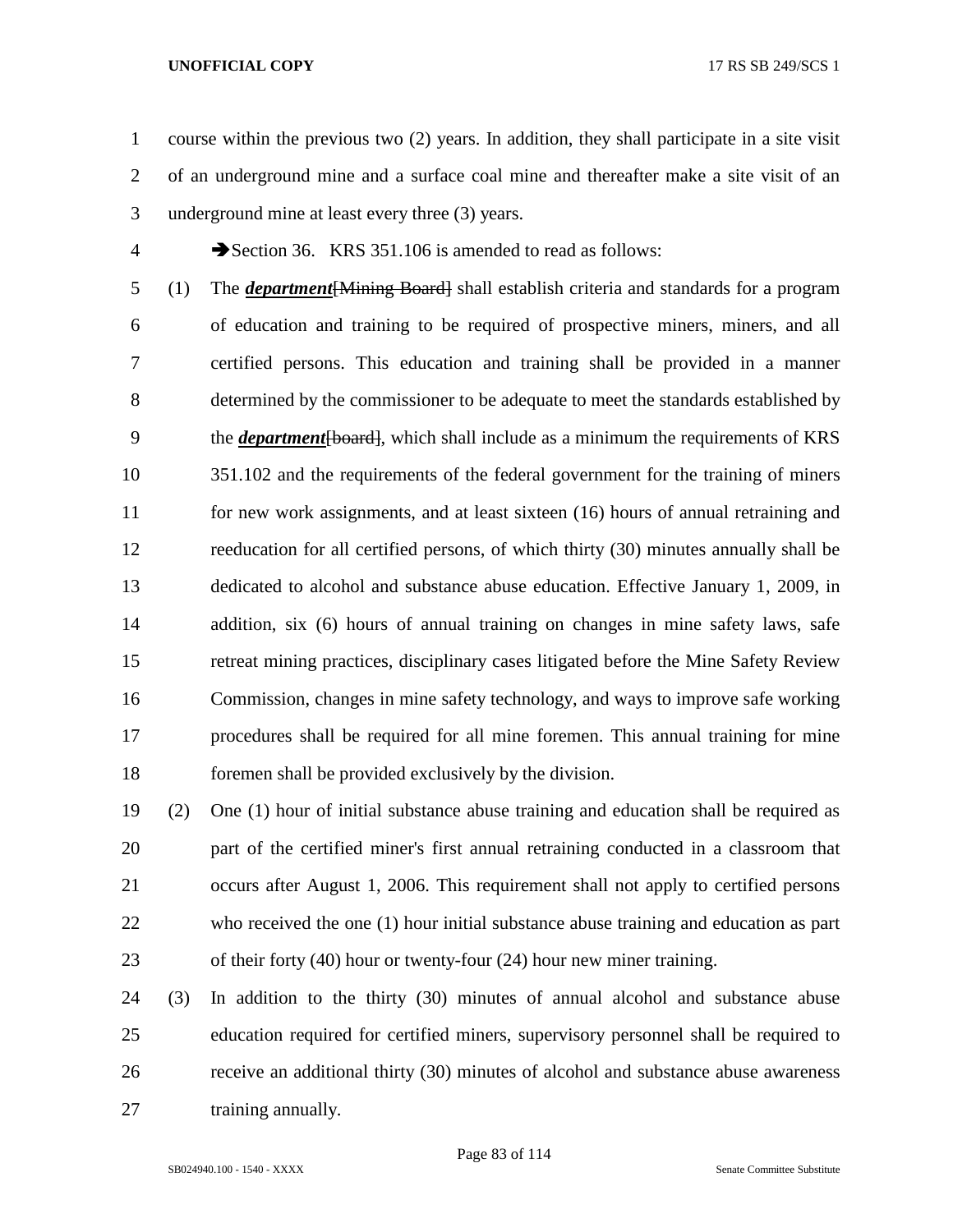| $\mathbf{1}$   | (4)  | Beginning with the first full calendar year after the effective date established by the      |
|----------------|------|----------------------------------------------------------------------------------------------|
| $\overline{2}$ |      | <i>department</i> [board] and during each calendar year thereafter, each certified miner     |
| 3              |      | shall receive at least sixteen (16) hours of retraining and reeducation.                     |
| 4              | (5)  | Newly hired experienced miner training shall satisfy the miner's annual retraining           |
| 5              |      | requirement if a time lapse occurs between the miner's last training anniversary date        |
| 6              |      | and the next scheduled training anniversary date for the mine where he is newly              |
| 7              |      | employed, if the miner has complied with the annual retraining requirements within           |
| 8              |      | the last twelve (12) months from the date of his newly hired experienced miner               |
| 9              |      | training.                                                                                    |
| 10             | (6)  | Retraining and reeducation sessions shall be conducted at times and in numbers to            |
| 11             |      | reasonably assure each certified miner an opportunity to attend.                             |
| 12             | (7)  | The licensee shall pay all certified miners their regular wages and benefits while           |
| 13             |      | they receive training required by the department.                                            |
| 14             | (8)  | Willful failure of a working miner to complete annual retraining and reeducation             |
| 15             |      | requirements shall constitute grounds for revocation, suspension, or probation of his        |
| 16             |      | certificate.                                                                                 |
| 17             | (9)  | If the department discovers a miner working without proper training or the licensee          |
| 18             |      | cannot provide proof of training, the miner shall be withdrawn immediately from              |
| 19             |      | the mine and the licensee shall pay the miner his regular wages until the training is        |
| 20             |      | administered and properly documented.                                                        |
| 21             |      | (10) When employment is terminated, the licensee shall provide the employee a copy of        |
| 22             |      | his training records, upon request. If the employee does not request his training            |
| 23             |      | records immediately, the licensee shall, within fifteen (15) days, provide the               |
| 24             |      | employee with those training records.                                                        |
| 25             | (11) | The <b><i>department</i></b> [board] may, upon its own motion or whenever requested to do so |
| 26             |      | by the commissioner, deem applicable certificates issued by other states to be proof         |
| 27             |      | of training and education equal to the requirements of KRS 351.102 or deem                   |

Page 84 of 114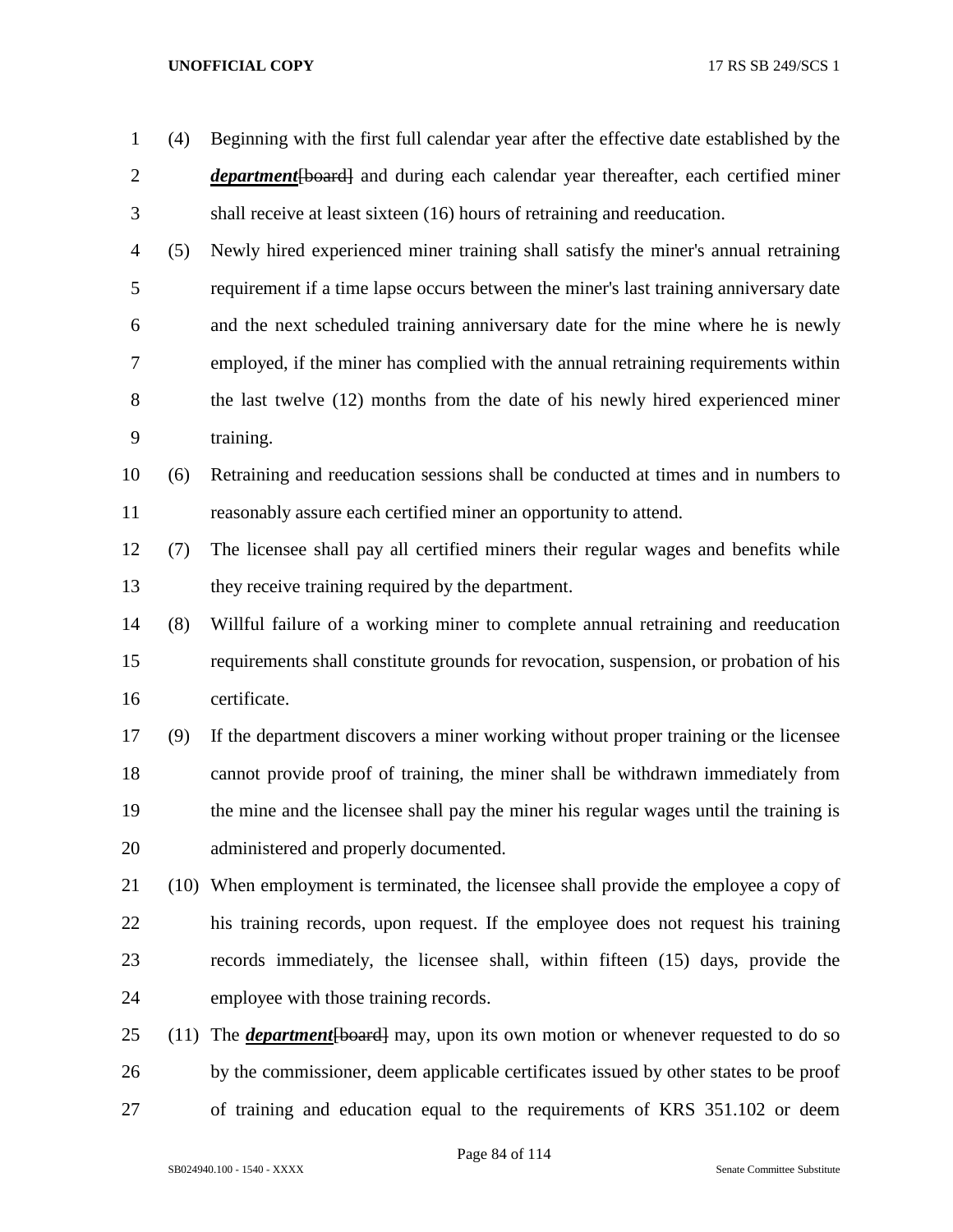training provided by appropriate federal agencies to be adequate to meet training and education requirements established by the *department*[board], if the training and education meet the minimum requirements of this chapter.

 (12) The secretary may promulgate administrative regulations necessary to establish a program to implement the provisions of this chapter according to the criteria and standards established by the *department*[board]. This program shall include but not be limited to implementation of a program of instruction and the conduct of examinations to test each applicant's knowledge and understanding of the training and instruction.

 (13) The commissioner shall keep and maintain current records on all certified miners, all of which shall be maintained by computer for ready access. The commissioner shall not grant certification to any person that, at the time of application, had his or her miner certification, foreman certification, electrician certification, or any other mining specialty certification suspended or revoked by another state. If a person has his or her miner certification, foreman certification, electrician certification, or other 16 mining specialty certification probated in another state, the commissioner or the Mining Board] may, at his or *her*[its] discretion, grant the equivalent certification. However, that certification shall be placed on probation in Kentucky until the probationary period in the other state has expired.

 (14) The commissioner is authorized and directed to utilize state mine safety specialists, private and public institutions of education, and other qualified persons available to him in implementing the program of instruction and examination.

23 (15) *FFR commissioner may make recommendations to the board as he may deem*  appropriate. The commissioner shall provide information to the board at the board's 25 request. The commissioner is authorized and directed to utilize state and federal moneys and personnel that may be available to the department for educational and training purposes in the implementation of the provisions of this chapter.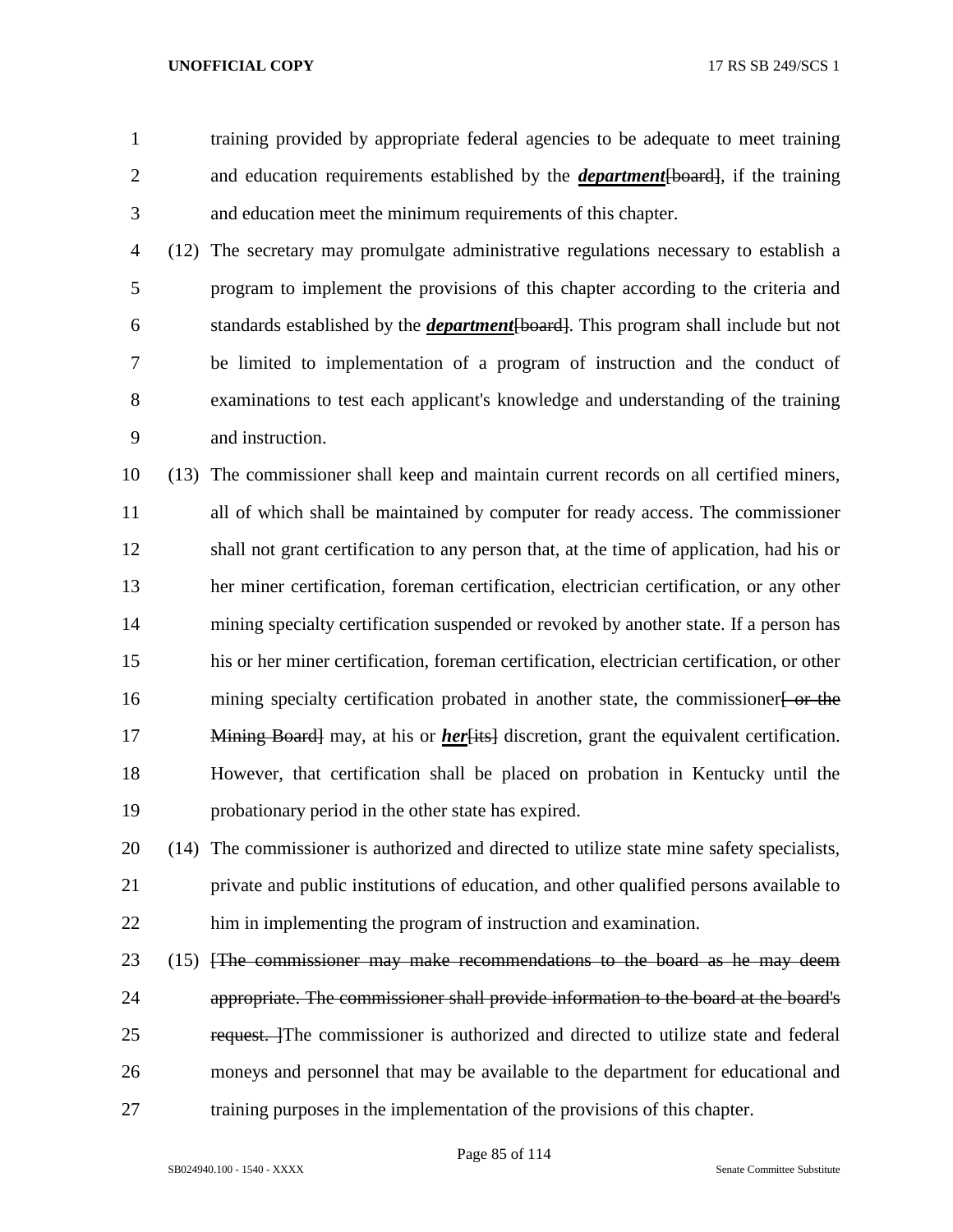- (16) All training and education required by this section may be conducted in classrooms, on the job, or in simulated mines.
- 3 Section 37. KRS 351.110 is amended to read as follows:
- (1) The *department*[board] shall not admit any applicant for certification as a mine inspector, mine safety analyst, electrical inspector, mine safety instructor, mine foreman, or assistant mine foreman to take an examination given by it unless the applicant has the experience required by this chapter, and has submitted proof that he or she is drug and alcohol free in accordance with KRS 351.182 and 351.183, and has presented to the examiner at the time of registration for the examination a United States postal money order or certified check in the amount of fifty dollars (\$50). All money orders or certified checks required herein shall be made payable to the State Treasurer, Frankfort, Kentucky.
- (2) All money paid to the State Treasurer for licenses and fees required by this chapter shall be for the sole use of the department and shall be in addition to any moneys appropriated by the General Assembly for the use of the department.
- (3) The *department*[board] may refuse to examine any applicant who cannot readily understand the written English language or cannot express himself intelligently in English, or who is obviously intoxicated.
- 19 Section 38. KRS 351.120 is amended to read as follows:
- (1) The commissioner shall issue a certificate to each person who possesses the qualifications required by law for mine inspector, electrical inspector, surface or underground mine safety instructor, surface mine safety analyst, assistant mine foreman, mine foreman, shotfirer, and other mining specialties as established by the *department* [board], or miner who has passed the examination given by direction of 25 the *department* [board] for that position, and who has met the requirements for drug-and alcohol-free status.
- (2) The certificate shall be in such form as the commissioner prescribes, shall be signed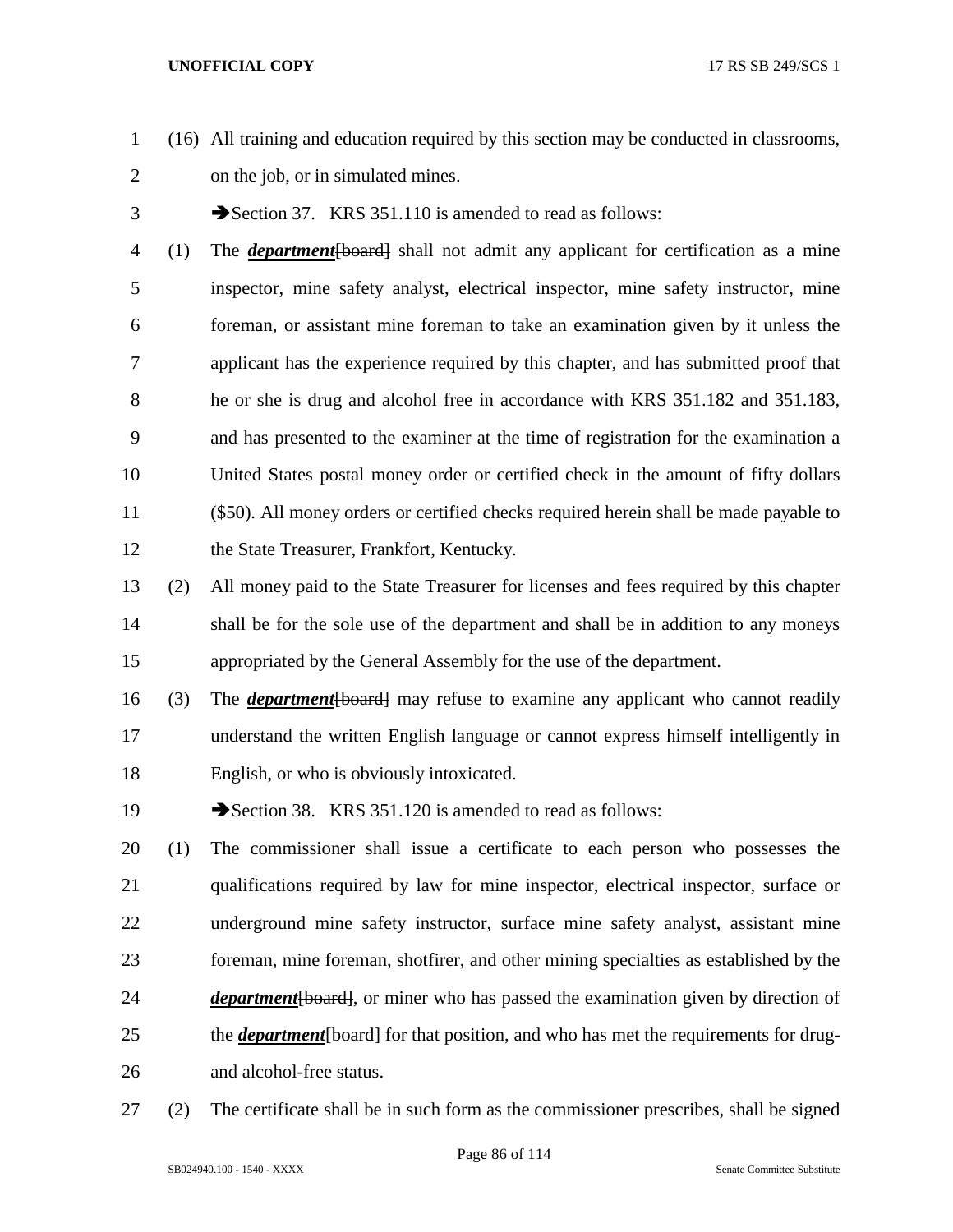by the commissioner, and shall show that the holder has passed the required examination and possesses the qualifications required by law for mine inspector, electrical inspector, surface or underground mine safety instructor, surface mine safety analyst, assistant mine foreman, mine foreman, shotfirer, and other mining specialties as established by the *department*[board], or miner and is authorized to act as such.

- (3) Certificates issued to mine foremen and assistant mine foremen shall be classified as follows:
- (a) Mine foreman certificates, authorizing the holder to act as foreman for all classes of coal mines; and
- 
- (b) Assistant mine foreman certificates, authorizing the holder to act as assistant foreman.
- (4) Any mine foreman or assistant mine foreman may act as a fire boss or mine examiner. This shall not apply to persons holding a second class mine foreman certificate issued before June 16, 1972.
- (5) The class of mine foreman's certificate awarded shall be determined by the *department* [board] according to the experience of the applicant.
- (6) No certificate shall be granted to any person who does not present to the *department* [board] satisfactory evidence, in the form of affidavits, that the applicant has had the required practical experience in underground or surface coal mines. A data sheet shall be filed by each applicant showing places of employment, beginning month and year and ending month and year employed by each company and list jobs performed, showing at least the number of required years. Affidavit and data sheet forms shall be furnished by the department. The applicant also shall submit proof that he or she is drug and alcohol free. The proof shall be submitted in accordance with KRS 351.182 and 351.183. For the purpose of this section, persons holding a four (4) year degree in mining engineering from a recognized institution shall be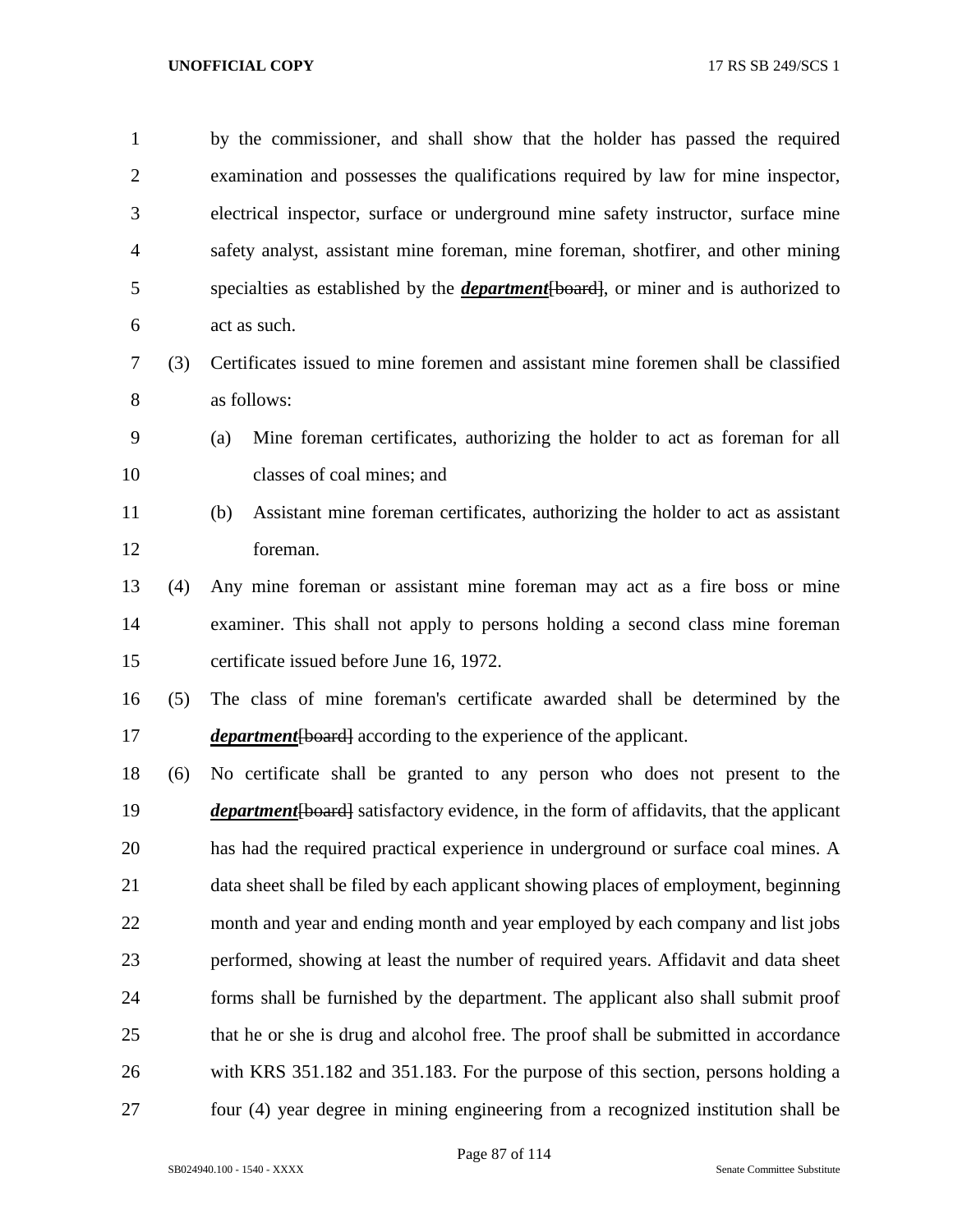credited with the equivalent of two (2) years of practical experience in coal mines when applying for any mine foreman or assistant mine foreman certificate. Persons holding an associate degree in mining from a recognized institution shall be credited with the equivalent of two (2) years' experience when applying for a mine foreman certificate and one (1) year when applying for an assistant mine foreman certificate. Persons desiring to use their mining engineering or mining technology degree as credit for practical experience toward a mine foreman or assistant mine foreman certificate shall file proof of having received their degree prior to the examination.

 (7) Applicants for an underground mine foreman certificate shall have five (5) years' practical underground coal mining experience acquired after achieving the age of eighteen (18), with at least one (1) year of this experience acquired on an active working section of an underground mine. Applicants for an underground assistant mine foreman certificate shall have three (3) years' practical underground experience acquired after achieving the age of eighteen (18), with at least one (1) year of this experience acquired on an active working section of an underground mine.

 (8) Applicants for surface mine foremen certification shall have three (3) years' practical surface mine experience acquired after achieving the age of eighteen (18); for surface mine foreman certification with a specialty in coal extraction, at least one (1) year of the required practical experience shall have been acquired from direct involvement in the mining or extraction of coal at a surface mine. For a surface mine foreman certification with a specialty in postmining activities, at least one (1) year of the required experience shall have been acquired from direct involvement in the performance of such activities at a surface or underground mine, coal preparation plant, or other coal-handling facility. Notwithstanding any requirement in this subsection to the contrary, a person having three (3) years' of underground or surface mining experience shall qualify for a surface mine foreman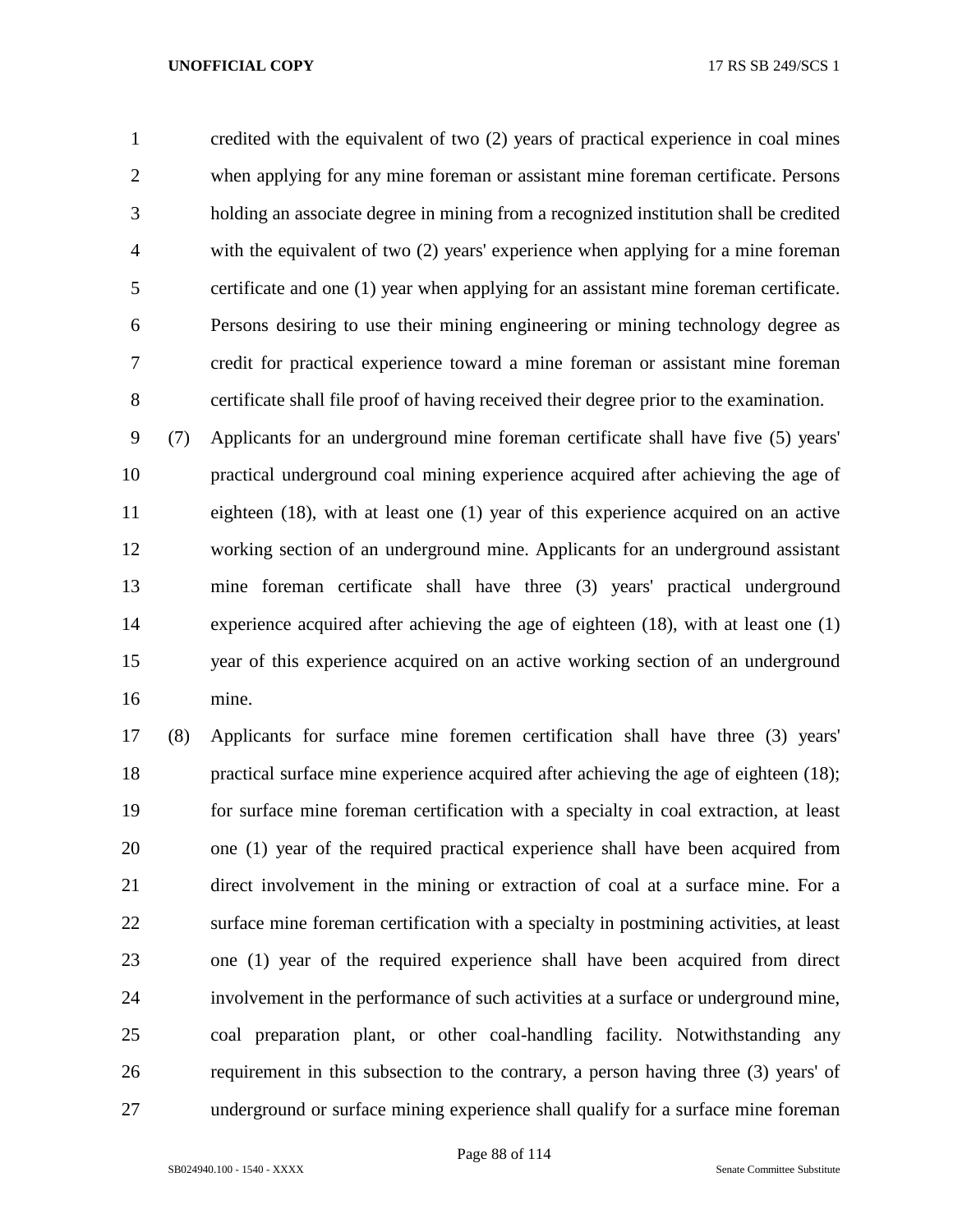| $\mathbf{1}$   |      | certification with a specialty in postmining activities if the person has documented          |
|----------------|------|-----------------------------------------------------------------------------------------------|
| $\overline{2}$ |      | experience of at least one (1) year in the performance of these activities. Persons           |
| 3              |      | holding a surface mine foreman certificate prior to July 15, 1998, are not affected by        |
| 4              |      | this section.                                                                                 |
| 5              | (9)  | Persons possessing certificates of qualifications to act as mine inspector, mine              |
| 6              |      | foreman, assistant mine foreman, or fire boss prior to July 15, 1982, are not affected        |
| 7              |      | by this section.                                                                              |
| 8              |      | (10) When approved by the commissioner, a person who has successfully completed any           |
| 9              |      | mine foreman or assistant mine foreman examination and submitted proof that he or             |
| 10             |      | she is drug and alcohol free in accordance with KRS 351.182 and 351.183 may be                |
| 11             |      | granted a temporary certification that is valid only until the <i>department</i> [board] acts |
| 12             |      | upon his or her certification at its next regularly scheduled meeting.                        |
| 13             | (11) | A member of the supervisory personnel shall be present at the working section                 |
| 14             |      | except in cases of emergencies at all times employees under his supervision are at            |
| 15             |      | the working section on coal-producing shifts.                                                 |
| 16             | (12) | The commissioner immediately shall suspend any certification for violation of drug-           |
| 17             |      | and alcohol-free status or for failure or refusal to submit to a drug and alcohol test        |
| 18             |      | authorized by KRS 351.182, 351.183, 351.184, 351.185, and 352.180. The                        |
| 19             |      | commissioner shall, by certified mail, notify the holder of the certification of his or       |
| 20             |      | her suspension and of the following:                                                          |
| 21             |      | The right to pursue one $(1)$ of the following options:<br>(a)                                |
| 22             |      | Appeal the suspension to the Mine Safety Review Commission within<br>1.                       |
| 23             |      | thirty $(30)$ days of the notification; or                                                    |
| 24             |      | Notify the commissioner of the Department for Natural Resources or the<br>2.                  |
| 25             |      | director of the Division of Mine Safety within thirty (30) days of the                        |
| 26             |      | notification that the holder intends to be evaluated by a medical                             |
| 27             |      | professional trained in substance treatment, to complete any prescribed                       |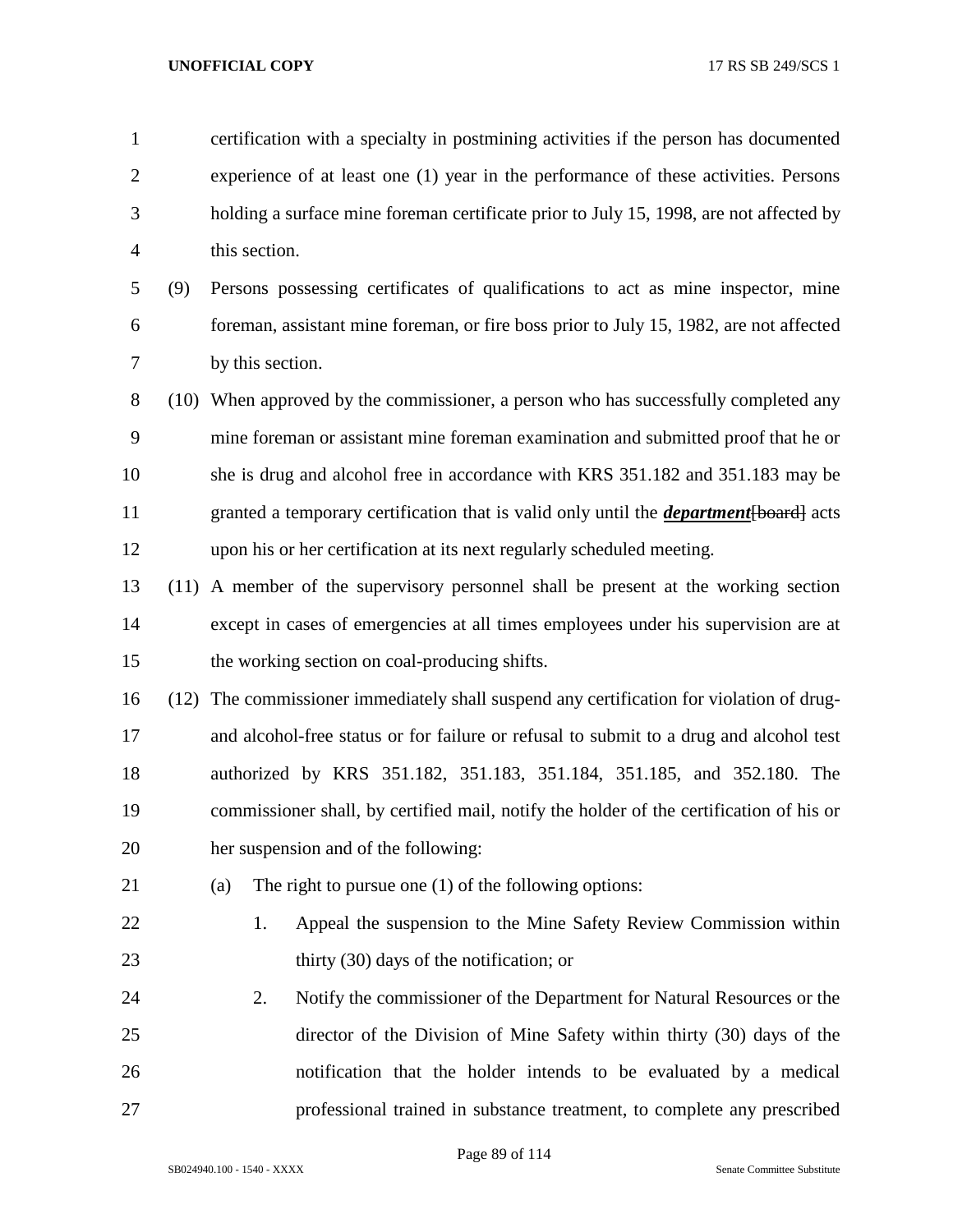treatment, and to submit an acceptable result from a drug and alcohol 2 test as required by KRS 351.182;

- (b) Failure to file an appeal or failure to notify the commissioner of the Department for Natural Resources or the director of the Division of Mine Safety of the holder's intent to comply with paragraph (a)2. of this subsection within thirty (30) days of the notification shall result in the revocation of all licenses and certifications issued by the Division of Mine Safety for a period of not less than three (3) years, and the holder shall remain ineligible for any other certification issued by the Division of Mine Safety during the revocation period. Certifications and licenses revoked under this paragraph may be 11 reissued by:
- 

12 1. Compliance with all training and testing requirements;

- 2. Satisfying the requirements of KRS 351.182 and 351.183; and
- 3. Compliance with all orders of the Mine Safety Review Commission; and (c) The completion of the evaluation, treatment, and submission of an acceptable drug test pursuant to paragraph (a)2. of this subsection or the revocation described under paragraph (b) of this subsection shall be considered a first offense.
- (13) The licenses and certifications of a miner who notifies the commissioner of the Department for Natural Resources or the director of the Division of Mine Safety of his or her intent to comply with subsection (12)(a)2. of this section shall remain suspended until the miner has provided proof of the evaluation and successful completion of any prescribed treatment and has submitted a negative drug and alcohol test as required by KRS 351.182 to the division. The drug and alcohol test shall be taken no more than thirty (30) days prior to the submission of the proof required by this section. Upon receipt and review of the proof by the division, the miner's licenses and certifications shall be restored. In the event that the miner fails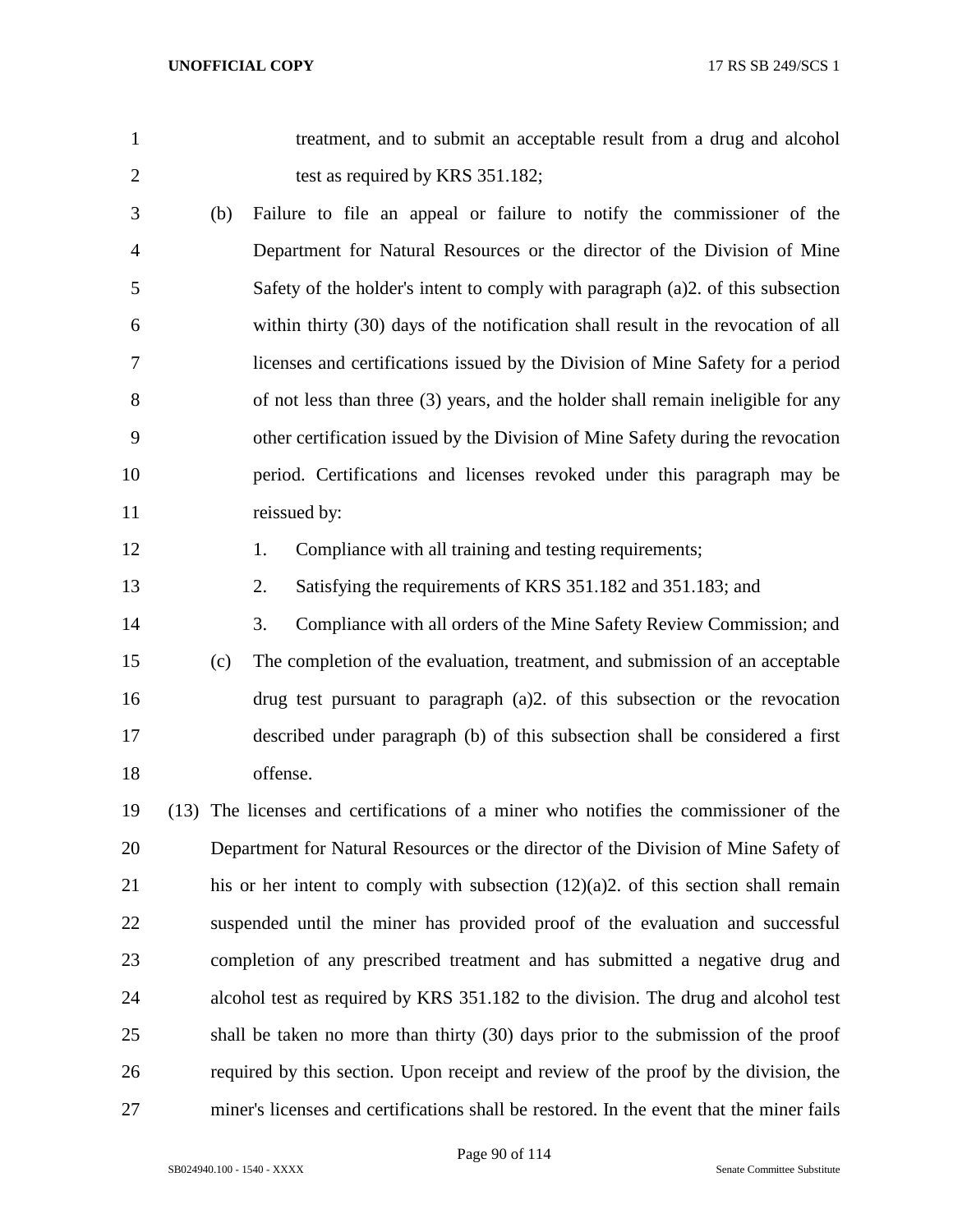to successfully complete the evaluation, treatment, and drug test within one hundred 2 twenty (120) days of his or her notification pursuant to subsection  $(12)(a)2$ . of this section, the miner's licenses and certifications issued by the division shall be revoked for a period prescribed under KRS 351.990(8). The one hundred twenty (120) day time period set out in this section shall be extended upon proof that the miner is complying with the recommendations of the medical professional.

 (14) If the suspension described in subsection (12) of this section occurs following the miner's first offense as described in this section or KRS 351.184, the notification sent to the miner shall not include the option of notifying the division of the miner's intent to seek an evaluation and treatment. The miner shall only have the right to appeal the suspension to the Mine Safety Review Commission within thirty (30) days of notification. If the miner fails to appeal the suspension, the penalty shall be assessed according to KRS 351.990(8)(b) or (c).

14 Section 39. KRS 351.122 is amended to read as follows:

 (1) In lieu of an examination prescribed by law or regulation, the *department*[board] may enter into a reciprocal agreement with another state regarding the certification of miners. The *department*[board] may, pursuant to a reciprocal agreement, issue to any person holding a certificate issued by another state a certificate permitting him or her to perform similar tasks in the Commonwealth if:

- (a) The *department*[board] finds that the requirements for certification in the other state are substantially equivalent to those of Kentucky;
- (b) The person passes only the applicable part of the examination with regard to 23 Kentucky law which is uniquely different from the other state;
- (c) The person has submitted proof, in accordance with KRS 351.182, that he or she is drug and alcohol free;
- (d) The person's retraining is sufficient to meet Kentucky requirements; and
- (e) The person's certification in Kentucky or in any other state has not been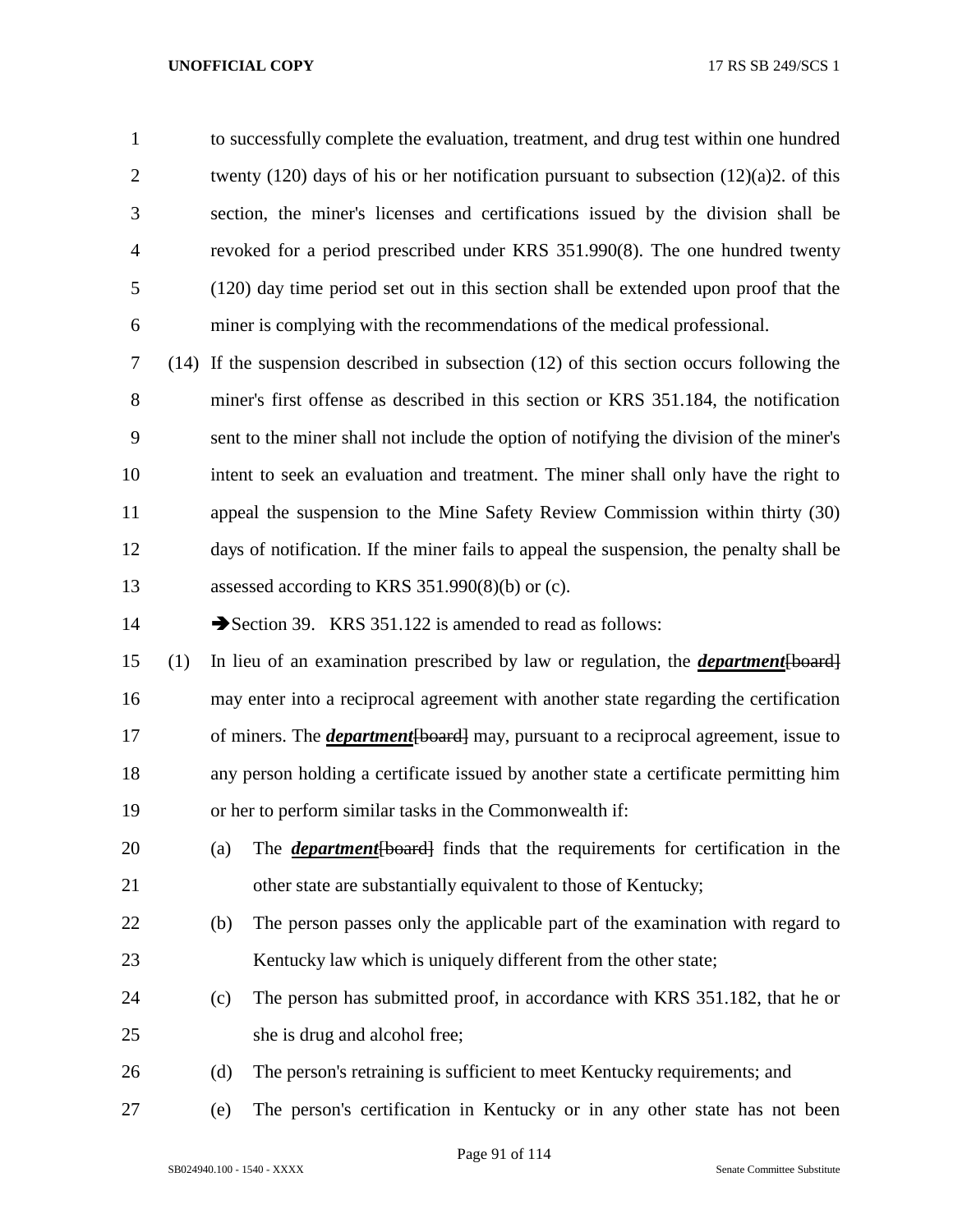suspended, revoked, or probated.

 (2) Upon receipt of notice from a reciprocal state of a disciplinary action relating to any of the certifications or licenses issued to a miner who also holds corresponding licenses or certifications issued by the Division of Mine Safety, the commissioner shall impose analogous sanctions against the miner's Kentucky licenses or certifications. These sanctions shall terminate upon proof of compliance with the orders from the reciprocal state.

8 Section 40. KRS 351.125 is amended to read as follows:

 The department shall provide first-aid training incorporating all training required by the state's approved program for emergency medical technicians or the department's mine emergency technician program which is applicable to mines. Each candidate for certification as a mine foreman shall complete the department's first-aid course of instruction and shall pass an examination on the course as a prerequisite for certification.[

14 The course of instruction and examination shall have prior approval of the board.

15 Section 41. KRS 352.010 is amended to read as follows:

(1) As used in this chapter, unless the context requires otherwise:

- (a) "Abandoned workings" means excavations, either caved or sealed, that are deserted and in which further mining is not intended, or open workings which are ventilated and not inspected regularly;
- (b) "Active workings" means all places in a mine that are ventilated and inspected 21 regularly;
- (c) "Approved" means that a device, apparatus, equipment, machinery, or practice employed in the mining of coal has been approved by the commissioner of the Department for Natural Resources;
- (d) "Assistant mine foreman" means a certified person designated to assist the mine foreman in the supervision of a portion or the whole of a mine or of the persons employed therein;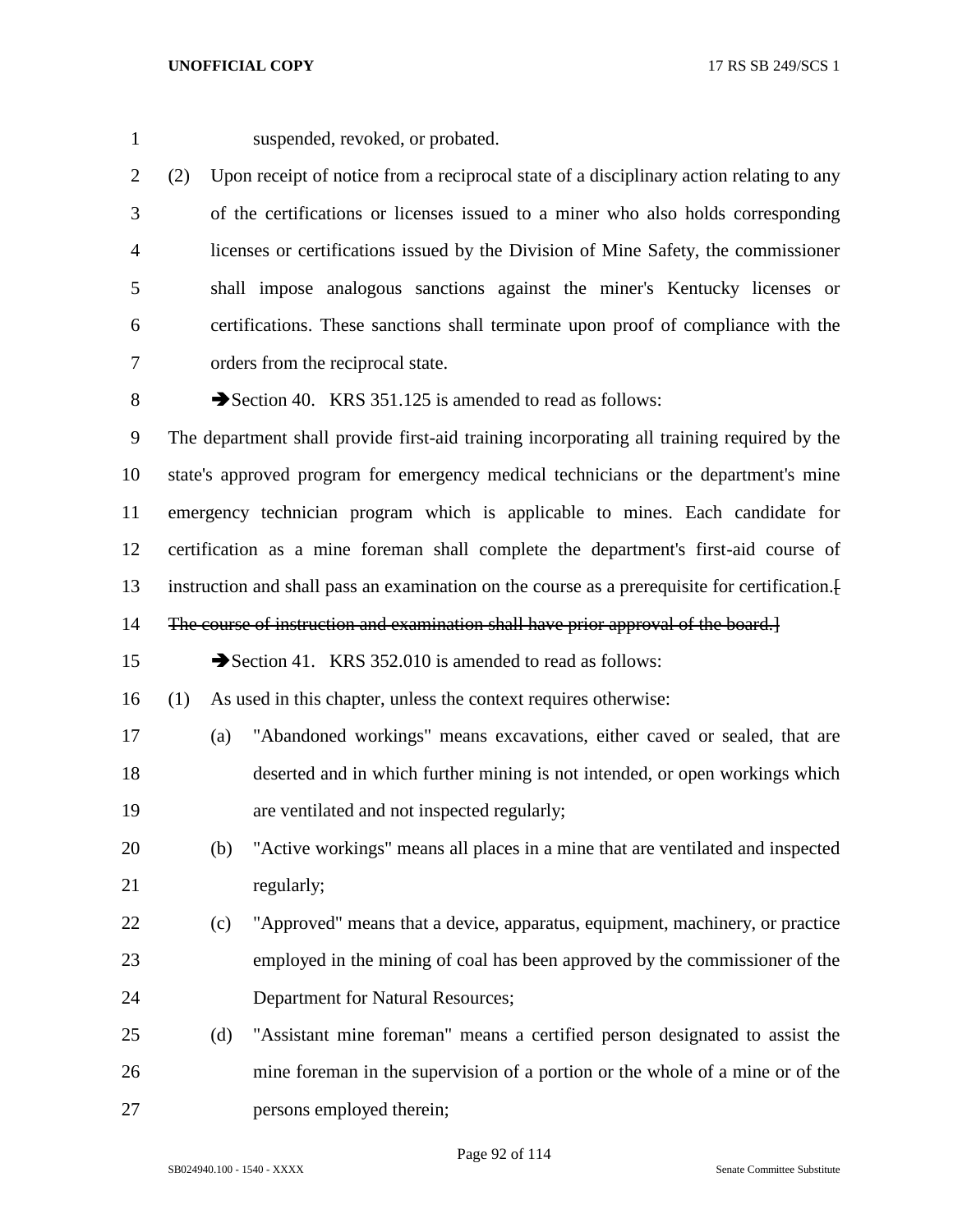| $\mathbf{1}$   | ["Board" means the Mining Board created in KRS 351.105;<br>(e)                                          |
|----------------|---------------------------------------------------------------------------------------------------------|
| $\overline{2}$ | - "Commercial mine" means any coal mine from which coal is mined for sale,<br>(f)                       |
| 3              | commercial use, or exchange. This term shall in no instance be construed to                             |
| 4              | include a mine where coal is produced for own use;                                                      |
| 5              | "Commissioner" means commissioner of the Department for Natural<br>f(E(g))                              |
| 6              | Resources;                                                                                              |
| 7              | "Department" means the Department for Natural Resources;<br>$(g)$ [(h)]                                 |
| 8              | "Drift" means an opening through strata or coal seams with opening<br>$(h)$ [(i)]                       |
| 9              | grades sufficient to permit coal to be hauled therefrom, or which is used for                           |
| 10             | the purpose of ventilation, drainage, ingress, egress, and other purposes in                            |
| 11             | connection with the mining of coal;                                                                     |
| 12             | "Director" means the director of the Division of Mine Safety;<br>$\underline{(i)}\overline{\{j\}}$      |
| 13             | "Excavations and workings" means the excavated portions of a mine;<br>$\underline{(i)}[\overline{(k)}]$ |
| 14             | "Face equipment" means mobile or portable mining machinery having<br>$(k)$ $(\dagger)$                  |
| 15             | electric motors or accessory equipment normally installed or operated inby the                          |
| 16             | last open crosscut in any entry or room;                                                                |
| 17             | "Fire boss" (often referred to as mine examiner) means a person certified<br>$(l)$ $\{ (m) \}$          |
| 18             | a mine foreman or assistant mine foreman who is designated by<br>as                                     |
| 19             | management to examine a mine or part of a mine for explosive gas or other                               |
| 20             | dangers before a shift crew enters;                                                                     |
| 21             | "Gassy mine." All underground mines shall be classified as gassy or<br>$(m)$ $\{(m)\}$                  |
| 22             | gaseous;                                                                                                |
| 23             | "High voltage" means any voltage of one thousand (1,000) volts or<br>$(n)$ [(o)]                        |
| 24             | more;                                                                                                   |
| 25             | "Imminent danger" means the existence of any condition or practice<br>$\omega(\varphi)$                 |
| 26             | which could reasonably be expected to cause death or serious physical injury                            |
| 27             | before the condition or practice can be abated;                                                         |

Page 93 of 114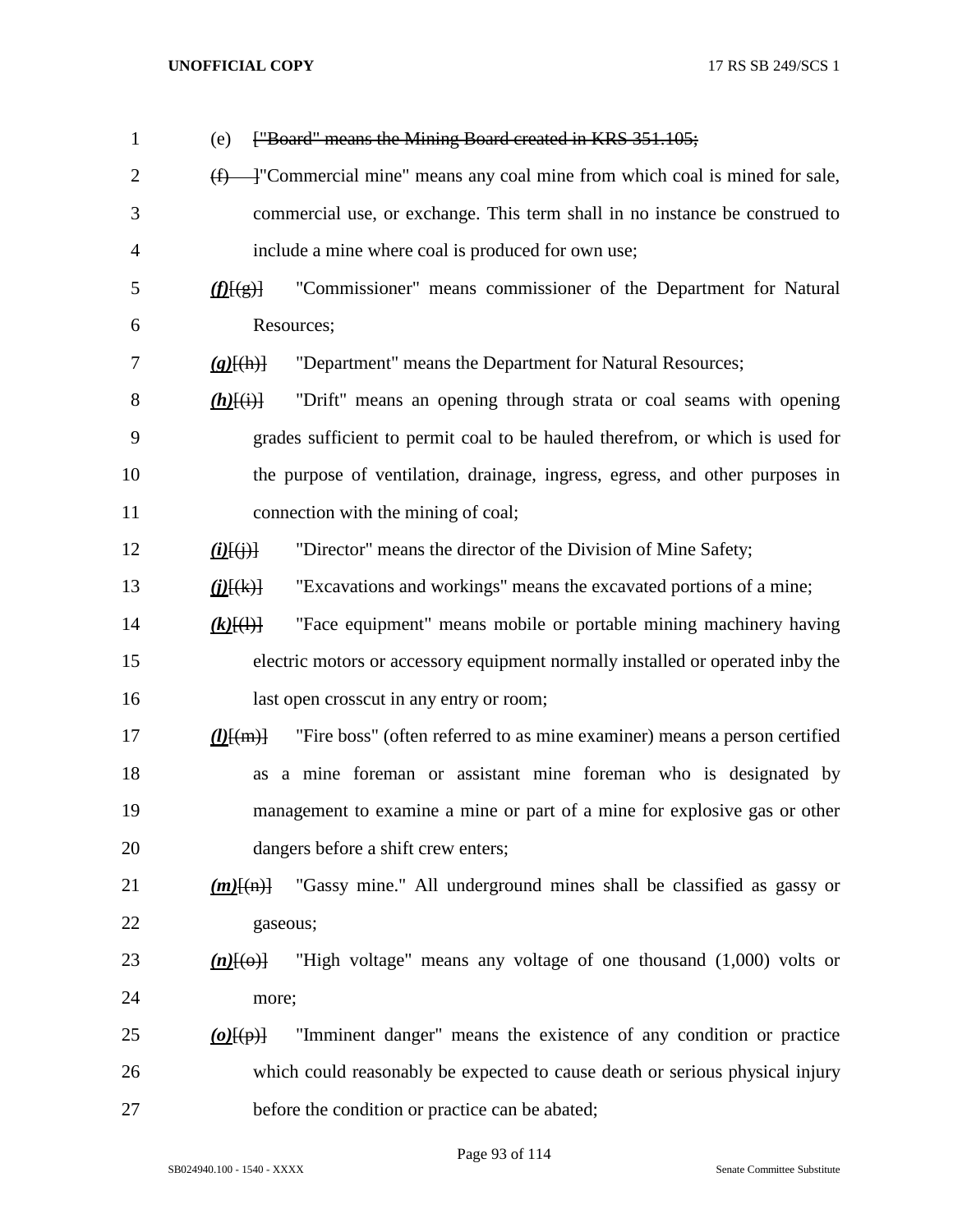- 
- *(p)*[(q)] "Inactive workings" shall include all portions of a mine in which operations have been suspended for an indefinite period, but have not been abandoned;
	- *(q)*[(r)] "Intake air" means air that has not passed through the last working place of the split or by the unsealed entrances to abandoned workings and by analysis contains not less than nineteen and one-half percent (19.5%) of oxygen, no dangerous quantities of flammable gas, and no harmful amounts of poisonous gas or dust;
- *(r)*[(s)] "Licensee" means any owner, operator, lessee, corporation, partnership, or other person who procures a license from the department to operate a coal mine;
- *(s)*[(t)] "Low voltage" means up to and including six hundred sixty (660) volts;
- *(t)*[(u)] "Medium voltage" means voltages greater than six hundred sixty (660) 14 and up to nine hundred ninety-nine (999) volts;
- *(u)*[(v)] "Mine" means any open pit or any underground workings from which coal is produced for sale, exchange, or commercial use, and all shafts, slopes, drifts, or inclines leading thereto, and includes all buildings and equipment, above or below the surface of the ground, used in connection with the workings. Workings that are adjacent to each other and under the same management and which are administered as distinct units shall be considered 21 separate mines;

# *(v)*[(w)] "Mine foreman" means a certified person whom the licensee, mine manager, or superintendent places in charge of the workings of the mine and of persons employed therein;

 *(w)* $\frac{f(x)}{g}$  "Mine manager" means a certified or noncertified person whom the licensee places in charge of a mine or mines and whose duties include but are not limited to operations at the mine or mines and supervision of personnel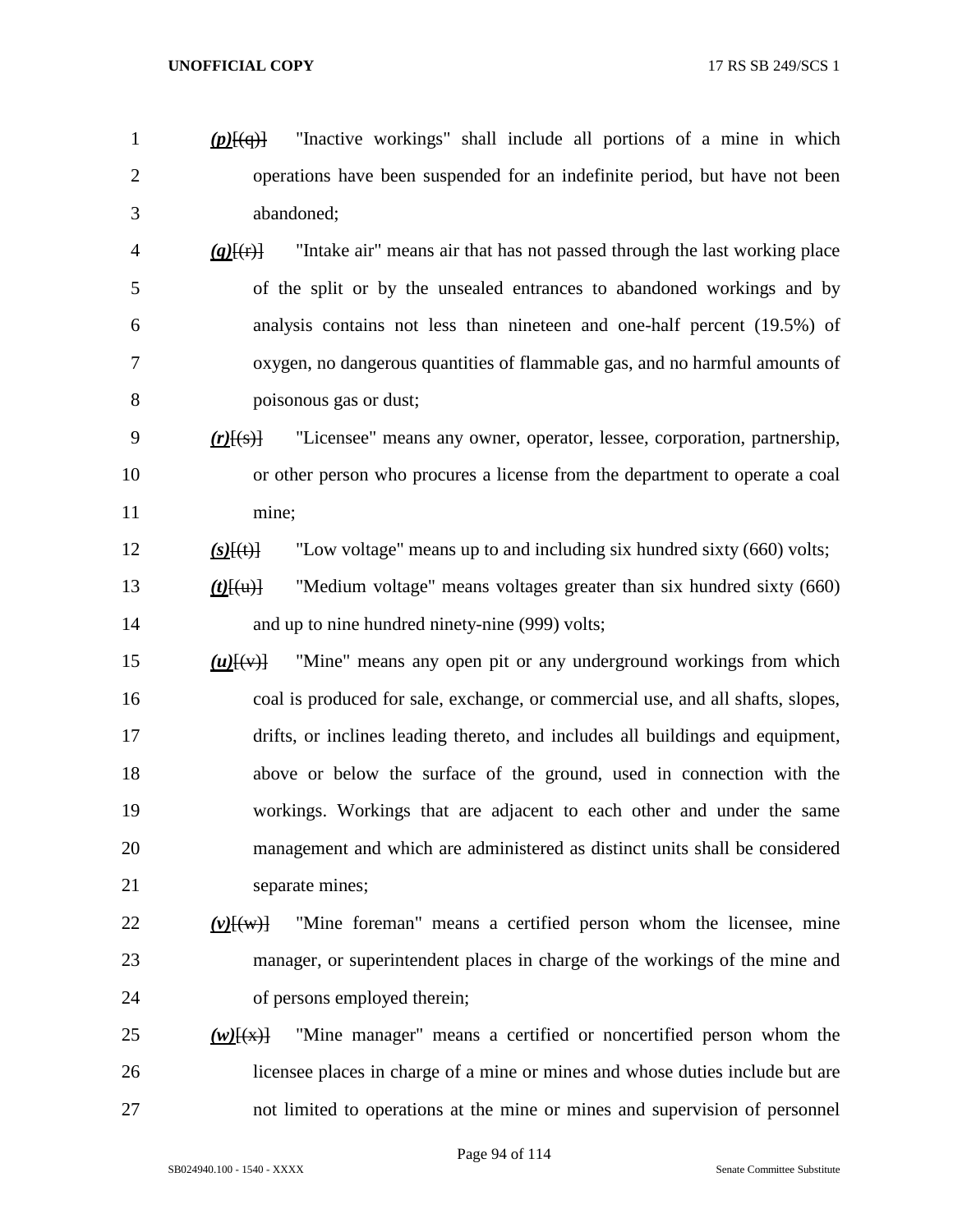when qualified to do so; *(x)*[(y)] "NAD 83" means the North American Datum, 1983 version, in feet units; *(y)*[(z)] "Open-pit mine" shall include open excavations and open-cut workings including auger operations and highwall mining systems for the extraction of coal; *(z)*[(aa)] "Operator" means the licensee, owner, lessee, or other person who operates or controls a coal mine; *(aa)*[(ab)] "Permissible" means that any equipment, device, or explosive that has been approved by the United States Bureau of Mines, the Mining Enforcement and Safety Administration, or the Mine Safety and Health Administration meets all requirements, restrictions, exceptions, limitations, and conditions attached to the classification; *(ab)* $\frac{1}{2}$  <sup>"</sup>Preshift examination" refers to the examination of an underground mine or part of a mine where miners are scheduled to work or travel, and shall be conducted not more than three (3) hours before any oncoming shift; *(ac)*[(ad)] "Return air" means air that has passed through the last active working place on each split, or air that has passed through abandoned, inaccessible, or pillared workings; *(ad)*[(ae)] "Serious physical injury" means an injury which has a reasonable 21 potential to cause death; *(ae)*[(af)] "Shaft" means a vertical opening through the strata that is or may be used, in connection with the mining of coal, for the purpose of ventilation or drainage, or for hoisting men, coal, or materials; *(af)*[(ag)] "Single Zone Projection" means the Kentucky Single Zone State Plane Coordinate System of 1983, based on the Lambert Conformal Conical map projection with double standard parallels on the North American Datum, 1983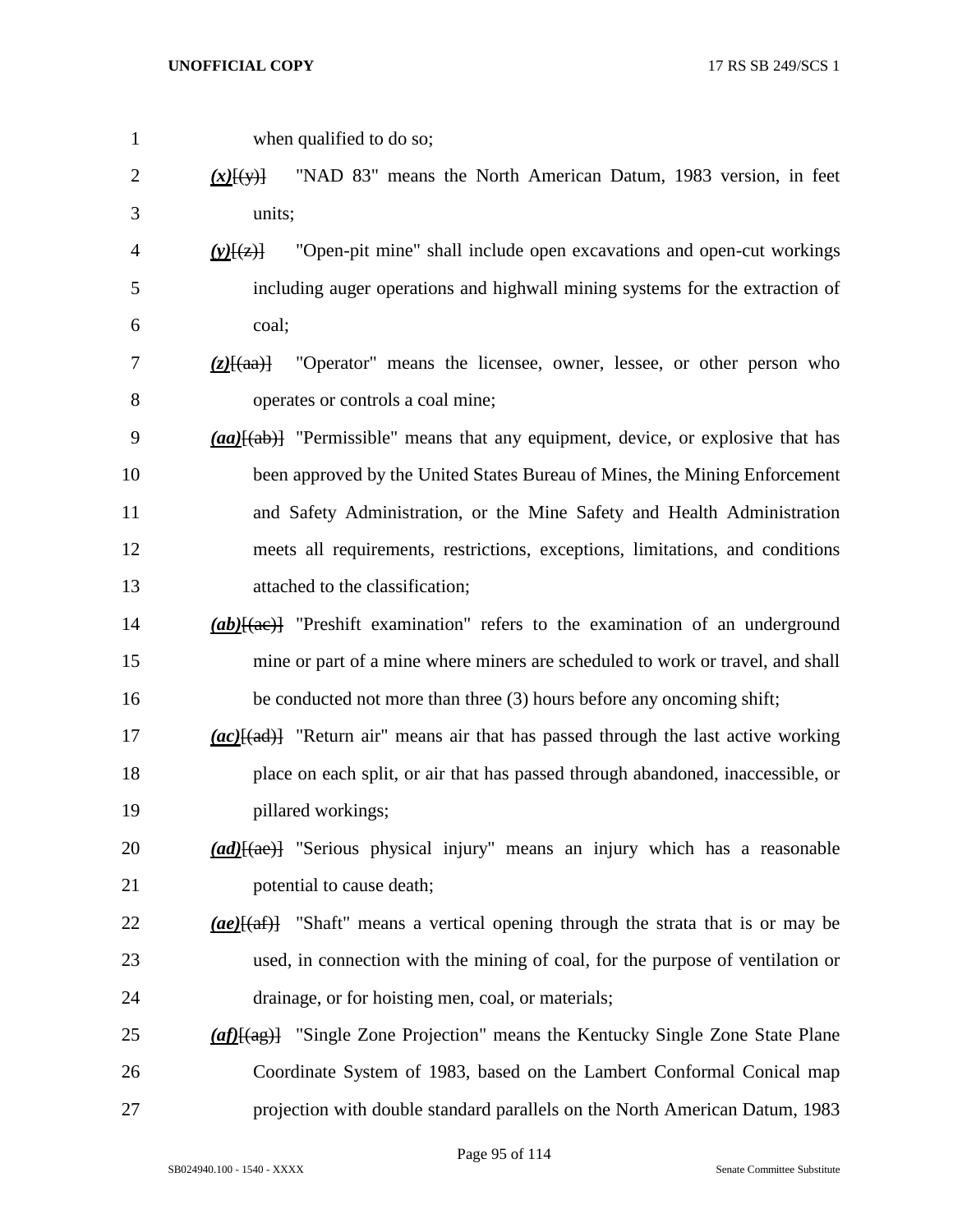| $\mathbf{1}$ |     | version, as established in 10 KAR 5:010;                                                                          |
|--------------|-----|-------------------------------------------------------------------------------------------------------------------|
| 2            |     | $\frac{(\text{ag})[(ah)]}{\text{Islope}}$ "Slope" means an inclined opening used for the same purpose as a shaft; |
| 3            |     | $(ah)$ [(ai)] "Superintendent" means the person who, on behalf of the licensee, has                               |
| 4            |     | immediate supervision of one (1) or more mines;                                                                   |
| 5            |     | $(ai)$ [(ai)] "Supervisory personnel" shall mean a person or persons certified under                              |
| 6            |     | the provisions of KRS Chapter 351 to assist in the supervision of a portion or                                    |
| 7            |     | the whole of the mine or of the persons employed therein;                                                         |
| 8            |     | $\frac{ai}{kak}$ "Tipple or dumping point" means the structure where coal is dumped or                            |
| 9            |     | unloaded from the mine car into railroad cars, trucks, wagons, or other means                                     |
| 10           |     | of conveyance;                                                                                                    |
| 11           |     | $(ak)$ [(al)] "Working face" means any place in a coal mine at which the extraction                               |
| 12           |     | of coal from its natural deposit in the earth is performed during the mining                                      |
| 13           |     | cycle;                                                                                                            |
| 14           |     | (al)[(am)] "Working place" means the area of a coal mine inby the last open                                       |
| 15           |     | crosscut;                                                                                                         |
| 16           |     | $(\mathbf{am})$ "Working section" means all areas of a coal mine from the loading point                           |
| 17           |     | to and including the working faces; and                                                                           |
| 18           |     | (an)[(ao)] "Workmanlike manner" means consistent with established practices and                                   |
| 19           |     | methods utilized in the coal industry.                                                                            |
| 20           | (2) | The definitions in KRS 351.010 apply also to this chapter, unless the context                                     |
| 21           |     | requires otherwise.                                                                                               |
| 22           | (3) | Except as the context otherwise requires, this chapter applies only to commercial                                 |
| 23           |     | mines as defined in KRS 351.010 and shall not apply to electrical facilities owned,                               |
| 24           |     | operated, or otherwise controlled by a retail electric supplier or generation and                                 |
| 25           |     | transmission cooperative as defined in KRS 278.010 or organized under KRS                                         |
| 26           |     | Chapter 279 for the purpose of communication, metering, or for the generation,                                    |
| 27           |     | control, transformation, transmission, and distribution of electric energy located in                             |

Page 96 of 114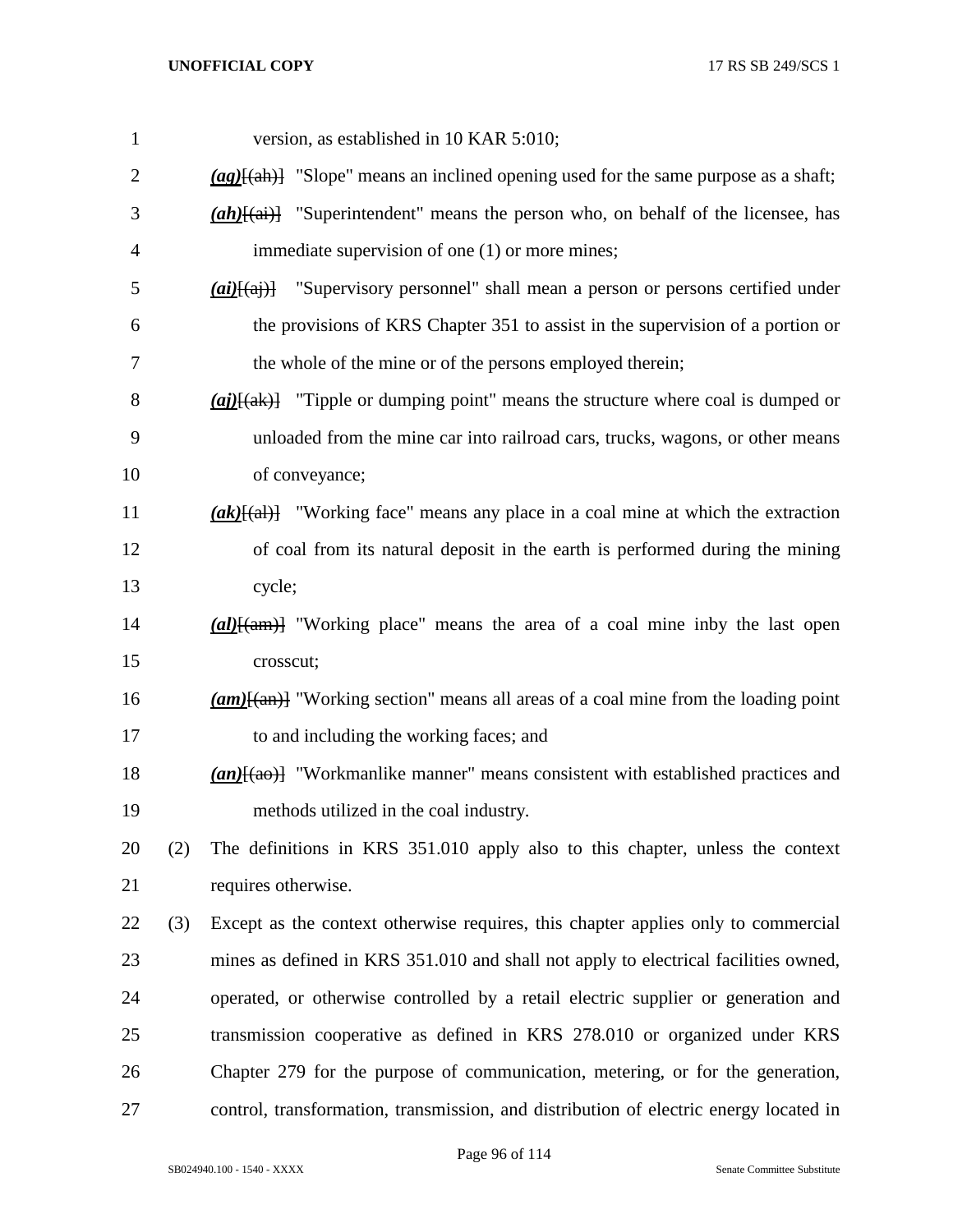buildings used exclusively by utilities for such purposes or located outdoors on property owned or leased by the utility or on public highways, streets, roads, or outdoors by established easement rights on private property and that are covered by the National Electric Safety Code (NESC) or other applicable safety codes, or other authorities having jurisdiction and shall not apply to installations under the exclusive control of utilities for the purpose of communication, metering, or for the generation, control, transformation, transmission, and distribution of electric energy located in buildings used exclusively by utilities for such purposes or located outdoors on property owned or leased by the utility or on public highways, streets, roads, or outdoors by established rights on private property. 11 Section 42. KRS 352.310 is amended to read as follows: Any fire boss who fails to perform his duties, or who makes a false report of the condition of any place in the portion of the mine allotted to him for examination, shall be suspended by the mine foreman, and his name shall be given to the mine inspector for prosecution. If

 he is found guilty by the *Mine Safety Review Commission*[board], he shall return his certificate of qualification to the department.

17 Section 43. KRS 224.10-100 is amended to read as follows:

 In addition to any other powers and duties vested in it by law, the cabinet shall have the authority, power, and duty to:

 (1) Exercise general supervision of the administration and enforcement of this chapter, and all rules, regulations, and orders promulgated thereunder;

 (2) Prepare and develop a comprehensive plan or plans related to the environment of 23 the Commonwealth:

- (3) Encourage industrial, commercial, residential, and community development which provides the best usage of land areas, maximizes environmental benefits, and minimizes the effects of less desirable environmental conditions;
- (4) Develop and conduct a comprehensive program for the management of water, land,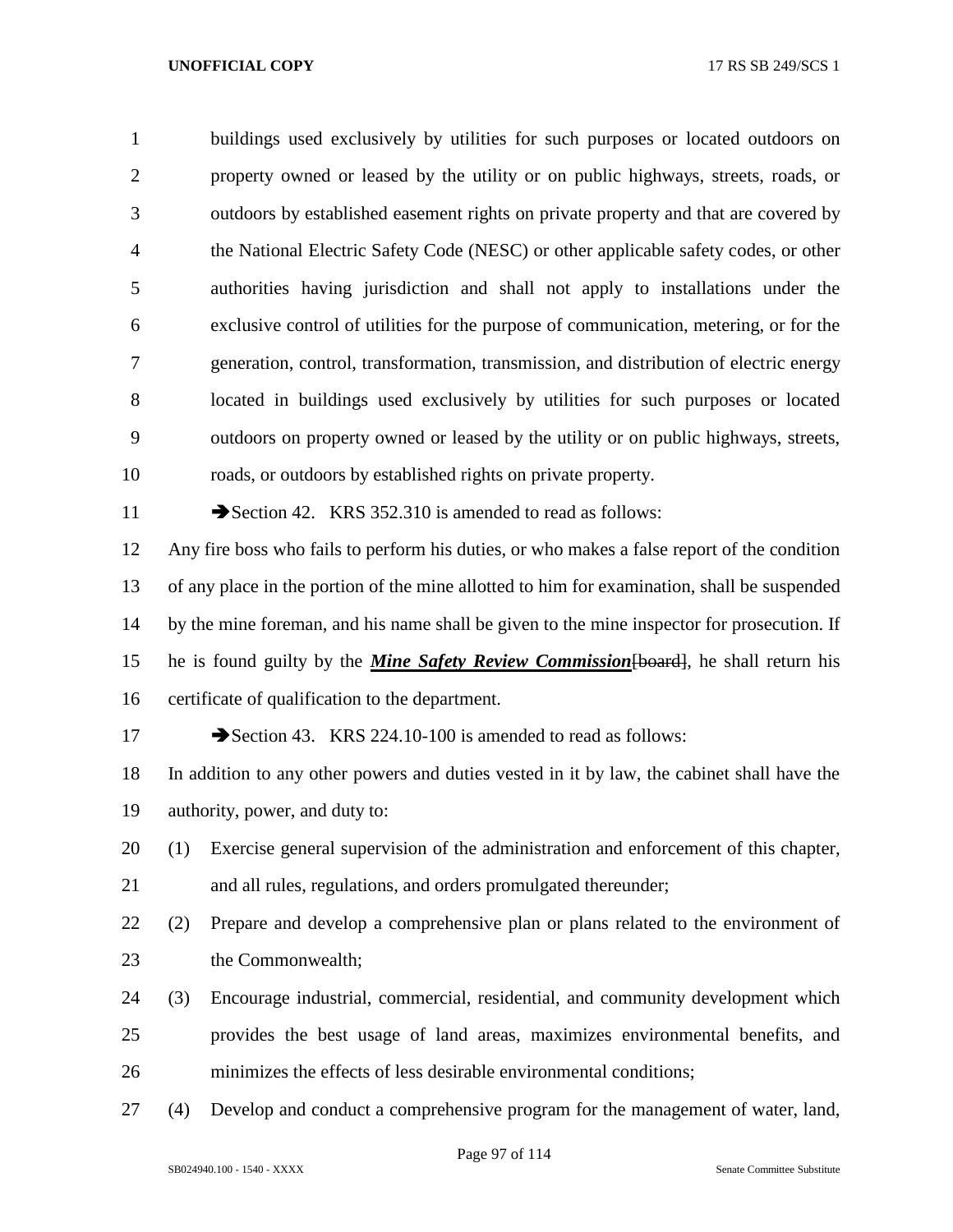| $\mathbf{1}$   |     | and air resources to assure their protection and balance utilization consistent with       |
|----------------|-----|--------------------------------------------------------------------------------------------|
| $\overline{c}$ |     | the environmental policy of the Commonwealth;                                              |
| 3              | (5) | Provide for the prevention, abatement, and control of all water, land, and air             |
| $\overline{4}$ |     | pollution, including but not limited to that related to particulates, pesticides, gases,   |
| 5              |     | dust, vapors, noise, radiation, odor, nutrients, heated liquid, or other contaminants;     |
| 6              | (6) | Provide for the control and regulation of surface coal mining and reclamation in a         |
| 7              |     | manner to accomplish the purposes of KRS Chapter 350;                                      |
| 8              | (7) | Secure necessary scientific, technical, administrative, and operational services,          |
| 9              |     | including laboratory facilities, by contract or otherwise;                                 |
| 10             | (8) | Collect and disseminate information and conduct educational and training programs          |
| 11             |     | relating to the protection of the environment;                                             |
| 12             | (9) | Appear and participate in proceedings before any federal regulatory agency                 |
| 13             |     | involving or affecting the purposes of the cabinet;                                        |
| 14             |     | (10) Enter and inspect any property or premises for the purpose of investigating either    |
| 15             |     | actual or suspected sources of pollution or contamination or for the purpose of            |
| 16             |     | ascertaining compliance or noncompliance with this chapter, or any regulation              |
| 17             |     | which may be promulgated thereunder;                                                       |
| 18             |     | (11) Conduct investigations and hold hearings and compel the attendance of witnesses       |
| 19             |     | and the production of accounts, books, and records by the issuance of subpoenas;           |
| 20             |     | (12) Accept, receive, and administer grants or other funds or gifts from public and        |
| 21             |     | private agencies including the federal government for the purpose of carrying out          |
| 22             |     | any of the functions of the cabinet. The funds received by the cabinet shall be            |
| 23             |     | deposited in the State Treasury to the account of the cabinet;                             |
| 24             |     | (13) Request and receive the assistance of any state or municipal educational institution, |
| 25             |     | experiment station, laboratory, or other agency when it is deemed necessary or             |
| 26             |     | beneficial by the cabinet in the performance of its duties;                                |
|                |     |                                                                                            |

(14) Advise, consult, and cooperate with other agencies of the Commonwealth, other

Page 98 of 114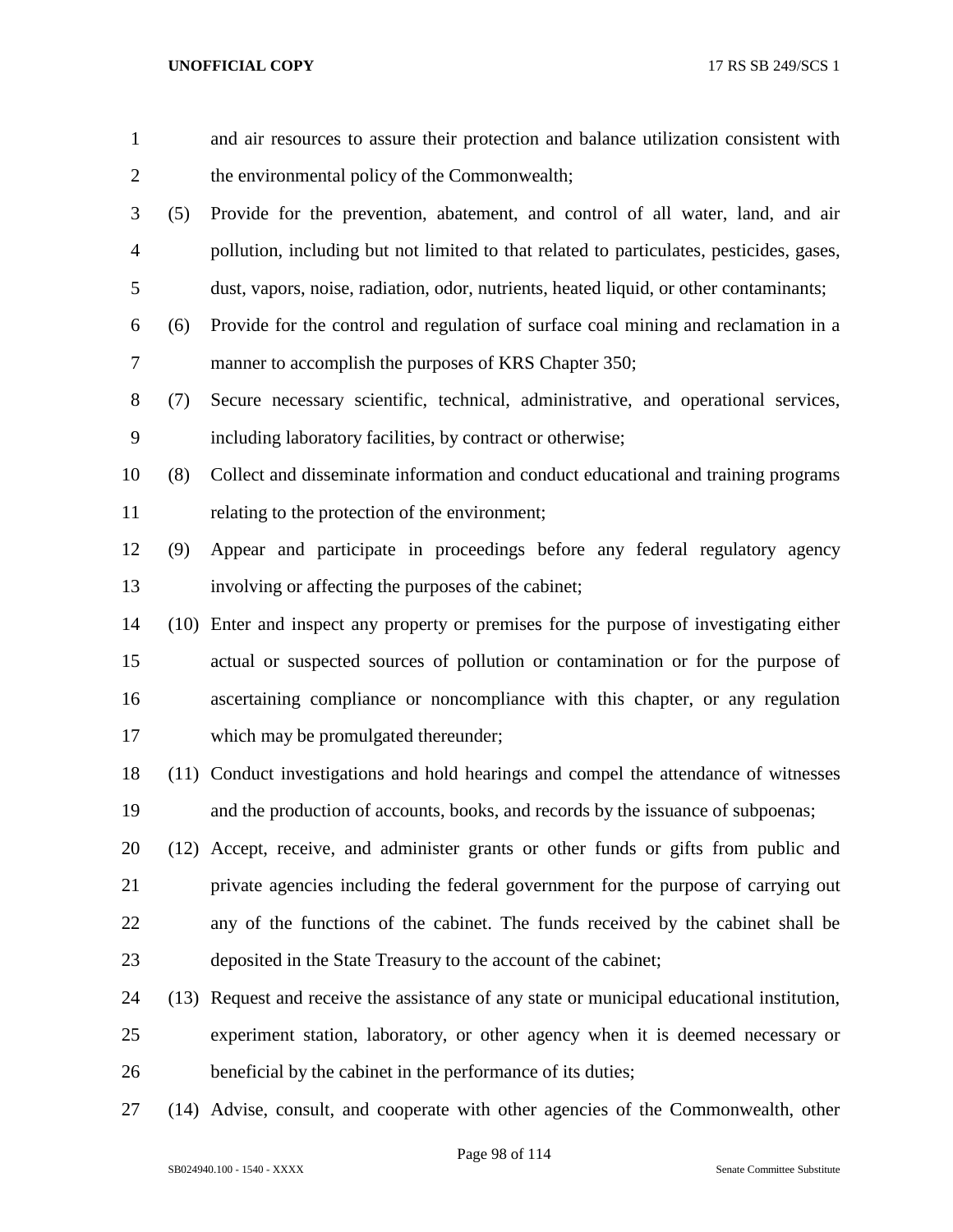| $\mathbf{1}$   |          | states, the federal government, and interstate and interlocal agencies, and affected      |
|----------------|----------|-------------------------------------------------------------------------------------------|
| $\mathbf{2}$   |          | persons, groups, and industries;                                                          |
| 3              |          | (15) Formulate guides for measuring presently unidentified environmental values and       |
| $\overline{4}$ |          | relationships so they can be given appropriate consideration along with social,           |
| 5              |          | economic, and technical considerations in decision making;                                |
| 6              |          | (16) Monitor the environment to afford more effective and efficient control practices, to |
| 7              |          | identify changes and conditions in ecological systems, and to warn of emergency           |
| $8\,$          |          | conditions;                                                                               |
| 9              |          | (17) Adopt, modify, or repeal with the recommendation of the commission any standard,     |
| 10             |          | regulation, or plan <del>[ specified in KRS 224.1-110(5) and (6)]</del> ;                 |
| 11             |          | (18) Issue, after hearing, orders abating activities in violation of this chapter, or the |
| 12             |          | provisions of this chapter, or the regulations promulgated pursuant thereto and           |
| 13             |          | requiring the adoption of the remedial measures the cabinet deems necessary;              |
| 14             |          | (19) Issue, continue in effect, revoke, modify, suspend, or deny under such conditions as |
| 15             |          | the cabinet may prescribe and require that applications be accompanied by plans,          |
| 16             |          | specifications, and other information the cabinet deems necessary for the following       |
| 17             | permits: |                                                                                           |
| 18             | (a)      | Permits to discharge into any waters of the Commonwealth, and for the                     |
| 19             |          | installation, alteration, expansion, or operation of any sewage system;                   |
| 20             |          | however, the cabinet may refuse to issue the permits to any person, or any                |
| 21             |          | partnership, corporation, etc., of which the person owns more than ten percent            |
| 22             |          | (10%) interest, who has improperly constructed, operated, or maintained a                 |
| 23             |          | sewage system willfully, through negligence, or because of lack of proper                 |
| 24             |          | knowledge or qualifications until the time that person demonstrates proper                |
| 25             |          | qualifications to the cabinet and provides the cabinet with a performance                 |
| 26             |          | bond;                                                                                     |
| 27             | (b)      | Permits for the installation, alteration, or use of any machine, equipment,               |

SB024940.100 - 1540 - XXXX Senate Committee Substitute

Page 99 of 114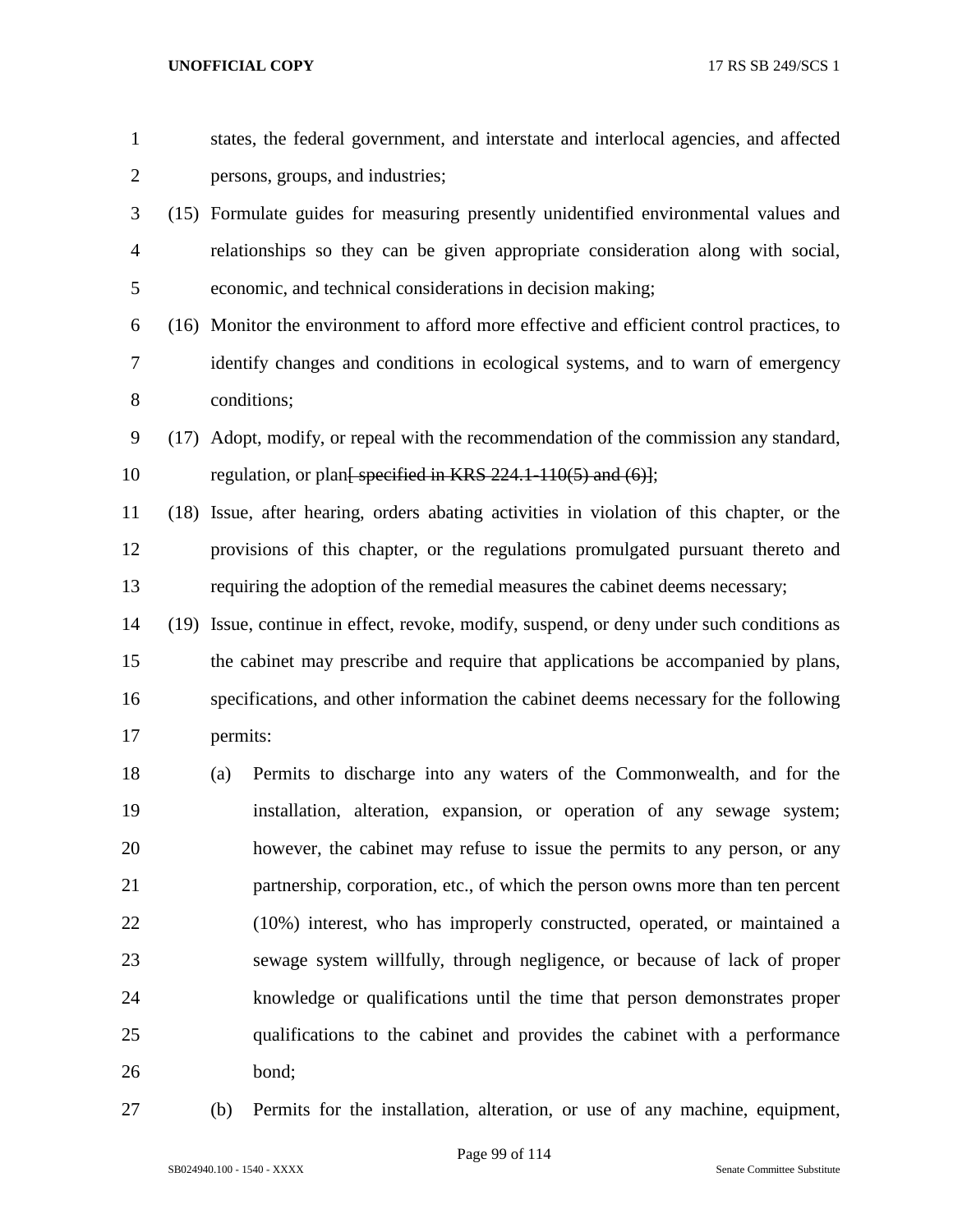device, or other article that may cause or contribute to air pollution or is intended primarily to prevent or control the emission of air pollution; or

 (c) Permits for the establishment or construction and the operation or maintenance of waste disposal sites and facilities;

 (20) May establish, by regulation, a fee or schedule of fees for the cost of processing applications for permits authorized by this chapter, and for the cost of processing applications for exemptions or partial exemptions which may include but not be limited to the administrative costs of a hearing held as a result of the exemption application, except that applicants for existing or proposed publicly owned facilities shall be exempt from any charge, other than emissions fees assessed pursuant to KRS 224.20-050, and that certain nonprofit organizations shall be charged lower fees to process water discharge permits under KRS 224.16-050(5);

 (21) May require for persons discharging into the waters or onto the land of the Commonwealth, by regulation, order, or permit, technological levels of treatment and effluent limitations;

 (22) Require, by regulation, that any person engaged in any operation regulated pursuant to this chapter install, maintain, and use at such locations and intervals as the cabinet may prescribe any equipment, device, or test and the methodologies and procedures for the use of the equipment, device, or test to monitor the nature and amount of any substance emitted or discharged into the ambient air or waters or land of the Commonwealth and to provide any information concerning the monitoring to the cabinet in accordance with the provisions of subsection (23) of 23 this section:

 (23) Require by regulation that any person engaged in any operation regulated pursuant to this chapter file with the cabinet reports containing information as to location, size, height, rate of emission or discharge, and composition of any substance discharged or emitted into the ambient air or into the waters or onto the land of the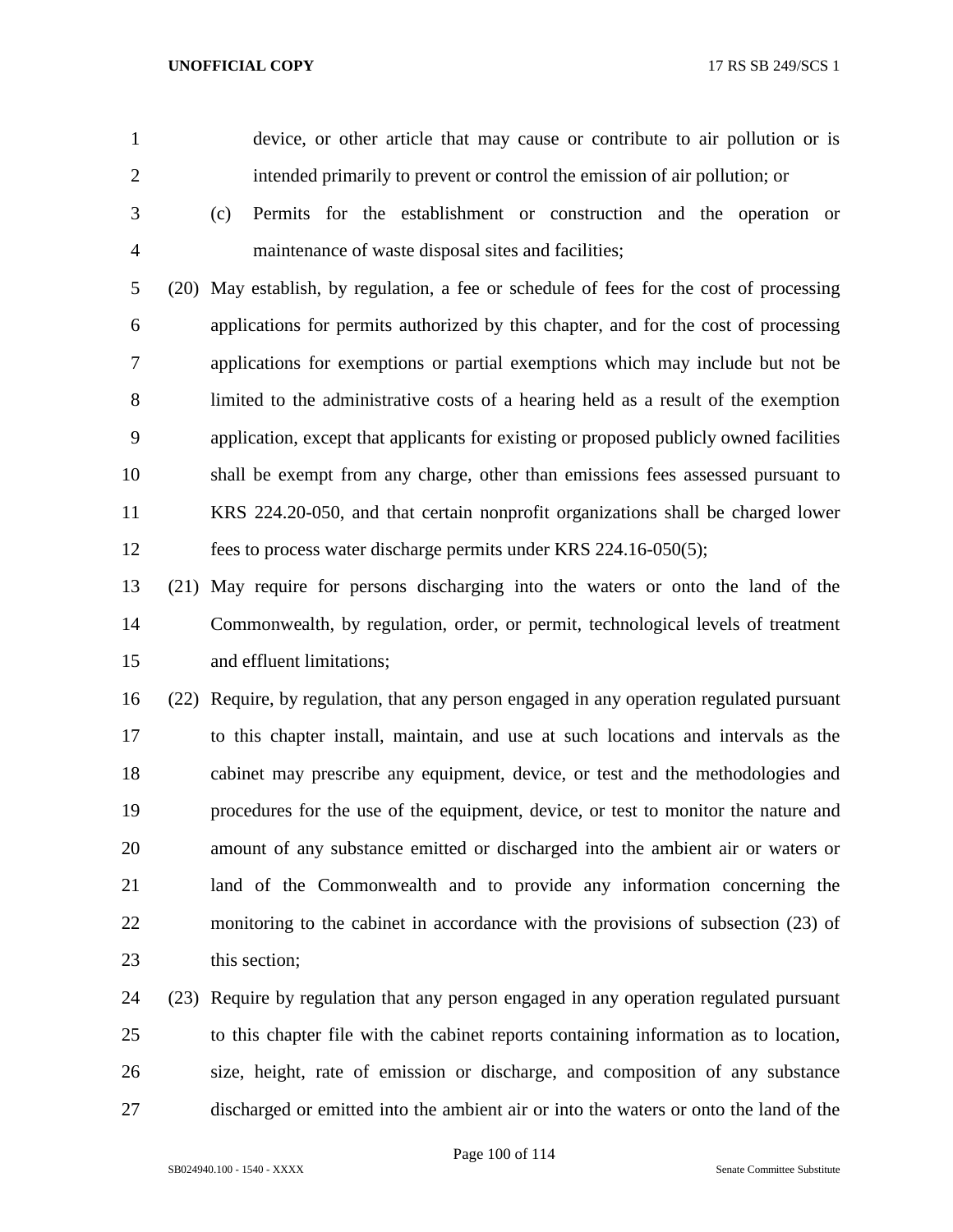Commonwealth, and such other information the cabinet may require; (24) Promulgate regulations, guidelines, and standards for waste planning and management activities, approve waste management facilities, develop and publish a comprehensive statewide plan for nonhazardous waste management which shall contain but not be limited to the provisions set forth in KRS 224.43-345, and develop and publish a comprehensive statewide plan for hazardous waste management which shall contain but not be limited to the following: (a) A description of current hazardous waste management practices and costs, including treatment and disposal, within the Commonwealth; (b) An inventory and description of all existing facilities where hazardous waste 11 is being generated, treated, recycled, stored, or disposed of, including an inventory of the deficiencies of present facilities in meeting current hazardous waste management needs and a statement of the ability of present hazardous waste management facilities to comply with state and federal laws relating to hazardous waste; (c) A description of the sources of hazardous waste affecting the Commonwealth including the types and quantities of hazardous waste currently being generated and a projection of such activities as can be expected to continue for not less than twenty (20) years into the future; and

 (d) An identification and continuing evaluation of those locations within the Commonwealth which are naturally or may be engineered to be suitable for the establishment of hazardous waste management facilities, and an identification of those general characteristics, values, and attributes which would render a particular location unsuitable, consistent with the policy of minimizing land disposal and encouraging the treatment and recycling of the wastes.

The statewide waste management plans shall be developed consistent with state and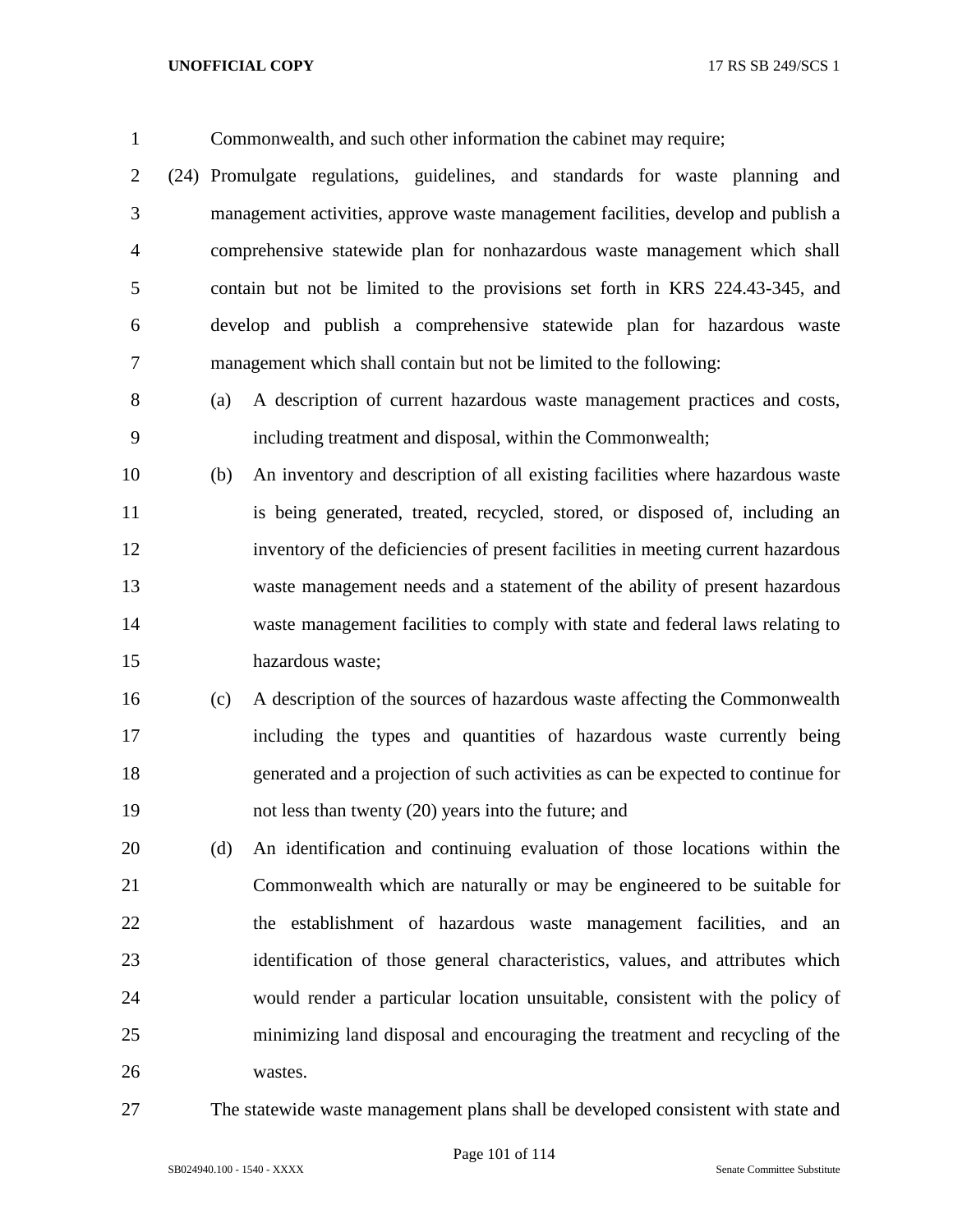- 
- federal laws relating to waste;
- (25) Perform other acts necessary to carry out the duties and responsibilities described in this section;
- (26) Preserve existing clean air resources while ensuring economic growth by issuing regulations, which shall be no more stringent than federal requirements, setting maximum allowable increases from stationary sources over baseline concentrations of air contaminants to prevent significant deterioration in areas meeting the state and national ambient air quality standards;
- (27) Promulgate regulations concerning the bonding provisions of subsection (19)(a) of this section, setting forth bonding requirements, including but not limited to requirements for the amount, duration, release, and forfeiture of the bonds. All funds from the forfeiture of bonds required pursuant to this section shall be placed in the State Treasury and credited to a special trust and agency account which shall not lapse. The account shall be known as the "sewage treatment system rehabilitation fund" and all moneys placed in the fund shall be used for the elimination of nuisances and hazards created by sewage systems which were improperly built, operated, or maintained, and insofar as practicable be used to correct the problems at the same site for which the bond or other sureties were originally provided;

 (28) Promulgate administrative regulations not inconsistent with the provisions of law 21 administered by the cabinet; and

- (29) Through the secretary or designee of the secretary, enter into, execute, and enforce reciprocal agreements with responsible officers of other states relating to compliance with the requirements of KRS Chapters 350, 351, and 352 and the administrative regulations promulgated under those chapters.
- 26 Section 44. KRS 350.240 is amended to read as follows:
- 27 The Energy and Environment Cabinet may adopt<del> in the manner provided in subsection</del>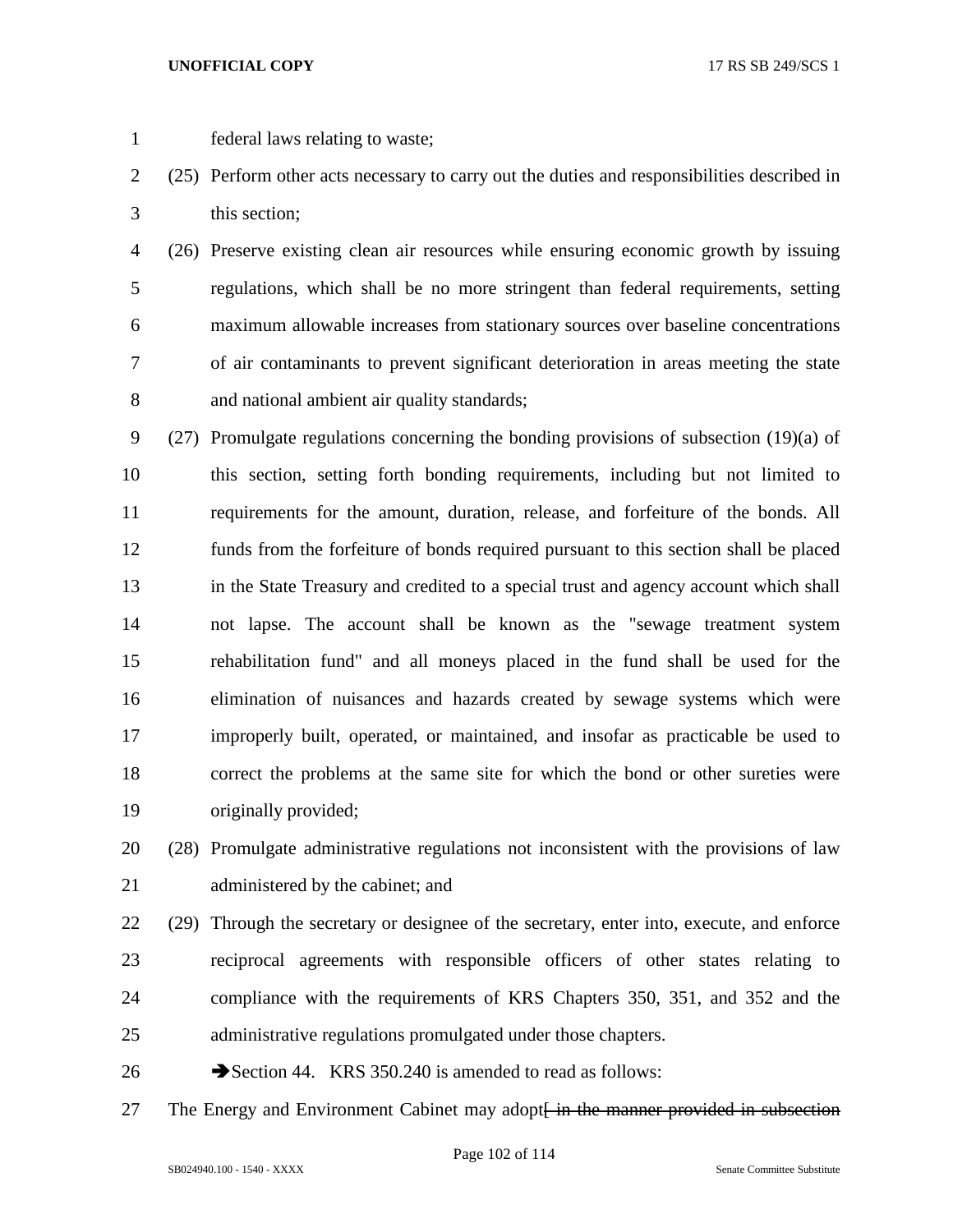(17) of KRS 224.10-100 and subsections (5) and (6) of KRS 224.1-110] reasonable regulations for the reclamation of land disturbed or removed in the mining of clay. Such regulations shall encourage water impoundments and shall follow the standards established in Article III of the Interstate Mining Compact. The cabinet shall have the authority to adopt such regulations prior to the effective date of the Interstate Mining Compact and irrespective of whether the state becomes a member or withdraws from membership in the Interstate Mining Compact.

8 Section 45. KRS 224.30-175 is amended to read as follows:

9 All local governments<del>, as defined in KRS 224.30-105,]</del> may develop, adopt, and maintain a comprehensive program of noise regulation. *A*[Such] program may include a study of the noise problems resulting from uses and activities within its jurisdiction and the development and adoption of a noise control plan.

13 Section 46. KRS 224.43-815 is amended to read as follows:

 [(1)] The secretary of the Cabinet for Economic Development and the special assistant to the Governor for coal and energy policy, with the approval of the Governor and the Legislative Research Commission, may execute contracts pursuant to KRS 224.43- 810.

 [(2) No agreements or contracts may be entered into before a regional integrated waste treatment and disposal demonstration facility has received a certificate of environmental safety and public necessity from the board established in KRS 224.46-820.]

22 Section 47. KRS 224.46-520 is amended to read as follows:

 (1) No person shall engage in the storage, treatment, recycling, or disposal of hazardous waste without first notifying the cabinet and obtaining construction and operation permits from the cabinet. The cabinet shall promulgate regulations establishing standards for such permits but in no case shall a permit to construct or operate a hazardous waste site or facility or a regional integrated waste treatment and disposal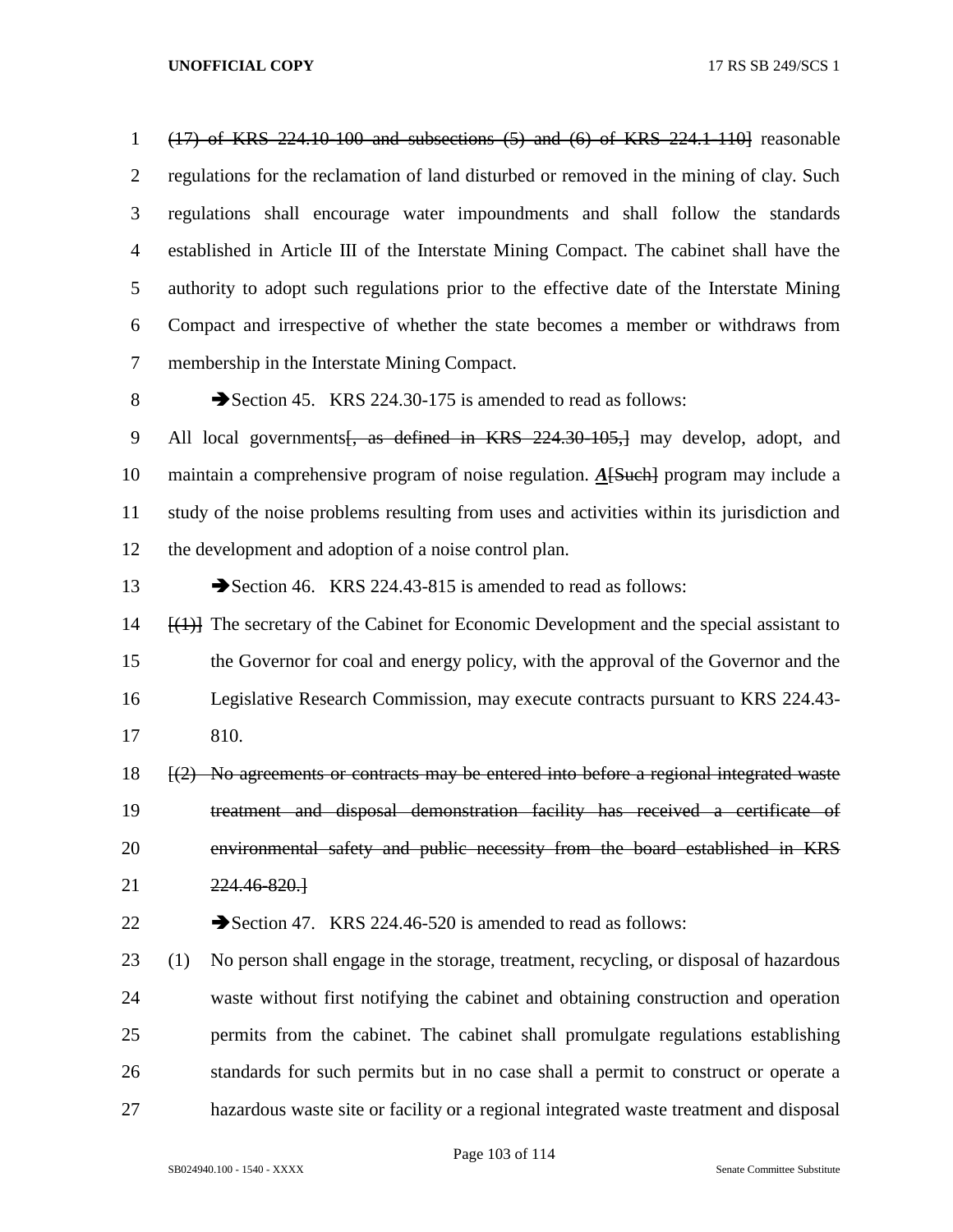demonstration facility be issued unless it can be demonstrated that the proposed facility can be integrated into the surroundings in an environmentally compatible manner, including but not limited to, insuring that hydrologic, seismologic, geologic, and soil considerations have been adequately addressed in the permit application and in an operational plan. In no case shall a permit to construct a hazardous waste incinerator, landfill, or other site or facility for the land disposal of hazardous waste be approved or issued prior to notification of the cabinet by the 8 local unit of government of its actions pursuant to KRS 224.40-310(6). The cabinet shall not issue a construction permit to a regional integrated waste treatment and disposal demonstration facility until it has been issued a certificate of environmental safety and public necessity. A person desiring a construction permit shall file an application on forms supplied by the cabinet which shall contain such information as the cabinet deems necessary and provide evidence that the hazardous waste shall be treated, stored or disposed of in the manner prescribed by the cabinet. The applicant shall not initiate construction at the proposed site of a new facility for the storage, treatment, or disposal of hazardous waste until notice has been given to that portion of the public most likely to be affected by the operation of the proposed facility pursuant to KRS 224.40-310(1) to (5) and until a construction permit for said facility has been issued by the cabinet. The cabinet may consider past performance in this or related fields by the applicant. The cabinet, in making a determination to issue, deny, or condition a construction permit, shall consider the following:

- 
- (a) An evaluation of alternatives, to include other locations and other treatment, storage, and disposal approaches, different from those proposed, available to 25 the applicant;
- (b) An evaluation of the public health, safety, and environmental aspects of the proposals;

Page 104 of 114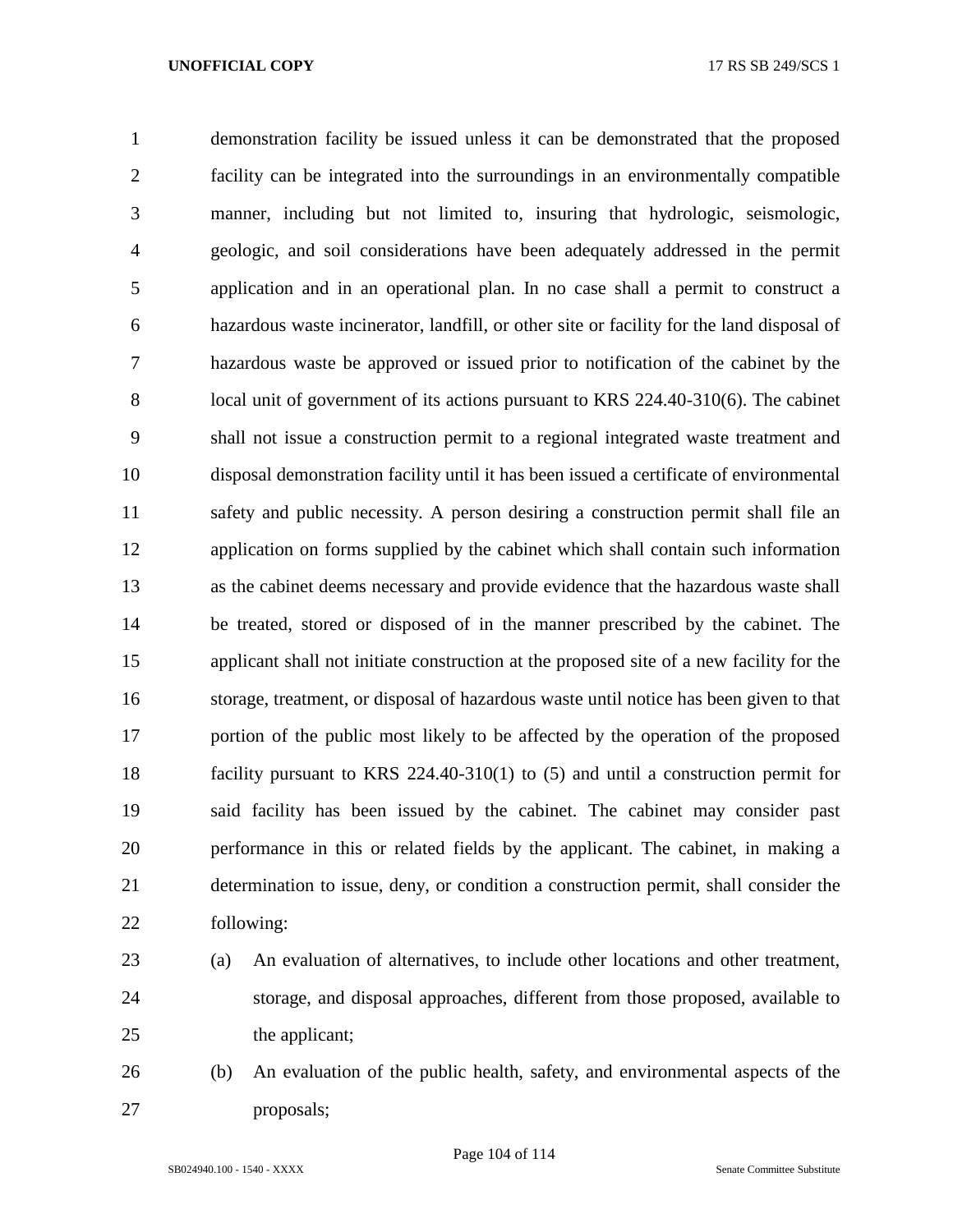(c) An evaluation of the social and economic impacts of the proposed action on the affected community, to include, at a minimum, changes in property values, community perception and other psychic costs, and the costs and availability of public services, facilities and improvements required to support the facility and protect public health, safety, and the environment;

 (d) An evaluation of mitigation measures to alleviate problems identified in paragraphs (b) and (c) of this subsection; and

 (e) The relationship of the proposal to local planning and existing development. Except that in the case of hazardous waste incinerators, landfills, or other sites or facilities for the land disposal of hazardous waste, the provisions of paragraphs (c) and (e) of this subsection shall be determined by the local unit of government 12 pursuant to KRS  $224.40-310(6)$ ; in the case of a regional integrated waste treatment and disposal demonstration facility the provisions of paragraphs (c) and (e) of this subsection shall be determined by the siting board established pursuant to KRS 224.46-820].

 (2) The cabinet may prohibit the land disposal of any hazardous wastes. The criteria and list of hazardous waste to be prohibited by the cabinet from land disposal shall be identical to any such criteria and list promulgated by the United States Environmental Protection Agency pursuant to the Resource Conservation and Recovery Act of 1976, as amended, (Public Law 94-580). The land disposal of hazardous waste may be permitted for methods determined by the cabinet to be protective of human health and the environment for as long as the waste remains hazardous.

- (3) In conjunction with the application for permits under this section, the applicant shall establish adequate financial responsibility as follows:
- (a) The applicant shall file as part of his application for a permit to construct the facility an estimate of the cost of closing the facility after its capacity is

Page 105 of 114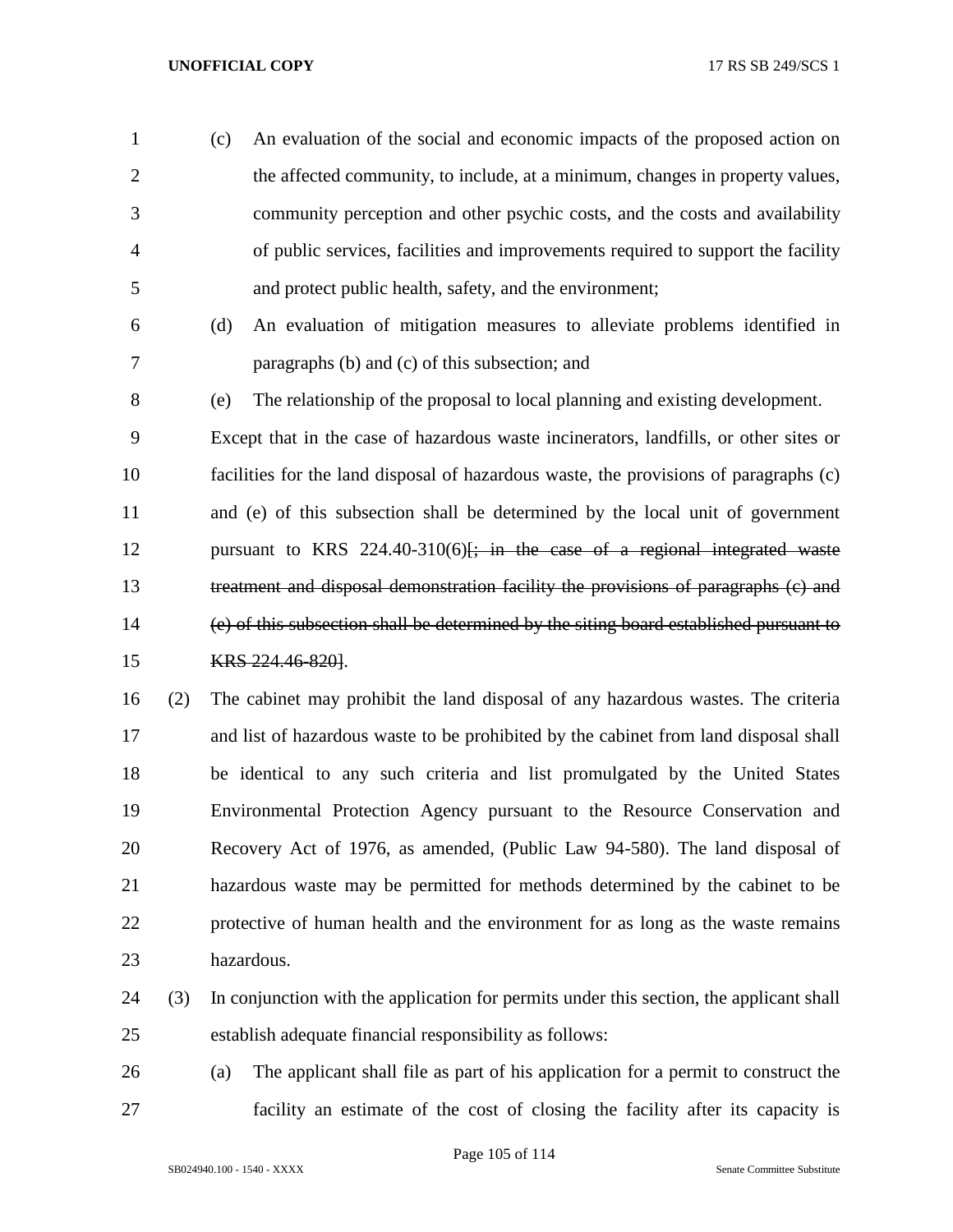reached or operations have otherwise ceased and an estimate of the cost of post-closure care. In the case of storage facilities, the cost of closing shall include the cost of properly disposing of the hazardous waste stored. The cabinet shall evaluate this cost estimate and either accept the estimate as made or shall revise it in accordance with acceptable guidelines, using, where available, actual data on closure costs associated with similar existing facilities. Before a permit to operate can be issued, the applicant for any hazardous waste permit shall assure that the funds needed to close the facility are available by establishing assurance through one (1) or more of the following mechanisms: cash, certificates of deposit, irrevocable credit, or other sureties satisfactory to the cabinet and the mechanism shall be established by agreement with the cabinet. The agreement shall provide that disbursement is permissible only upon written approval of the cabinet and whenever, on the basis of any information, the cabinet determines that the owner or operator is in violation of any of the closure requirements for the facility, that the cabinet shall have the right to use part or all of the closure fund to carry out the closure requirements. The financial institution, surety company, or escrow agent shall release these funds upon receiving a forfeiture order of the cabinet issued pursuant to an appropriate administrative hearing considering one (1) or more closure violations. Upon determination that closure has been satisfactorily accomplished, the cabinet shall release the applicant from further financial responsibility for closure;

 (b) Any applicant for a hazardous waste disposal permit shall file with the cabinet as part of his application an estimate of the annual cost of post-closure monitoring and routine maintenance at the site. The cabinet shall evaluate the cost estimate, and, after such modification as may be necessary in light of its evaluation, shall give notice of acceptance of the cost estimate. This cost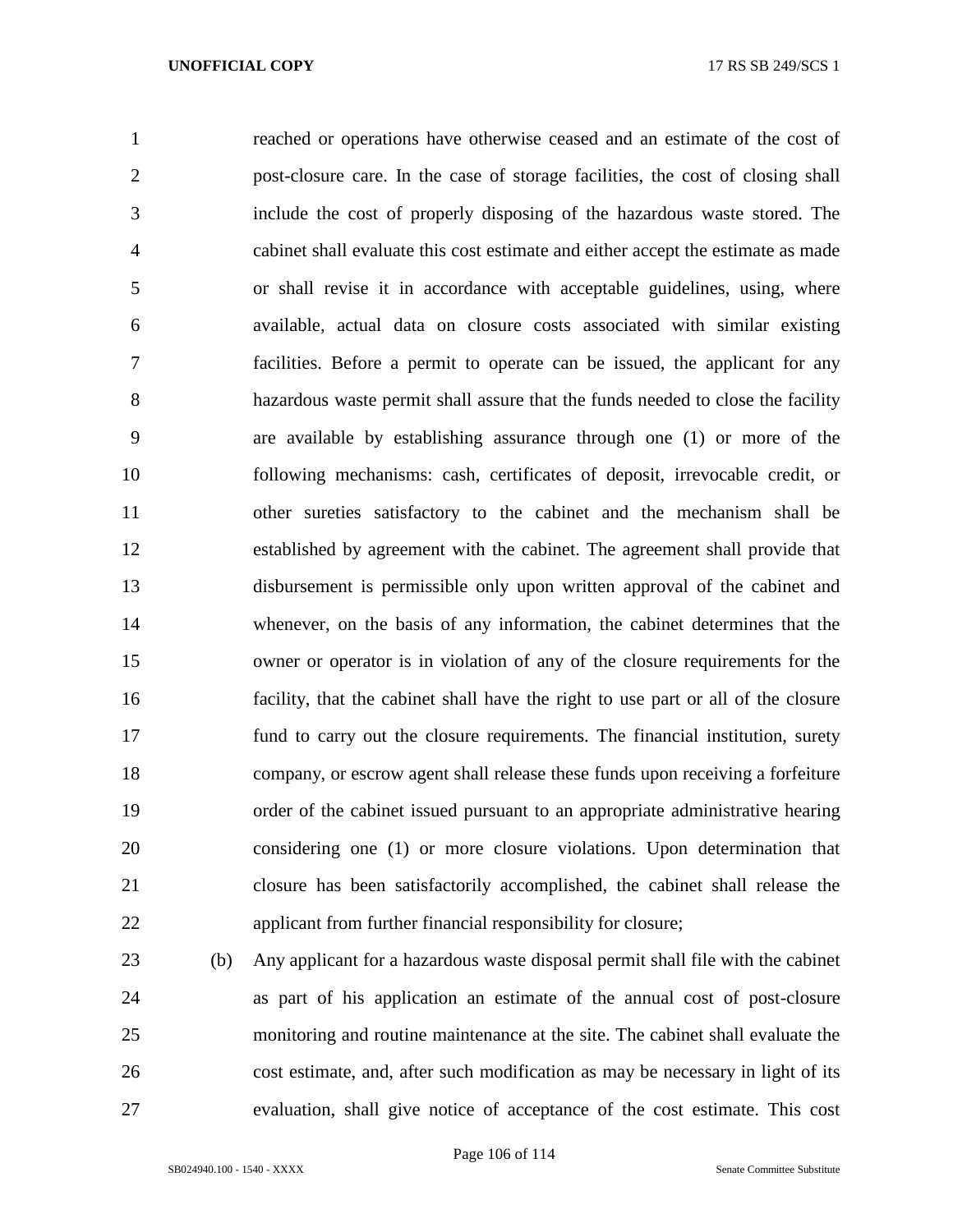estimate which will be referred to as the annual post-closure operating cost shall then be used to determine the amount of the post-closure monitoring and maintenance fund to be used for monitoring and maintenance for a period of a minimum of thirty (30) years after facility closure. The post-closure monitoring and maintenance fund shall be cash, irrevocable credit, or other sureties satisfactory to the cabinet and shall be established by an agreement with the cabinet. The agreement shall provide that whenever, on the basis of any information, the cabinet determines that the owner or operator of the facility is in violation of any of the post-closure monitoring and maintenance requirements, the cabinet shall have the right to use part or all of the funds to carry out the post-closure monitoring and maintenance for the facility. The funds shall be released upon receipt of a forfeiture order of the cabinet issued pursuant to an appropriate administrative hearing considering one (1) or more post-closure monitoring and maintenance violations. One (1) year after closure, and annually thereafter for a period of thirty (30) years, the applicant who has carried out all necessary post-closure maintenance and monitoring requirements may upon application to the cabinet be reimbursed out of the post-closure monitoring and maintenance fund an amount equal to the estimated costs for monitoring and routine maintenance for that year. Request for release of funds for reimbursement shall be accompanied by an itemized list of costs incurred. Upon determination that the expenditures incurred are in accordance with the approved plan, or otherwise justified, the cabinet may authorize the release of the funds to the applicant in writing. Any funds remaining in the account following a termination hearing in which the applicant is released of further responsibility shall likewise be released to the applicant; and

(c) All applicants for any hazardous waste permit shall provide evidence of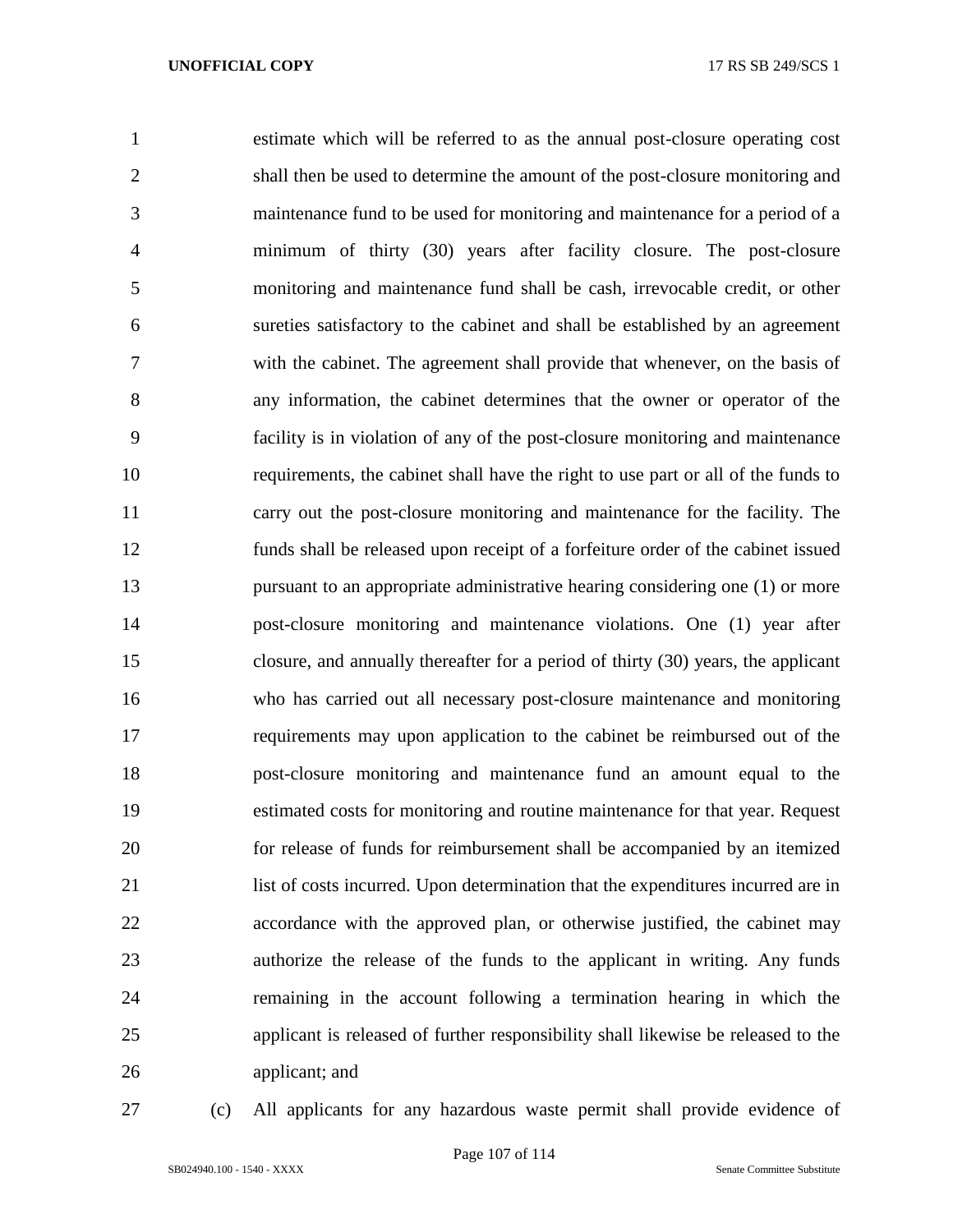financial responsibility in an amount and for a time period specified by the cabinet for the purpose of corrective action on and off-site and satisfying claims arising out of injury to persons or property resulting from the release or escape of hazardous waste into the environment. Such financial responsibility may be established by one (1) or a combination of evidence of liability insurance, self-insurance, or other evidence of financial responsibility acceptable to the cabinet. The level of self-insurance shall not exceed ten percent (10%) of equity, and financial responsibility shall be maintained during the entire operation of the facility and until termination. The minimum liability coverage for sudden occurrences, exclusive of legal defense costs, for a storage, treatment, or disposal facility shall be one million dollars (\$1,000,000) per occurrence with an annual aggregate of two million dollars (\$2,000,000). The minimum liability coverage for nonsudden occurrences, exclusive of legal defense costs, for a hazardous waste facility involving land disposal shall be three million dollars (\$3,000,000) per occurrence with an annual aggregate of six million dollars (\$6,000,000). Combined coverage for sudden and nonsudden occurrences shall be no less than the combined totals herein set forth for separate coverage. The cabinet shall accept a demonstration of financial responsibility during the post-closure period of a facility for a lesser amount for sudden or non-sudden occurrences where it is shown that a lesser amount of financial responsibility will be adequate to provide compensation for third-party injury or property damage and corrective action, considering site and facility conditions and other site-specific factors. Financial responsibility in post-closure for sudden and non-sudden occurrences and corrective action may be demonstrated through a letter of credit, surety or other bond, corporate guarantee, trust fund, liability insurance, self-insurance, or combination of these or other methods as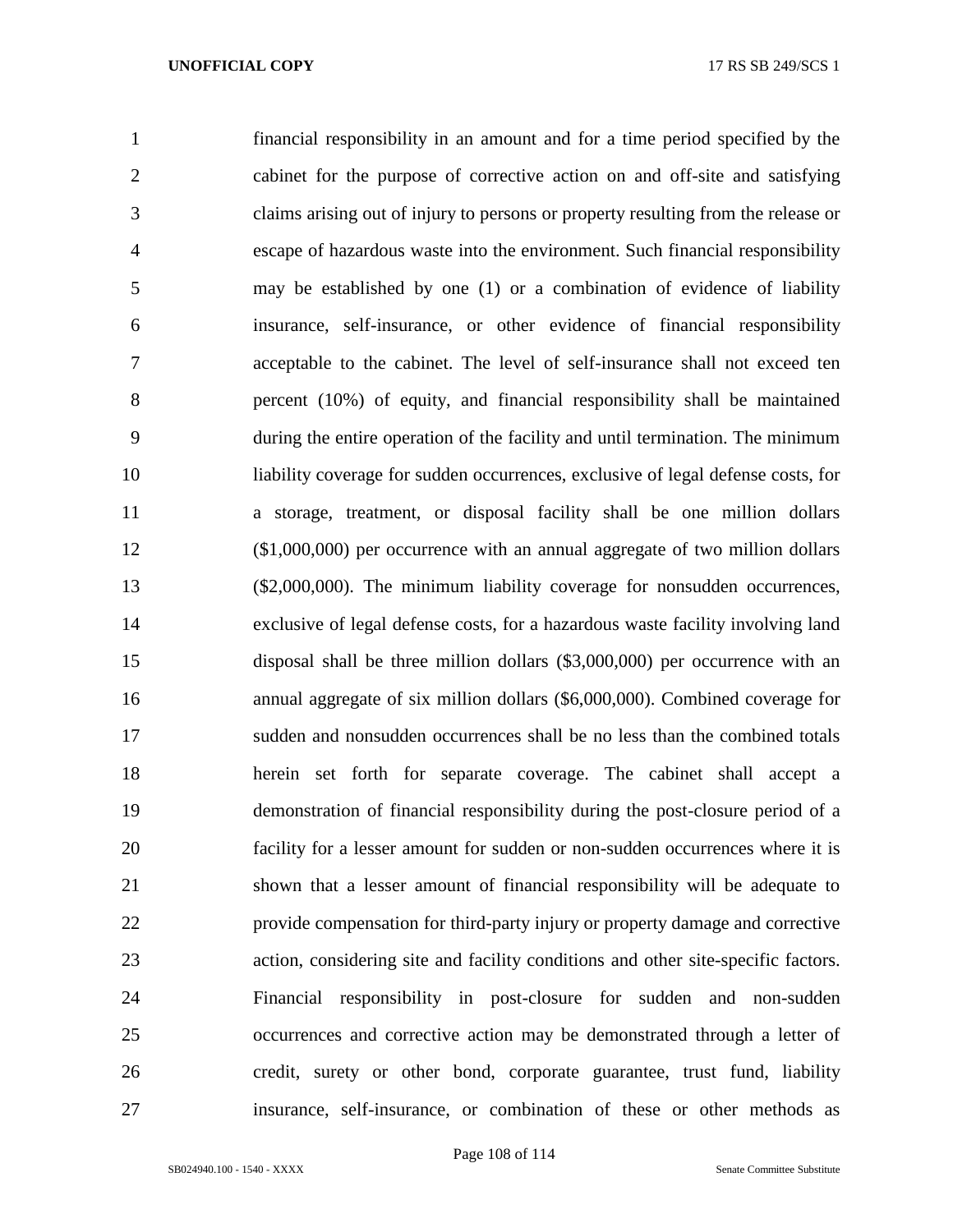approved by the cabinet.

 (4) The cabinet shall promulgate regulations establishing minimal standards for closure, post-closure monitoring and maintenance, and termination of sites for the disposal of hazardous waste. Any person who obtains a disposal permit for hazardous waste shall be responsible for the post-closure monitoring and maintenance of the permitted facility for a minimum of thirty (30) years after closure of the facility. The permittee may apply to the cabinet for termination of the responsibility for post- closure monitoring and maintenance at any time during the thirty (30) year post- closure monitoring and maintenance period. Upon receipt of such application, the cabinet shall provide notice to the public and to the owner or operator and an opportunity for a hearing on the termination of the site. In this proceeding, the burden shall be on the applicant to prove by clear and convincing evidence that additional post-closure monitoring and maintenance is not necessary for adequate protection of public health or the environment. The cabinet shall determine either that post-closure monitoring and maintenance of the site is no longer required, in which case the applicant shall be relieved of such responsibility; or that additional post-closure monitoring and maintenance of the site as specified in a plan of operation is still required, in which case the cabinet may order appropriate remedial measures, impose restrictive covenants as to future use of the property involved, or otherwise condition termination as may be necessary for adequate protection of public health and the environment. The cabinet may require additional monitoring, site maintenance, or remedial measures consistent with KRS Chapter 224 any time after termination of the post-closure monitoring and maintenance of the permitted facility in the event that the cabinet determines such actions are necessary for the protection of human health and the environment.

 (5) In any case where the owner or operator is in bankruptcy, reorganization, or arrangement pursuant to the Federal Bankruptcy Code or where jurisdiction cannot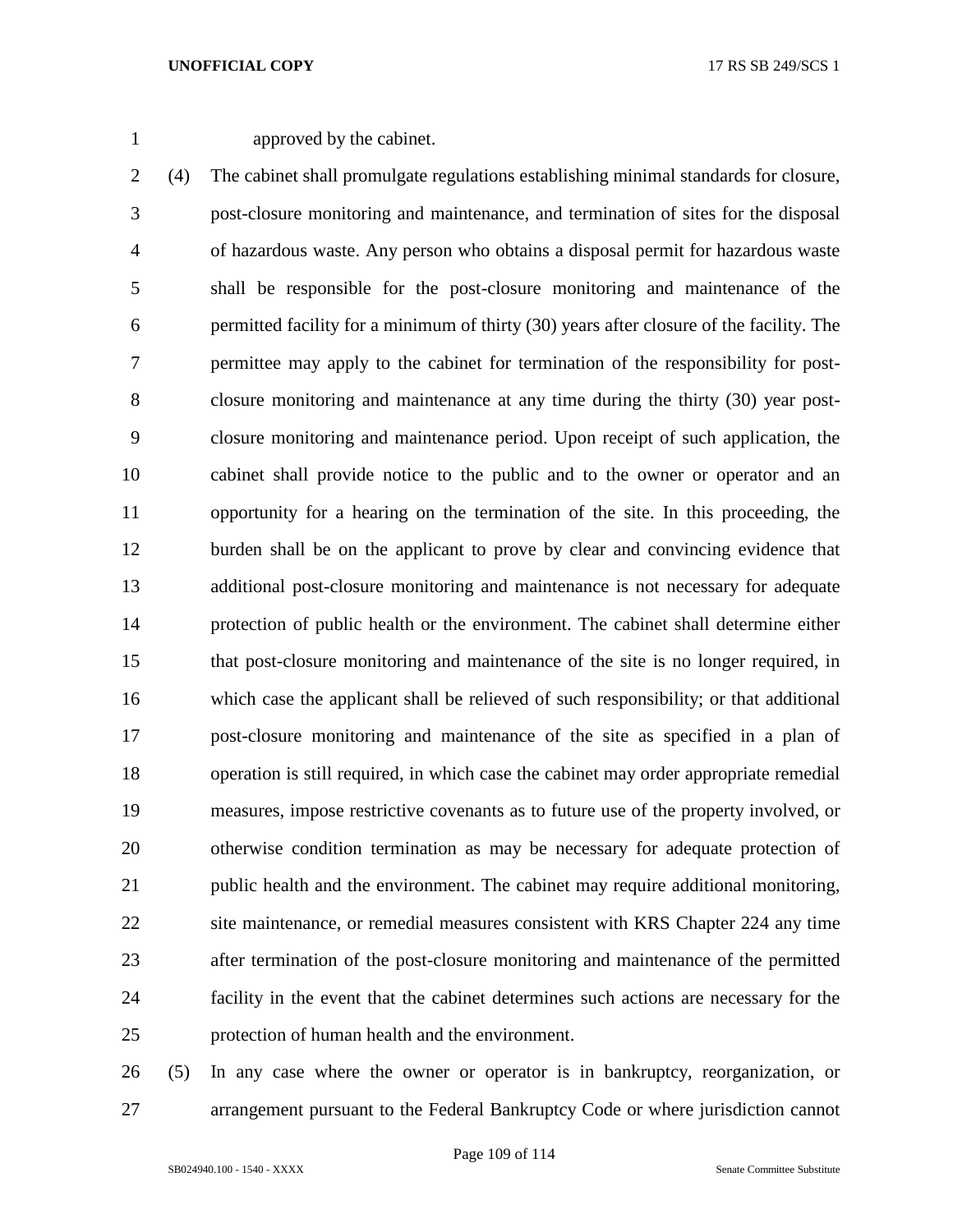be obtained with reasonable diligence in any state court or any federal court over an owner or operator likely to be insolvent at the time of judgment, any claim arising from conduct for which evidence of financial responsibility shall be provided under this section may be asserted directly against the guarantor providing such evidence of financial responsibility. In the case of any action pursuant to this subsection, such guarantor shall be entitled to invoke all rights and defenses which would have been available to the owner or operator if any action had been brought against the owner or operator by the claimant and which would have been available to the guarantor if an action had been brought against the guarantor by the owner or operator.

 (6) The total liability of any guarantor shall be limited to the aggregate amount which the guarantor has provided as evidence of financial responsibility to the owner or operator under this section. Nothing in this subsection shall be construed to limit any other federal statutory, contractual or common law liability of a guarantor to its owner or operator including, but not limited to, the liability of such guarantor for bad faith either in negotiating or in failing to negotiate the settlement of any claim. Nothing in this subsection shall be construed to diminish the liability of any person under Section 107 or 111 of the Comprehensive Environmental Response, Compensation and Liability Act of 1980 or other applicable law.

 (7) For the purpose of this subsection, the term guarantor means any person, other than the owner or operator, who provides evidence of financial responsibility for an owner or operator under this section.

 (8) Any hazardous waste treatment, storage, or disposal facility shall close in accordance with the permit and this chapter, if the site or facility has not been maintained in operational condition in conformance with this chapter, for any period of six (6) months or longer. The permittee shall be afforded an opportunity to be heard on the proposed termination of authorization to operate, and termination under this section shall not be required where the permittee demonstrates that steps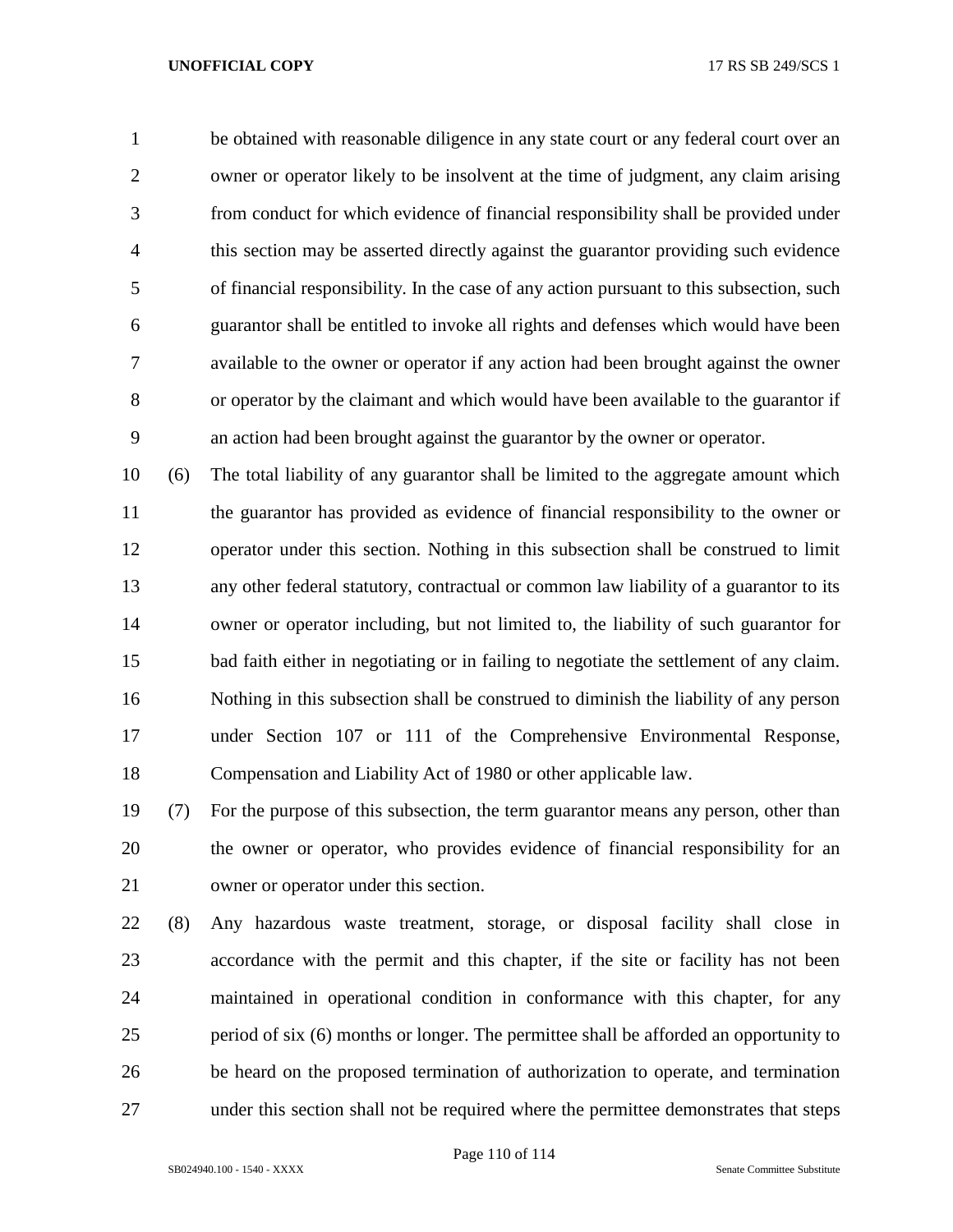| $\mathbf{1}$   |     | have been taken to bring the facility, within a reasonable time not to exceed ninety                           |
|----------------|-----|----------------------------------------------------------------------------------------------------------------|
| $\overline{2}$ |     | (90) days, into full operational status in accordance with this chapter and applicable                         |
| 3              |     | regulations. Within ninety (90) days, the cabinet shall review existing hazardous                              |
| $\overline{4}$ |     | waste treatment, storage, or disposal permits to determine compliance with this                                |
| 5              |     | section.                                                                                                       |
| 6              |     | Section 48. KRS 350.054 is amended to read as follows:                                                         |
| 7              | (1) | There is established a special fund to be known as the "Illegal Mining and                                     |
| 8              |     | Conveyance Reclamation Fund" which shall be under the control of the Energy and                                |
| 9              |     | <b>Environment Cabinet.</b>                                                                                    |
| 10             | (2) | The fund shall consist of all moneys from the sale or forfeiture of all                                        |
| 11             |     | instrumentalities used in violation of KRS 350.057(3) or 350.060(1) $\left\{4s\frac{1}{s}\right\}$ as provided |
| 12             |     | for in KRS 350.053.                                                                                            |
| 13             | (3) | Moneys in the fund may be used for the following purposes:                                                     |
| 14             |     | To reclaim lands mined without a permit or authorization, as required by KRS<br>(a)                            |
| 15             |     | $350.057$ or $350.060(1)$ , and not eligible for the abandoned mine lands                                      |
| 16             |     | reclamation fund; and                                                                                          |
| 17             |     | To defray all expenses associated with the seizure, storing, and sale of<br>(b)                                |
| 18             |     | forfeited property <del>[ pursuant to KRS 350.053]</del> .                                                     |
| 19             | (4) | Moneys contained in the illegal mining and conveyance reclamation fund shall be                                |
| 20             |     | deemed a trust and agency account and shall not lapse.                                                         |
| 21             | (5) | The cabinet shall have access to and control of the moneys held in the illegal mining                          |
| 22             |     | and conveyance reclamation fund, but shall expend the moneys only for the                                      |
| 23             |     | purposes set forth in subsection (3) of this section.                                                          |
| 24             |     | Section 49. The following KRS sections are repealed:                                                           |
| 25             |     | 151.232 Participation in development of administrative regulations.                                            |
| 26             |     | 154.47-100 Definitions for KRS 154.47-105 to 154.47-120.                                                       |
| 27             |     | 154.47-105 Legislative findings.                                                                               |

Page 111 of 114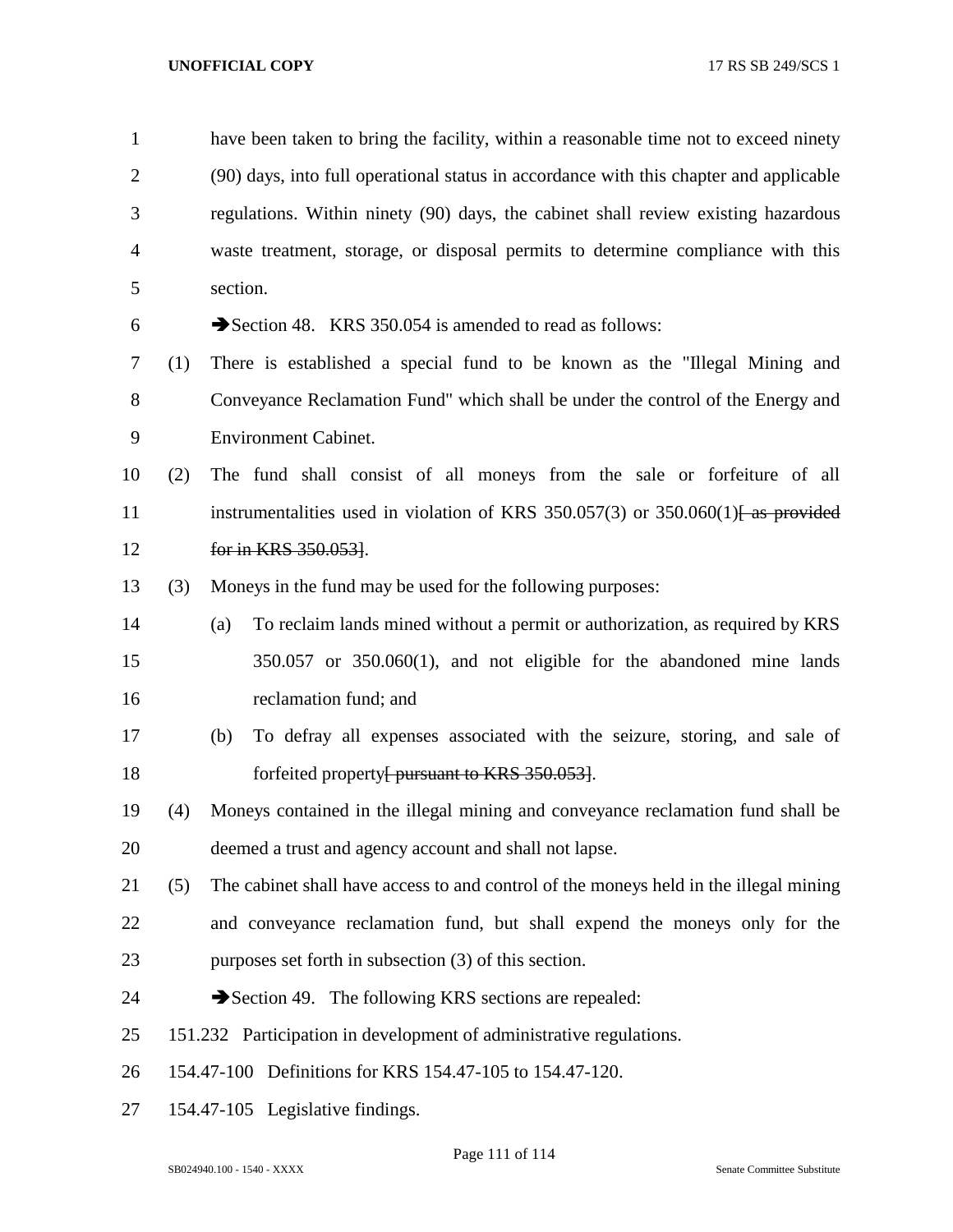- 154.47-110 Kentucky Forest Products Council.
- 154.47-120 Purposes of council.
- 224.1-100 Environmental Quality Commission: Membership, terms, compensation,
- officers, meetings.
- 224.1-105 Eligibility limitations on commission membership.
- 224.1-110 Powers and duties of commission.
- 224.1-115 Recommendation of adoption or rejection of proposals -- Adoption upon
- recommendation of rejection, statement of reason.
- 224.1-200 Environmental trust fund created.
- 224.1-205 Uses for environmental trust fund.
- 224.1-210 Environmental Board.
- 224.1-215 Powers and duties of Environmental Board.
- 224.1-220 Limitation on use of fund.
- 224.10-660 Kentucky Recycling and Marketing Assistance Program -- Advisory
- committee -- Report.
- 224.30-050 Noise emission prohibitions.
- 224.30-100 Findings and policy.
- 224.30-105 Definitions for KRS 224.30-100 to 224.30-190.
- 224.30-110 Agency cooperation and compliance with control requirements -- Review of
- standards or regulations -- Report to secretary.
- 224.30-115 Development and maintenance of comprehensive state-wide program of noise regulation.
- 224.30-120 Powers of secretary.
- 224.30-125 Certification of products -- Purchase or lease for state government --
- Periodic testing -- Procedure when level exceeds that on which certification is based.
- 224.30-130 Variances.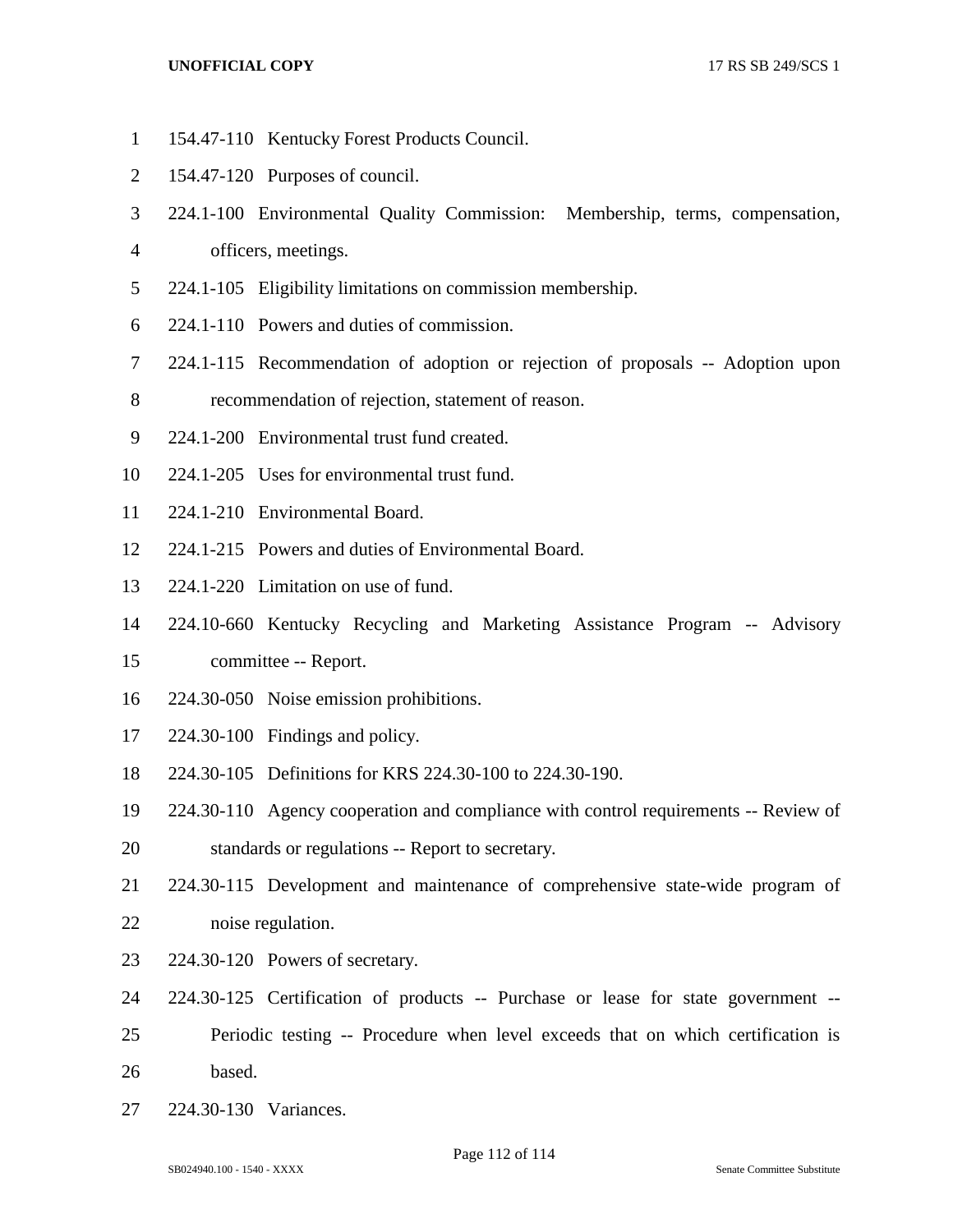- 224.30-135 Conditions imposed on granting variances -- Time limit -- Extension.
- 224.30-140 Variance petition -- Notice -- Hearing.
- 224.30-145 Annual report.
- 224.30-150 Standards -- Enforcement jurisdiction.
- 224.30-155 Applicability of KRS 224.10-420, 224.10-440 and 224.10-470.
- 224.30-160 Remedies additional to those available at law.
- 224.30-165 Prohibitions.
- 224.30-170 Exceptions.
- 224.30-180 Noise control plan -- Contents.
- 224.30-185 Adoption and enforcement of ordinances to implement plan.
- 224.30-195 Citation of KRS 224.30-100 to 224.30-190.
- 224.43-070 Solid Waste Management Legislative Task Force -- Composition -- Duties.
- 224.43-080 Newsprint Recycling Task Force -- Composition -- Duties.
- 224.43-320 Inspectors for municipal solid waste landfills -- Exception.
- 224.43-710 Technical and financial assistance for developing plans.
- 224.43-720 Amount of assistance.
- 224.43-730 Applications for assistance.
- 224.46-810 Definitions.
- 224.46-820 Kentucky Regional Integrated Waste Treatment and Disposal Facility Siting
- Board.
- 224.46-825 Powers and duties of board.
- 224.46-830 Certificate of environmental safety and public necessity -- Application --
- Factors considered -- Presentation of findings -- Appeals.
- 224.46-840 Site requirements -- Qualified hazardous waste.
- 224.46-850 Establishment of plan for industrial park component of site.
- 224.46-860 Operational report.
- 224.46-870 Planning for future needs.